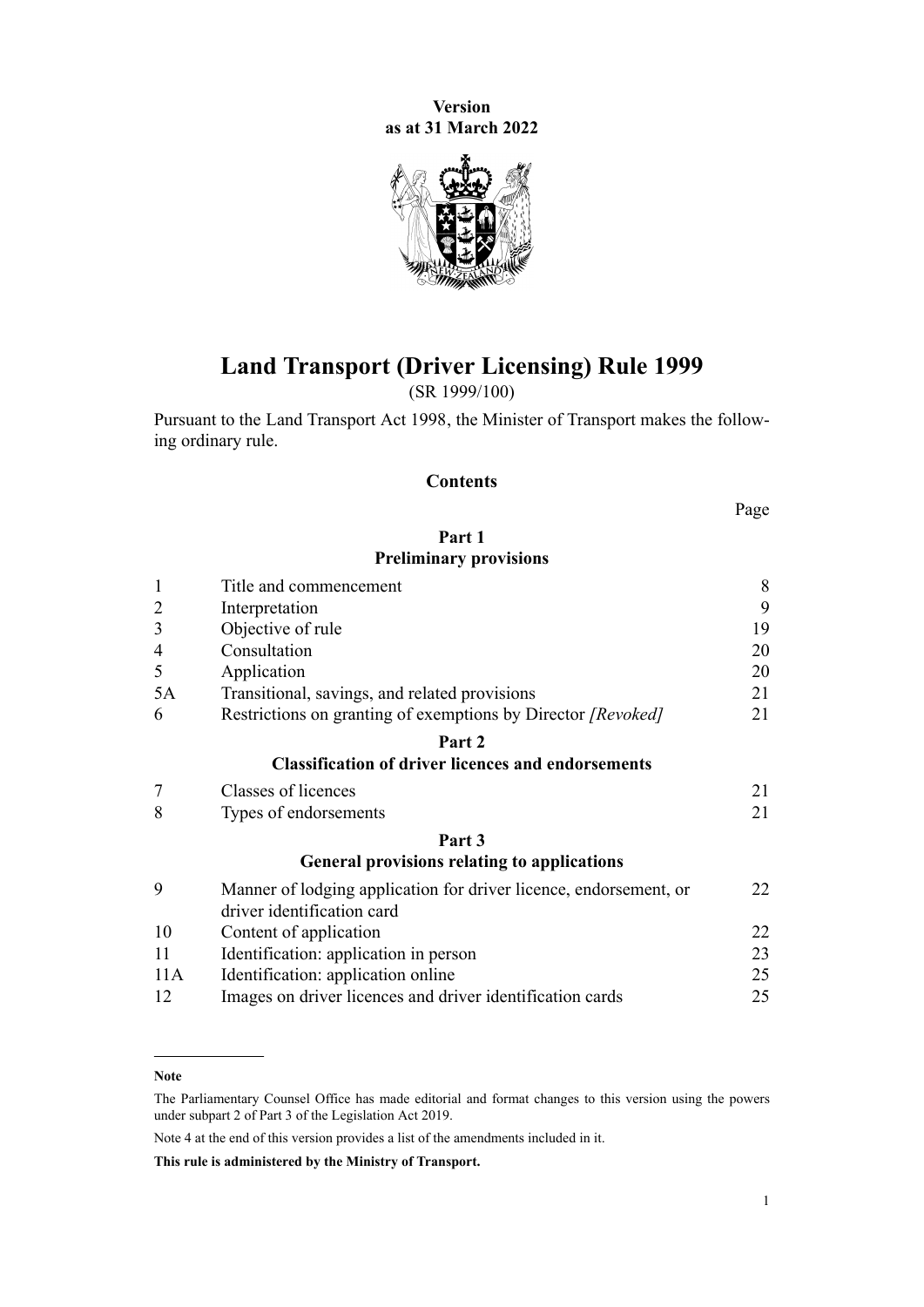|                               | <b>Land Transport (Driver Licensing) Rule 1999</b>                                                               | Version as at<br>31 March 2022 |
|-------------------------------|------------------------------------------------------------------------------------------------------------------|--------------------------------|
| 12A<br>13<br>14               | Statements in applications made online<br>Eyesight test<br>Fees                                                  | 26<br>26<br>26                 |
|                               | Part 4                                                                                                           |                                |
|                               | Learner licences, restricted licences, and full licences                                                         |                                |
|                               | Learner licences                                                                                                 |                                |
| 15<br>16                      | Obtaining learner licence<br>Conditions of learner licence                                                       | 27<br>28                       |
|                               | Restricted licences                                                                                              |                                |
| 17<br>18                      | Obtaining restricted licence<br>Conditions of restricted licence                                                 | 29<br>30                       |
|                               | <b>Full licences</b>                                                                                             |                                |
| 19                            | Obtaining full licence                                                                                           | 31                             |
|                               | Part 4A                                                                                                          |                                |
|                               | <b>Accelerated licensing process</b>                                                                             |                                |
| 19A<br>19 <sub>B</sub><br>19C | Interpretation<br>Accelerated licensing process: who may apply<br>Form of application                            | 34<br>35<br>35                 |
| 19 <sub>D</sub><br>19E        | Approval to take part in accelerated licensing process<br>Revocation of approval                                 | 36<br>36                       |
|                               | Stage 1: Preliminary assessment                                                                                  |                                |
| 19F<br>19G                    | Notice of approval to commence stage 1<br>Stage 1: preliminary assessment                                        | 36<br>37                       |
|                               | Stage 2: Supervised driving with conditions and assessment                                                       |                                |
| 19H<br>19I<br>19J             | Stage 2: supervised driving with conditions<br>Application to undertake stage 2 assessment<br>Stage 2 assessment | 37<br>38<br>39                 |
|                               | Stage 3: Unsupervised driving with conditions and assessment                                                     |                                |
| 19K                           | Stage 3: unsupervised driving with conditions                                                                    | 39                             |
|                               | Exit assessment and obtaining Class 4 or Class 5 licence                                                         |                                |
| 19L<br>19M<br>19N             | Application to undertake exit assessment<br>Exit assessment                                                      | 40<br>41<br>41                 |
|                               | Obtaining Class 4 or Class 5 licence<br>Part 5                                                                   |                                |
|                               | <b>Endorsements</b>                                                                                              |                                |
|                               | Dangerous goods (D) endorsement                                                                                  |                                |
| 20<br>21                      | When dangerous goods endorsement required<br>Obtaining dangerous goods endorsement                               | 41<br>41                       |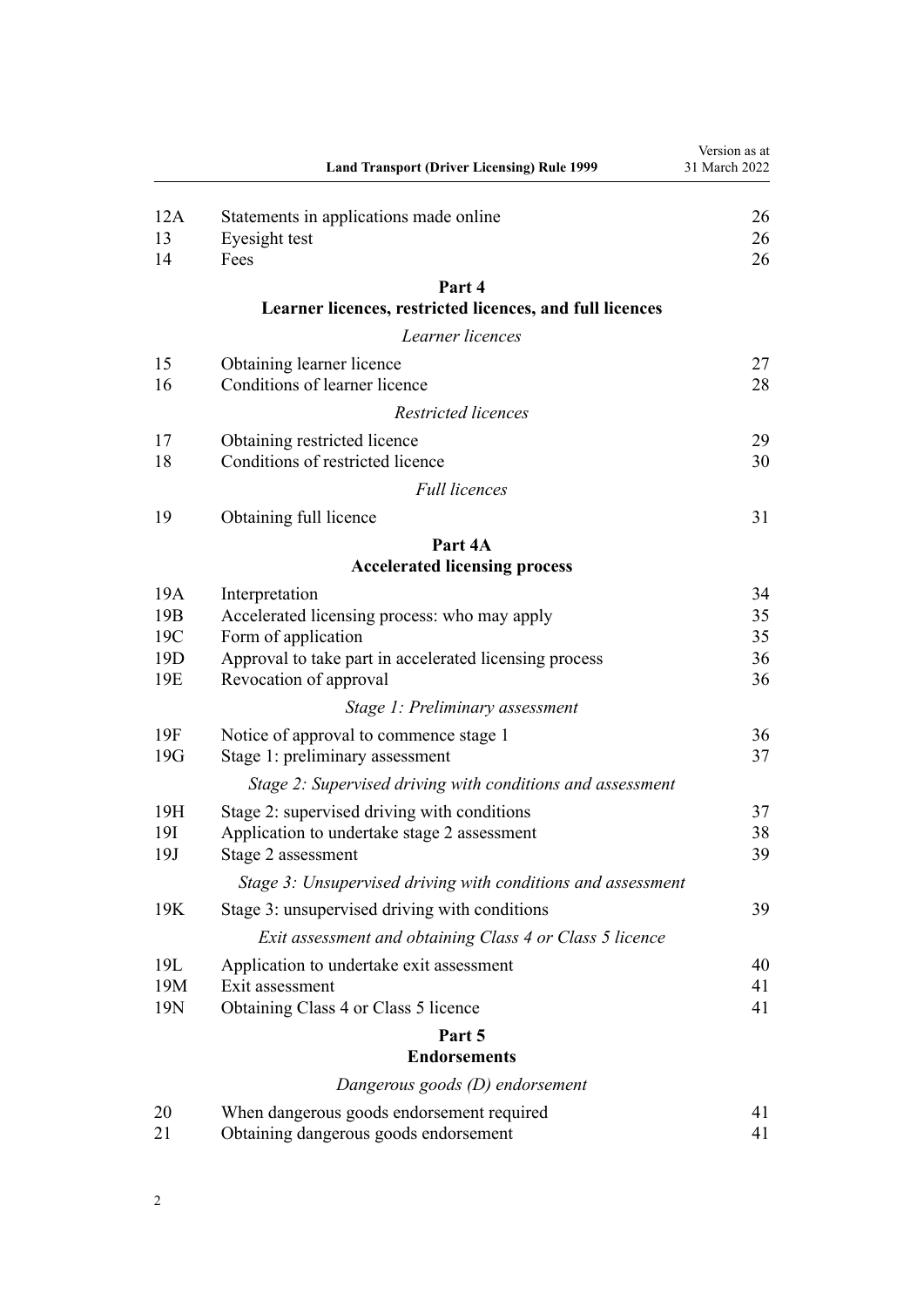| Version as at |               |  |  |  |
|---------------|---------------|--|--|--|
|               | 31 March 2022 |  |  |  |

| <b>Land Transport (Driver Licensing) Rule 1999</b> |
|----------------------------------------------------|
|                                                    |

|    | Driving instructor (I) endorsement                                                                                                              |    |
|----|-------------------------------------------------------------------------------------------------------------------------------------------------|----|
| 22 | When driving instructor endorsement required                                                                                                    | 42 |
| 23 | Obtaining driving instructor endorsement                                                                                                        | 42 |
| 24 | Vehicles in which driving instructor endorsement authorises<br>instruction                                                                      | 43 |
| 25 | Holder of driving instructor endorsement must retain records of<br>instruction provided and comply with requirements arising out of<br>audits   | 43 |
|    | Passenger (P) endorsement                                                                                                                       |    |
| 26 | When passenger endorsement required                                                                                                             | 43 |
| 27 | Obtaining passenger endorsement                                                                                                                 | 45 |
|    | Forklift, roller, tracks, and wheels (special-type vehicle F, R, T and<br>W) endorsements                                                       |    |
| 28 | When special-type vehicle endorsement required                                                                                                  | 46 |
| 29 | Obtaining special-type endorsement                                                                                                              | 46 |
|    | Testing officer $(O)$ endorsement                                                                                                               |    |
| 30 | When testing officer endorsement required                                                                                                       | 47 |
| 31 | Obtaining testing officer endorsement                                                                                                           | 47 |
| 32 | Holder of testing officer endorsement must retain records of driver<br>testing undertaken and comply with requirements arising out of<br>audits | 47 |
|    | Vehicle recovery $(V)$ endorsement                                                                                                              |    |
| 33 | When vehicle recovery endorsement required                                                                                                      | 48 |
| 34 | Obtaining vehicle recovery endorsement                                                                                                          | 48 |
| 35 | Criteria and procedure in relation to fit and proper person test                                                                                | 49 |
|    | Part 6                                                                                                                                          |    |
|    | <b>Driver identification cards</b>                                                                                                              |    |
| 36 | Application for driver identification card                                                                                                      | 50 |
|    | Driver identification card property of Agency                                                                                                   |    |
| 37 | Driver identification card property of Agency                                                                                                   | 50 |
|    | Part 7                                                                                                                                          |    |
|    | <b>Medical fitness</b>                                                                                                                          |    |
| 38 | Eyesight testing                                                                                                                                | 51 |
| 39 | Medical declaration                                                                                                                             | 52 |
| 40 | Special medical examination                                                                                                                     | 53 |
| 41 | Requirements of medical examination                                                                                                             | 53 |
| 42 | Powers of Director                                                                                                                              | 54 |

[43](#page-53-0) [Advice of right to appeal](#page-53-0) [54](#page-53-0)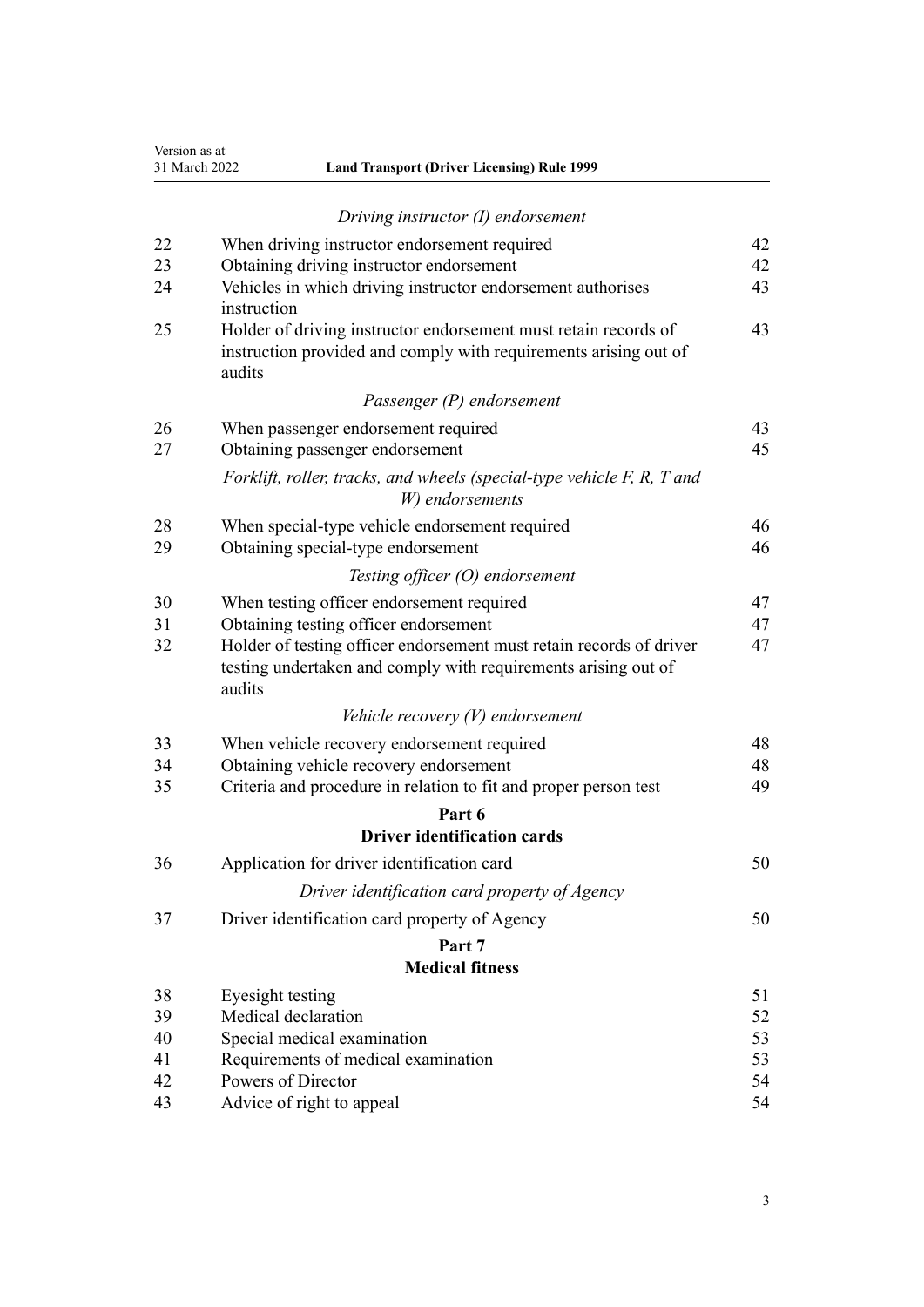|           | <b>Land Transport (Driver Licensing) Rule 1999</b>                                      | Version as at<br>31 March 2022 |
|-----------|-----------------------------------------------------------------------------------------|--------------------------------|
|           | General provision about medical certificates                                            |                                |
|           | [Revoked]                                                                               |                                |
| 44        | Medical certificates                                                                    | 55                             |
| 44A       | Obligations of person who issues medical certificate                                    | 56                             |
| 44B       | Applicants may be referred for on-road safety test                                      | 56                             |
|           | Part 8                                                                                  |                                |
|           | Theory and practical tests for driver licences                                          |                                |
|           | Theory tests                                                                            |                                |
| 45        | Theory tests required                                                                   | 57                             |
| 46        | Standard for passing theory test                                                        | 57                             |
| 47        | Theory test to be conducted by licensing agent or testing officer                       | 57                             |
|           | Practical driving tests                                                                 |                                |
| 48        | Practical skills tests required                                                         | 58                             |
| 49<br>49A | On-road safety test<br>Transitional provision for applicants 80 years and over applying | 58<br>58                       |
|           | for driver licence                                                                      |                                |
| 50        | Practical driving test not to be completed using certain vehicles                       | 59                             |
| 51        | Standard for passing practical test                                                     | 59                             |
| 52        | Persons who may conduct practical driving tests                                         | 59                             |
| 52A       | Practical driving test may be terminated                                                | 60                             |
|           | Applicant for more than 1 class of licence                                              |                                |
| 53        | Applicant for more than 1 class of licence                                              | 60                             |
|           | Certification test for testing officer                                                  |                                |
| 54        | Certification test for testing officer                                                  | 61                             |
|           | Person taking test must produce identification                                          |                                |
| 55        | Person taking test must produce identification                                          | 61                             |
|           | Part 9                                                                                  |                                |
|           | <b>Conditions relating to driver licences and endorsements</b>                          |                                |
| 56        | Conditions relating to physical disability                                              | 61                             |
| 57        | Condition imposed on Class 1R licence in relation to driving motor                      | 62                             |
|           | vehicle with automatic transmission                                                     |                                |
| 57A       | Transitional provision for condition relating to automatic<br>transmission vehicle      | 62                             |
| 58        | Removal of condition relating to automatic transmission                                 | 63                             |
| 59        | Condition relating to automatic transmission not to apply in certain                    | 63                             |
|           | circumstances                                                                           |                                |
|           | Part 10                                                                                 |                                |
|           | Period of validity of driver licences and endorsements                                  |                                |
| 60        | Period of validity of driver licence                                                    | 63                             |
| 61        | Period of validity of endorsement                                                       | 65                             |

4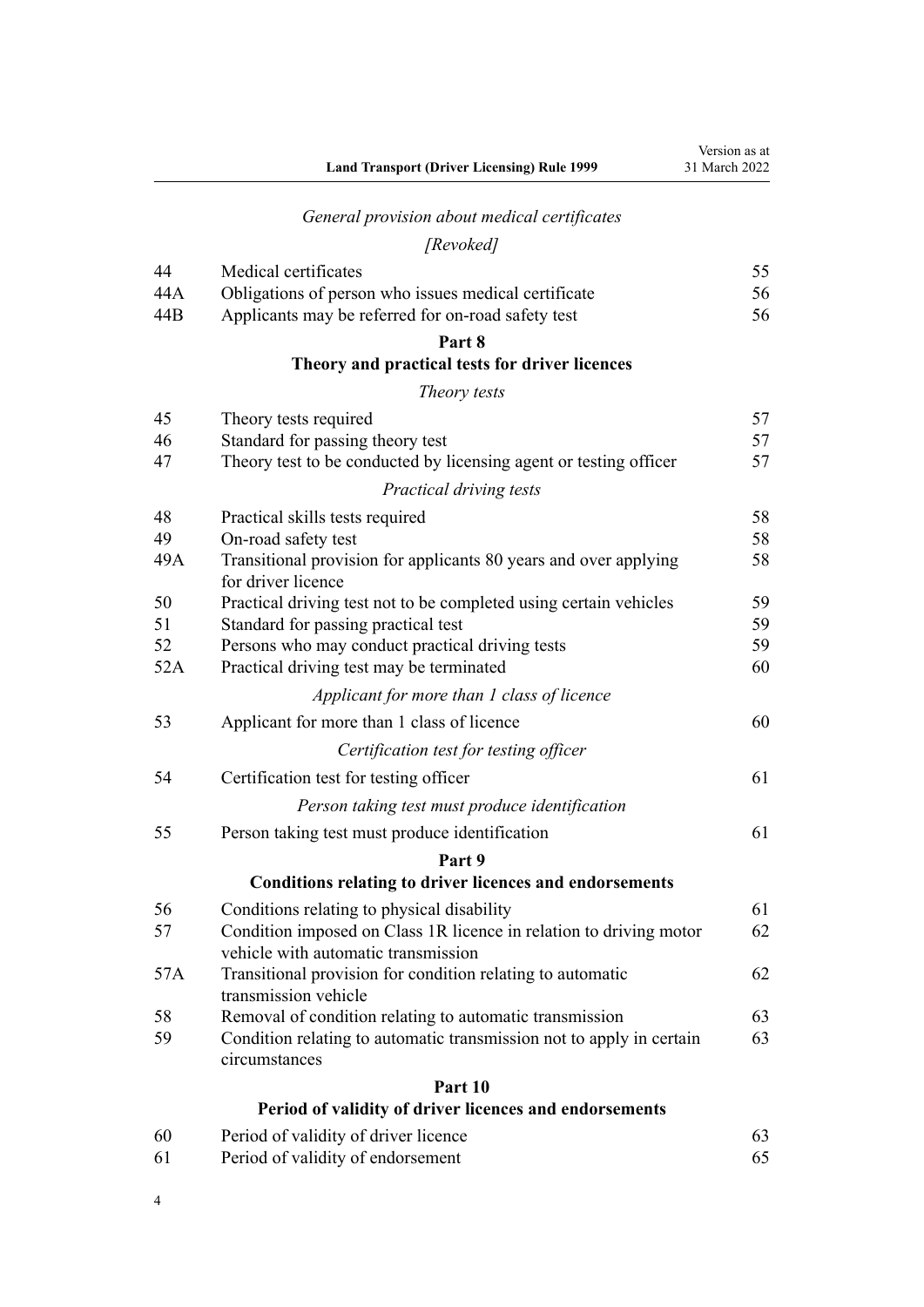## **[Part 11](#page-65-0)**

## **[Format of driver licences, driver identification cards, and](#page-65-0)** "**[L](#page-65-0)**" **[\(learner\) plates](#page-65-0)**

| -62 | Features to verify and protect licence integrity | 66 |
|-----|--------------------------------------------------|----|
| -63 | Form of driver licence                           |    |
| -64 | Form of temporary driver licence                 | 68 |
| -65 | Form of driver identification card               | 69 |
| -66 | Form of "L" plate                                | 70 |

## **[Part 12](#page-69-0)**

## **[Renewal, replacement, and reinstatement of driver licences](#page-69-0) [and endorsements](#page-69-0)**

## *[Renewal of driver licence](#page-69-0)*

| 67  | Renewal of driver licence                                                                                                | 70 |
|-----|--------------------------------------------------------------------------------------------------------------------------|----|
| 67A | Reinstatement of driver licence with respect to those who have<br>been disqualified for more than 12 months after end of | 72 |
|     | disqualification                                                                                                         |    |
| 67B | Reinstatement of driver licence after end of suspension for any                                                          | 74 |
|     | period (other than under section 95 of Act) or disqualification for a<br>period of not more than 12 months               |    |
| 67C | Reinstatement of driver licence when there is no alcohol interlock                                                       | 75 |
|     | licence or zero alcohol licence in force                                                                                 |    |
| 68  | Special provision relating to person who is overseas, or in prison<br>or hospital [Revoked]                              | 75 |
|     | Renewal of endorsement                                                                                                   |    |
| 69  | Renewal of endorsement                                                                                                   | 76 |
| 70  | Renewal of passenger, vehicle recovery, driving instructor, testing                                                      | 76 |
|     | officer, or dangerous goods endorsement                                                                                  |    |
| 71  | Renewal of special-type endorsement                                                                                      | 77 |
| 72  | Special provision relating to person overseas, or in prison or<br>hospital [Revoked]                                     | 78 |
| 73  | Renewal of driver identification card                                                                                    | 78 |
|     | Replacement of driver licence or driver identification card                                                              |    |
| 74  | Replacement of driver licence or driver identification card if lost,<br>stolen, etc                                      | 78 |
| 75  | Replacement of driver licence or driver identification card if<br>surrendered                                            | 79 |
| 76  | Discovery of replaced licence or driver identification card                                                              | 80 |
|     | Part 13                                                                                                                  |    |
|     | Suspension, revocation, and surrender of driver licences or<br>endorsements                                              |    |
| 77  | Requirements for tests, medical examinations, and approved<br>courses                                                    | 80 |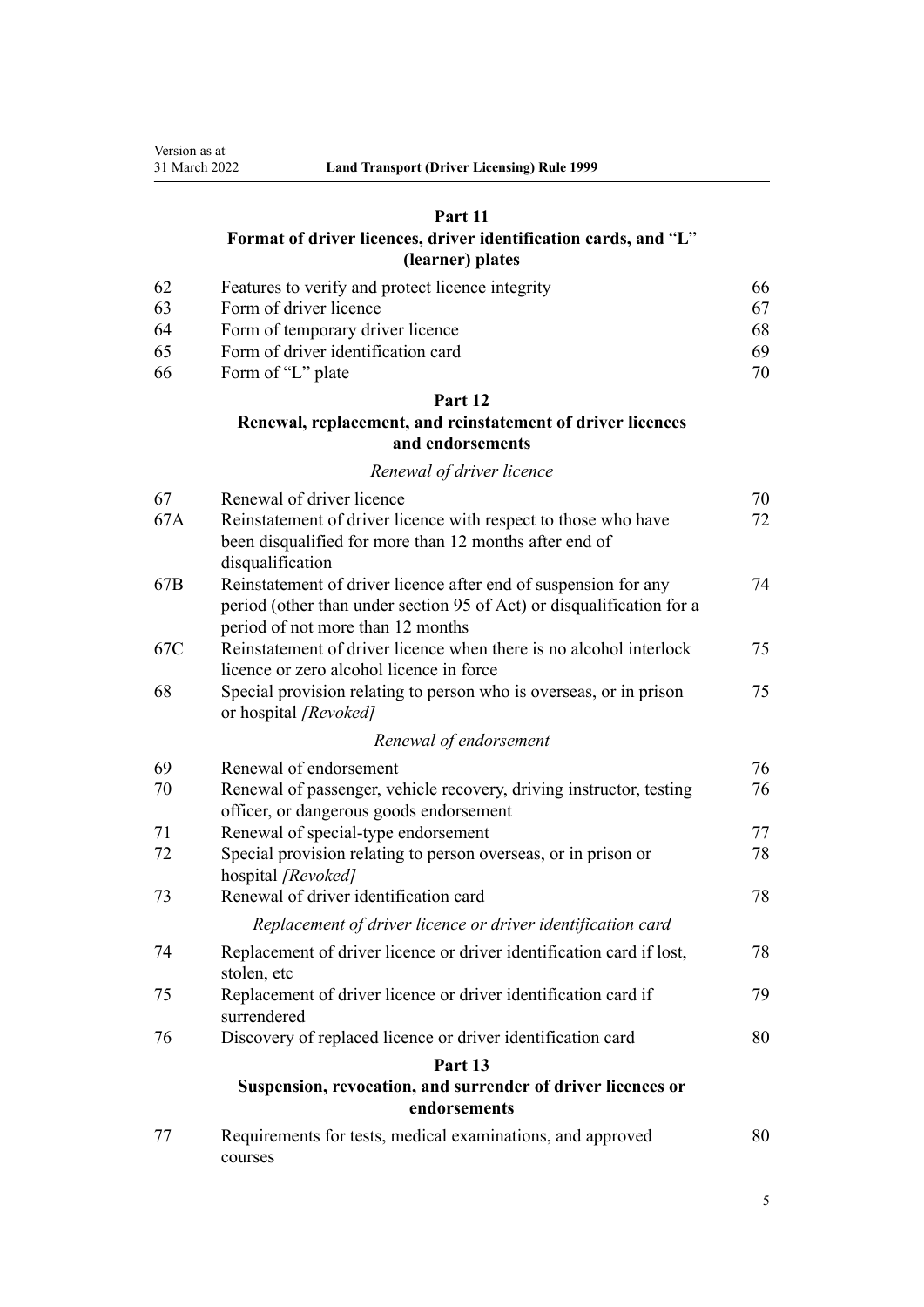|          | <b>Land Transport (Driver Licensing) Rule 1999</b>                                         | Version as at<br>31 March 2022 |
|----------|--------------------------------------------------------------------------------------------|--------------------------------|
| 78<br>79 | Requirement to be in notice<br>Obligations on person required to undertake test or medical | 82<br>82                       |
|          | examination, or complete approved course                                                   |                                |
|          | Suspension of driver licences and endorsements                                             |                                |
| 80       | Suspending driver licence for medical reasons                                              | 83                             |
| 81       | Suspension of endorsements                                                                 | 84                             |
|          | Revocation of driver licences and endorsements                                             |                                |
| 82       | Revocation of driver licence or endorsement                                                | 84                             |
| 83       | Suspension and revocation of endorsements                                                  | 86                             |
|          | Surrender of certain documents                                                             |                                |
| 84       | Surrender of driver identification card that has been suspended or<br>revoked              | 86                             |
| 85       | Voluntary surrender of driver licence or endorsement                                       | 86                             |
| 85A      | Reinstatement of surrendered driver licence or endorsement                                 | 87                             |
|          | Replacement driver licence or endorsement                                                  |                                |
| 86       | Replacement of driver licence or endorsement revoked on medical<br>grounds                 | 88                             |
| 87       | Licence may not be renewed while licence suspended or holder<br>disqualified               | 89                             |
|          | Part 14                                                                                    |                                |
|          | Recognition of overseas licences and licensing of drivers from<br>overseas                 |                                |
| 88       | Recognition of overseas driver licence or permit                                           | 90                             |
| 88A      | Recognition of overseas agricultural motor vehicle licence or<br>permit                    | 91                             |
|          | Overseas driver licence conversion                                                         |                                |
| 89       | Obtaining New Zealand driver licence                                                       | 92                             |
| 89A      | Requirements not applying to overseas drivers                                              | 94                             |
| 90       | New Zealand driver licence may be subject to learner or restricted<br>conditions           | 94                             |
| 91       | Requirements for diplomatic and consular personnel                                         | 95                             |
| 92       | <b>Obtaining International Driving Permit</b>                                              | 95                             |
|          | Part 15                                                                                    |                                |
|          | Approval of courses and course providers                                                   |                                |
|          | Approval of courses                                                                        |                                |
| 93       | Director may approve courses                                                               | 96                             |
| 94       | Requirements for approval of course                                                        | 97                             |
| 95       | Application for approval of course                                                         | 98                             |
| 96<br>97 | Approval of course<br>Director may consent to modification of course                       | 99<br>99                       |
|          |                                                                                            |                                |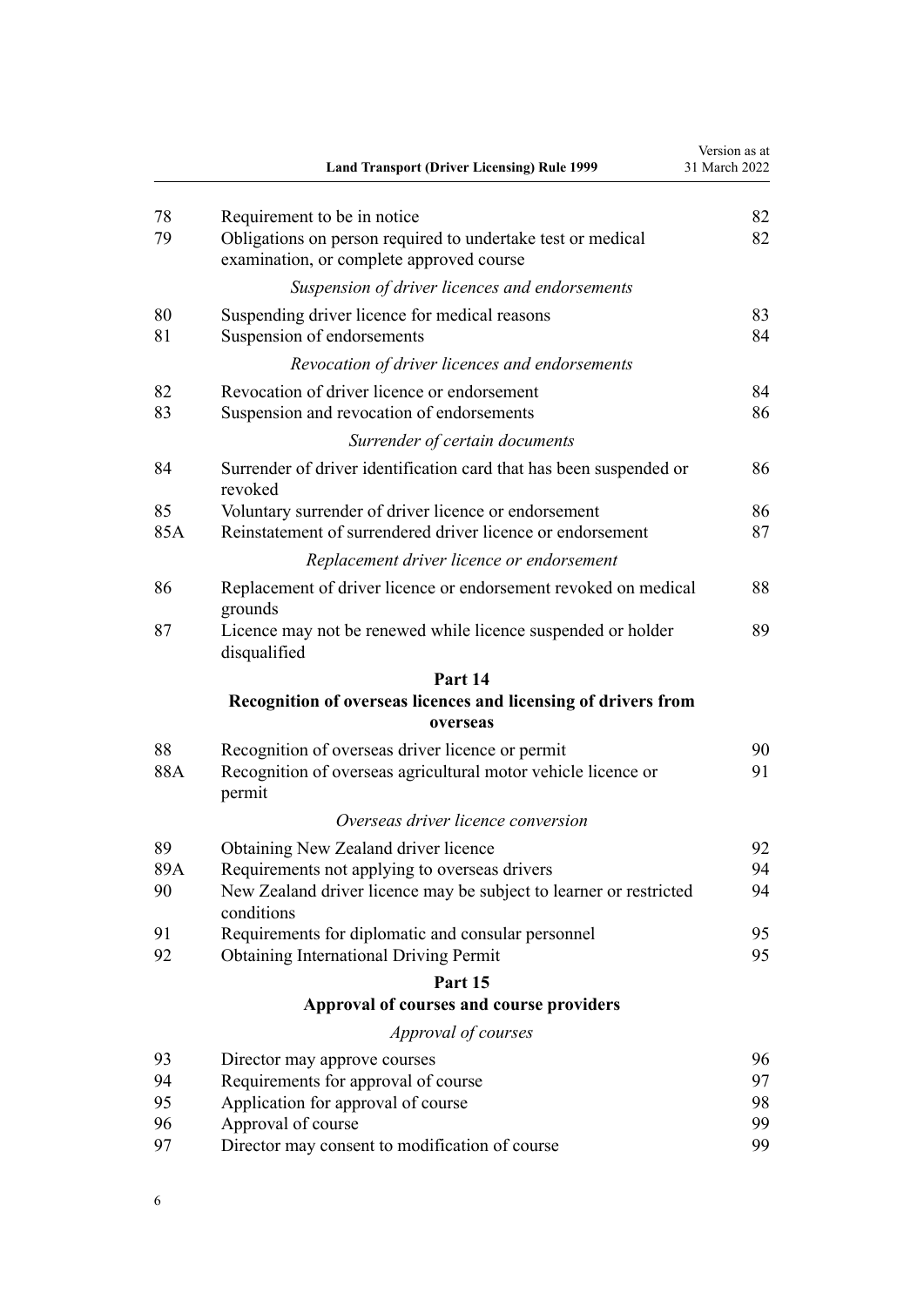| Version as at<br>31 March 2022<br><b>Land Transport (Driver Licensing) Rule 1999</b> |                                                                                                                               |     |
|--------------------------------------------------------------------------------------|-------------------------------------------------------------------------------------------------------------------------------|-----|
| 98                                                                                   | Director may revoke course approval                                                                                           | 100 |
|                                                                                      | Approval of course providers                                                                                                  |     |
| 99                                                                                   | Director may approve course providers                                                                                         | 100 |
| 100                                                                                  | Requirements for approval as course provider                                                                                  | 100 |
| 101                                                                                  | Application for approval as course provider                                                                                   | 101 |
| 102                                                                                  | Approval as course provider                                                                                                   | 101 |
| 103                                                                                  | Director may revoke or suspend approval of course provider                                                                    | 102 |
|                                                                                      | Part 16                                                                                                                       |     |
|                                                                                      | Miscellaneous provisions relating to responsibilities of drivers                                                              |     |
| 104                                                                                  | Prohibition on display of "L" plate except in appropriate<br>circumstances                                                    | 103 |
| 105                                                                                  | Prohibition on defacing, etc, driver licence or driver identification<br>card                                                 | 103 |
|                                                                                      | Part 17                                                                                                                       |     |
|                                                                                      | <b>Transitional provisions</b>                                                                                                |     |
|                                                                                      | Driver licences continued in force by section $23(4)$ of Act                                                                  |     |
| 106                                                                                  | Equivalent class or type of driver licences and endorsements                                                                  | 103 |
| 107                                                                                  | Holder of certificate of approval or provisional certificate of<br>approval as driving instructor                             | 104 |
| 108                                                                                  | Holder of approval as testing officer                                                                                         | 104 |
| 109                                                                                  | Holder of hazardous substances endorsement                                                                                    | 104 |
| 110                                                                                  | Forklift drivers                                                                                                              | 104 |
| 111                                                                                  | Conditions continue in force                                                                                                  | 105 |
| 112                                                                                  | Expiry of driver licences, etc                                                                                                | 105 |
| 113                                                                                  | Obtaining new driver licence                                                                                                  | 106 |
| 114                                                                                  | Additional requirements relating to issue of passenger<br>endorsements                                                        | 106 |
| 115                                                                                  | Additional requirements relating to issue of vehicle recovery<br>endorsement                                                  | 107 |
| 116                                                                                  | Person holding more than 1 class of licence                                                                                   | 107 |
| 117                                                                                  | Person issued with learner or restricted licence                                                                              | 108 |
| 118                                                                                  | Provision relating to time for which licence held                                                                             | 108 |
|                                                                                      | Period of validity of licences and endorsements issued under this<br>Part                                                     |     |
| 119                                                                                  | Period of validity of licences issued under this Part [Revoked]                                                               | 108 |
| 120                                                                                  | Period of validity of endorsements issued under this Part                                                                     | 108 |
|                                                                                      | Transitional provision relating to driver licences expired,<br>suspended, etc, when rule comes into force                     |     |
| 121                                                                                  | Person disqualified or holding expired or suspended driver licence<br>not required to have held learner or restricted licence | 109 |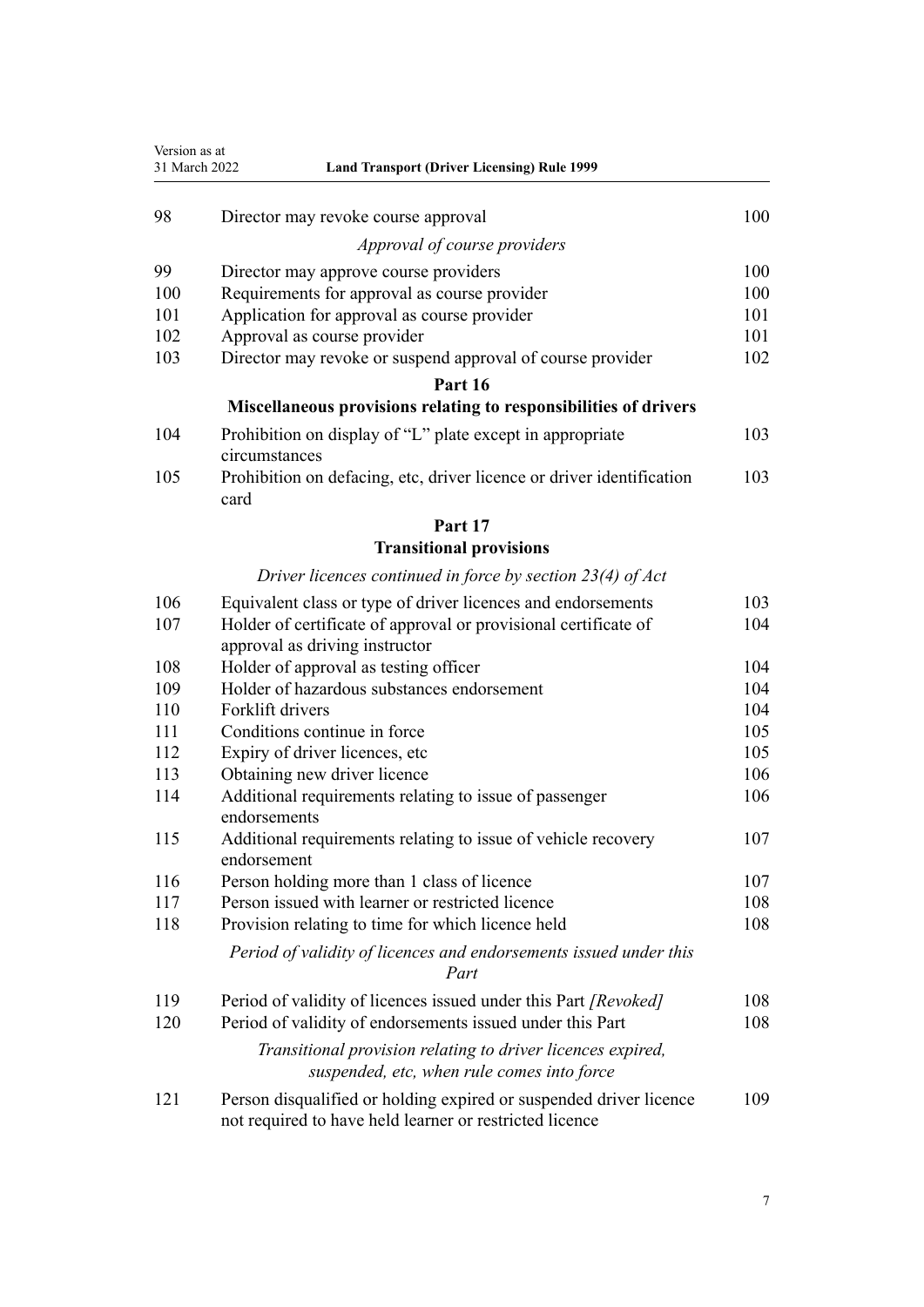<span id="page-7-0"></span>

| Part 1 r 1 | <b>Land Transport (Driver Licensing) Rule 1999</b>                                                                                         | Version as at<br>31 March 2022 |
|------------|--------------------------------------------------------------------------------------------------------------------------------------------|--------------------------------|
|            | Transitional provision relating to renewal of P, I, O, and $V$<br>endorsement                                                              |                                |
| 122        | P, I, O, and V endorsements may be re-issued for 12 months                                                                                 | 109                            |
|            | <b>Schedule 1</b><br>Objective of the rule                                                                                                 | 110                            |
|            | <b>Schedule 2</b><br>Consultation carried out under section 161(2) of the Act                                                              | 111                            |
|            | <b>Schedule 2A</b><br><b>Transitional, savings, and related provisions</b>                                                                 | 113                            |
|            | <b>Schedule 3</b><br><b>Classes of driver licence</b>                                                                                      | 114                            |
|            | <b>Schedule 4</b><br><b>Types of licence endorsement</b>                                                                                   | 117                            |
|            | <b>Schedule 5</b><br><b>Theory tests</b>                                                                                                   | 117                            |
|            | [Revoked]                                                                                                                                  |                                |
|            | Schedule 6<br><b>Practical driving tests</b>                                                                                               | 117                            |
|            | [Revoked]                                                                                                                                  |                                |
|            | <b>Schedule 7</b><br><b>Certification test for testing officer</b>                                                                         | 117                            |
|            | [Revoked]                                                                                                                                  |                                |
|            | <b>Schedule 7A</b><br>Countries from which holders of driver licence or permit not<br>required to sit theory test for Class 1 or 6 licence | 118                            |
|            | <b>Schedule 8</b><br>Countries from which holders of driver licence or permit not<br>required to sit practical driving test                | 119                            |
|            | <b>Schedule 9</b><br><b>Evidence of identity</b>                                                                                           | 121                            |

# **Rule**

# **Part 1 Preliminary provisions**

## **1 Title and commencement**

(1) This rule may be cited as the Land Transport (Driver Licensing) Rule 1999.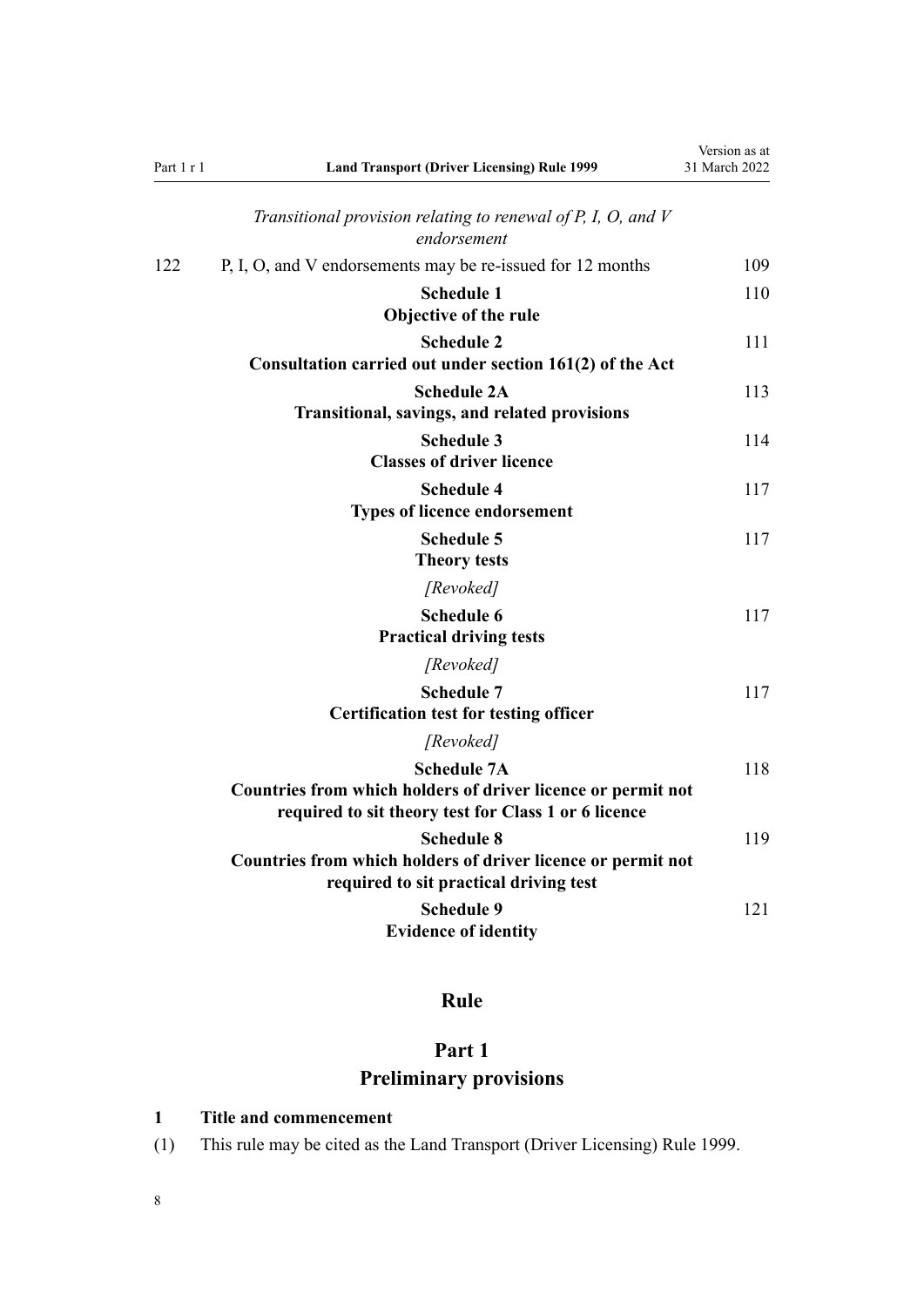- <span id="page-8-0"></span>(2) This rule is the Land Transport Rule 91001.
- (3) This rule comes into force on 3 May 1999.

#### **2 Interpretation**

(1) In this rule, unless the context otherwise requires,—

**accurate English translation**, in relation to a valid driver licence or permit issued overseas, means a translation prepared by—

- (a) a diplomatic representative at a high commission, embassy, or consulate; or
- (b) the overseas issuing authority; or
- (c) a translation service acceptable to the Director

**Act** means the [Land Transport Act 1998](http://legislation.govt.nz/pdflink.aspx?id=DLM433612)

**Agency** means the New Zealand Transport Agency established under [section](http://legislation.govt.nz/pdflink.aspx?id=DLM228044) [93](http://legislation.govt.nz/pdflink.aspx?id=DLM228044) of the Land Transport Management Act 2003

#### **agricultural motor vehicle**—

- (a) means a vehicle that is designed, constructed, or adapted for agricultural purposes; and
- (b) includes—
	- (i) an agricultural tractor; and
	- (ii) an agricultural trailer; but
- (c) does not include any vehicle that is—
	- (i) of a class specified in Table A of Part 2 of the Land Transport Rule: Vehicle Standards Compliance 2002; and
	- (ii) designed or constructed for general road use

#### **agricultural purpose**—

- (a) includes—
	- (i) land cultivation:
	- (ii) growing and harvesting crops (including horticulture and viticulture):
	- (iii) rearing livestock:
	- (iv) any land management operation undertaken in connection with—
		- (A) the operation or management of a farm; or
		- (B) a purpose described in subparagraphs (i) to (iii); but
- (b) does not include forestry, or any land management operation not referred to in paragraph  $(a)(iv)$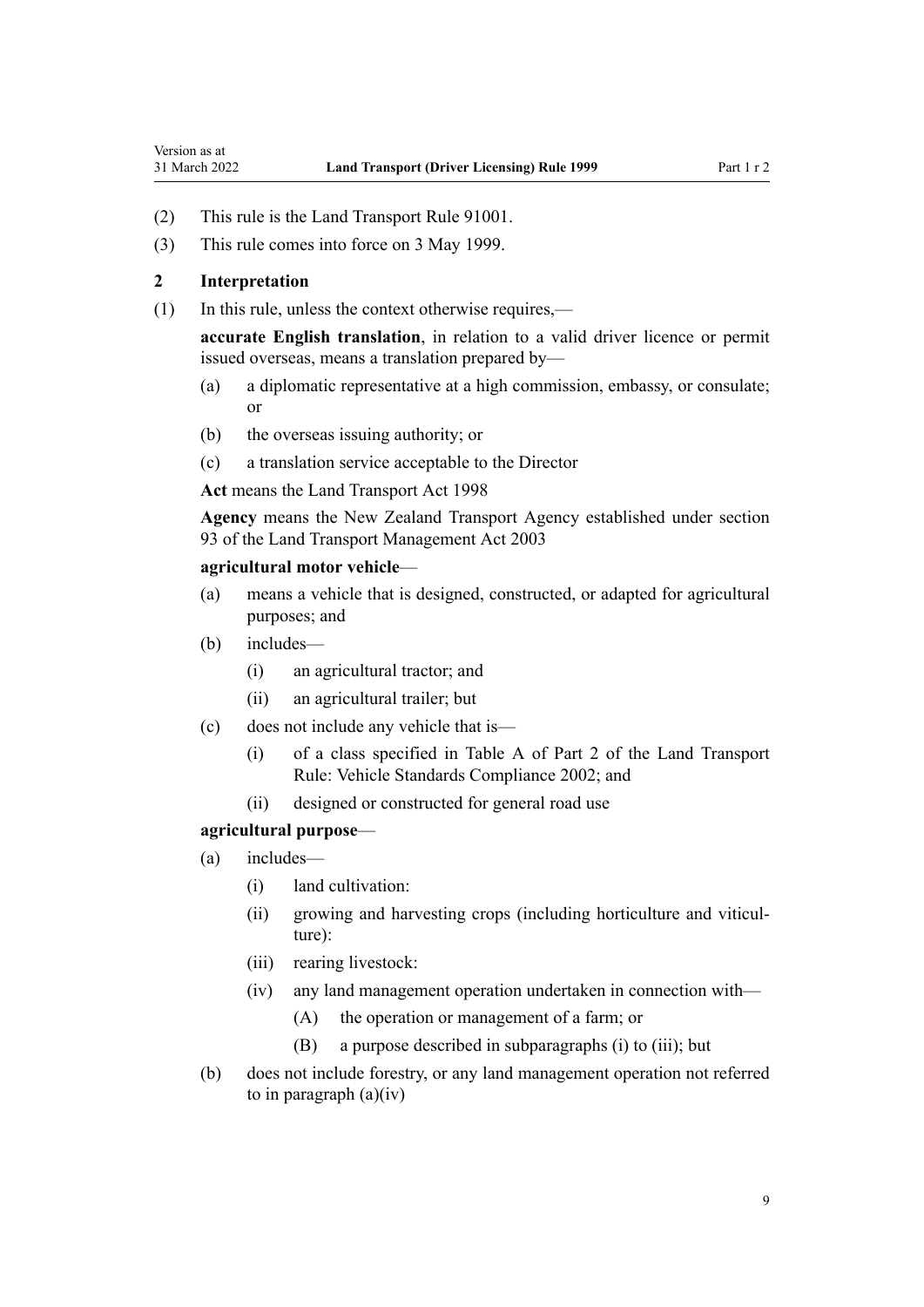**agricultural tractor** means a vehicle that is designed and constructed principally for the purposes of—

- (a) towing an agricultural trailer; or
- (b) drawing, or powering, an implement ordinarily used for an agricultural purpose

#### **agricultural trailer**—

- (a) means a trailer that is used principally for agricultural purposes; and
- (b) includes a wheeled agricultural implement, the wheels of which are in contact with the road when the implement is being towed; but
- (c) does not include—
	- (i) a trailer that is—
		- (A) designed principally for the carriage of goods; and
		- (B) operated at a speed exceeding 40 kph; or
	- (ii) a logging trailer

**all-terrain vehicle** means a vehicle (with or without motorcycle controls and equipment) that—

- (a) is principally designed for off-road use; and
- (b) has 3 or more wheels; and
- (c) has an engine capacity exceeding 50 ml; and
- (d) has a gross weight of less than 1 000 kg

ambulance means a motor vehicle designed and used principally for the carriage of sick or injured persons

**approved course** means a course approved under [clause 96](#page-98-0)

**approved motorcycle** means the make and model of any motorcycle that—

- (a) has an engine capacity of 250 cc or less, unless the Director has prohibited the use of that make and model of motorcycle by notice published on the Agency's Internet site; or
- (b) has an engine capacity of more than 250 cc but not more than 660 cc and a power-to-weight ratio of not more than 150 kilowatts per tonne and is approved for use by the Director by notice published on the Agency's Internet site; or
- (c) is powered by motive power wholly derived from an external source of electricity and is approved for use by the Director by notice published on the Agency's Internet site

**articulated bus** means a bus consisting of 2 or more rigid sections that—

- (a) articulate relative to each other; and
- (b) have interconnecting passenger compartments that allow passengers to move freely between them; and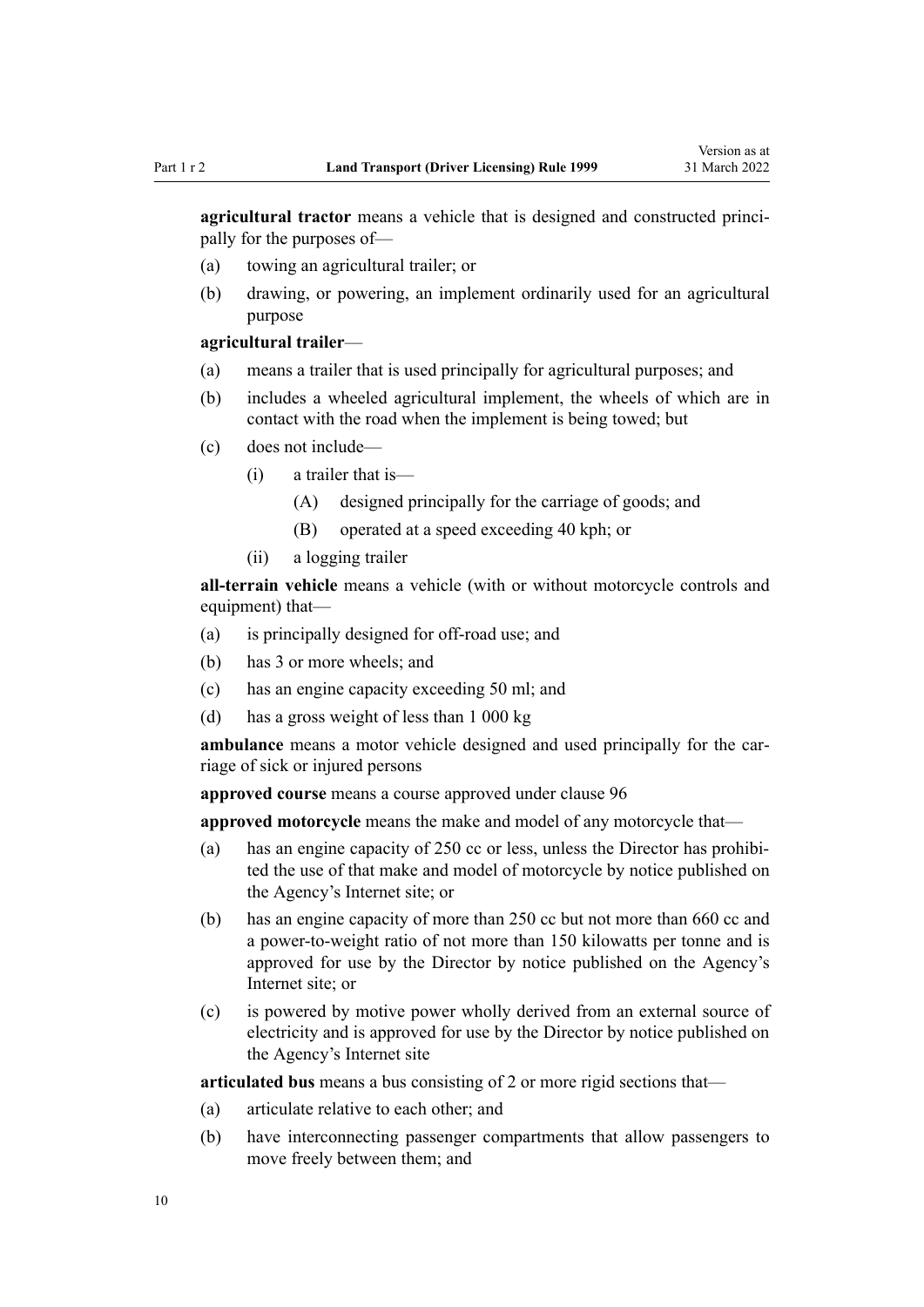(c) are not easily detachable from each other without specialist equipment

**Authority** means the Agency established by [section 66](http://legislation.govt.nz/pdflink.aspx?id=DLM227581) of the Land Transport Management Act 2003

**class**, in relation to a driver licence, means a class of licence specified in [Schedule 3](#page-113-0)

**combination vehicle** means a towing vehicle in combination with 1 or more trailers or other motor vehicles that are being towed

**correcting lenses** includes glasses, contact lenses, and other aids to vision worn by a person

**country** includes a State, territory, province, or other part of a country

**course provider** means an individual or an organisation approved under this rule to provide a course that has been approved under this rule

**dangerous goods** means goods declared to be dangerous goods in Land Trans‐ port Rule: Dangerous Goods 2005

**dependant** means—

- (a) a child who ordinarily resides with a licence holder or a licence holder's spouse or partner and—
	- (i) whose care is primarily the responsibility of the licence holder or the licence holder's spouse or partner; and
	- (ii) who is being maintained as a member of the licence holder's fam‐ ily; and
	- (iii) who is financially dependent on the licence holder or the licence holder's spouse or partner; and
	- (iv) who is not a person in respect of whom payments are being made under [section 363](http://legislation.govt.nz/pdflink.aspx?id=DLM154316) of the Oranga Tamariki Act 1989; or
- (b) a relative of the licence holder (other than a child to whom paragraph (a) applies or the spouse or partner of the licence holder) by blood, marriage, civil union, or adoption who ordinarily resides with the licence holder, and who receives a social security benefit under the Social Secur[ity Act 2018;](http://legislation.govt.nz/pdflink.aspx?id=DLM6783102) or
- (c) any other person not covered by paragraphs (a) or (b) for whom the licence holder is the primary caregiver

**Director** means the Director of Land Transport appointed under [section 104A](http://legislation.govt.nz/pdflink.aspx?id=LMS475458) of the Land Transport Management Act 2003

**driver identification card** means a card issued under the regulations or the rules made under the Act

**endorsement** means an endorsement specified in [Schedule 4](#page-116-0)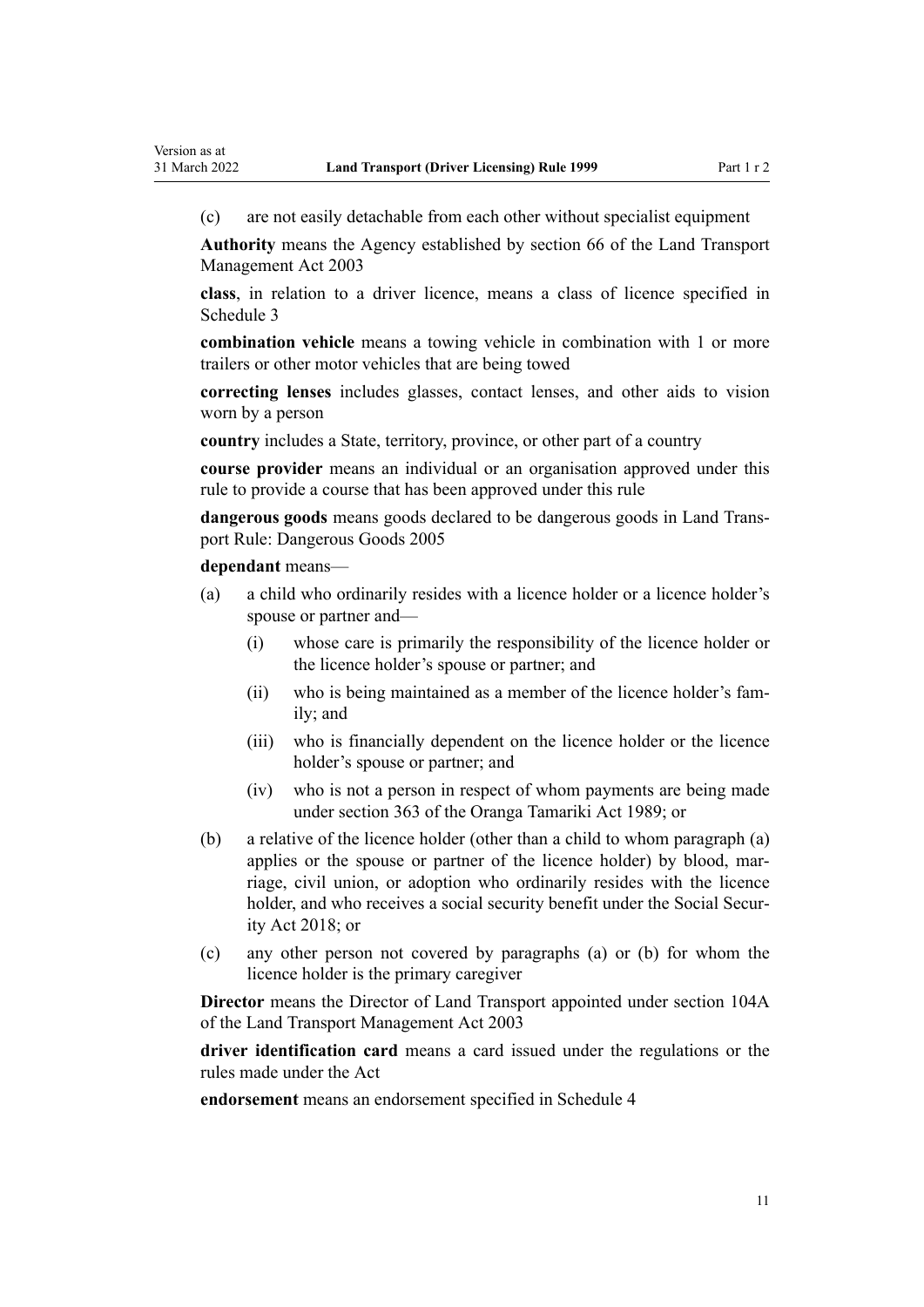**forklift** means a motor vehicle (not being fitted with self-laying tracks) designed principally to lift, carry, or stack goods by means of 1 or more tines, platens, clamps, or other similar attachments

full licence means a driver licence of any class that is not subject to the conditions of a learner licence or a restricted licence

**gross combined weight** means the aggregate of the gross laden weights of the vehicles that make up a combination vehicle

**gross laden weight**, in relation to a motor vehicle, means—

- (a) the greatest of the following weights:
	- (i) a weight specified (subsequent to the latest modification specified, if any) as the gross laden weight of the vehicle by the manufac‐ turer of the vehicle:
	- (ii) a weight specified as the gross laden weight of the vehicle, or of a vehicle of that kind, by or under regulations or rules made under the Act:
	- (iii) the weight of the vehicle, together with the load that the vehicle is for the time being carrying, including equipment and accessories:
- (b) if evidence is adduced in respect of any but not all of the 3 weights referred to in paragraph (a), the greater of the weights, or (as the case may be) the only weight, in respect of which evidence is adduced:
- (c) if evidence is not adduced in respect of any of the weights referred to in paragraph (a), the total of the unladen weight of the vehicle and the weight of the maximum load that the vehicle may safely carry

**guardian** has the same meaning as in [section 15](http://legislation.govt.nz/pdflink.aspx?id=DLM317411) of the Care of Children Act 2004

**highest class**, in relation to a driver licence, means the licence class with the highest number, other than Class 6, as set out in [Schedule 3](#page-113-0)

**L**, when following a licence class number, is an abbreviation for a learner licence

large passenger service vehicle has the same meaning as in the Land Trans[port Act 1998](http://legislation.govt.nz/pdflink.aspx?id=DLM433612)

**learner licence** means a learner driver licence issued under [Part 4](#page-26-0)

**licensing agent** means the Director or a person to whom the Director has dele‐ gated functions and powers under [section 73\(1\)](http://legislation.govt.nz/pdflink.aspx?id=DLM330308) of the Crown Entities Act 2004 in relation to the issuing, renewal, and replacement of driver licences

**light trailer** means a trailer whose gross laden weight does not exceed 3 500 kg

**mobility device** means—

(a) a vehicle that—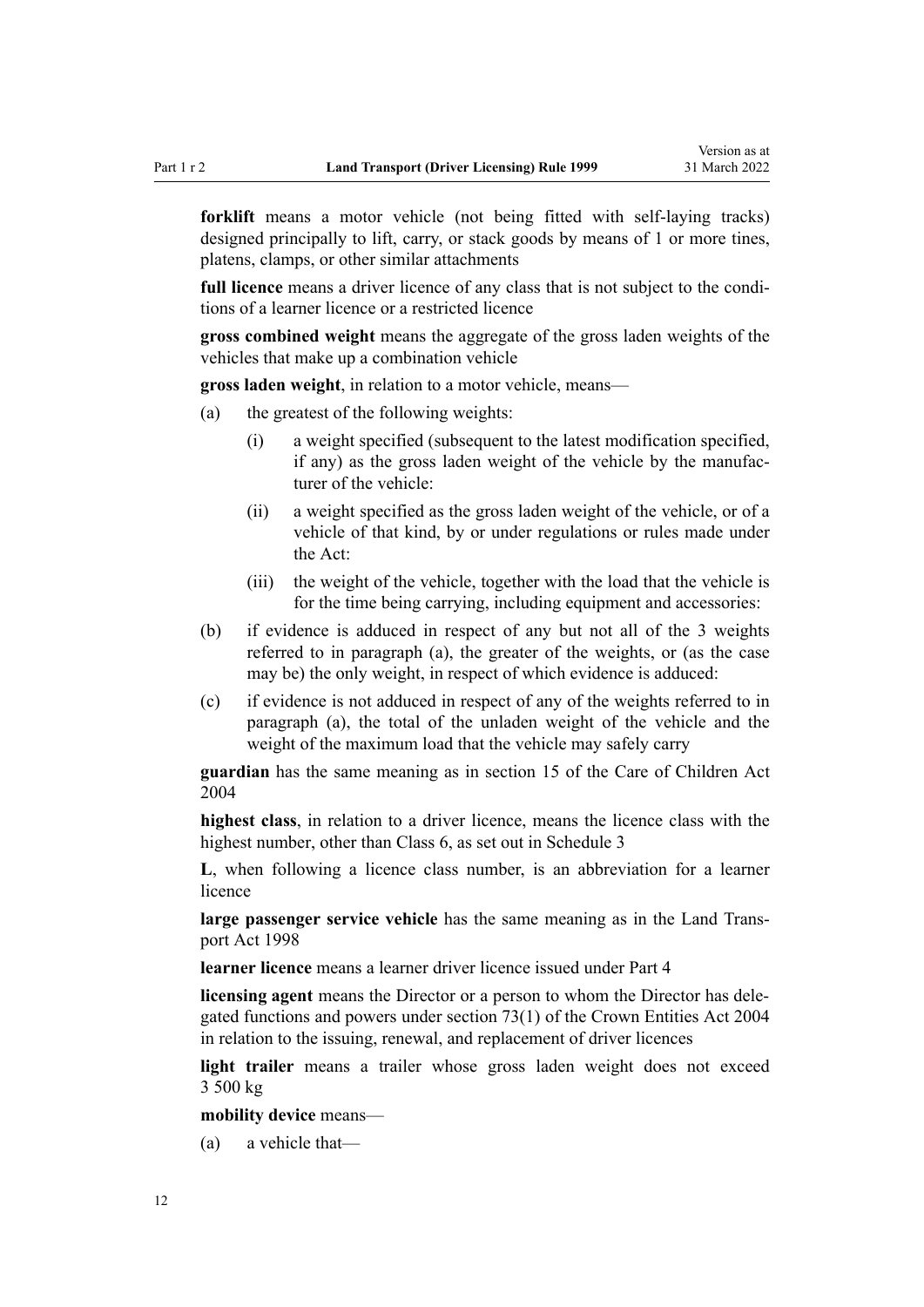- (i) is designed and constructed (not merely adapted) for use by per‐ sons who require mobility assistance due to a physical or neurological impairment; and
- (ii) is powered solely by a motor that has a maximum power output not exceeding 1 500 W; or
- (b) a vehicle that the Agency has declared under [section 168A\(1\)](http://legislation.govt.nz/pdflink.aspx?id=DLM435415) of the Land Transport Act 1998 to be a mobility device

**moped** has the same meaning as in [section 2\(1\)](http://legislation.govt.nz/pdflink.aspx?id=DLM433619) of the Land Transport Act 1998

#### **motor vehicle**—

Version as at

- (a) means a vehicle drawn or propelled by mechanical power; and
- (b) includes a trailer; but
- (c) does not include—
	- (i) a vehicle running on rails; or
	- (ii) *[Revoked]*
	- (iii) a trailer (other than a trailer designed solely for the carriage of goods) that is designed and used exclusively as part of the armament of the New Zealand Defence Force; or
	- (iv) a trailer running on 1 wheel and designed exclusively as a speed measuring device or for testing the wear of vehicle tyres; or
	- (v) a vehicle designed for amusement purposes and used exclusively within a place of recreation, amusement, or entertainment to which the public does not have access with motor vehicles; or
	- (vi) a pedestrian-controlled machine; or
	- (vii) a vehicle that the Agency has declared is not a motor vehicle under [section 168A](http://legislation.govt.nz/pdflink.aspx?id=DLM435415) of the Land Transport Act 1998; or
	- (viii) a mobility device

#### **motorcycle**—

- (a) means a motor vehicle running on 2 wheels, or not more than 3 wheels when fitted with a sidecar; and
- (b) includes a vehicle with motorcycle controls that is approved as a motor‐ cycle by the Director; but
- (c) does not include a moped

**national register of driver licences** means the register maintained by the Authority under [section 199](http://legislation.govt.nz/pdflink.aspx?id=DLM435603) of the Act

**on-road safety test** means the test specified in [clause 49](#page-57-0)

**parent** has the same meaning as in [section 2\(1\)](http://legislation.govt.nz/pdflink.aspx?id=DLM147094) of the Oranga Tamariki Act 1989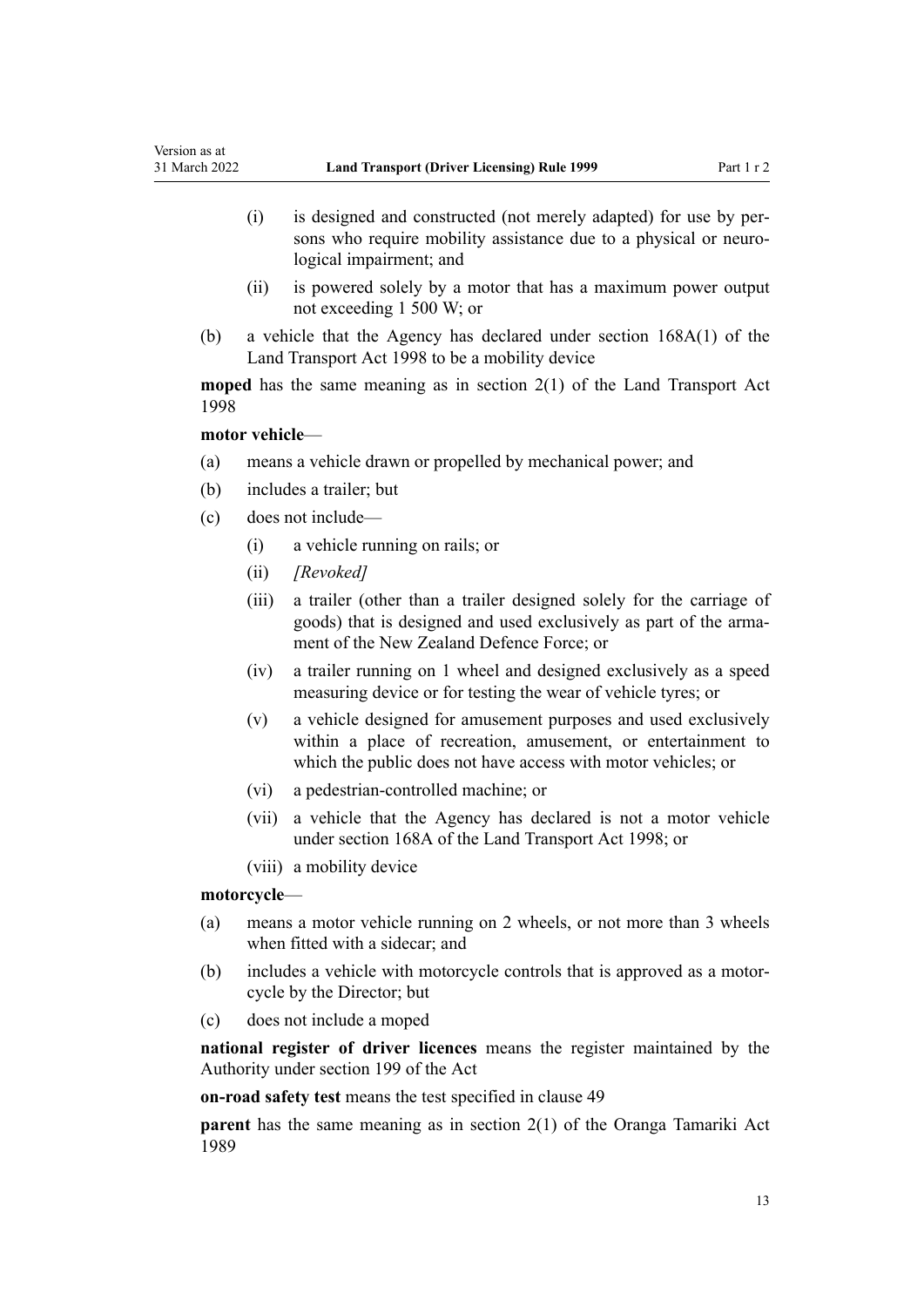**partner**, in the phrase "spouse or partner" and in related contexts, means a civil union partner or a de facto partner

**passenger service** has the same meaning as in the [Land Transport Act 1998](http://legislation.govt.nz/pdflink.aspx?id=DLM433612)

**passenger service vehicle** means a vehicle used or available for use in a passenger service for the carriage of passengers; but does not include a vehicle specified as an exempt vehicle in the Act or in regulations or rules made under the Act

**pivot steer vehicle** means a vehicle with a chassis that is split into 2 dependent parts connected by a permanent steering pivot

**R**, when following a licence class number, is an abbreviation for a restricted licence

**registered health professional** means a health practitioner who is, or is deemed to be, registered with an authority established or continued by [section](http://legislation.govt.nz/pdflink.aspx?id=DLM204329) [114](http://legislation.govt.nz/pdflink.aspx?id=DLM204329) of the Health Practitioners Competence Assurance Act 2003 as a practi‐ tioner of a particular health profession

**restricted licence** means a restricted driver licence issued under [Part 4](#page-26-0)

**rigid vehicle** means a vehicle that does not have any pivot points to allow any part of the chassis of the vehicle to move or rotate in relation to any other part of the chassis of the vehicle; and includes an articulated bus and a pivot steer vehicle

**road** includes—

- (a) a street; and
- (b) a motorway; and
- (c) a beach; and
- (d) a place to which the public have access, whether as of right or not; and
- (e) all bridges, culverts, ferries, and fords forming part of a road or street or motorway, or a place referred to in paragraph (d); and
- (f) all sites at which vehicles may be weighed for the purposes of the Act or any other enactment

**small passenger service vehicle** has the same meaning as in [section 2\(1\)](http://legislation.govt.nz/pdflink.aspx?id=DLM433619) of the Land Transport Act 1998

**special-type vehicle** means any motor vehicle that—

- (a) is a forklift; or
- (b) runs on rollers; or
- (c) runs on—
	- (i) self-laying tracks; or
	- (ii) wheels, but is not a passenger vehicle, a trade vehicle, a tractor, a fire engine, or a vehicle recovery service vehicle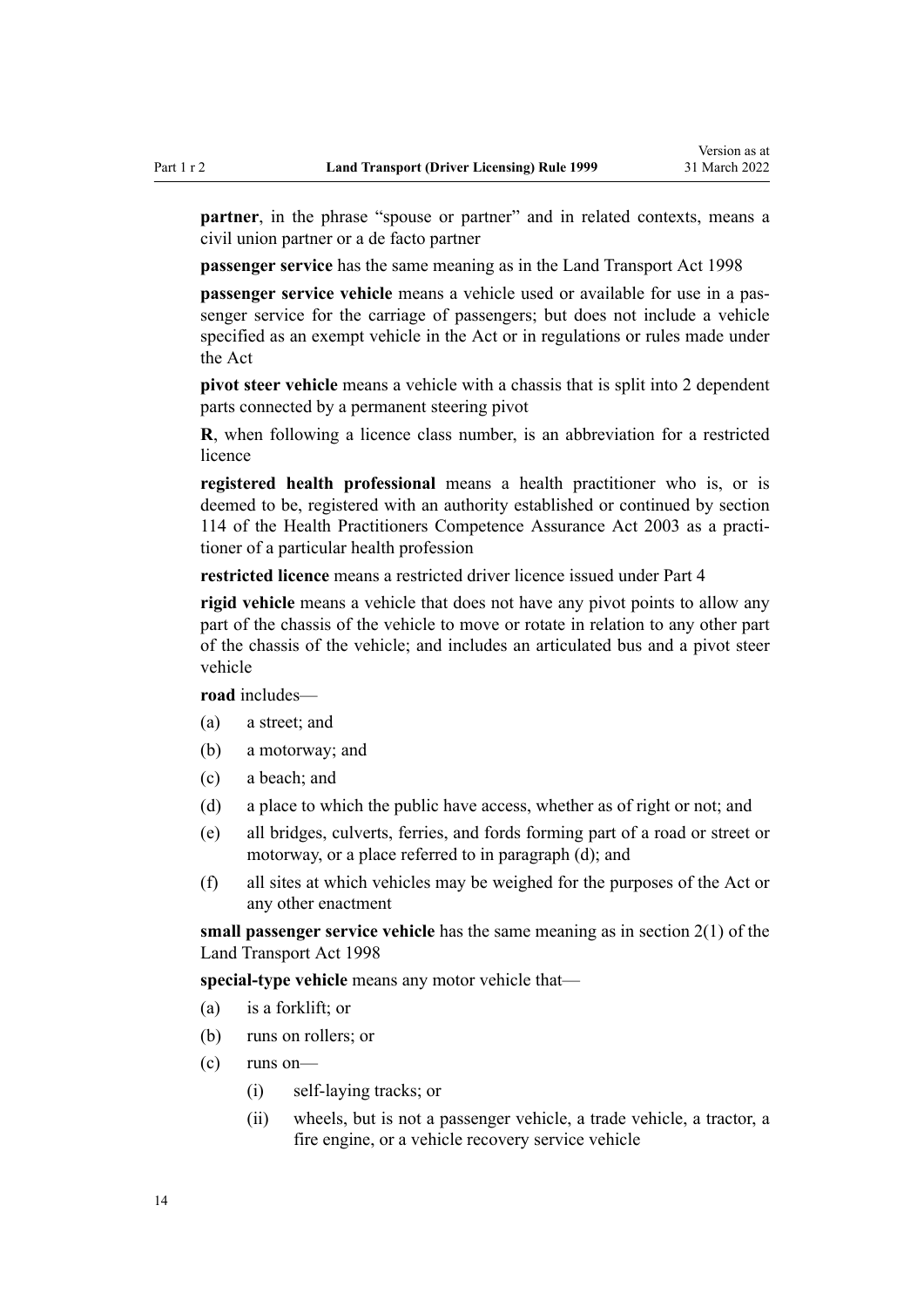**testing officer** means a person who is the holder of a testing officer endorsement

**Testing Officer's Manual** means the Driver Testing Officer's Manual pro‐ duced by the Authority setting out the requirements for administering theory tests and practical driving tests for the purposes of this rule

**towing vehicle** means a rigid vehicle that tows a trailer or other motor vehicle

**trade vehicle** means a motor vehicle designed exclusively or principally for the carriage of goods; and—

- (a) includes—
	- (i) a motor vehicle that has been adapted by the permanent attach‐ ment of machinery or other similar apparatus; and
	- (ii) a motorised mobile home or self-propelled caravan; but
- (b) does not include—
	- (i) a moped or motorcycle:
	- (ii) a motor vehicle fitted with self-laying tracks:
	- (iii) a forklift vehicle:
	- (iv) a vehicle recovery service vehicle while the vehicle is being used to tow or carry any other vehicle:
	- (v) a fire engine:
	- (vi) an ambulance

**tradesperson's vehicle** means a motor vehicle whose body is designed or adapted for use principally by tradespersons to carry special purpose trade equipment or trade goods (excluding general freight)

**trailer** means a vehicle without power that is capable of being drawn or pro‐ pelled by a motor vehicle from which it is readily detachable; but does not include—

- (a) a sidecar attached to a motorcycle; or
- (b) a vehicle normally propelled by mechanical power while it is being temporarily towed without the use of its own power

#### **vehicle**—

- (a) means a contrivance equipped with wheels, tracks, or revolving runners on which it moves or is moved; and
- (b) includes a hovercraft, a skateboard, in-line skates, and roller skates; but
- (c) does not include—
	- (i) a perambulator or pushchair:
	- (ii) a shopping or sporting trundler not propelled by mechanical power:
	- (iii) a wheelbarrow or hand-trolley: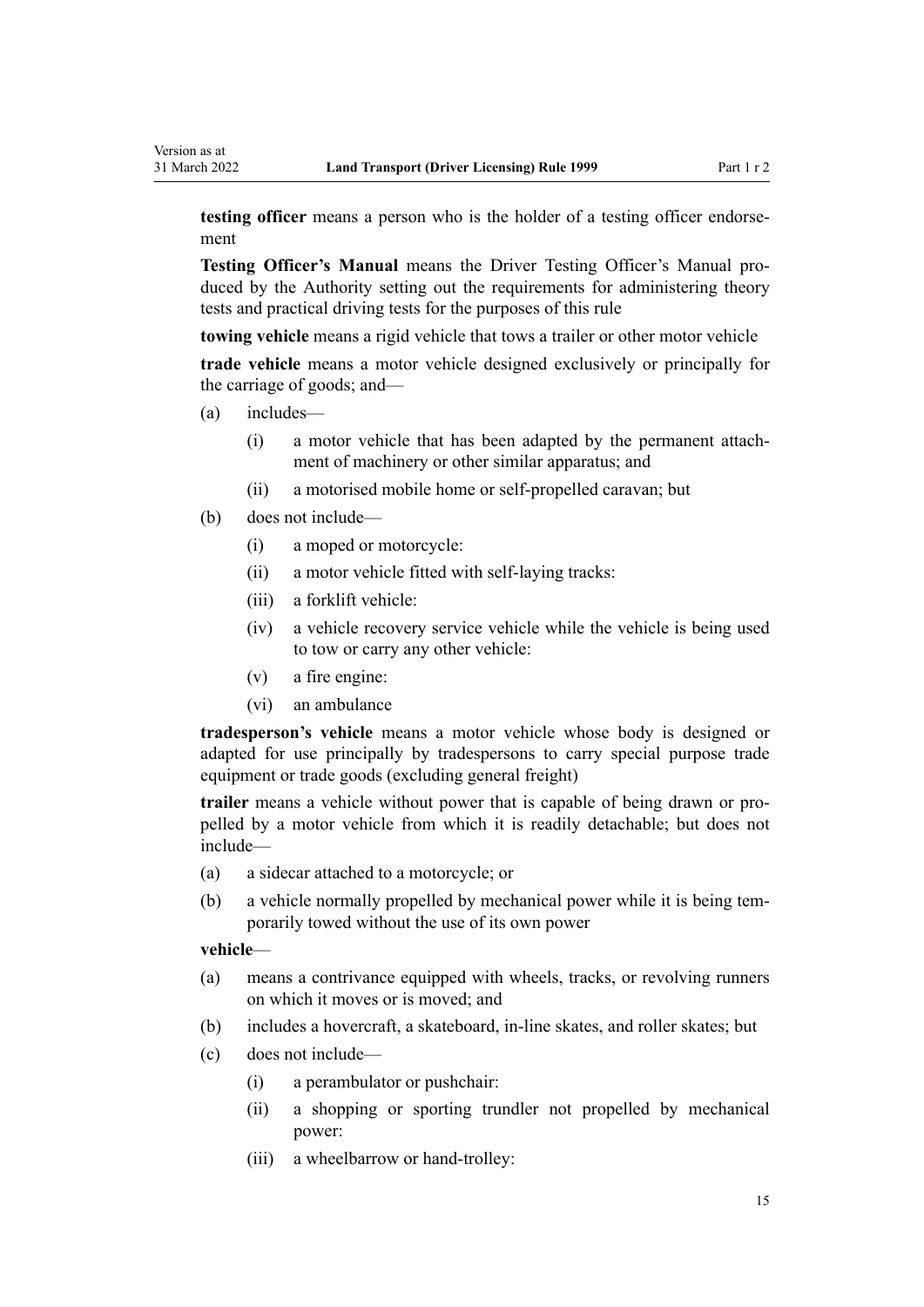- (iv) *[Revoked]*
- (v) a pedestrian-controlled lawnmower:
- (vi) a pedestrian-controlled agricultural machine not propelled by mechanical power:
- (vii) an article of furniture:
- (viii) an invalid wheelchair not propelled by mechanical power:
- (ix) any other contrivance specified by any other rule made under the Act not to be a vehicle for the purposes of this definition

**vehicle recovery service** means the towing or carrying on any road of a motor vehicle, irrespective of the size or design of the towing or carrying vehicle, and whether or not the towing or carrying of the vehicle is carried out by a person intending to carry out repairs on the vehicle; but does not include—

- (a) the towing or carrying of any motorcycle or moped; or
- (b) the towing or carrying of one motor vehicle by another where—
	- (i) the towing or carrying is not carried out directly or indirectly for reward; and
	- (ii) the towing or carrying vehicle is not designed or adapted for the purpose of towing or carrying motor vehicles; or
- (c) the towing or carrying of a vehicle by a person who owns the vehicle; or
- (d) any service where the Director has, in writing, notified the operator that the nature of the service is such that the carriage of vehicles should be treated as the carriage of goods; or
- (e) any service specified as an exempt service in the Act or in the regula‐ tions or rules made under the Act

**vehicle recovery service vehicle** means a vehicle used in a vehicle recovery service for towing or carrying on a road any motor vehicle; but does not include a vehicle that is not designed or adapted for the purpose of towing or carrying motor vehicles.

- (2) For the purposes of this rule, in a year that is not a leap year, birthdays and other dates that would otherwise occur on 29 February are deemed to occur on 28 February.
- (3) Unless the context otherwise requires, terms and expressions that are used but not defined in this rule but that are defined in the Act have the same meaning as in the Act.

Clause 2(1) **accurate English translation**: inserted, on 1 October 2011, by [clause 6\(3\)](http://legislation.govt.nz/pdflink.aspx?id=DLM3956501) of the Land Transport (Driver Licensing) Amendment Rule 2011 (SR 2011/306).

Clause 2(1) **accurate English translation** paragraph (c): amended, on 1 April 2021, by [section](http://legislation.govt.nz/pdflink.aspx?id=LMS286883) [175\(2\)](http://legislation.govt.nz/pdflink.aspx?id=LMS286883) of the Land Transport (NZTA) Legislation Amendment Act 2020 (2020 No 48).

Clause 2(1) **Agency**: inserted, on 1 August 2008, by [section 50\(2\)](http://legislation.govt.nz/pdflink.aspx?id=DLM1313622) of the Land Transport Management Amendment Act 2008 (2008 No 47).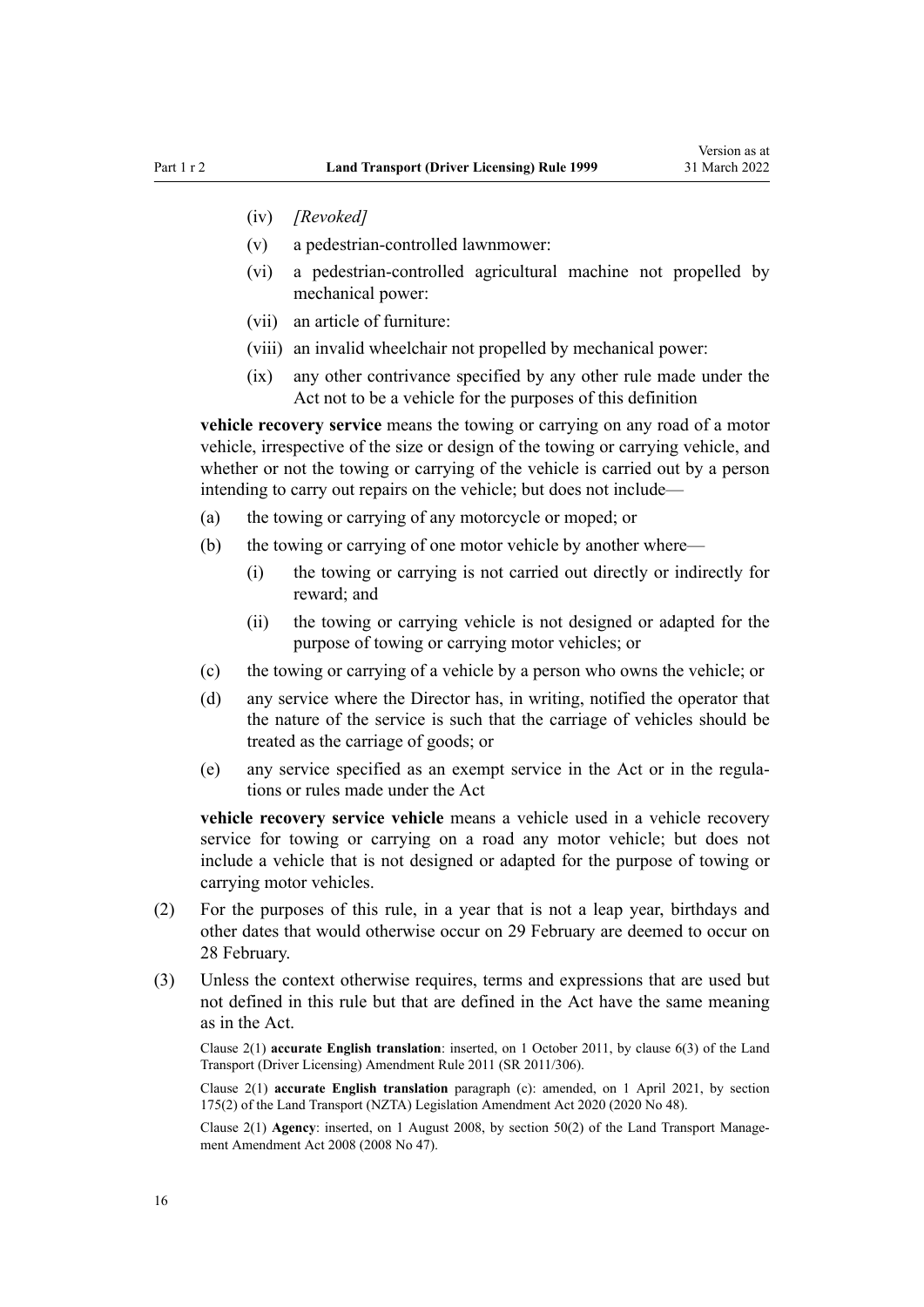Clause 2(1) **agricultural motor vehicle**: inserted, on 1 June 2013, by [clause 6\(1\)](http://legislation.govt.nz/pdflink.aspx?id=DLM5102233) of the Land Trans‐ port (Driver Licensing) Amendment Rule 2013 (SR 2013/100).

Clause 2(1) **agricultural purpose**: inserted, on 1 June 2013, by [clause 6\(1\)](http://legislation.govt.nz/pdflink.aspx?id=DLM5102233) of the Land Transport (Driver Licensing) Amendment Rule 2013 (SR 2013/100).

Clause 2(1) **agricultural tractor**: inserted, on 1 June 2013, by [clause 6\(1\)](http://legislation.govt.nz/pdflink.aspx?id=DLM5102233) of the Land Transport (Driver Licensing) Amendment Rule 2013 (SR 2013/100).

Clause 2(1) **agricultural trailer**: inserted, on 1 June 2013, by [clause 6\(1\)](http://legislation.govt.nz/pdflink.aspx?id=DLM5102233) of the Land Transport (Driver Licensing) Amendment Rule 2013 (SR 2013/100).

Clause 2(1) **all-terrain vehicle**: amended, on 1 June 2013, by [clause 6\(2\)](http://legislation.govt.nz/pdflink.aspx?id=DLM5102233) of the Land Transport (Driver Licensing) Amendment Rule 2013 (SR 2013/100).

Clause 2(1) **ambulance**: inserted, on 1 June 2006, by [clause 3\(1\)](http://legislation.govt.nz/pdflink.aspx?id=DLM375678) of the Land Transport (Driver Licensing) Amendment Rule 2006 (SR 2006/84).

Clause 2(1) **approved motorcycle**: inserted, on 1 October 2012, by [clause 6\(3\)](http://legislation.govt.nz/pdflink.aspx?id=DLM3956501) of the Land Transport (Driver Licensing) Amendment Rule 2011 (SR 2011/306).

Clause 2(1) **approved motorcycle** paragraph (a): amended, on 1 April 2021, by [section 175\(2\)](http://legislation.govt.nz/pdflink.aspx?id=LMS286883) of the Land Transport (NZTA) Legislation Amendment Act 2020 (2020 No 48).

Clause 2(1) **approved motorcycle** paragraph (b): amended, on 1 April 2021, by [section 175\(2\)](http://legislation.govt.nz/pdflink.aspx?id=LMS286883) of the Land Transport (NZTA) Legislation Amendment Act 2020 (2020 No 48).

Clause 2(1) **approved motorcycle** paragraph (c): inserted, on 1 June 2019, by [clause 6\(1\)](http://legislation.govt.nz/pdflink.aspx?id=LMS136011) of the Land Transport (Driver Licensing) Amendment Rule 2019 (LI 2019/82).

Clause 2(1) **approved motorcycle** paragraph (c): amended, on 1 April 2021, by [section 175\(2\)](http://legislation.govt.nz/pdflink.aspx?id=LMS286883) of the Land Transport (NZTA) Legislation Amendment Act 2020 (2020 No 48).

Clause 2(1) **Authority**: substituted, on 1 December 2004, by [section 19\(2\)](http://legislation.govt.nz/pdflink.aspx?id=DLM321838) of the Land Transport Management Amendment Act 2004 (2004 No 97).

Clause 2(1) **Authority**: amended, on 1 August 2008, by [section 50\(2\)](http://legislation.govt.nz/pdflink.aspx?id=DLM1313622) of the Land Transport Management Amendment Act 2008 (2008 No 47).

Clause 2(1) **combination vehicle**: replaced, on 1 May 2021, by [clause 6\(1\)](http://legislation.govt.nz/pdflink.aspx?id=LMS453277) of the Land Transport (Driver Licensing) Amendment Rule 2021 (LI 2021/92).

Clause 2(1) **country**: inserted, on 1 July 2013, by [clause 6](http://legislation.govt.nz/pdflink.aspx?id=DLM5159809) of the Land Transport (Driver Licensing) Amendment Rule (No 2) 2013 (SR 2013/131).

Clause 2(1) **dangerous goods**: amended, on 1 October 2011, by [clause 6\(1\)](http://legislation.govt.nz/pdflink.aspx?id=DLM3956501) of the Land Transport (Driver Licensing) Amendment Rule 2011 (SR 2011/306).

Clause 2(1) **dependant** paragraph (a): amended, on 26 April 2005, by [section 12](http://legislation.govt.nz/pdflink.aspx?id=DLM334004) of the Relationships (Statutory References) Act 2005 (2005 No 3).

Clause 2(1) **dependant** paragraph (a)(i): amended, on 26 April 2005, by [section 12](http://legislation.govt.nz/pdflink.aspx?id=DLM334004) of the Relation‐ ships (Statutory References) Act 2005 (2005 No 3).

Clause 2(1) **dependant** paragraph (a)(iii): amended, on 26 April 2005, by [section 12](http://legislation.govt.nz/pdflink.aspx?id=DLM334004) of the Relation‐ ships (Statutory References) Act 2005 (2005 No 3).

Clause 2(1) **dependant** paragraph (a)(iv): amended, on 14 July 2017, by [section 149](http://legislation.govt.nz/pdflink.aspx?id=DLM7287401) of the Children, Young Persons, and Their Families (Oranga Tamariki) Legislation Act 2017 (2017 No 31).

Clause 2(1) **dependant** paragraph (b): amended, on 26 November 2018, by [section 459](http://legislation.govt.nz/pdflink.aspx?id=DLM6784038) of the Social Security Act 2018 (2018 No 32).

Clause 2(1) **dependant** paragraph (b): amended, on 26 April 2005, by [section 12](http://legislation.govt.nz/pdflink.aspx?id=DLM334004) of the Relationships (Statutory References) Act 2005 (2005 No 3).

Clause 2(1) **Director**: inserted, on 1 April 2021, by [section 175\(2\)](http://legislation.govt.nz/pdflink.aspx?id=LMS286883) of the Land Transport (NZTA) Legislation Amendment Act 2020 (2020 No 48).

Clause 2(1) **driver identification card**: substituted, on 1 October 2007, by [section 95\(11\)](http://legislation.govt.nz/pdflink.aspx?id=DLM353501) of the Land Transport Amendment Act 2005 (2005 No 77).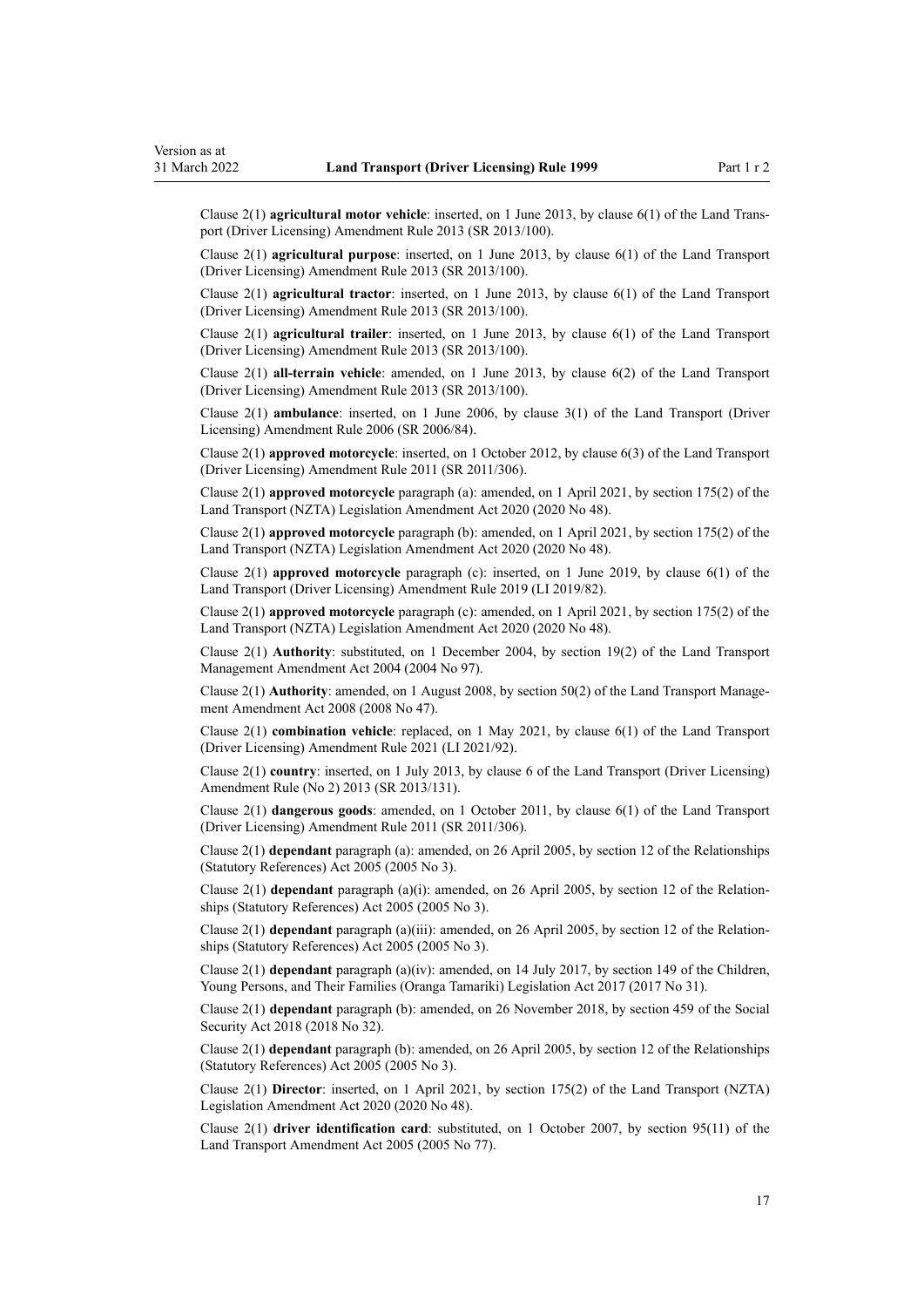Clause 2(1) **guardian**: inserted, on 1 October 2011, by [clause 6\(3\)](http://legislation.govt.nz/pdflink.aspx?id=DLM3956501) of the Land Transport (Driver Licensing) Amendment Rule 2011 (SR 2011/306).

Clause 2(1) **highest class**: amended, on 1 June 2006, by [clause 3\(2\)](http://legislation.govt.nz/pdflink.aspx?id=DLM375678) of the Land Transport (Driver Licensing) Amendment Rule 2006 (SR 2006/84).

Clause 2(1) **large passenger service vehicle**: replaced, on 1 October 2017, by [section 110\(8\)](http://legislation.govt.nz/pdflink.aspx?id=DLM6960929) of the Land Transport Amendment Act 2017 (2017 No 34).

Clause 2(1) **licensing agent**: amended, on 1 April 2021, by [section 175\(2\)](http://legislation.govt.nz/pdflink.aspx?id=LMS286883) of the Land Transport (NZTA) Legislation Amendment Act 2020 (2020 No 48).

Clause 2(1) **licensing agent**: amended, on 1 October 2011, by [clause 6\(2\)](http://legislation.govt.nz/pdflink.aspx?id=DLM3956501) of the Land Transport (Driver Licensing) Amendment Rule 2011 (SR 2011/306).

Clause 2(1) **light trailer**: inserted, on 1 June 2006, by [clause 3\(1\)](http://legislation.govt.nz/pdflink.aspx?id=DLM375678) of the Land Transport (Driver Licensing) Amendment Rule 2006 (SR 2006/84).

Clause 2(1) **medical practitioner**: revoked, on 1 June 2019, by [clause 6\(2\)](http://legislation.govt.nz/pdflink.aspx?id=LMS136011) of the Land Transport (Driver Licensing) Amendment Rule 2019 (LI 2019/82).

Clause 2(1) **mobility device**: inserted, on 22 June 2005, by [section 95\(10\)](http://legislation.govt.nz/pdflink.aspx?id=DLM353501) of the Land Transport Amendment Act 2005 (2005 No 77).

Clause 2(1) **mobility device** paragraph (b): amended, on 1 August 2008, by [section 50\(2\)](http://legislation.govt.nz/pdflink.aspx?id=DLM1313622) of the Land Transport Management Amendment Act 2008 (2008 No 47).

Clause 2(1) **moped**: substituted, on 1 May 2011, by [section 35\(6\)](http://legislation.govt.nz/pdflink.aspx?id=DLM2015063) of the Land Transport Amendment Act 2009 (2009 No 17).

Clause 2(1) **moped**: amended, on 1 November 2012, by [clause 6](http://legislation.govt.nz/pdflink.aspx?id=DLM4773435) of the Land Transport (Driver Licensing) Amendment Rule 2012 (SR 2012/302).

Clause 2(1) **motor vehicle** paragraph (c)(ii): revoked, on 22 June 2005, by [section 95\(10\)](http://legislation.govt.nz/pdflink.aspx?id=DLM353501) of the Land Transport Amendment Act 2005 (2005 No 77).

Clause 2(1) **motor vehicle** paragraph (c)(vi): amended, on 22 June 2005, by [section 95\(10\)](http://legislation.govt.nz/pdflink.aspx?id=DLM353501) of the Land Transport Amendment Act 2005 (2005 No 77).

Clause 2(1) **motor vehicle** paragraph (c)(vii): added, on 22 June 2005, by [section 95\(10\)](http://legislation.govt.nz/pdflink.aspx?id=DLM353501) of the Land Transport Amendment Act 2005 (2005 No 77).

Clause 2(1) **motor vehicle** paragraph (c)(vii): amended, on 1 August 2008, by [section 50\(2\)](http://legislation.govt.nz/pdflink.aspx?id=DLM1313622) of the Land Transport Management Amendment Act 2008 (2008 No 47).

Clause 2(1) **motor vehicle** paragraph (c)(viii): added, on 22 June 2005, by [section 95\(10\)](http://legislation.govt.nz/pdflink.aspx?id=DLM353501) of the Land Transport Amendment Act 2005 (2005 No 77).

Clause 2(1) **motorcycle**: substituted, on 10 May 2011, by [section 100\(3\)](http://legislation.govt.nz/pdflink.aspx?id=DLM3231293) of the Land Transport (Road Safety and Other Matters) Amendment Act 2011 (2011 No 13).

Clause 2(1) **motorcycle** paragraph (b): amended, on 1 April 2021, by [section 175\(2\)](http://legislation.govt.nz/pdflink.aspx?id=LMS286883) of the Land Transport (NZTA) Legislation Amendment Act 2020 (2020 No 48).

Clause 2(1) **occupational therapist**: revoked, on 1 June 2019, by [clause 6\(2\)](http://legislation.govt.nz/pdflink.aspx?id=LMS136011) of the Land Transport (Driver Licensing) Amendment Rule 2019 (LI 2019/82).

Clause 2(1) **older driver test**: revoked, on 4 December 2006, by [clause 6](http://legislation.govt.nz/pdflink.aspx?id=DLM386141) of the Land Transport (Driver Licensing) Amendment Rule (No 2) 2006 (SR 2006/152).

Clause 2(1) **on-road safety test**: inserted, on 4 December 2006, by [clause 6](http://legislation.govt.nz/pdflink.aspx?id=DLM386141) of the Land Transport (Driver Licensing) Amendment Rule (No 2) 2006 (SR 2006/152).

Clause 2(1) **on-road safety test**: amended, on 1 August 2011, by [section 100\(4\)](http://legislation.govt.nz/pdflink.aspx?id=DLM3231293) of the Land Trans‐ port (Road Safety and Other Matters) Amendment Act 2011 (2011 No 13).

Clause 2(1) **optometrist**: revoked, on 1 June 2019, by [clause 6\(2\)](http://legislation.govt.nz/pdflink.aspx?id=LMS136011) of the Land Transport (Driver Licensing) Amendment Rule 2019 (LI 2019/82).

Clause 2(1) **parent**: inserted, on 1 October 2011, by [clause 6\(3\)](http://legislation.govt.nz/pdflink.aspx?id=DLM3956501) of the Land Transport (Driver Licensing) Amendment Rule 2011 (SR 2011/306).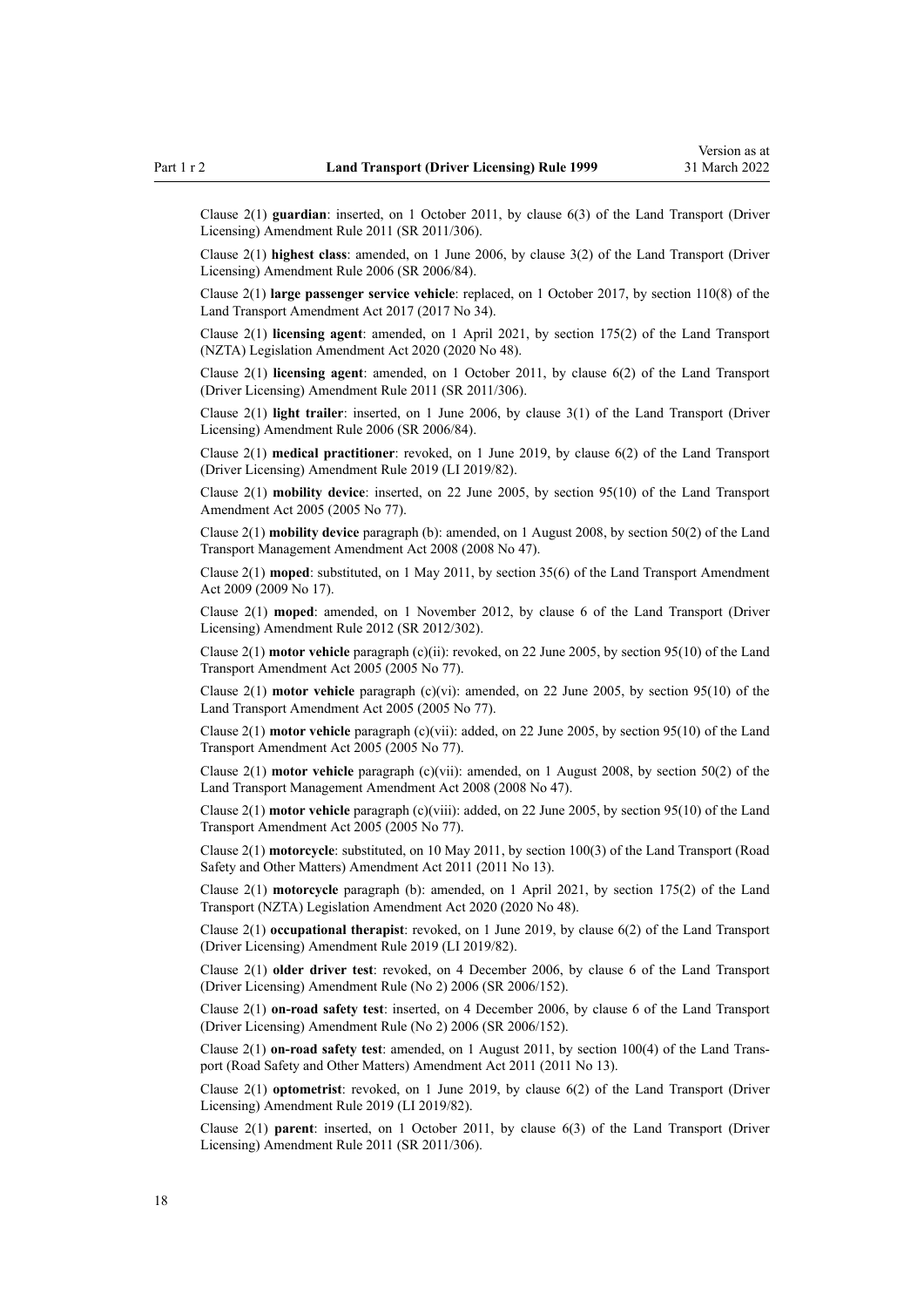<span id="page-18-0"></span>Clause 2(1) **parent**: amended, on 14 July 2017, by [section 149](http://legislation.govt.nz/pdflink.aspx?id=DLM7287401) of the Children, Young Persons, and Their Families (Oranga Tamariki) Legislation Act 2017 (2017 No 31).

Clause 2(1) **partner**: inserted, on 26 April 2005, by [section 12](http://legislation.govt.nz/pdflink.aspx?id=DLM334004) of the Relationships (Statutory Refer‐ ences) Act 2005 (2005 No 3).

Clause 2(1) **passenger service**: replaced, on 1 October 2017, by [section 110\(8\)](http://legislation.govt.nz/pdflink.aspx?id=DLM6960929) of the Land Transport Amendment Act 2017 (2017 No 34).

Clause 2(1) **passenger service vehicle**: amended, on 1 October 2007, by [section 95\(11\)](http://legislation.govt.nz/pdflink.aspx?id=DLM353501) of the Land Transport Amendment Act 2005 (2005 No 77).

Clause 2(1) **pivot steer vehicle**: inserted, on 1 June 2006, by [clause 3\(1\)](http://legislation.govt.nz/pdflink.aspx?id=DLM375678) of the Land Transport (Driver Licensing) Amendment Rule 2006 (SR 2006/84).

Clause 2(1) **registered health professional**: inserted, on 18 September 2004, by [section 175\(3\)](http://legislation.govt.nz/pdflink.aspx?id=DLM205009) of the Health Practitioners Competence Assurance Act 2003 (2003 No 48).

Clause 2(1) **registered medical practitioner**: revoked, on 18 September 2004, by [section 175\(3\)](http://legislation.govt.nz/pdflink.aspx?id=DLM205009) of the Health Practitioners Competence Assurance Act 2003 (2003 No 48).

Clause 2(1) **registered occupational therapist**: revoked, on 18 September 2004, by [section 175\(3\)](http://legislation.govt.nz/pdflink.aspx?id=DLM205009) of the Health Practitioners Competence Assurance Act 2003 (2003 No 48).

Clause 2(1) **registered optometrist**: revoked, on 18 September 2004, by [section 175\(3\)](http://legislation.govt.nz/pdflink.aspx?id=DLM205009) of the Health Practitioners Competence Assurance Act 2003 (2003 No 48).

Clause 2(1) **rigid vehicle**: amended, on 1 June 2006, by [clause 3\(3\)](http://legislation.govt.nz/pdflink.aspx?id=DLM375678) of the Land Transport (Driver Licensing) Amendment Rule 2006 (SR 2006/84).

Clause 2(1) **small passenger service vehicle**: replaced, on 1 October 2017, by [section 110\(8\)](http://legislation.govt.nz/pdflink.aspx?id=DLM6960929) of the Land Transport Amendment Act 2017 (2017 No 34).

Clause 2(1) **special-type vehicle** paragraph (c)(ii): amended, on 4 October 1999, by [clause 2\(2\)](http://legislation.govt.nz/pdflink.aspx?id=DLM293670) of the Land Transport (Driver Licensing) Amendment Rule 1999 (SR 1999/302).

Clause 2(1) **spouse**: revoked, on 26 April 2005, by [section 12](http://legislation.govt.nz/pdflink.aspx?id=DLM334004) of the Relationships (Statutory Refer‐ ences) Act 2005 (2005 No 3).

Clause 2(1) **towing vehicle**: inserted, on 1 May 2021, by [clause 6\(2\)](http://legislation.govt.nz/pdflink.aspx?id=LMS453277) of the Land Transport (Driver Licensing) Amendment Rule 2021 (LI 2021/92).

Clause 2(1) **trade vehicle** paragraph (b)(v): added, on 1 June 2006, by [clause 3\(4\)](http://legislation.govt.nz/pdflink.aspx?id=DLM375678) of the Land Trans‐ port (Driver Licensing) Amendment Rule 2006 (SR 2006/84).

Clause 2(1) **trade vehicle** paragraph (b)(vi): added, on 1 June 2006, by [clause 3\(4\)](http://legislation.govt.nz/pdflink.aspx?id=DLM375678) of the Land Transport (Driver Licensing) Amendment Rule 2006 (SR 2006/84).

Clause 2(1) **tradesperson's vehicle**: inserted, on 1 June 2006, by [clause 3\(1\)](http://legislation.govt.nz/pdflink.aspx?id=DLM375678) of the Land Transport (Driver Licensing) Amendment Rule 2006 (SR 2006/84).

Clause 2(1) **vehicle** paragraph (c)(iv): revoked, on 22 June 2005, by [section 95\(10\)](http://legislation.govt.nz/pdflink.aspx?id=DLM353501) of the Land Transport Amendment Act 2005 (2005 No 77).

Clause 2(1) **vehicle recovery service** paragraph (d): amended, on 1 April 2021, by [section 175\(2\)](http://legislation.govt.nz/pdflink.aspx?id=LMS286883) of the Land Transport (NZTA) Legislation Amendment Act 2020 (2020 No 48).

Clause 2(1) **vehicle recovery service** paragraph (e): substituted, on 1 October 2007, by [section](http://legislation.govt.nz/pdflink.aspx?id=DLM353501) [95\(11\)](http://legislation.govt.nz/pdflink.aspx?id=DLM353501) of the Land Transport Amendment Act 2005 (2005 No 77).

Clause 2(3): added, on 1 October 2011, by [clause 6\(4\)](http://legislation.govt.nz/pdflink.aspx?id=DLM3956501) of the Land Transport (Driver Licensing) Amendment Rule 2011 (SR 2011/306).

#### **3 Objective of rule**

A statement of the objective of this rule is set out in [Schedule 1.](#page-109-0)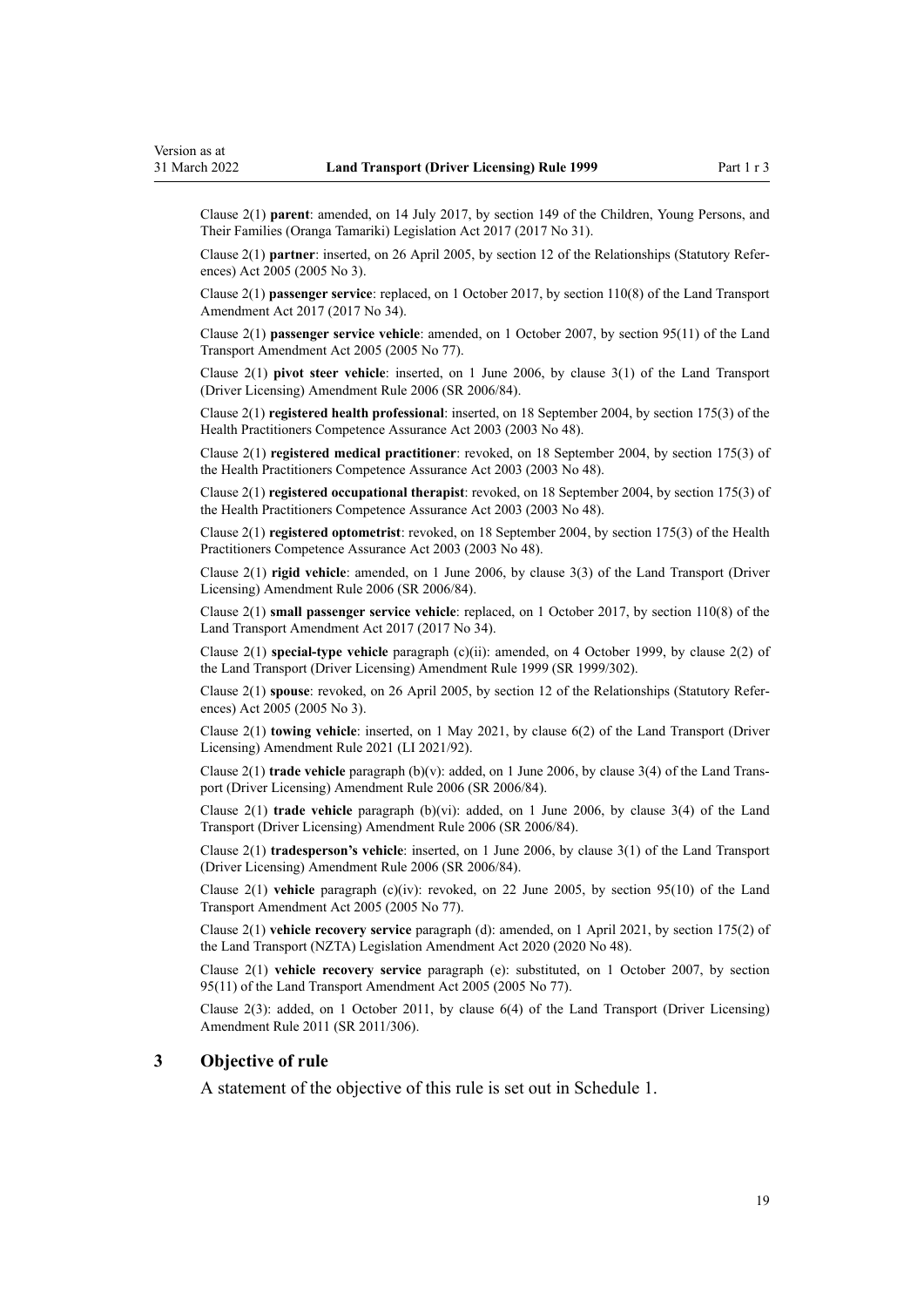#### <span id="page-19-0"></span>**4 Consultation**

The statement of the extent of the consultation that has been carried out in relation to this rule under [section 161\(2\)](http://legislation.govt.nz/pdflink.aspx?id=DLM435195) of the Act is set out in [Schedule 2](#page-110-0).

#### **5 Application**

- (1) The provisions of this rule set out in subclause (2) do not apply to a member of the New Zealand Defence Force who applies to be issued with a driver licence if that person—
	- (a) is required to drive motor vehicles covered by that class of licence as part of that person's military duties; and
	- (b) has successfully completed a course provided by the New Zealand Defence Force for that purpose and which is approved by the Director; and
	- (c) includes, with the person's application, a letter from the person's com‐ manding officer detailing compliance with paragraphs (a) and (b).
- (2) The provisions referred to in subclause (1) are—
	- (aa) the requirement in [clause 15](#page-26-0) that an applicant for a Class 2L licence must hold, and have held for at least 6 months, a full Class 1 licence:
	- (a) the requirement in [clause 15](#page-26-0) that an applicant for a Class 3L licence must hold, and have held for at least 6 months, a full Class 2 licence:
	- (b) the requirement in [clause 15](#page-26-0) that an applicant for a Class 4L licence must hold, and have held for at least 12 months, a full Class 2 licence:
	- (c) the requirement in [clause 15](#page-26-0) that an applicant for a Class 5L licence must hold, and have held for at least 6 months, a full Class 4 licence:
	- (d) the requirements in [clause 17](#page-28-0) that an applicant for a restricted licence of a particular class must hold, and have held for at least 6 months, a learner licence of that class:
	- (e) the requirements in [clause 19](#page-30-0) that an applicant for a full licence must hold, and have held, an appropriate learner licence or restricted licence for a particular time.
- (3) Clause  $16(1)(b)$ , (c)(i), and (d)(i) do not apply to an apprentice, technician, or mechanic in the motor trade when that person is driving, in the course of that person's employment, a motor vehicle that is owned by, or is in the custody of, that person's employer.
- (4) [Clause 16\(1\)\(b\), \(c\)\(i\), and \(d\)\(i\)](#page-27-0) do not apply to a person who is driving a motor vehicle that is clearly marked as being used for driving instruction.

Clause 5(1)(b): amended, on 1 April 2021, by [section 175\(2\)](http://legislation.govt.nz/pdflink.aspx?id=LMS286883) of the Land Transport (NZTA) Legis‐ lation Amendment Act 2020 (2020 No 48).

Clause 5(2)(aa): inserted, on 1 June 2006, by [clause 6](http://legislation.govt.nz/pdflink.aspx?id=DLM375691) of the Land Transport (Driver Licensing) Amendment Rule 2006 (SR 2006/84).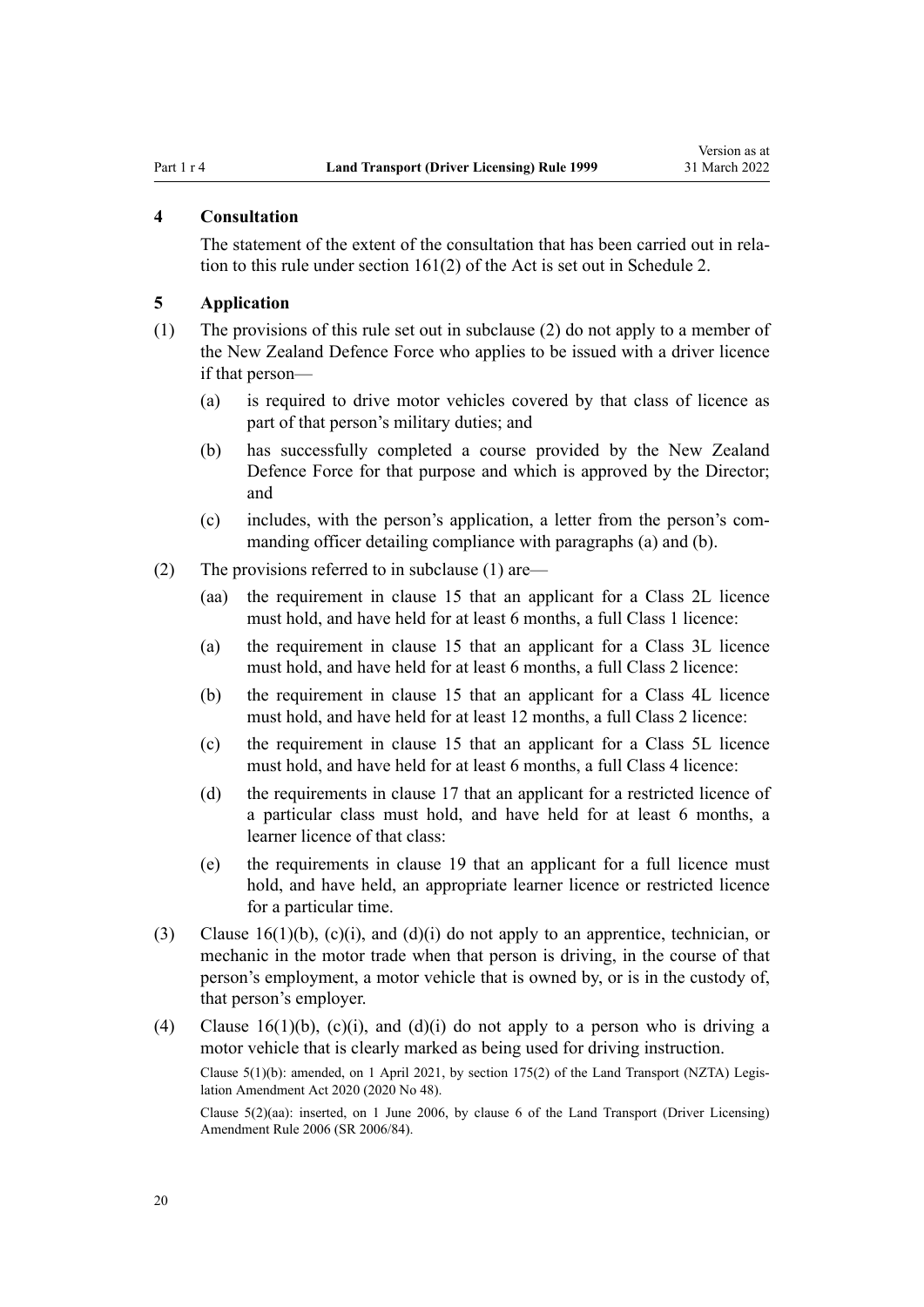Clause  $5(3)$ : amended, on 16 June 2008, by clause  $6(1)$  of the Land Transport (Driver Licensing) Amendment Rule 2008 (SR 2008/119).

Clause 5(4): amended, on 16 June 2008, by [clause 6\(2\)](http://legislation.govt.nz/pdflink.aspx?id=DLM1317909) of the Land Transport (Driver Licensing) Amendment Rule 2008 (SR 2008/119).

#### **5A Transitional, savings, and related provisions**

The transitional, savings, and related provisions set out in [Schedule 2A](#page-112-0) have effect according to their terms.

Clause 5A: inserted, on 1 December 2014, by [clause 6](http://legislation.govt.nz/pdflink.aspx?id=DLM6216910) of the Land Transport (Driver Licensing) Amendment Rule 2014 (LI 2014/265).

#### **6 Restrictions on granting of exemptions by Director**

#### *[Revoked]*

<span id="page-20-0"></span>Version as at

Clause 6: revoked, on 4 October 1999, by [clause 5](http://legislation.govt.nz/pdflink.aspx?id=DLM293673) of the Land Transport (Driver Licensing) Amend‐ ment Rule 1999 (SR 1999/302).

## **Part 2**

## **Classification of driver licences and endorsements**

## **7 Classes of licences**

- (1) The classes of driver licences that may be issued are set out in column 1 of [Schedule 3.](#page-113-0)
- (2) The holder of a licence of a class specified in column 1 of [Schedule 3](#page-113-0) is author‐ ised to drive a vehicle described in relation to that class of licence in column 2 of Schedule 3, and any other vehicle authorised in accordance with subclauses (3) to (6), in accordance with the conditions imposed by or under this rule.
- (3) The holder of a Class 2 licence is authorised to drive a vehicle to which Class 1 relates.
- (4) The holder of a Class 3 licence is authorised to drive a vehicle to which Class 2 or Class 1 relates.
- (5) The holder of a Class 4 licence is authorised to drive a vehicle to which Class 2 or Class 1 relates.
- (6) The holder of a Class 5 licence is authorised to drive a vehicle to which any of Classes 1 to 4 relate.

#### **8 Types of endorsements**

The types of endorsements that may be issued are set out in [Schedule 4.](#page-116-0)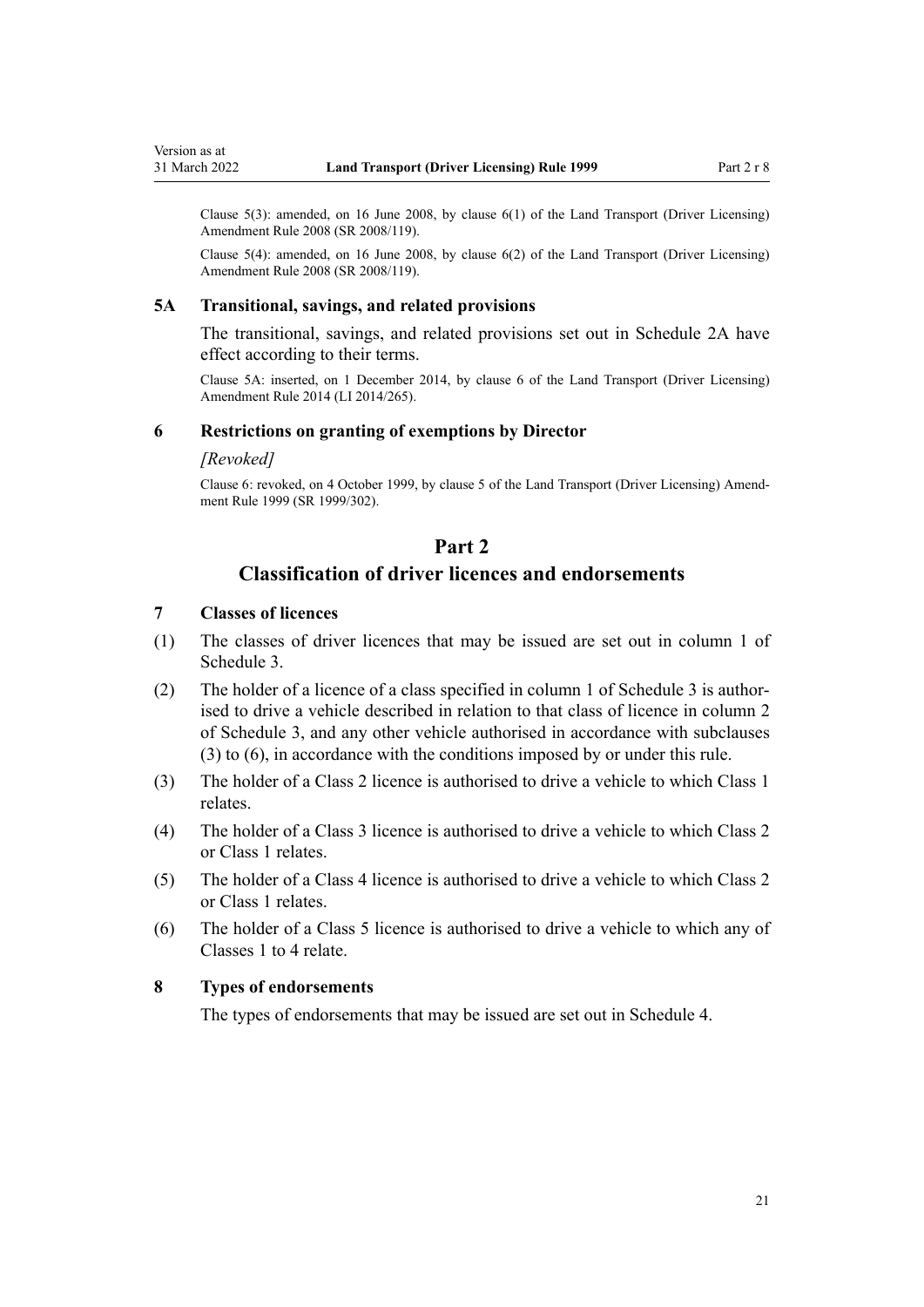## **Part 3**

### **General provisions relating to applications**

#### <span id="page-21-0"></span>**9 Manner of lodging application for driver licence, endorsement, or driver identification card**

- (1) An application to obtain, renew, replace, or reinstate a driver licence, an endorsement, or a driver identification card must be lodged with a licensing agent.
- (2) An application under [clause 86\(2\)](#page-87-0) must be made to the Director.
- (3) If the Director provides a system for the lodging online of an application, the application may be lodged in that manner.

Clause 9: replaced, on 1 December 2014, by [clause 7](http://legislation.govt.nz/pdflink.aspx?id=DLM6216912) of the Land Transport (Driver Licensing) Amendment Rule 2014 (LI 2014/265).

Clause 9(2): amended, on 1 April 2021, by [section 175\(2\)](http://legislation.govt.nz/pdflink.aspx?id=LMS286883) of the Land Transport (NZTA) Legislation Amendment Act 2020 (2020 No 48).

Clause 9(3): amended, on 1 April 2021, by [section 175\(2\)](http://legislation.govt.nz/pdflink.aspx?id=LMS286883) of the Land Transport (NZTA) Legislation Amendment Act 2020 (2020 No 48).

#### **10 Content of application**

A person who applies to obtain, renew, replace, or reinstate a driver licence, an endorsement, or a driver identification card must complete an application form that must include—

- (a) the applicant's full name; and
- (b) the applicant's residential and postal addresses; and
- (c) the applicant's date of birth; and
- (d) the applicant's place of birth; and
- (e) the applicant's gender; and
- (f) the medical declaration required by [clause 39](#page-51-0) and, if required by that clause, a medical certificate in accordance with that clause; and
- (g) the class of driver licence or type of endorsement applied for; and
- (h) if the application is for a passenger, vehicle recovery, driving instructor, or testing officer endorsement, whether the applicant is applying for the endorsement to be issued for a period of 1 year or a period of 5 years; and
- (i) whether the applicant agrees to be an organ donor; and
- (j) whether the applicant requests that the applicant's address appear on the driver licence; and
- (k) a signed statement by the applicant that, to the best of the applicant's knowledge and belief, all the information given by the applicant is correct and that the applicant is not disqualified from obtaining or holding a driver licence.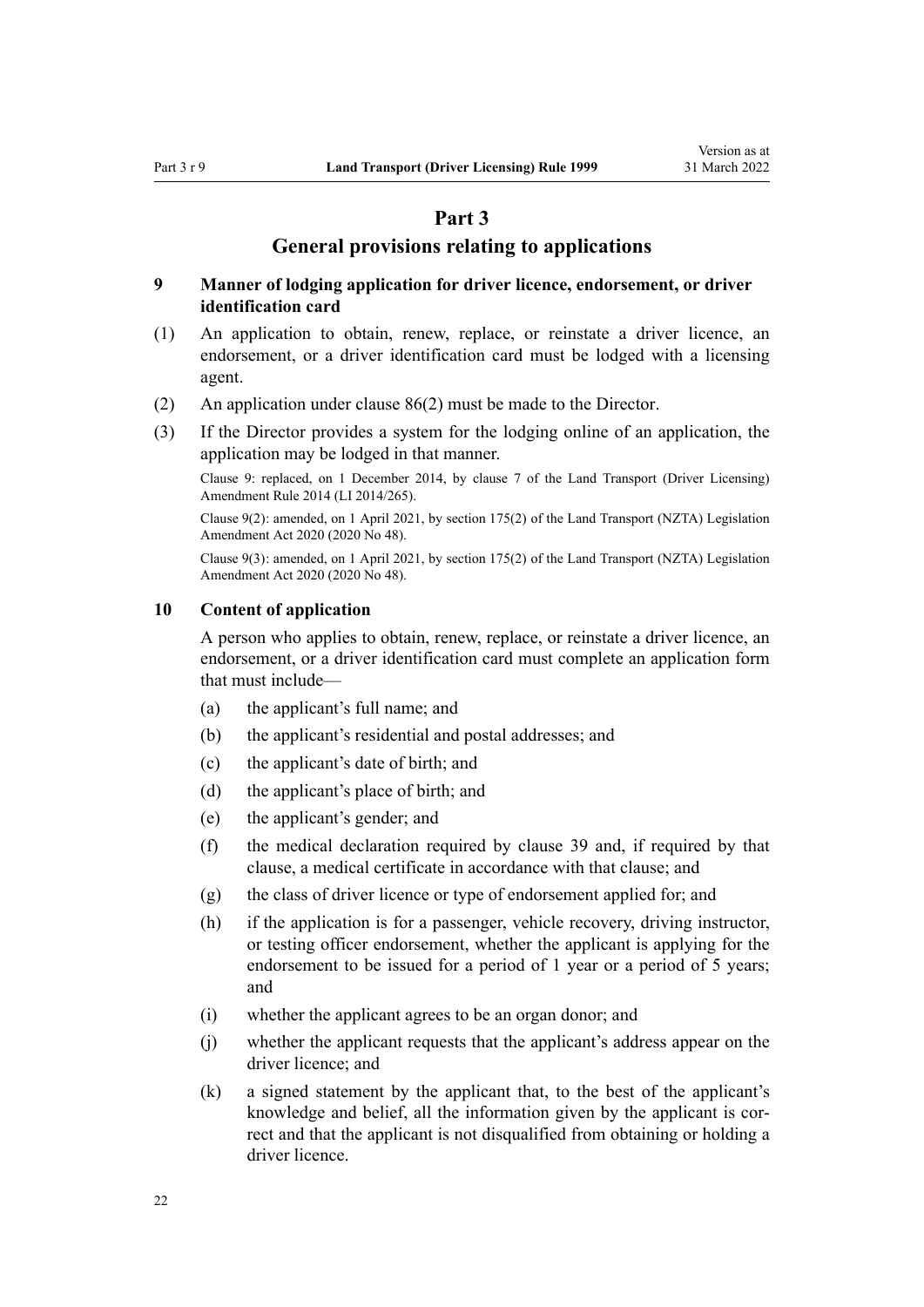Clause 10: replaced, on 1 December 2014, by [clause 7](http://legislation.govt.nz/pdflink.aspx?id=DLM6216912) of the Land Transport (Driver Licensing) Amendment Rule 2014 (LI 2014/265).

#### **11 Identification: application in person**

<span id="page-22-0"></span>Version as at

- (1) This clause applies if an application is made in person.
- (2) An applicant who is applying to obtain the applicant's first New Zealand photographic driver licence must produce the following evidence of identity of the applicant to be sighted by a licensing agent:
	- (a) a current and valid New Zealand passport; or
	- (b) an original and current document specified in [Part 1](#page-120-0) of Schedule 9 and an original and current document specified in [Part 2](#page-120-0) of Schedule 9.
- (3) In any case other than one to which subclause (2) applies, the applicant must produce the following evidence of identity of the applicant to be sighted by a licensing agent:
	- (a) a current New Zealand photographic driver licence; or
	- (b) a current and valid New Zealand passport; or
	- (c) an original and current document specified in [Part 1](#page-120-0) of Schedule 9 and an original and current document specified in [Part 2](#page-120-0) of Schedule 9.
- (4) Despite subclauses (2) and (3), the Director may accept the following documents for up to 2 years after their expiry date:
	- (a) a New Zealand passport, if accompanied by an original and current document specified in [Part 2](#page-120-0) of Schedule 9:
	- (b) a New Zealand photographic driver licence:
	- (c) a passport issued by or on behalf of the government of a country other than New Zealand:
	- (d) a firearms licence issued under the [Arms Act 1983](http://legislation.govt.nz/pdflink.aspx?id=DLM72621) that contains a photograph.
- (5) If an applicant provides a document from [Part 1](#page-120-0) or [2](#page-120-0) of Schedule 9 that does not contain a photographic image of the applicant, the applicant must also provide the Director with—
	- (a) a photographic image of the applicant that has been taken within the pre‐ vious 6 months, and that complies with the requirements of [clause 12\(4\)](#page-24-0) and  $(5)$ ; and
	- (b) a verification statement in relation to that photographic image that has been signed by an identity referee.
- (6) The applicant must provide one of the documents specified in [Part 3](#page-121-0) of Sched‐ ule 9 if the applicant wishes to have the driver licence, endorsement, or driver identification card issued in a name that—
	- (a) is not the same as the applicant's name on a document referred to in [Part](#page-120-0) [1](#page-120-0) or [2](#page-120-0) of Schedule 9; or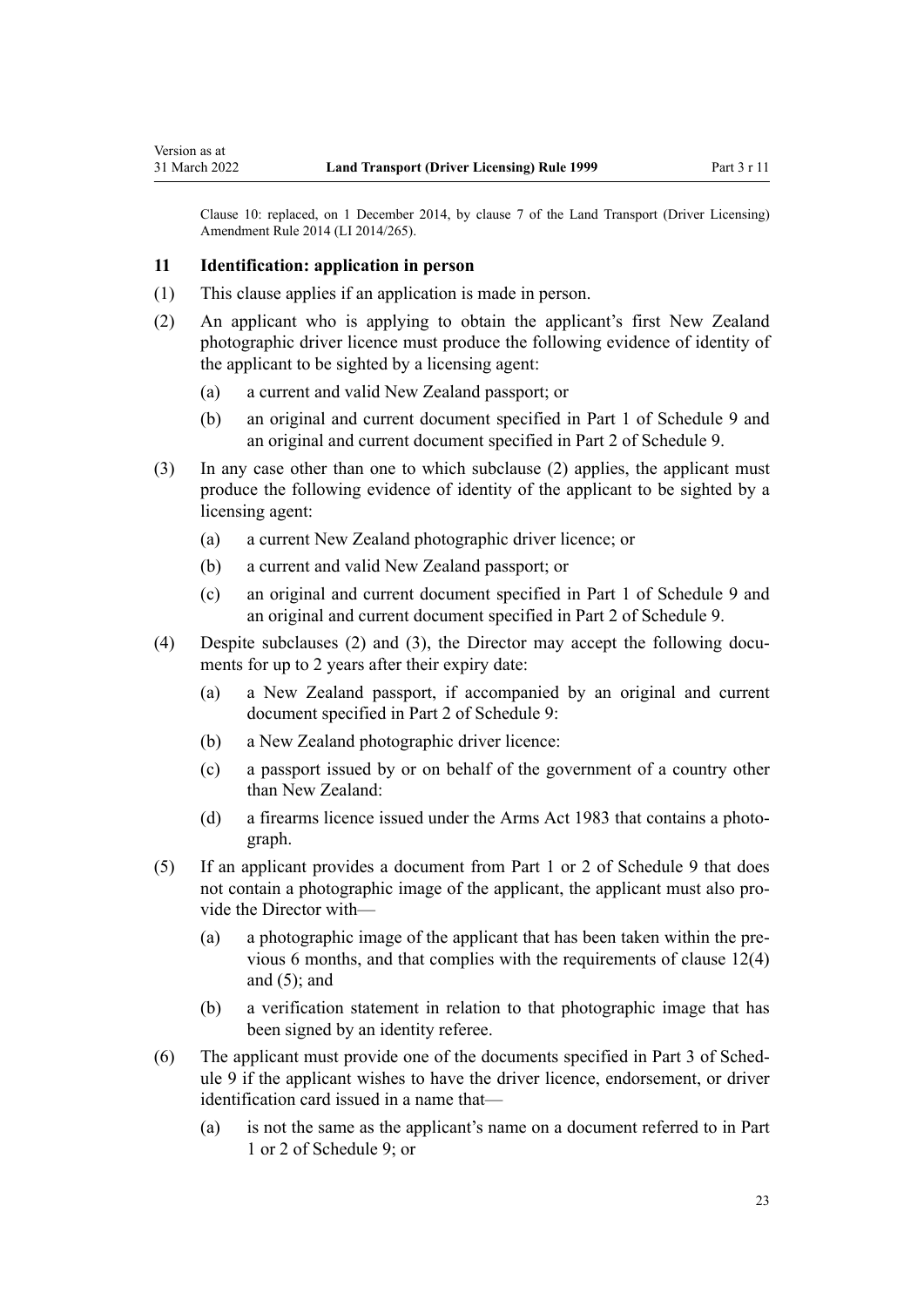- (b) is not the same as the applicant's name on the national register of driver licences.
- (7) Despite anything in subclauses (2) to  $(6)$ ,—
	- (a) if the Director considers that the information contained in driver licences, passports, or other documents issued by or on behalf of the govern‐ ment of a country other than New Zealand may not be reliable, the Director may issue a direction to all licensing agents prohibiting the acceptance of all or any specified class of documents issued by or on behalf of the government of that country as evidence of the identity of the applicant; and
	- (b) no document to which a direction under paragraph (a) applies may be accepted by a licensing agent as evidence of the identity of the applicant while that direction remains in force.
- (8) The Director may accept any document in substitution for a document of a kind specified in [Schedule 9](#page-120-0) if the Director is satisfied that—
	- (a) the applicant is unable to provide the document of the kind specified in [Schedule 9;](#page-120-0) and
	- (b) the alternative document is of equivalent authenticity and effect.
- (9) In this clause, **identity referee** means a person who—
	- (a) holds a valid and current New Zealand passport or New Zealand driver licence; and
	- (b) has known the applicant for 1 year or more; and
	- (c) is 16 years of age or older; and
	- (d) is not related to the applicant or part of the applicant's extended family; and
	- (e) is not a spouse or partner of the applicant; and
	- (f) does not live at the same address as the applicant.

Clause 11: replaced, on 1 December 2014, by [clause 7](http://legislation.govt.nz/pdflink.aspx?id=DLM6216912) of the Land Transport (Driver Licensing) Amendment Rule 2014 (LI 2014/265).

Clause 11(4): amended, on 1 April 2021, by [section 175\(2\)](http://legislation.govt.nz/pdflink.aspx?id=LMS286883) of the Land Transport (NZTA) Legis‐ lation Amendment Act 2020 (2020 No 48).

Clause 11(5): amended, on 1 April 2021, by [section 175\(2\)](http://legislation.govt.nz/pdflink.aspx?id=LMS286883) of the Land Transport (NZTA) Legis‐ lation Amendment Act 2020 (2020 No 48).

Clause  $11(7)(a)$ : amended, on 1 April 2021, by [section 175\(2\)](http://legislation.govt.nz/pdflink.aspx?id=LMS286883) of the Land Transport (NZTA) Legislation Amendment Act 2020 (2020 No 48).

Clause 11(8): amended, on 1 April 2021, by [section 175\(2\)](http://legislation.govt.nz/pdflink.aspx?id=LMS286883) of the Land Transport (NZTA) Legis‐ lation Amendment Act 2020 (2020 No 48).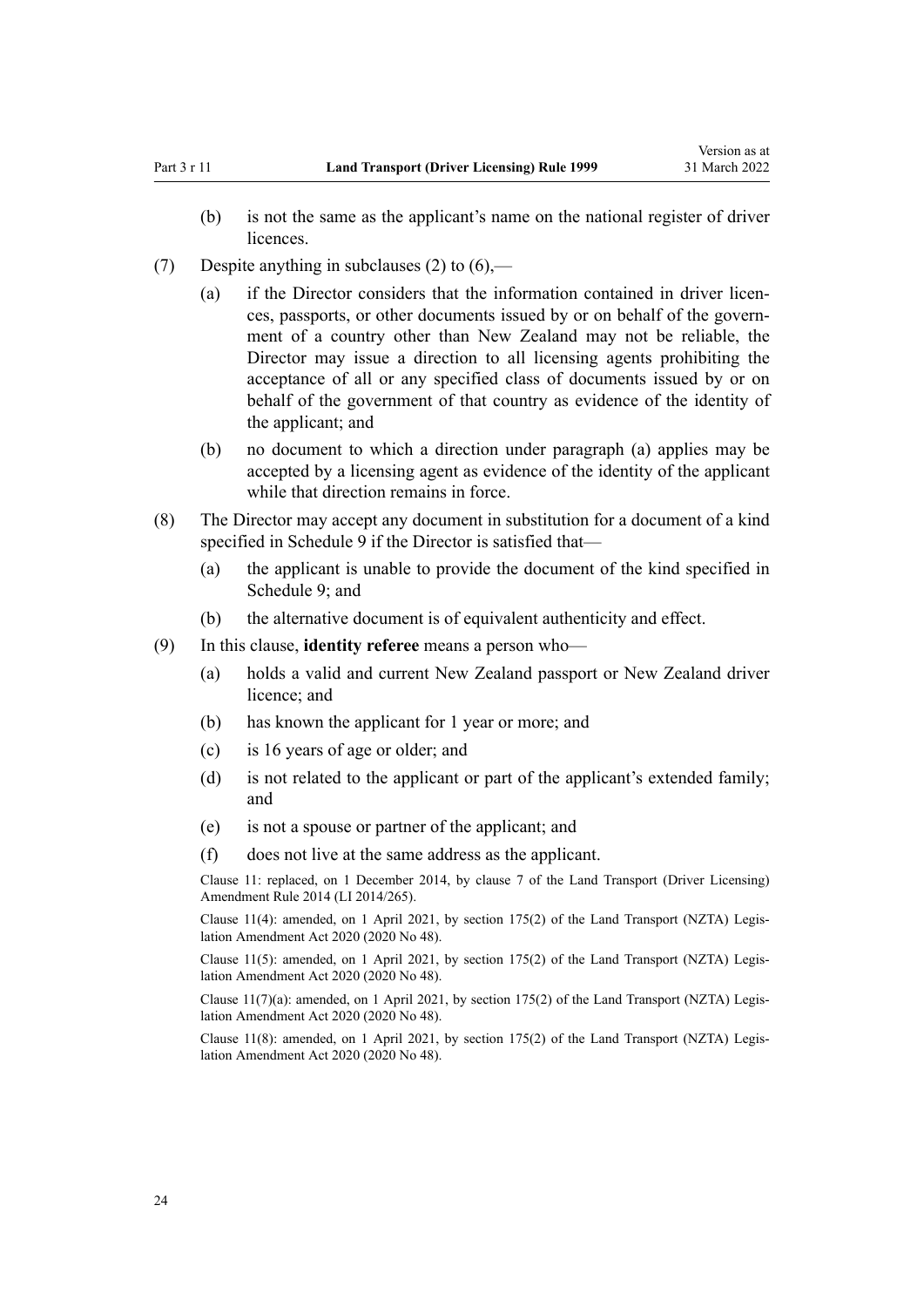## <span id="page-24-0"></span>**11A Identification: application online**

If an application is lodged online, the applicant must, instead of complying with [clause 11](#page-22-0), use identity credentials in terms of the Electronic Identity Veri[fication Act 2012.](http://legislation.govt.nz/pdflink.aspx?id=DLM1777800)

Clause 11A: inserted, on 1 December 2014, by [clause 7](http://legislation.govt.nz/pdflink.aspx?id=DLM6216912) of the Land Transport (Driver Licensing) Amendment Rule 2014 (LI 2014/265).

## **12 Images on driver licences and driver identification cards**

- (1) An applicant who is applying to obtain the applicant's first New Zealand photographic driver licence must allow the licensing agent to take a photographic image of the applicant and an electronic impression of the applicant's signature.
- (2) Subclause (3) applies if a person is applying to-
	- (a) renew or reinstate a driver licence or obtain an additional licence class; or
	- (b) obtain or renew a driver identification card; or
	- (c) replace a driver licence or driver identification card where [clause](#page-77-0)  $74(2)(c)$  applies.
- (3) The applicant must,—
	- (a) if applying in person, allow the licensing agent to take a photographic image of the applicant; or
	- (b) if applying online, provide a photographic image of the applicant that complies with the specified requirements of the Director in relation to electronic format, file size, and any other matter.
- (4) In the photographic image, the applicant must not be wearing sunglasses, a hat, any head coverings, or anything else that obscures the applicant's face or pre‐ vents the photographic image from being a good likeness of the applicant.
- (5) Despite subclause (4), the Director may permit an applicant to wear an item on or near the applicant's face if—
	- (a) the Director is satisfied that the applicant is required to wear the item for religious or medical reasons; and
	- (b) the applicant provides the Director with a signed statement to that effect; and
	- (c) the applicant's facial features from the bottom of the chin to the top of the forehead and both edges of the face are clearly shown; and
	- (d) the Director is satisfied that the item does not prevent the photographic image from being a good likeness of the applicant.
- (6) An applicant for the renewal of a driver licence who is 80 years of age or over is required to comply with subclause (3) only if renewing a licence at 86 years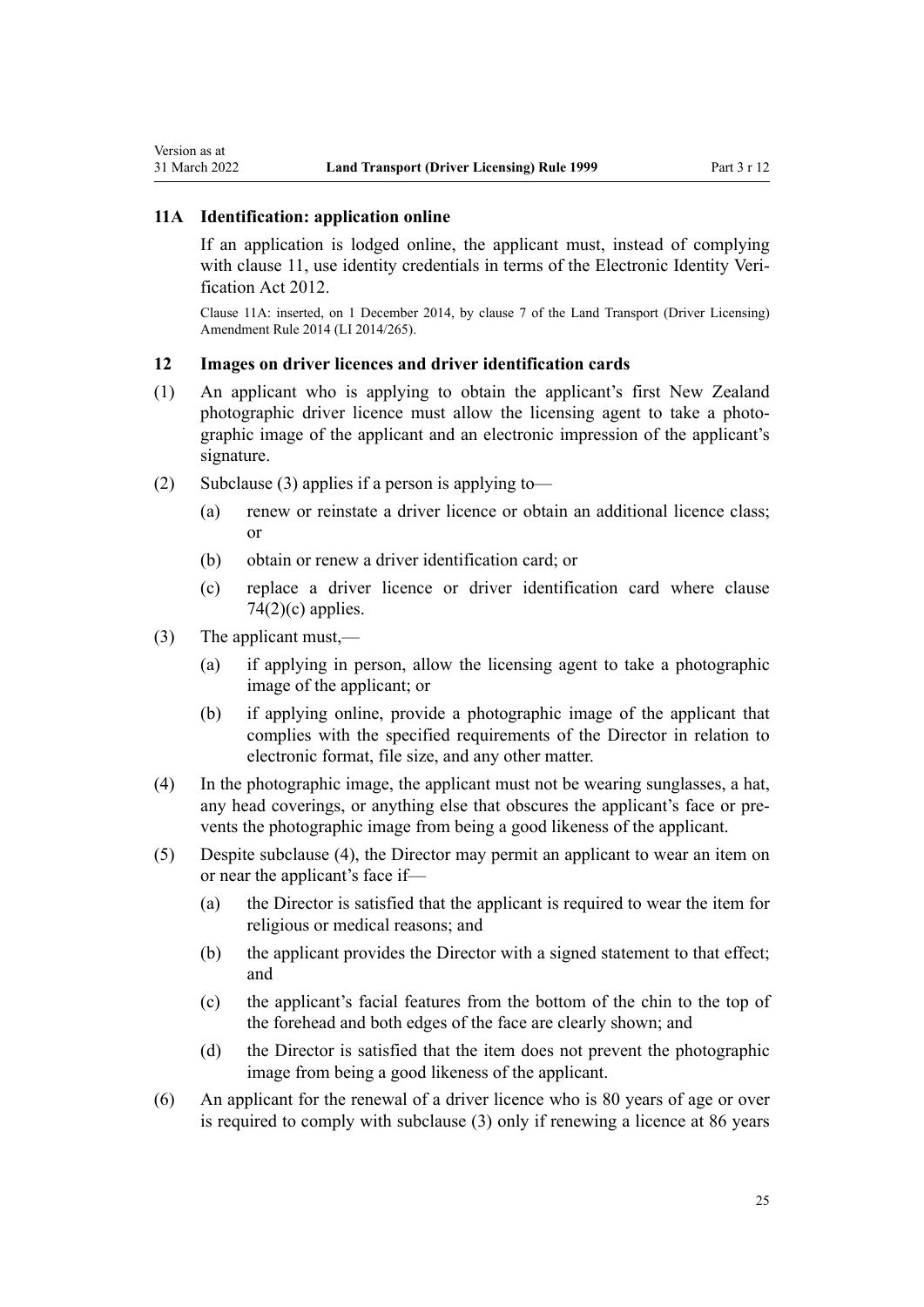<span id="page-25-0"></span>of age or any birthday that is 10 years or a multiple of 10 years after the per‐ son's 86th birthday.

Clause 12: replaced, on 1 December 2014, by [clause 7](http://legislation.govt.nz/pdflink.aspx?id=DLM6216912) of the Land Transport (Driver Licensing) Amendment Rule 2014 (LI 2014/265).

Clause 12(3)(b): amended, on 1 April 2021, by [section 175\(2\)](http://legislation.govt.nz/pdflink.aspx?id=LMS286883) of the Land Transport (NZTA) Legis‐ lation Amendment Act 2020 (2020 No 48).

Clause 12(5): amended, on 1 April 2021, by [section 175\(2\)](http://legislation.govt.nz/pdflink.aspx?id=LMS286883) of the Land Transport (NZTA) Legislation Amendment Act 2020 (2020 No 48).

Clause 12(5)(a): amended, on 1 April 2021, by [section 175\(2\)](http://legislation.govt.nz/pdflink.aspx?id=LMS286883) of the Land Transport (NZTA) Legis‐ lation Amendment Act 2020 (2020 No 48).

Clause 12(5)(b): amended, on 1 April 2021, by [section 175\(2\)](http://legislation.govt.nz/pdflink.aspx?id=LMS286883) of the Land Transport (NZTA) Legis‐ lation Amendment Act 2020 (2020 No 48).

Clause 12(5)(d): amended, on 1 April 2021, by [section 175\(2\)](http://legislation.govt.nz/pdflink.aspx?id=LMS286883) of the Land Transport (NZTA) Legis‐ lation Amendment Act 2020 (2020 No 48).

#### **12A Statements in applications made online**

Where this rule provides that a signed statement must be made by an applicant or other specified person, and the application is made online, the statement must be made, but need not be signed.

Clause 12A: inserted, on 1 December 2014, by [clause 7](http://legislation.govt.nz/pdflink.aspx?id=DLM6216912) of the Land Transport (Driver Licensing) Amendment Rule 2014 (LI 2014/265).

#### **13 Eyesight test**

An applicant must pass an eyesight test as specified in [clause 38](#page-50-0) when apply‐ ing—

- (a) to obtain a driver licence or an endorsement; or
- (b) to obtain an additional licence class; or
- (c) to renew a driver licence or an endorsement; or
- (d) to reinstate a licence where the licence will be issued with a new expiry date.

Clause 13: replaced, on 1 December 2014, by [clause 7](http://legislation.govt.nz/pdflink.aspx?id=DLM6216912) of the Land Transport (Driver Licensing) Amendment Rule 2014 (LI 2014/265).

#### **14 Fees**

When applying to obtain, renew, replace, or reinstate a driver licence, an endorsement, or a driver identification card or any application under [Part 4A](#page-33-0) a person must pay the appropriate fee or fees (if any) specified in or assessed in accordance with regulations made under the Act.

Clause 14: amended, on 1 October 2011, by [clause 9](http://legislation.govt.nz/pdflink.aspx?id=DLM3956593) of the Land Transport (Driver Licensing) Amendment Rule 2011 (SR 2011/306).

Clause 14: amended, on 10 May 2011, by [section 100\(3\)](http://legislation.govt.nz/pdflink.aspx?id=DLM3231293) of the Land Transport (Road Safety and Other Matters) Amendment Act 2011 (2011 No 13).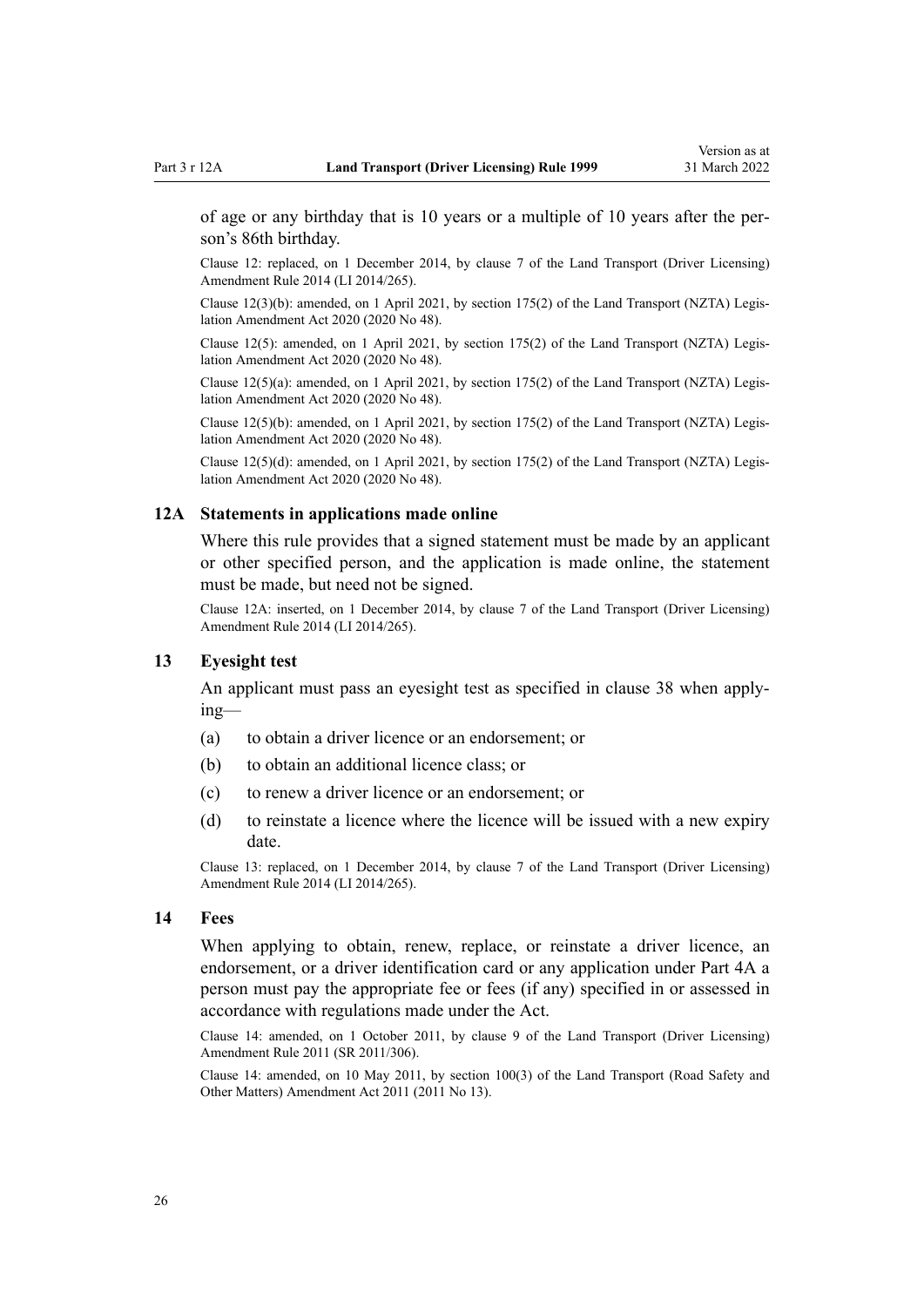## **Part 4**

## <span id="page-26-0"></span>**Learner licences, restricted licences, and full licences**

## *Learner licences*

**15 Obtaining learner licence**

A person is entitled to be issued with a learner licence of the class specified in column 1 of the table to this clause if the person—

- (a) has made an application in accordance with [Part 3;](#page-21-0) and
- (b) has satisfied the requirements set out in column 2 of the table in relation to that class of licence.

#### Table to clause 15

#### **Class of licence Requirements to be satisfied by applicant**

| Class 1L | (a)  |      | is 16 years of age or over at date of application                                                              |
|----------|------|------|----------------------------------------------------------------------------------------------------------------|
|          | (b)  |      | passes the appropriate theory test under clause 45                                                             |
|          | (c)  |      | if 75 years of age or over, produces a medical certificate in accordance<br>with clause 44                     |
| Class 2L | (a)  |      | holds, and has held for at least 6 months, a full Class 1 licence                                              |
|          | (b)  |      | passes the appropriate theory test under clause 45                                                             |
|          | (c)  |      | produces a medical certificate in accordance with clause 44                                                    |
| Class 3L | (a)  |      | if under 25 years of age, holds, and has held for at least 6 months, a full<br>Class 2 licence                 |
|          | (ab) |      | if 25 years of age or over,—                                                                                   |
|          |      | (i)  | holds, and has held for at least 3 months, a full Class 2 licence;<br>or                                       |
|          |      | (ii) | holds a full Class 2 licence and provides a certificate showing<br>successful completion of an approved course |
|          | (b)  |      | passes the appropriate theory test under clause 45                                                             |
|          | (c)  |      | produces a medical certificate in accordance with clause 44                                                    |
| Class 4L | (a)  |      | if under 25 years of age, holds, and has held for at least 6 months, a full<br>Class 2 licence                 |
|          | (ab) |      | if 25 years of age or over,—                                                                                   |
|          |      | (i)  | holds, and has held for at least 3 months, a full Class 2 licence;<br>or                                       |
|          |      | (ii) | holds a full Class 2 licence and provides a certificate showing<br>successful completion of an approved course |
|          | (b)  |      | produces a medical certificate in accordance with clause 44                                                    |
| Class 5L | (a)  |      | if under 25 years of age, holds, and has held for at least 6 months, a full<br>Class 4 licence                 |
|          | (ab) |      | if 25 years of age or over,—                                                                                   |
|          |      | (i)  | holds, and has held for at least 3 months, a full Class 4 licence;<br>or                                       |
|          |      |      |                                                                                                                |

(ii) holds a full Class 4 licence and provides a certificate showing successful completion of an approved course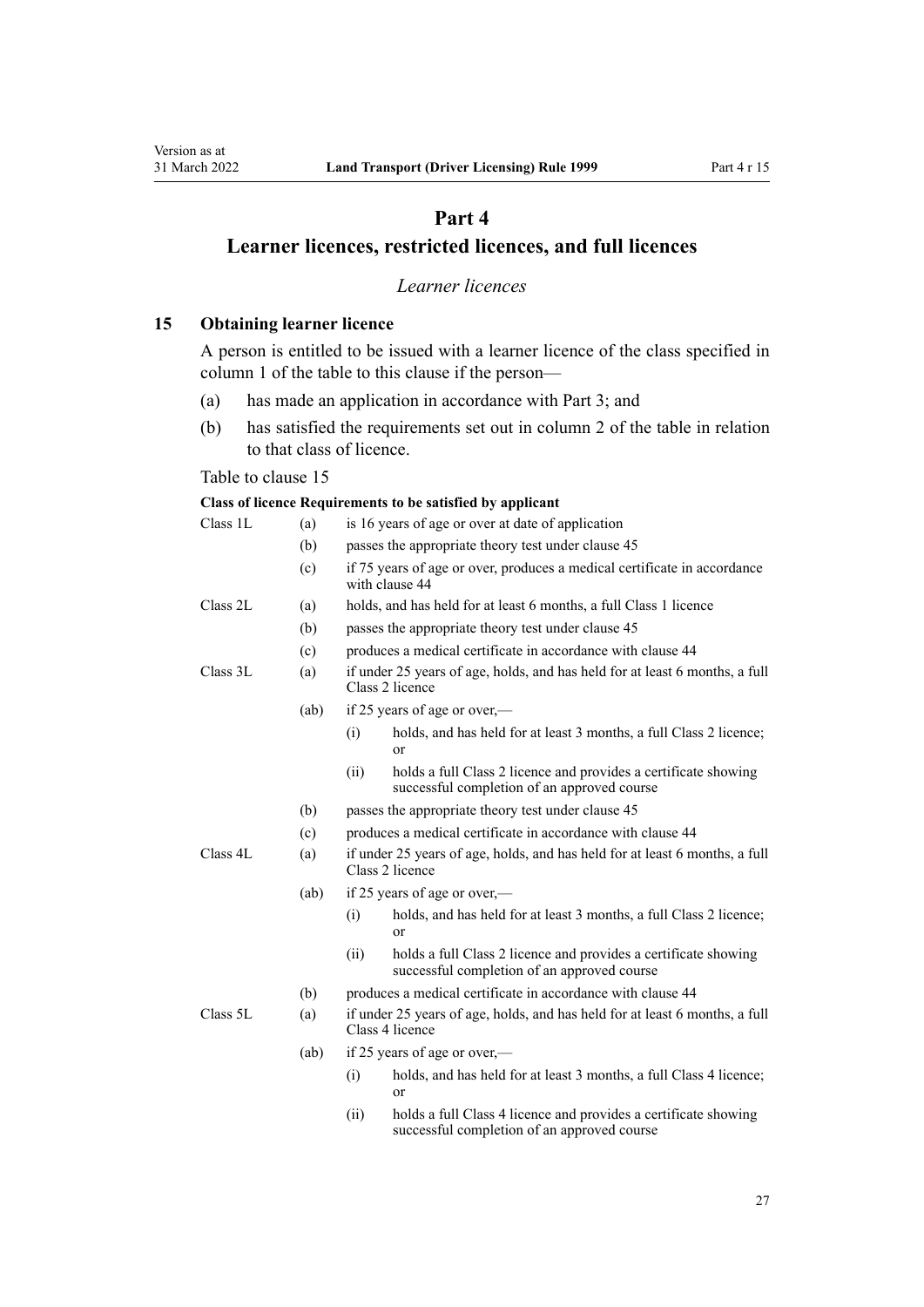#### <span id="page-27-0"></span>**Class of licence Requirements to be satisfied by applicant**

- (b) passes the appropriate theory test under [clause 45](#page-56-0) (unless applicant has previously passed the theory test required to obtain a Class 3L licence)
- (c) produces a medical certificate in accordance with [clause 44](#page-54-0)

Class 6L (a) is 16 years of age or over at date of application

- (b) passes the appropriate theory test under [clause 45](#page-56-0)
- (c) produces certificate of successful completion of basic handling skills test under [clause 48](#page-57-0)
- (d) if 75 years of age or over, produces a medical certificate in accordance with [clause 44](#page-54-0)

Clause 15(a): replaced, on 1 December 2014, by [clause 8](http://legislation.govt.nz/pdflink.aspx?id=DLM6216921) of the Land Transport (Driver Licensing) Amendment Rule 2014 (LI 2014/265).

Clause 15 table: amended, on 1 August 2011, by [section 100\(4\)](http://legislation.govt.nz/pdflink.aspx?id=DLM3231293) of the Land Transport (Road Safety and Other Matters) Amendment Act 2011 (2011 No 13).

Clause 15 table: amended, on 1 June 2006, by [clause 8\(1\)](http://legislation.govt.nz/pdflink.aspx?id=DLM375693) of the Land Transport (Driver Licensing) Amendment Rule 2006 (SR 2006/84).

Clause 15 table: amended, on 1 June 2006, by [clause 8\(2\)](http://legislation.govt.nz/pdflink.aspx?id=DLM375693) of the Land Transport (Driver Licensing) Amendment Rule 2006 (SR 2006/84).

Clause 15 table: amended, on 1 June 2006, by [clause 8\(3\)](http://legislation.govt.nz/pdflink.aspx?id=DLM375693) of the Land Transport (Driver Licensing) Amendment Rule 2006 (SR 2006/84).

#### **16 Conditions of learner licence**

- (1) The holder of a learner licence of a particular class is authorised to drive a vehicle to which that class of licence relates if the holder complies with the following conditions:
	- (a) the holder must not drive the vehicle (unless driving a motorcycle, moped, or an all-terrain vehicle) unless the holder is accompanied in the vehicle by a person who—
		- (i) either—
			- (A) holds, and has held for at least 2 years, a full New Zealand photographic driver licence that authorises that person to drive that vehicle and that is not subject to a condition imposed under [clause 67](#page-69-0), [67A,](#page-71-0) [86](#page-87-0), or [89;](#page-91-0) or
			- (B) holds a full New Zealand photographic driver licence that authorises that person to drive that vehicle and that is not subject to a condition imposed under [clause 67,](#page-69-0) [67A,](#page-71-0) [86](#page-87-0), or [89,](#page-91-0) and has held for at least 2 years the equivalent of a full New Zealand photographic driver licence issued in a licens‐ ing jurisdiction other than New Zealand; and
		- (ii) is in charge of the vehicle; and
		- (iii) is seated in the front passenger seat or, if there is no front passenger seat available, is seated as close as is practicable to the driver; and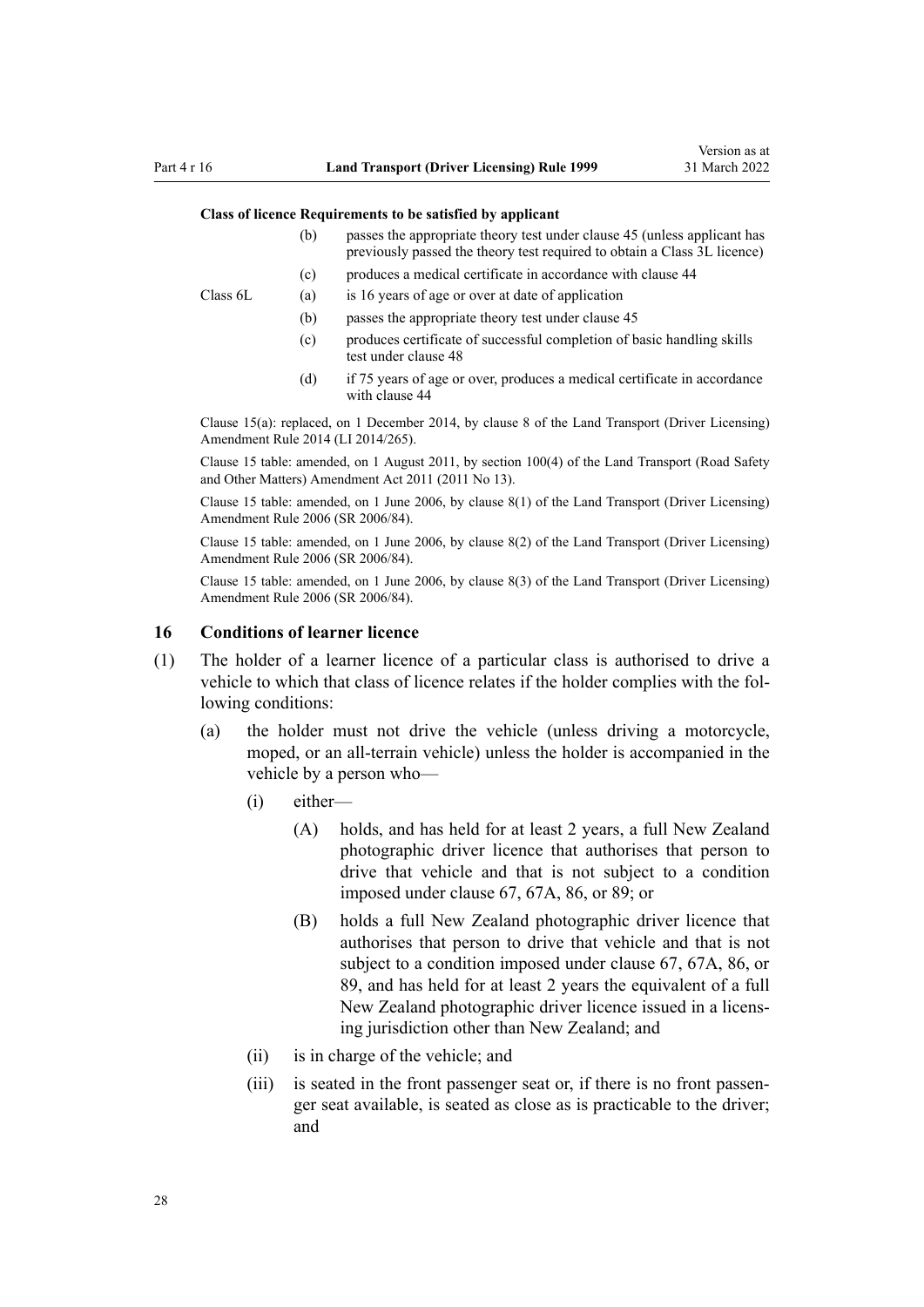- <span id="page-28-0"></span>(b) in the case of a Class 1L licence, where the holder is driving a car, the holder must display on the vehicle an "L" plate as specified in [clause 66](#page-69-0):
- (c) in the case of a Class 1L or Class 6L licence, where the holder is riding a moped, the holder—
	- (i) must display on the vehicle an "L" plate as specified in [clause 66;](#page-69-0) and
	- (ii) must not drive between the hours of 10 pm and 5 am; and
	- (iii) must not carry another person on the moped or in a sidecar attached to the moped:
- (d) in the case of a Class 6L licence, where the holder is riding a motor‐ cycle, the holder—
	- $(i)$  must—
		- (A) ride an approved motorcycle; and
		- (B) display on the vehicle an "L" plate as specified in [clause](#page-69-0) [66;](#page-69-0) and
	- (ii) must not—
		- (A) ride between the hours of 10 pm and 5 am; or
		- (B) use the motorcycle to tow another vehicle; or
		- (C) carry another person on the motorcycle or in a sidecar attached to the motorcycle.
- (2) The conditions imposed under this clause are in addition to any conditions imposed on the licence holder under [Part 9](#page-60-0).

Clause 16(1)(a)(i): substituted, on 1 October 2011, by [clause 10\(1\)](http://legislation.govt.nz/pdflink.aspx?id=DLM3956503) of the Land Transport (Driver Licensing) Amendment Rule 2011 (SR 2011/306).

Clause 16(1)(b): substituted, on 1 June 2006, by [clause 9](http://legislation.govt.nz/pdflink.aspx?id=DLM375694) of the Land Transport (Driver Licensing) Amendment Rule 2006 (SR 2006/84).

Clause  $16(1)(c)$ : substituted, on 1 June 2006, by [clause 9](http://legislation.govt.nz/pdflink.aspx?id=DLM375694) of the Land Transport (Driver Licensing) Amendment Rule 2006 (SR 2006/84).

Clause  $16(1)(c)(ii)$ : amended, on 16 June 2008, by [clause 7\(1\)](http://legislation.govt.nz/pdflink.aspx?id=DLM1317910) of the Land Transport (Driver Licensing) Amendment Rule 2008 (SR 2008/119).

Clause  $16(1)(c)(iii)$ : added, on 16 June 2008, by [clause 7\(2\)](http://legislation.govt.nz/pdflink.aspx?id=DLM1317910) of the Land Transport (Driver Licensing) Amendment Rule 2008 (SR 2008/119).

Clause 16(1)(d): replaced, on 1 October 2012, by [clause 5\(2\)](http://legislation.govt.nz/pdflink.aspx?id=DLM4064302) of the Land Transport (Driver Licens‐ ing) Amendment Rule (No 2) 2011 (SR 2011/346).

## *Restricted licences*

#### **17 Obtaining restricted licence**

A person is entitled to be issued with a restricted licence of the class specified in column 1 of the table to this clause if the person—

(a) has made an application in accordance with [Part 3;](#page-21-0) and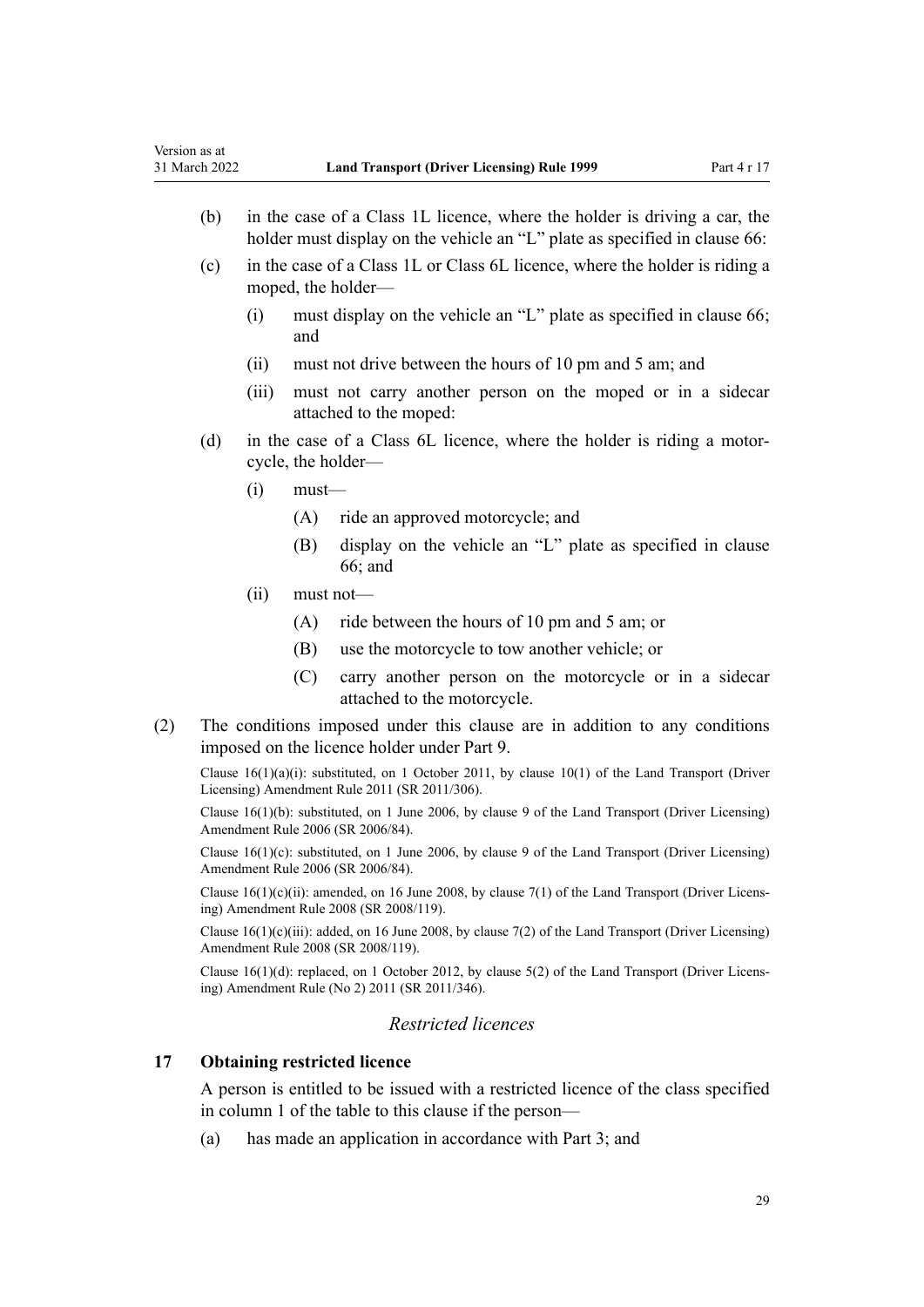**Class of**

<span id="page-29-0"></span>(b) has satisfied the requirements set out in column 2 of the table in relation to that class of licence.

| Ulass of<br>licence |        |     |                                                                                                                                                 |  |  |
|---------------------|--------|-----|-------------------------------------------------------------------------------------------------------------------------------------------------|--|--|
|                     |        |     | Requirements to be satisfied by applicant                                                                                                       |  |  |
| Class 1R            |        | (a) | is 16 years and 6 months of age or over on the date of<br>application, and holds and has held for at least 6 months,<br>a Class 1L licence      |  |  |
|                     |        | (b) | passes the restricted licence test under clause 48                                                                                              |  |  |
|                     |        | (c) | if 75 years of age or over or if renewing a licence under<br>clause $67(5)(a)$ , produces a medical certificate in<br>accordance with clause 44 |  |  |
| Class $6R$          | either | (a) | is 16 years and 6 months of age or over on the date of<br>application, and holds and has held for at least 6 months,<br>a Class 6L licence      |  |  |
|                     |        | (b) | passes the restricted licence test under clause 48                                                                                              |  |  |
|                     |        | (c) | if 75 years of age or over or if renewing a licence under<br>clause $67(5)(a)$ , produces a medical certificate in<br>accordance with clause 44 |  |  |
|                     | or     | (a) | is 16 years and 6 months of age or over on the date of<br>application and holds a Class 6L licence                                              |  |  |
|                     |        | (b) | provides a certificate showing successful completion by<br>the applicant of an approved course of a type specified<br>in clause $93(d)$         |  |  |
|                     |        | (c) | if 75 years of age or over or if renewing a licence under<br>clause $67(5)(a)$ , produces a medical certificate in<br>accordance with clause 44 |  |  |

Clause 17(a): replaced, on 1 December 2014, by [clause 9](http://legislation.govt.nz/pdflink.aspx?id=DLM6216922) of the Land Transport (Driver Licensing) Amendment Rule 2014 (LI 2014/265).

Clause 17 table: replaced, on 1 October 2012, by [clause 11](http://legislation.govt.nz/pdflink.aspx?id=DLM3956505) of the Land Transport (Driver Licensing) Amendment Rule 2011 (SR 2011/306).

## **18 Conditions of restricted licence**

- (1) The holder of a restricted licence of a particular class is authorised to drive a vehicle to which that class of licence relates if the holder complies with the following conditions:
	- (a) in the case of a Class 1R licence, the holder—
		- (i) must not carry any passenger, other than the holder's spouse, part‐ ner, parent, guardian, or dependant, unless the holder is accompanied by a person described in subclause (2); and
		- (ii) must not drive between the hours of 10 pm and 5 am unless the holder is accompanied by a person described in subclause (2); and
	- (b) in the case of a Class 6R licence, where the holder is riding a motor‐ cycle, the holder—
		- (i) must ride an approved motorcycle; and
		- (ii) must not—
			- (A) ride between the hours of 10 pm and 5 am; or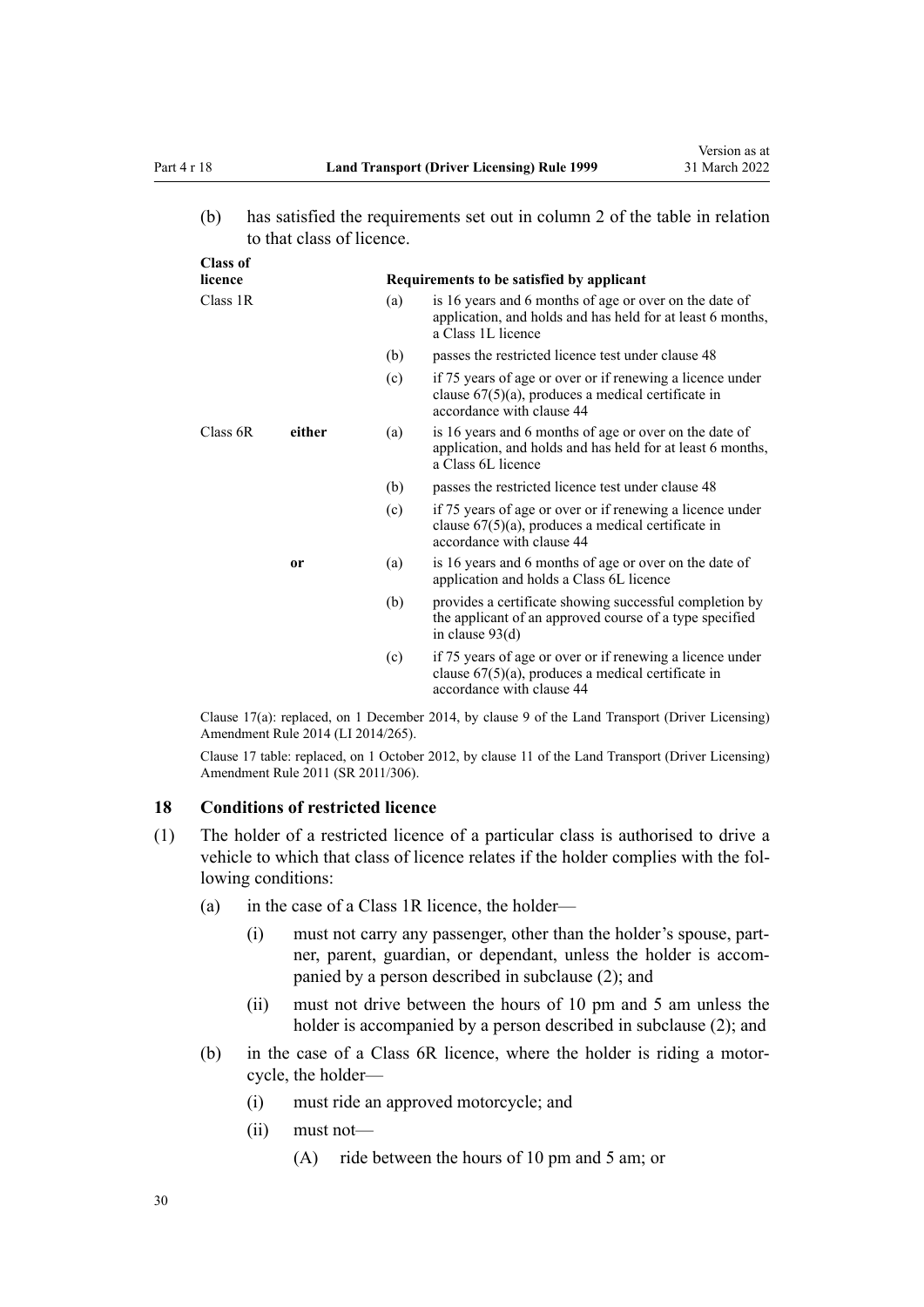- (B) use the motorcycle to tow another vehicle; or
- (C) carry another person on the motorcycle or in a sidecar attached to the motorcycle; and
- <span id="page-30-0"></span>(c) in the case of a Class 6R licence, where the holder is riding a moped, the holder must not—
	- (i) ride between the hours of 10 pm and 5 am; or
	- (ii) carry another person on the moped or in a sidecar attached to the moped.
- (2) A person referred to in subclause  $(1)(a)(i)$  and  $(ii)$  is a person who-
	- (a) either—
		- (i) holds, and has held for at least 2 years, a full New Zealand photo‐ graphic driver licence that authorises that person to drive that vehicle and that is not subject to a condition imposed under [clause](#page-69-0) [67,](#page-69-0) [67A](#page-71-0), [86,](#page-87-0) or [89](#page-91-0); or
		- (ii) holds a full New Zealand photographic driver licence that author‐ ises that person to drive that vehicle and that is not subject to a condition imposed under [clause 67](#page-69-0), [67A,](#page-71-0) [86](#page-87-0), or [89,](#page-91-0) and has held for at least 2 years the equivalent of a full New Zealand photographic driver licence issued in a licensing jurisdiction other than New Zealand; and
	- (b) is in charge of the vehicle; and
	- (c) is seated in the front passenger seat or, if there is no front passenger seat available, is seated as close as is practicable to the driver.
- (3) The conditions imposed under this clause are in addition to any conditions imposed on the licence holder under [Part 9](#page-60-0).

Clause  $18(1)(a)(i)$ : amended, on 1 October 2011, by [clause 12\(1\)](http://legislation.govt.nz/pdflink.aspx?id=DLM3956507) of the Land Transport (Driver Licensing) Amendment Rule 2011 (SR 2011/306).

Clause 18(1)(b): replaced, on 1 October 2012, by [clause 6\(2\)](http://legislation.govt.nz/pdflink.aspx?id=DLM4064304) of the Land Transport (Driver Licens‐ ing) Amendment Rule (No 2) 2011 (SR 2011/346).

Clause 18(1)(c): added, on 1 October 2011, by [clause 12\(2\)](http://legislation.govt.nz/pdflink.aspx?id=DLM3956507) of the Land Transport (Driver Licensing) Amendment Rule 2011 (SR 2011/306).

Clause 18(2): substituted, on 1 October 2011, by [clause 12\(3\)](http://legislation.govt.nz/pdflink.aspx?id=DLM3956507) of the Land Transport (Driver Licens‐ ing) Amendment Rule 2011 (SR 2011/306).

## *Full licences*

#### **19 Obtaining full licence**

A person is entitled to be issued with a full licence of the class specified in col‐ umn 1 of the table to this clause if the person—

(a) has made an application in accordance with [Part 3;](#page-21-0) and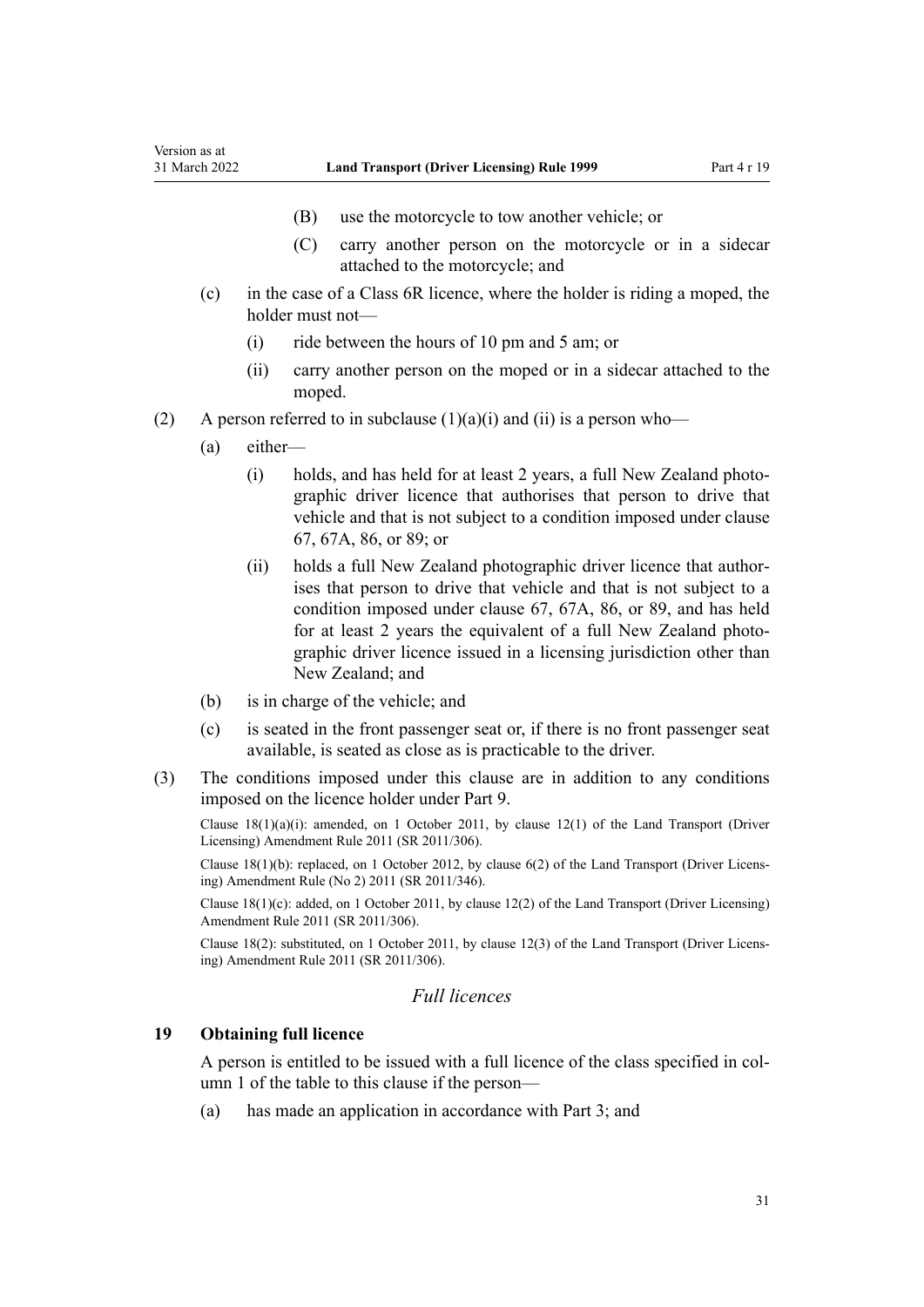(b) has satisfied the requirements set out in column 2 of the table in relation to that class of licence.

| <b>Class of</b><br>licence |        |     | Requirements to be satisfied by applicant                                                                                                                                                                                                                                                                  |
|----------------------------|--------|-----|------------------------------------------------------------------------------------------------------------------------------------------------------------------------------------------------------------------------------------------------------------------------------------------------------------|
| Class 1                    |        | (a) | if under 25 years of age,—                                                                                                                                                                                                                                                                                 |
|                            |        |     | is 18 years of age or over on the date of<br>(i)<br>application and holds, and has held for at least<br>18 months, a Class 1R licence; or                                                                                                                                                                  |
|                            |        |     | (ii)<br>is 17 years and 6 months of age or over on the<br>date of application and holds, and has held for at<br>least 12 months, a Class 1R licence, if the person<br>provides a certificate showing successful<br>completion by the person of an approved course<br>of a type specified in clause $93(a)$ |
|                            |        | (b) | if 25 years of age or over, holds and has held a Class 1R<br>licence for either—                                                                                                                                                                                                                           |
|                            |        |     | at least 6 months; or<br>(i)                                                                                                                                                                                                                                                                               |
|                            |        |     | (ii)<br>at least 3 months if the person provides a<br>certificate showing successful completion by the<br>person of an approved course of a type specified<br>in clause $93(a)$                                                                                                                            |
|                            |        | (c) | passes the full licence test under clause 48                                                                                                                                                                                                                                                               |
|                            |        | (d) | if 75 years of age or over or if renewing a licence under<br>clause $67(5)(a)$ , produces a medical certificate in<br>accordance with clause 44                                                                                                                                                            |
| Class 2                    | either | (a) | holds, and has held for at least 6 months, a Class 2L<br>licence                                                                                                                                                                                                                                           |
|                            |        | (b) | passes the full licence test under clause 48                                                                                                                                                                                                                                                               |
|                            |        | (c) | produces a medical certificate in accordance with clause<br>44                                                                                                                                                                                                                                             |
|                            | or     | (a) | holds a Class 2L licence                                                                                                                                                                                                                                                                                   |
|                            |        | (b) | provides a certificate showing successful completion by<br>the person of an approved course of a type specified in<br>clause $93(c)$ in a motor vehicle for which a Class 2<br>licence is required                                                                                                         |
|                            |        | (c) | produces a medical certificate in accordance with clause<br>44                                                                                                                                                                                                                                             |
| Class 3                    | either | (a) | holds, and has held for at least 6 months, a Class 3L<br>licence                                                                                                                                                                                                                                           |
|                            |        | (b) | passes the full licence test under clause 48                                                                                                                                                                                                                                                               |
|                            |        | (c) | produces a medical certificate in accordance with clause<br>44                                                                                                                                                                                                                                             |
|                            | or     | (a) | holds a Class 3L licence                                                                                                                                                                                                                                                                                   |
|                            |        | (b) | provides a certificate showing successful completion by<br>the person of an approved course of a type specified in<br>clause $93(c)$ in a motor vehicle for which a Class 3<br>licence is required                                                                                                         |
|                            |        | (c) | produces a medical certificate in accordance with clause<br>44                                                                                                                                                                                                                                             |
|                            |        |     |                                                                                                                                                                                                                                                                                                            |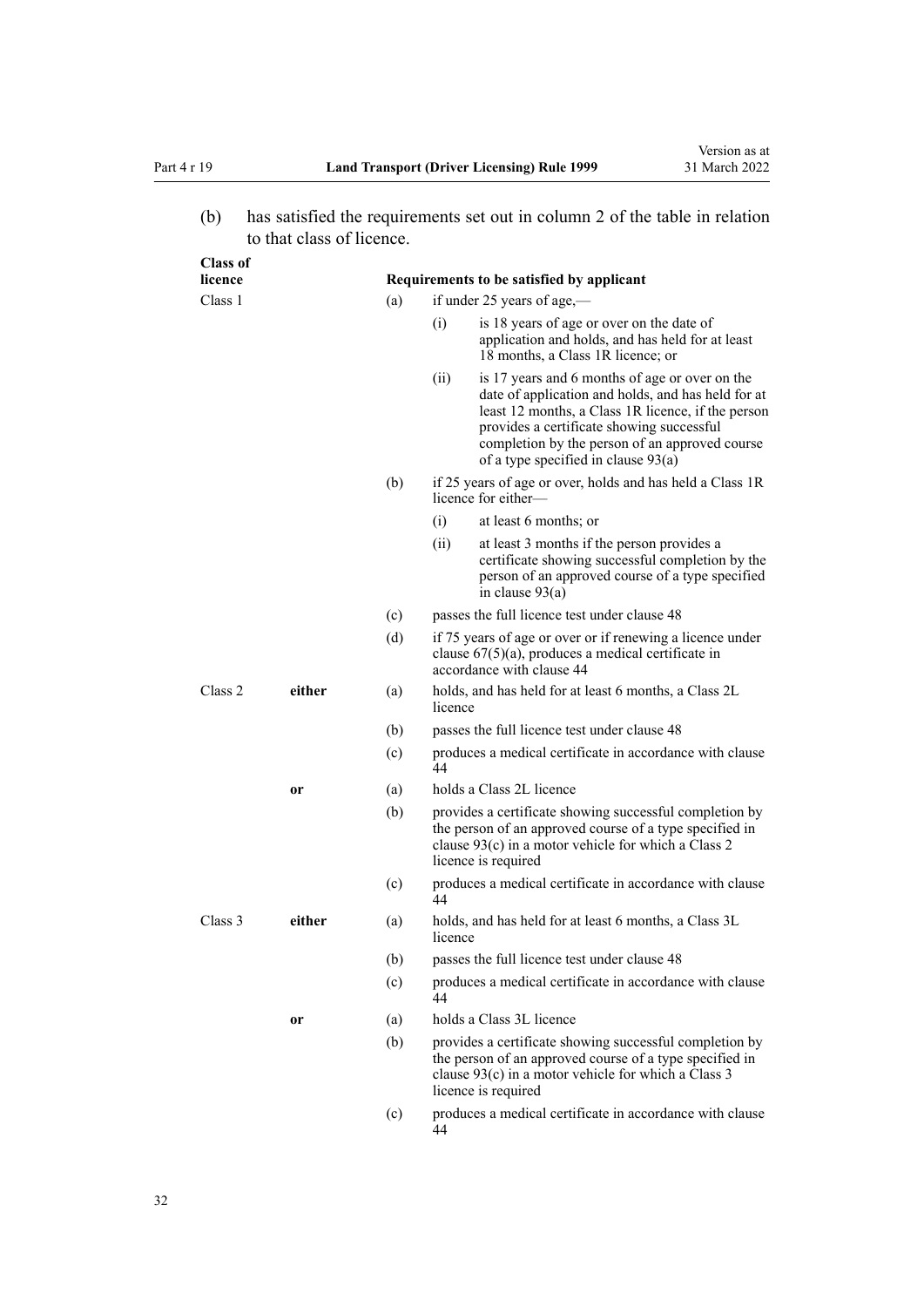| <b>Class of</b><br>licence |        |     | Requirements to be satisfied by applicant                                                                                                                                                        |
|----------------------------|--------|-----|--------------------------------------------------------------------------------------------------------------------------------------------------------------------------------------------------|
| Class 4                    | either | (a) | holds, and has held for at least 6 months, a Class 4L<br>licence                                                                                                                                 |
|                            |        | (b) | passes the full licence test under clause 48                                                                                                                                                     |
|                            |        | (c) | produces a medical certificate in accordance with clause<br>44                                                                                                                                   |
|                            | 0r     | (a) | holds a Class 4L licence                                                                                                                                                                         |
|                            |        | (b) | provides a certificate showing successful completion by<br>the person of an approved course of a type specified in<br>clause 93(c) in a motor vehicle for which a Class 4<br>licence is required |
|                            |        | (c) | produces a medical certificate in accordance with clause<br>44                                                                                                                                   |
|                            | or     | (a) | if under 25 years of age,—                                                                                                                                                                       |
|                            |        |     | holds and has held a Class 1 licence for at least 2<br>(i)<br>years; and                                                                                                                         |
|                            |        |     | holds a Class 2 licence<br>(ii)                                                                                                                                                                  |
|                            |        | (b) | if 25 years of age or over,—                                                                                                                                                                     |
|                            |        |     | holds and has held a Class 1 licence for at least<br>(i)<br>12 months; and                                                                                                                       |
|                            |        |     | holds a Class 2 licence<br>(ii)                                                                                                                                                                  |
|                            |        | (c) | provides a certificate showing successful completion of<br>an approved course of a type specified under clause<br>$93(k)$ in a motor vehicle requiring a class 4 licence                         |
|                            |        | (d) | produces a medical certificate in accordance with clause<br>44                                                                                                                                   |
| Class 5                    | either | (a) | holds, and has held for at least 6 months, a Class 5L<br>licence                                                                                                                                 |
|                            |        | (b) | passes the full licence test under clause 48                                                                                                                                                     |
|                            |        | (c) | produces a medical certificate in accordance with clause<br>44                                                                                                                                   |
|                            | or     | (a) | holds a Class 5L licence                                                                                                                                                                         |
|                            |        | (b) | provides a certificate showing successful completion by<br>the person of an approved course of a type specified in<br>clause 93(c) in a motor vehicle for which a Class 5<br>licence is required |
|                            |        | (c) | produces a medical certificate in accordance with clause<br>44                                                                                                                                   |
|                            | or     | (a) | if under 25 years of age,—                                                                                                                                                                       |
|                            |        |     | holds and has held a Class 1 licence for at least 2<br>(i)<br>years; and                                                                                                                         |
|                            |        |     | holds a Class 2 licence<br>(ii)                                                                                                                                                                  |
|                            |        | (b) | if 25 years of age or over,—                                                                                                                                                                     |
|                            |        |     | holds and has held a Class 1 licence for at least<br>(i)<br>12 months; and                                                                                                                       |
|                            |        |     | holds a Class 2 licence<br>(ii)                                                                                                                                                                  |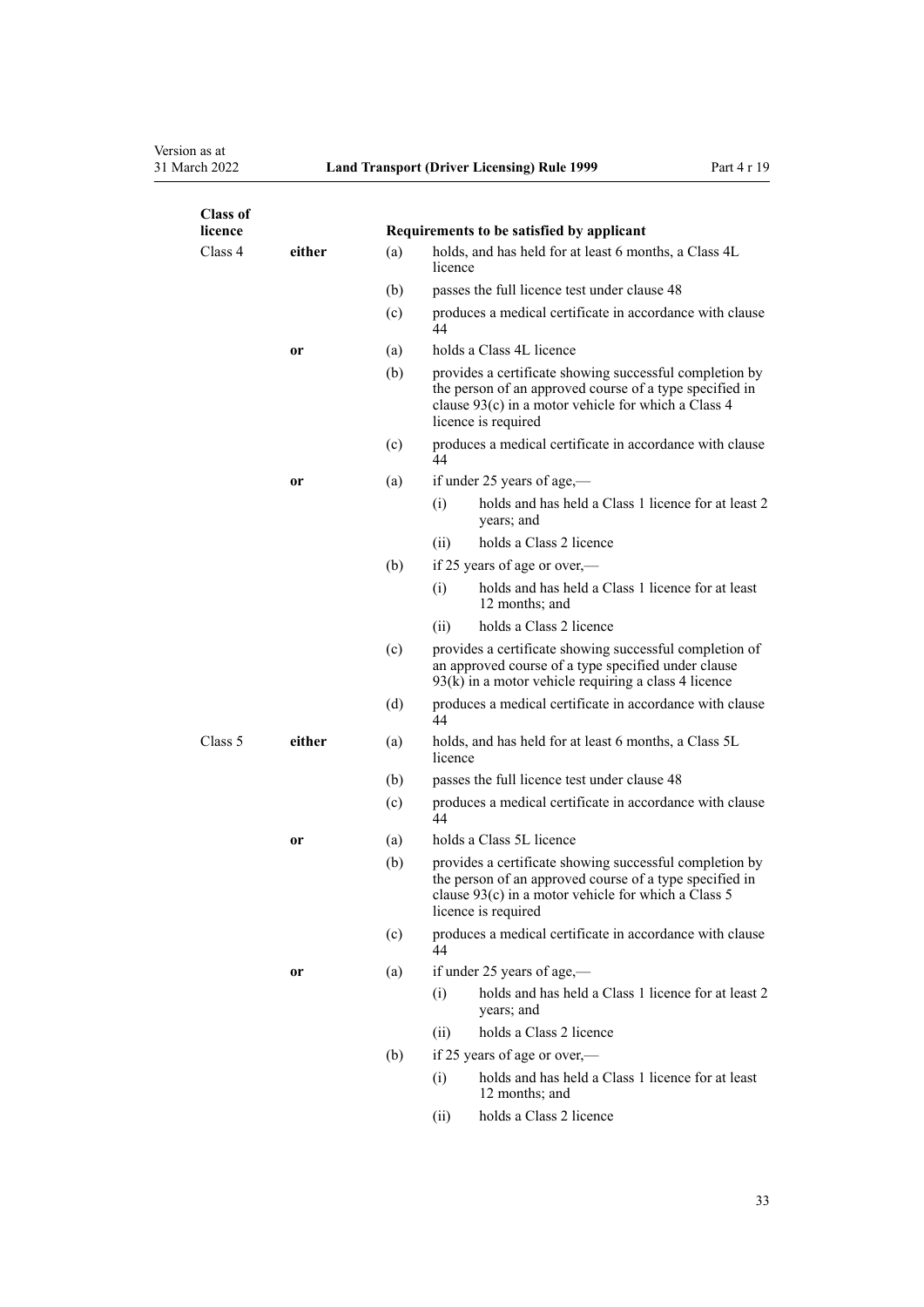<span id="page-33-0"></span>

| <b>Class of</b> |     |                                                                                                                                                                          |
|-----------------|-----|--------------------------------------------------------------------------------------------------------------------------------------------------------------------------|
| licence         |     | Requirements to be satisfied by applicant                                                                                                                                |
|                 | (c) | provides a certificate showing successful completion of<br>an approved course of a type specified under clause<br>$93(k)$ in a motor vehicle requiring a Class 5 licence |
|                 | (d) | produces a medical certificate in accordance with clause<br>44                                                                                                           |
|                 | (e) | passes the theory test for a Class 5 licence under clause<br>45(1)                                                                                                       |
| Class 6         | (a) | if 18 years of age or over on the date of application,—                                                                                                                  |
|                 |     | (i)<br>holds, and has held for at least 18 months, a<br>Class 6R licence; and                                                                                            |
|                 |     | passes the full licence test under clause 48<br>(i)                                                                                                                      |
|                 | (b) | if 17 years and 6 months of age or over on the date of<br>$application, -$                                                                                               |
|                 |     | (i)<br>holds, and has held for at least 12 months, a<br>Class 6R licence; and                                                                                            |
|                 |     | provides a certificate showing successful<br>(ii)<br>completion by the person of an approved course<br>of a type specified in clause $93(e)$                             |
|                 | (c) | if 75 years of age or over or if renewing a licence under<br>clause $67(5)(a)$ , produces a medical certificate in<br>accordance with clause 44                          |

Clause 19(a): replaced, on 1 December 2014, by [clause 10](http://legislation.govt.nz/pdflink.aspx?id=DLM6216923) of the Land Transport (Driver Licensing) Amendment Rule 2014 (LI 2014/265).

Clause 19 table: replaced, on 1 October 2012, by [clause 13](http://legislation.govt.nz/pdflink.aspx?id=DLM3956509) of the Land Transport (Driver Licensing) Amendment Rule 2011 (SR 2011/306).

#### **Part 4A**

#### **Accelerated licensing process**

Part 4A: inserted, on 1 October 2012, by [clause 14](http://legislation.govt.nz/pdflink.aspx?id=DLM3956511) of the Land Transport (Driver Licensing) Amendment Rule 2011 (SR 2011/306).

#### **19A Interpretation**

In this Part,—

**application** means an application to take part in the accelerated licensing process under this Part

**approved employer** means a transport service operator approved by the Director under [clause 19D](#page-35-0)

**hours of darkness** has the same meaning as in [clause 1.6](http://legislation.govt.nz/pdflink.aspx?id=DLM302197) of the Land Trans‐ port (Road User) Rule 2004.

Clause 19A: inserted, on 1 October 2012, by [clause 14](http://legislation.govt.nz/pdflink.aspx?id=DLM3956511) of the Land Transport (Driver Licensing) Amendment Rule 2011 (SR 2011/306).

Clause 19A **approved employer**: amended, on 1 April 2021, by [section 175\(2\)](http://legislation.govt.nz/pdflink.aspx?id=LMS286883) of the Land Transport (NZTA) Legislation Amendment Act 2020 (2020 No 48).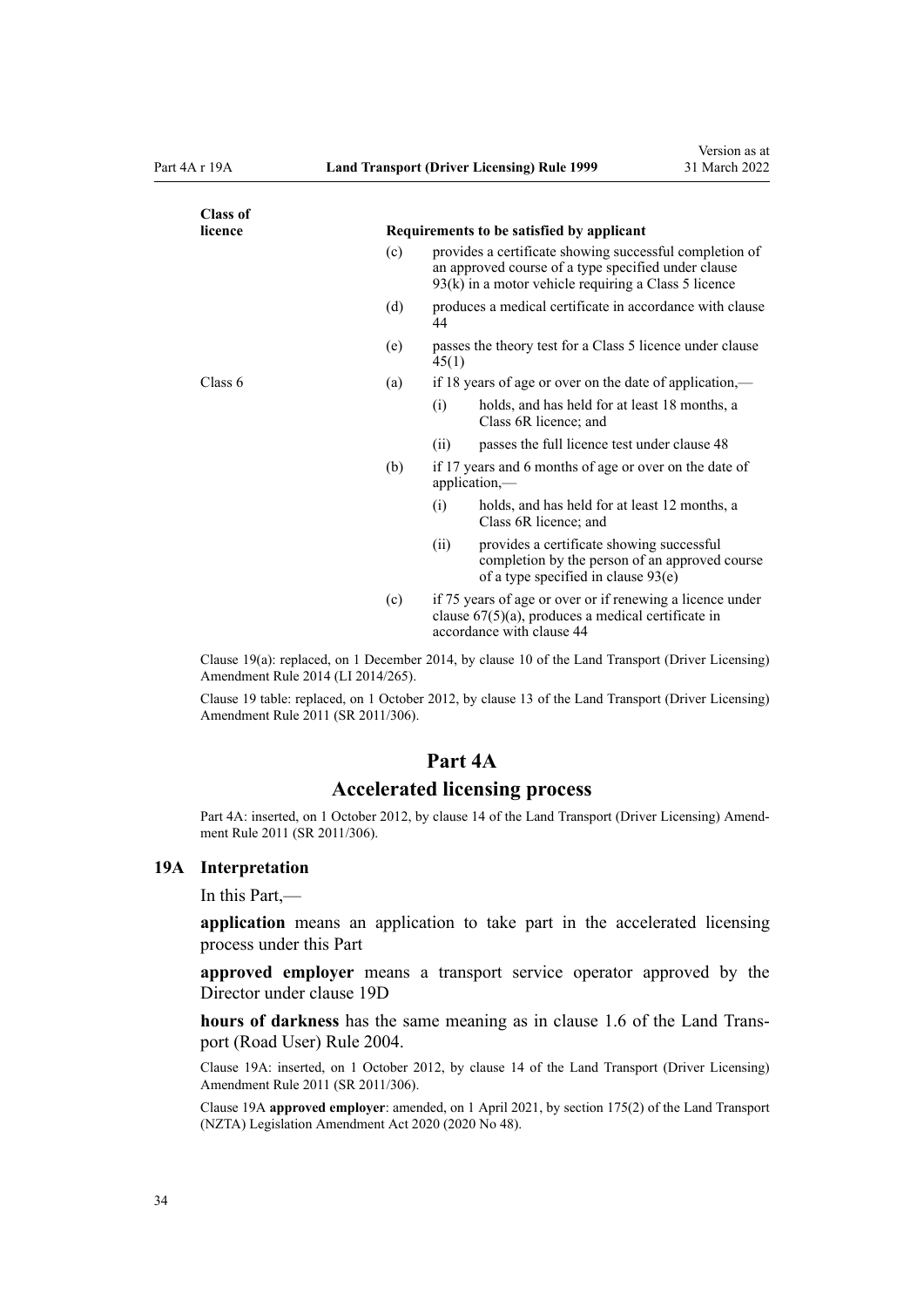<span id="page-34-0"></span>Version as at

- (1) A person may apply to the Director under this Part to take part as a driver in the accelerated licensing process to obtain a Class 4 licence or a Class 5 licence (as the case may be), if the person—
	- (a) holds, and has held a Class 1 licence for—
		- (i) at least 2 years, if under 25 years of age; or
		- (ii) at least 12 months, if 25 years of age or over; and
	- (b) holds a Class 2 licence.
- (2) A transport service operator may apply to the Director under this Part to take part as an approved employer in the accelerated licensing process if the operator has—
	- (a) an operator safety rating of 4 stars or more as specified in clause 2.1(2) of Land Transport Rule: Operator Safety Rating 2008, if a rating has been assigned; and
	- (b) a reporting and control system that is—
		- (i) approved by the Director in writing; and
		- (ii) designed to provide appropriate supervision of a driver participat‐ ing in the accelerated licensing process.

Clause 19B: inserted, on 1 October 2012, by [clause 14](http://legislation.govt.nz/pdflink.aspx?id=DLM3956511) of the Land Transport (Driver Licensing) Amendment Rule 2011 (SR 2011/306).

Clause 19B(1): amended, on 1 April 2021, by [section 175\(2\)](http://legislation.govt.nz/pdflink.aspx?id=LMS286883) of the Land Transport (NZTA) Legis‐ lation Amendment Act 2020 (2020 No 48).

Clause 19B(2): amended, on 1 April 2021, by [section 175\(2\)](http://legislation.govt.nz/pdflink.aspx?id=LMS286883) of the Land Transport (NZTA) Legis‐ lation Amendment Act 2020 (2020 No 48).

Clause 19B(2)(b)(i): amended, on 1 April 2021, by [section 175\(2\)](http://legislation.govt.nz/pdflink.aspx?id=LMS286883) of the Land Transport (NZTA) Legislation Amendment Act 2020 (2020 No 48).

## **19C Form of application**

- (1) An application to take part in the accelerated licensing process must be made on an application form approved by the Director.
- (2) The application must include the following information:
	- (a) the applicant's full name and address:
	- (b) the applicant's driver licence number:
	- (c) if the application is to take part as a driver, the name of the applicant's employer during the accelerated licensing process and the employer's transport service licence number:
	- (d) the licence class to which the application relates:
	- (e) details of any traffic offences committed by the applicant.
- (3) If the application is to take part as a driver, the applicant must produce to the Director a medical certificate in accordance with [clause 44](#page-54-0).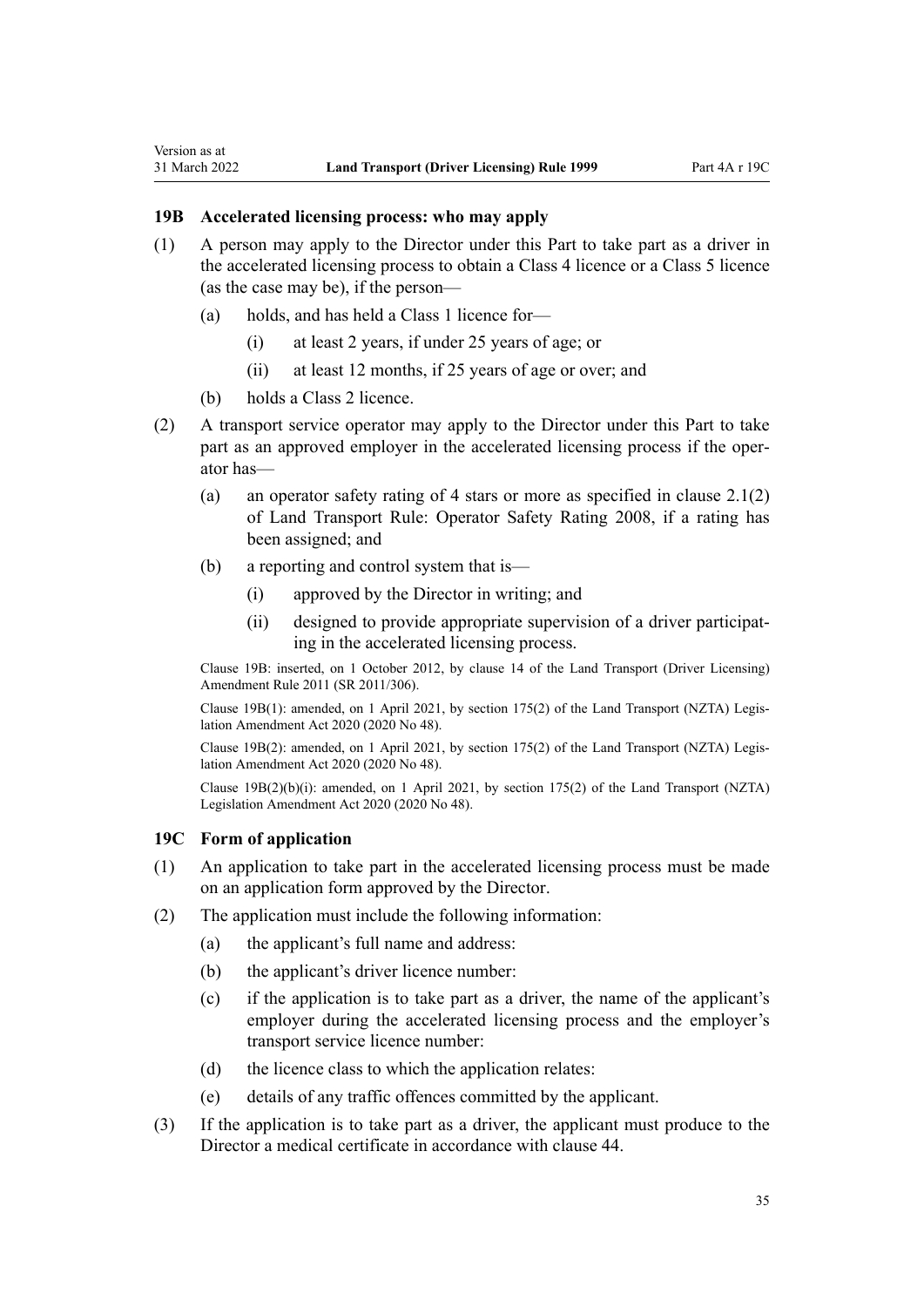<span id="page-35-0"></span>Clause 19C: inserted, on 1 October 2012, by [clause 14](http://legislation.govt.nz/pdflink.aspx?id=DLM3956511) of the Land Transport (Driver Licensing) Amendment Rule 2011 (SR 2011/306).

Clause 19C(1): amended, on 1 April 2021, by [section 175\(2\)](http://legislation.govt.nz/pdflink.aspx?id=LMS286883) of the Land Transport (NZTA) Legis‐ lation Amendment Act 2020 (2020 No 48).

Clause 19C(3): amended, on 1 April 2021, by [section 175\(2\)](http://legislation.govt.nz/pdflink.aspx?id=LMS286883) of the Land Transport (NZTA) Legis‐ lation Amendment Act 2020 (2020 No 48).

#### **19D Approval to take part in accelerated licensing process**

The Director may approve an application to take part in the accelerated licensing process as a driver or an employer if the Director considers that the appli‐ cant is—

- (a) a suitable candidate for the process; and
- (b) likely to comply with the requirements of this Part.

Clause 19D: inserted, on 1 October 2012, by [clause 14](http://legislation.govt.nz/pdflink.aspx?id=DLM3956511) of the Land Transport (Driver Licensing) Amendment Rule 2011 (SR 2011/306).

Clause 19D: amended, on 1 April 2021, by [section 175\(2\)](http://legislation.govt.nz/pdflink.aspx?id=LMS286883) of the Land Transport (NZTA) Legislation Amendment Act 2020 (2020 No 48).

#### **19E Revocation of approval**

The Director may revoke an approval of a driver or an employer under clause 19D if—

- (a) the driver does not comply with any of the conditions specified in [clause](#page-36-0) [19H\(3\)](#page-36-0) or [19K\(3\);](#page-38-0) or
- (b) the employer is assigned an operator safety rating of 1, 2, or 3 stars under clause 2.1(2) of Land Transport Rule: Operator Safety Rating 2008, if a rating has been assigned; or
- (c) the Director considers that the employer's reporting and control system does not provide appropriate supervision of the driver.

Clause 19E: inserted, on 1 October 2012, by [clause 14](http://legislation.govt.nz/pdflink.aspx?id=DLM3956511) of the Land Transport (Driver Licensing) Amendment Rule 2011 (SR 2011/306).

Clause 19E: amended, on 1 April 2021, by [section 175\(2\)](http://legislation.govt.nz/pdflink.aspx?id=LMS286883) of the Land Transport (NZTA) Legislation Amendment Act 2020 (2020 No 48).

Clause 19E(c): amended, on 1 April 2021, by [section 175\(2\)](http://legislation.govt.nz/pdflink.aspx?id=LMS286883) of the Land Transport (NZTA) Legis‐ lation Amendment Act 2020 (2020 No 48).

#### *Stage 1: Preliminary assessment*

Heading: inserted, on 1 October 2012, by [clause 14](http://legislation.govt.nz/pdflink.aspx?id=DLM3956511) of the Land Transport (Driver Licensing) Amendment Rule 2011 (SR 2011/306).

#### **19F Notice of approval to commence stage 1**

- (1) On approving an application under clause 19D, the Director must provide the driver with a written notice of approval to commence stage 1.
- (2) The notice of approval must state—
	- (a) the applicant's name and driver licence number; and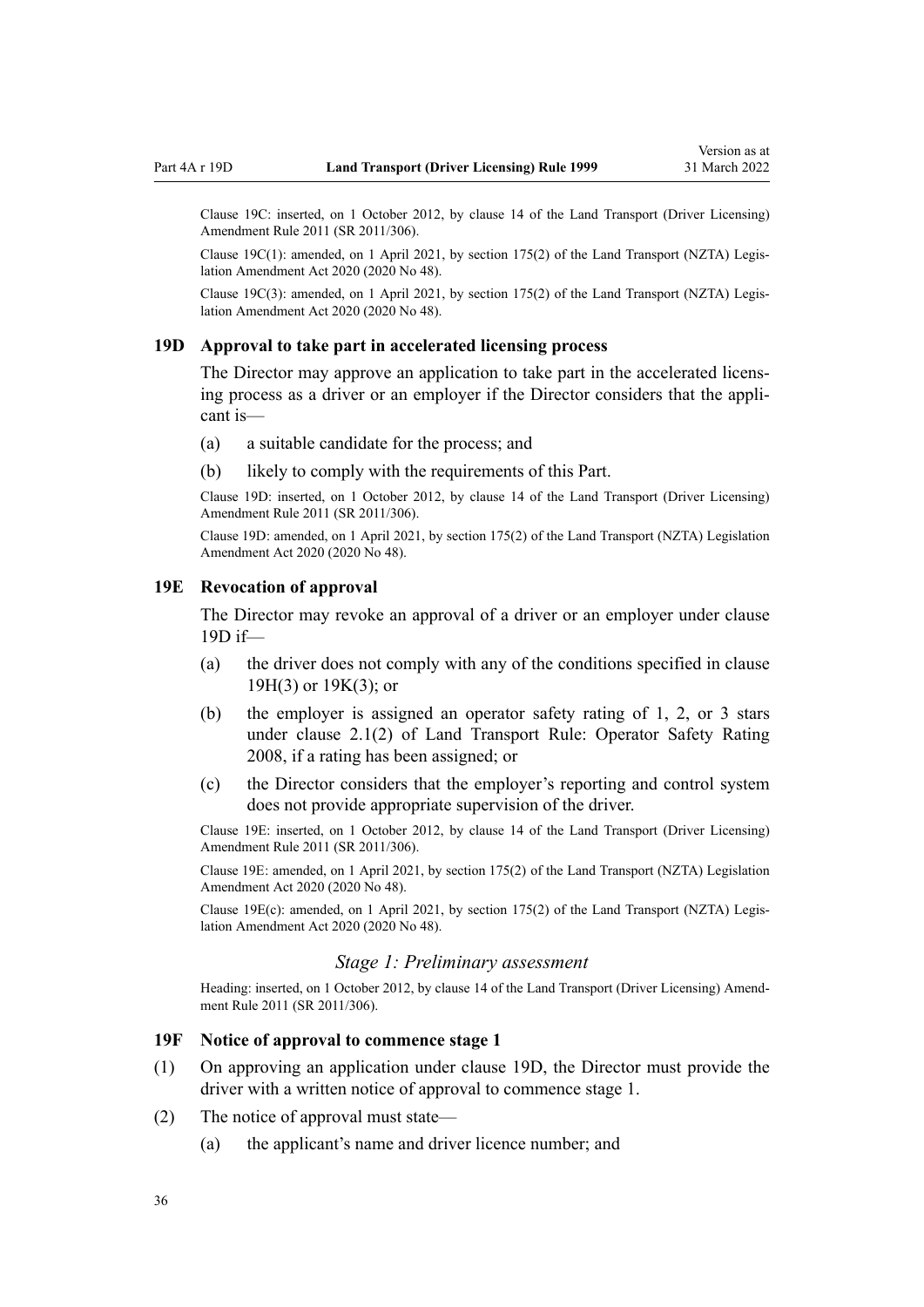- (b) whether the approval is in respect of a Class 4 or Class 5 licence.
- (3) The Director must specify an expiry date on the notice of approval after which date the approval is no longer valid for the purpose of commencing stage 1.

Clause 19F: inserted, on 1 October 2012, by [clause 14](http://legislation.govt.nz/pdflink.aspx?id=DLM3956511) of the Land Transport (Driver Licensing) Amendment Rule 2011 (SR 2011/306).

Clause 19F(1): amended, on 1 April 2021, by [section 175\(2\)](http://legislation.govt.nz/pdflink.aspx?id=LMS286883) of the Land Transport (NZTA) Legis‐ lation Amendment Act 2020 (2020 No 48).

Clause 19F(3): amended, on 1 April 2021, by [section 175\(2\)](http://legislation.govt.nz/pdflink.aspx?id=LMS286883) of the Land Transport (NZTA) Legis‐ lation Amendment Act 2020 (2020 No 48).

### **19G Stage 1: preliminary assessment**

<span id="page-36-0"></span>Version as at

A driver whose application has been approved by the Director must successfully complete a preliminary assessment to determine the driver's suitability to drive a vehicle for which either a Class 4 or Class 5 licence is required in accordance with the conditions set out in clause 19H(3).

Clause 19G: inserted, on 1 October 2012, by [clause 14](http://legislation.govt.nz/pdflink.aspx?id=DLM3956511) of the Land Transport (Driver Licensing) Amendment Rule 2011 (SR 2011/306).

Clause 19G: amended, on 1 April 2021, by [section 175\(2\)](http://legislation.govt.nz/pdflink.aspx?id=LMS286883) of the Land Transport (NZTA) Legislation Amendment Act 2020 (2020 No 48).

### *Stage 2: Supervised driving with conditions and assessment*

Heading: inserted, on 1 October 2012, by [clause 14](http://legislation.govt.nz/pdflink.aspx?id=DLM3956511) of the Land Transport (Driver Licensing) Amendment Rule 2011 (SR 2011/306).

#### **19H Stage 2: supervised driving with conditions**

- (1) A driver who has successfully completed the stage 1 assessment under clause 19G may be issued with a written notice of approval by the Director to drive a motor vehicle for which either a Class 4 or Class 5 licence would otherwise be required.
- (2) The notice of approval must state the conditions with which the driver must comply.
- (3) The conditions are that the driver—
	- (a) must carry the notice of approval at all times when driving a vehicle to which the approval relates:
	- (b) must produce the notice of approval for inspection without delay after being required to do so by an enforcement officer:
	- (c) may only be employed by the approved employer specified under [clause](#page-34-0)  $19C(2)(c)$  while driving a vehicle for which either a Class 4 or Class 5 licence is required:
	- (d) must maintain a logbook in a format specified in clause 8.1(6) of Land Transport Rule: Work Time and Logbooks 2007:
	- (e) must comply with the rest breaks requirements specified in clause 2.1(1) of Land Transport Rule: Work Time and Logbooks 2007 or in any vari‐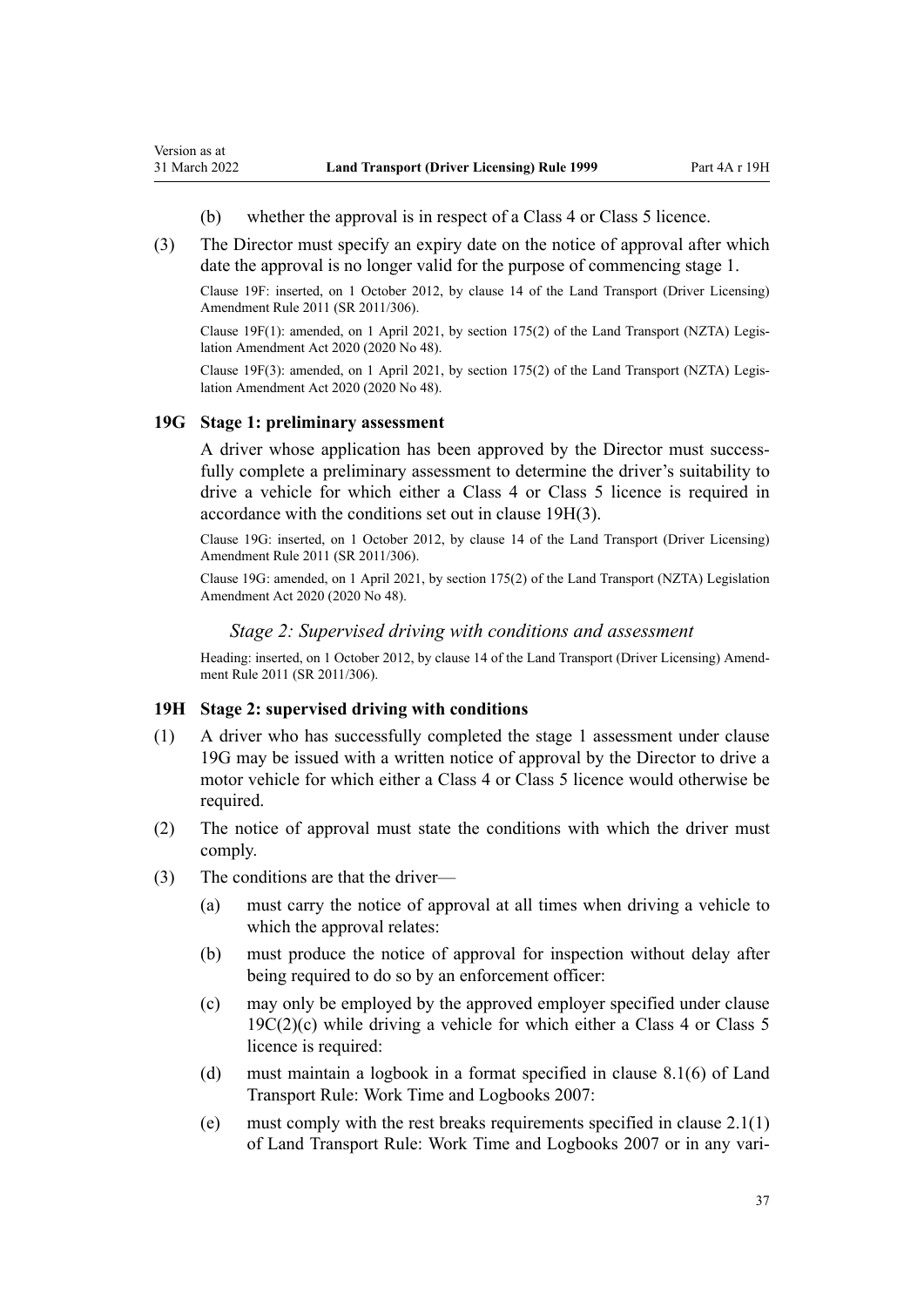<span id="page-37-0"></span>ation of those requirements that are approved by the Director (including an alternative fatigue management scheme):

- (f) must not drive the vehicle for more than 8 hours in a cumulative work day:
- (g) must not undertake any other work time duties, except those specified in the notice of approval:
- (h) must not drive the vehicle during the hours of darkness:
- (i) must not drive the vehicle unless accompanied by a supervisor.
- (4) Despite subclause (3)(c), a driver who changes employment may continue to take part in the accelerated licensing process only if the driver's new employer is an approved employer and the Director has approved the change for the pur‐ poses of this Part.
- (5) The driver must not drive a vehicle to which the approval relates unless accom‐ panied by a supervisor who—
	- (a) holds, and has held for at least 2 years, a New Zealand full licence of a class that authorises the person to drive that vehicle; and
	- (b) is in charge of the vehicle; and
	- (c) is seated next to the driver at all times.
- (6) The Director must specify an expiry date on the notice of approval after which date the approval is no longer valid.

Clause 19H: inserted, on 1 October 2012, by [clause 14](http://legislation.govt.nz/pdflink.aspx?id=DLM3956511) of the Land Transport (Driver Licensing) Amendment Rule 2011 (SR 2011/306).

Clause 19H(1): amended, on 1 April 2021, by [section 175\(2\)](http://legislation.govt.nz/pdflink.aspx?id=LMS286883) of the Land Transport (NZTA) Legis‐ lation Amendment Act 2020 (2020 No 48).

Clause 19H(3)(e): amended, on 1 April 2021, by [section 175\(2\)](http://legislation.govt.nz/pdflink.aspx?id=LMS286883) of the Land Transport (NZTA) Legis‐ lation Amendment Act 2020 (2020 No 48).

Clause 19H(4): amended, on 1 April 2021, by [section 175\(2\)](http://legislation.govt.nz/pdflink.aspx?id=LMS286883) of the Land Transport (NZTA) Legis‐ lation Amendment Act 2020 (2020 No 48).

Clause 19H(6): amended, on 1 April 2021, by [section 175\(2\)](http://legislation.govt.nz/pdflink.aspx?id=LMS286883) of the Land Transport (NZTA) Legis‐ lation Amendment Act 2020 (2020 No 48).

#### **19I Application to undertake stage 2 assessment**

- (1) A driver who has completed at least 60 hours of supervised driving in a vehicle for which a Class 4 or Class 5 licence is required may apply to the Director to undertake a stage 2 assessment.
- (2) The application must be in a form approved by the Director and be accompan‐ ied by a signed statement from the driver and the applicant's approved employer that the conditions set out in [clause 19H\(3\)](#page-36-0) have been complied with.
- (3) The Director may approve an application to take part in a stage 2 assessment if the Director considers that the applicant is a suitable candidate for the process and has completed the requirements set out in [clause 19G.](#page-36-0)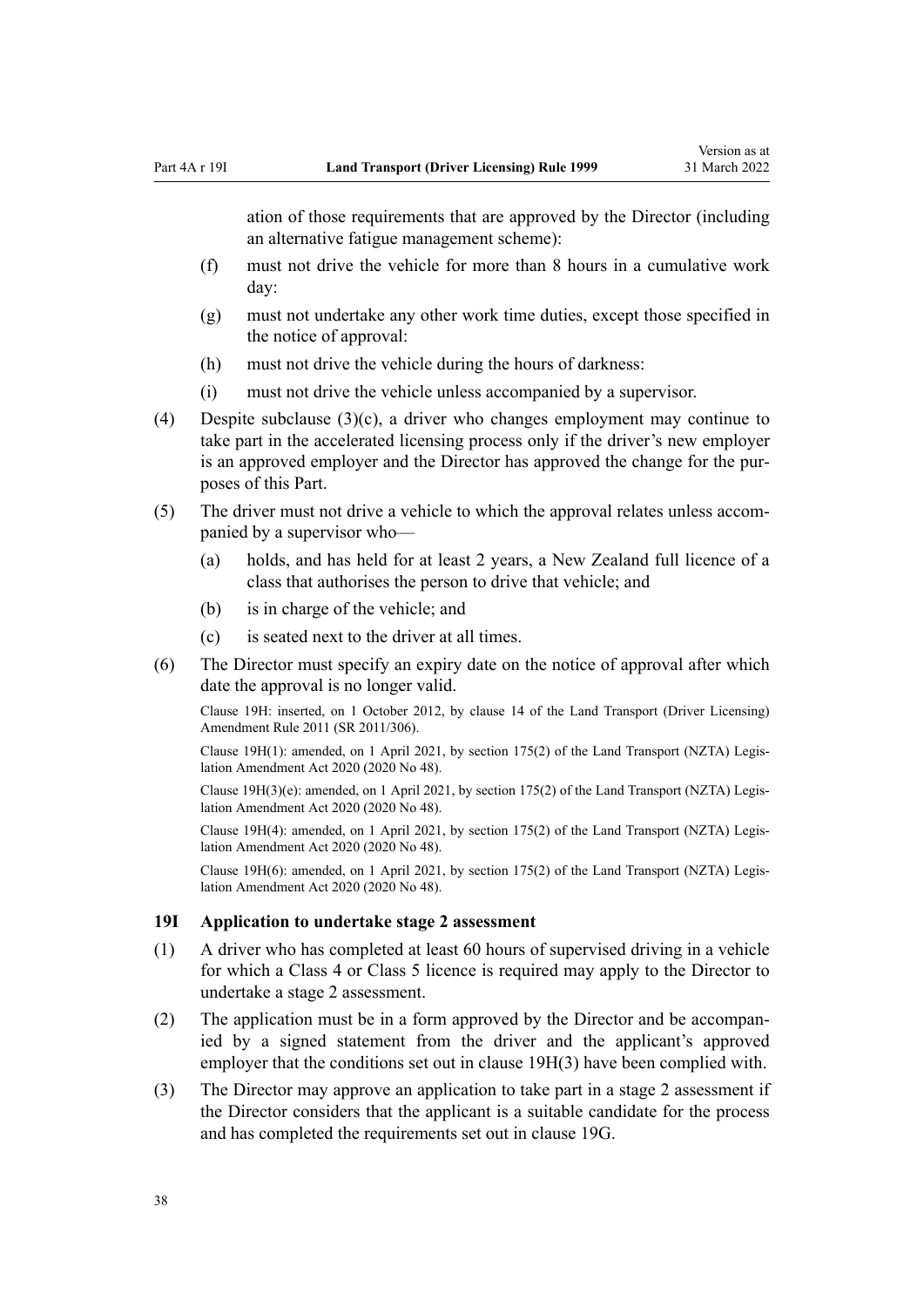<span id="page-38-0"></span>Clause 19I: inserted, on 1 October 2012, by [clause 14](http://legislation.govt.nz/pdflink.aspx?id=DLM3956511) of the Land Transport (Driver Licensing) Amendment Rule 2011 (SR 2011/306).

Clause 19I(1): amended, on 1 April 2021, by [section 175\(2\)](http://legislation.govt.nz/pdflink.aspx?id=LMS286883) of the Land Transport (NZTA) Legis‐ lation Amendment Act 2020 (2020 No 48).

Clause 19I(2): amended, on 1 April 2021, by [section 175\(2\)](http://legislation.govt.nz/pdflink.aspx?id=LMS286883) of the Land Transport (NZTA) Legis‐ lation Amendment Act 2020 (2020 No 48).

Clause 19I(3): amended, on 1 April 2021, by [section 175\(2\)](http://legislation.govt.nz/pdflink.aspx?id=LMS286883) of the Land Transport (NZTA) Legis‐ lation Amendment Act 2020 (2020 No 48).

### **19J Stage 2 assessment**

- $(1)$  A driver whose application has been approved under [clause 19I\(3\)](#page-37-0) must successfully complete a course specified in [clause 93\(j\)](#page-95-0) to determine the driver's suitability for an approval to drive a vehicle for which either a Class 4 or Class 5 licence is required in accordance with the conditions set out in clause 19K(3).
- (2) The course provider must issue a driver who successfully completes the course with a certificate of completion.
- (3) The certificate must show the licence class for which the assessment was taken.

Clause 19J: inserted, on 1 October 2012, by [clause 14](http://legislation.govt.nz/pdflink.aspx?id=DLM3956511) of the Land Transport (Driver Licensing) Amendment Rule 2011 (SR 2011/306).

### *Stage 3: Unsupervised driving with conditions and assessment*

Heading: inserted, on 1 October 2012, by [clause 14](http://legislation.govt.nz/pdflink.aspx?id=DLM3956511) of the Land Transport (Driver Licensing) Amendment Rule 2011 (SR 2011/306).

### **19K Stage 3: unsupervised driving with conditions**

- $(1)$  A driver who has successfully completed the requirements of a course specified in [clause 93\(j\)](#page-95-0) may be issued with a written notice of approval by the Director to drive a vehicle for which either a Class 4 or Class 5 licence would otherwise be required.
- (2) A notice of approval must state the conditions with which the driver must com‐ ply.
- (3) The conditions are that the driver—
	- (a) must carry the notice of approval at all times when driving a vehicle to which the approval relates:
	- (b) must produce the notice of approval for inspection without delay if required to do so by an enforcement officer:
	- (c) may only be employed by the approved employer specified under [clause](#page-34-0)  $19C(2)(c)$  while driving a vehicle for which either a Class 4 or Class 5 licence is required:
	- (d) must maintain a logbook in a format specified in clause 8.1(6) of Land Transport Rule: Work Time and Logbooks 2007:
	- (e) must comply with the rest breaks requirements specified in clause 2.1(1) of Land Transport Rule: Work Time and Logbooks 2007 or in any vari‐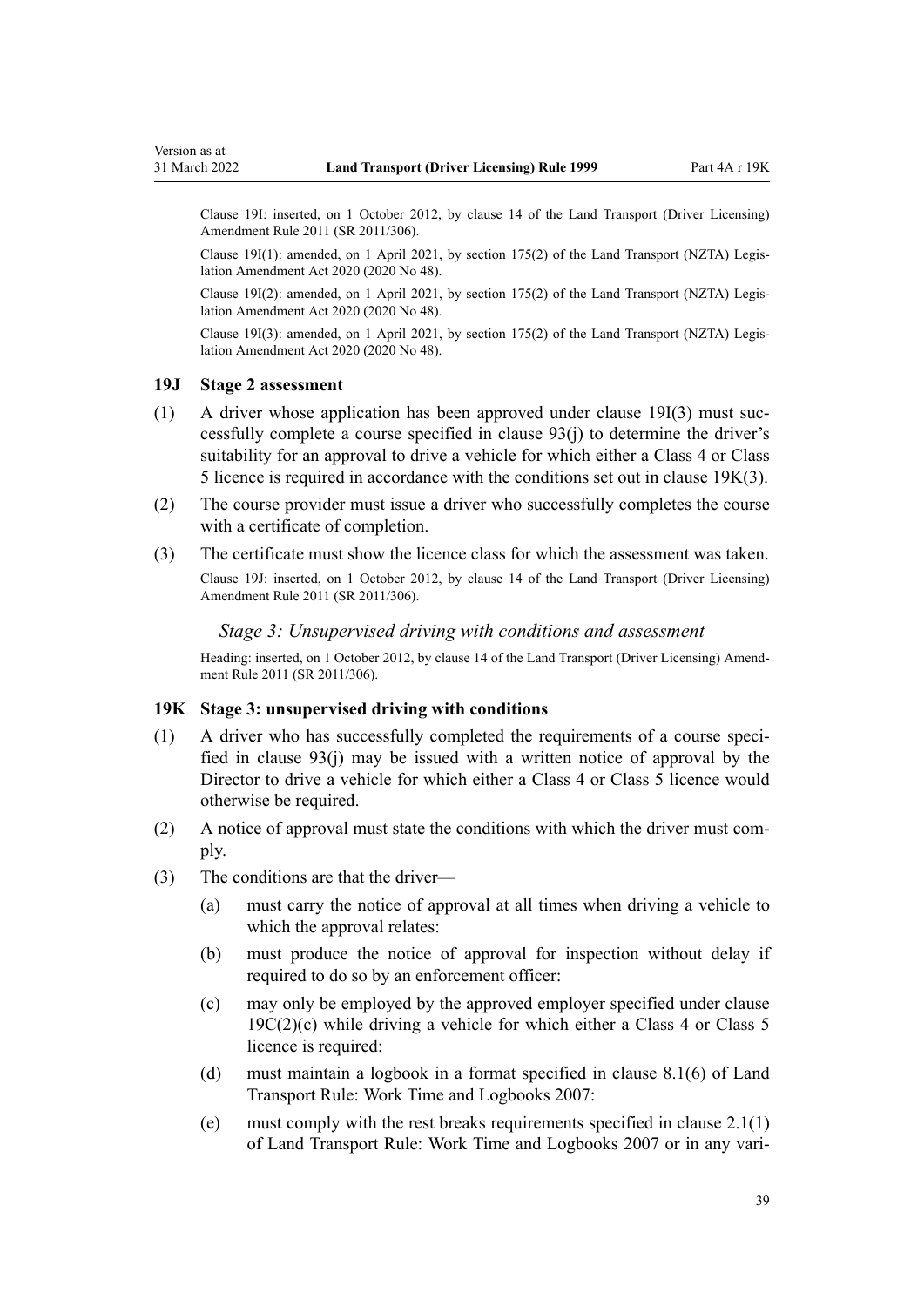ation of those requirements that are approved by the Director (including an alternative fatigue management scheme):

- (f) may only drive for more than 8 hours in each cumulative work day when 140 hours or more of unsupervised driving of the vehicle have been completed:
- (g) must not undertake any other work time duties, except those specified in the notice of approval:
- (h) may only drive during the hours of darkness when 60 hours or more of unsupervised driving of the vehicle have been completed.
- (4) Despite subclause  $(3)(c)$ , a driver who changes employment may continue to take part in the accelerated licensing process only if the driver's new employer is an approved employer and the Director has approved the change for the purposes of this Part.
- (5) The Director must state an expiry date on the notice of approval after which date the approval is no longer valid.

Clause 19K: inserted, on 1 October 2012, by [clause 14](http://legislation.govt.nz/pdflink.aspx?id=DLM3956511) of the Land Transport (Driver Licensing) Amendment Rule 2011 (SR 2011/306).

Clause 19K(1): amended, on 1 April 2021, by [section 175\(2\)](http://legislation.govt.nz/pdflink.aspx?id=LMS286883) of the Land Transport (NZTA) Legis‐ lation Amendment Act 2020 (2020 No 48).

Clause 19K(3)(e): amended, on 1 April 2021, by [section 175\(2\)](http://legislation.govt.nz/pdflink.aspx?id=LMS286883) of the Land Transport (NZTA) Legis‐ lation Amendment Act 2020 (2020 No 48).

Clause 19K(4): amended, on 1 April 2021, by [section 175\(2\)](http://legislation.govt.nz/pdflink.aspx?id=LMS286883) of the Land Transport (NZTA) Legis‐ lation Amendment Act 2020 (2020 No 48).

Clause 19K(5): amended, on 1 April 2021, by [section 175\(2\)](http://legislation.govt.nz/pdflink.aspx?id=LMS286883) of the Land Transport (NZTA) Legis‐ lation Amendment Act 2020 (2020 No 48).

*Exit assessment and obtaining Class 4 or Class 5 licence*

Heading: inserted, on 1 October 2012, by [clause 14](http://legislation.govt.nz/pdflink.aspx?id=DLM3956511) of the Land Transport (Driver Licensing) Amendment Rule 2011 (SR 2011/306).

### **19L Application to undertake exit assessment**

- (1) A driver who has completed at least 200 hours of unsupervised driving may apply to the Director for an approval to undertake a course assessing the driver's driving skills specified in [clause 93\(k\)](#page-95-0).
- (2) The application must be in a form approved by the Director and be accompan‐ ied by a signed statement from the driver and the driver's employer that the conditions specified in [clause 19K\(3\)](#page-38-0) have been complied with.
- (3) To avoid doubt, the hours of unsupervised driving accumulated for the pur‐ poses of an exit assessment are in addition to the hours of supervised driving specified in [clause 19I\(1\).](#page-37-0)
- (4) An applicant under this clause must have completed at least 20 hours of unsupervised driving during the hours of darkness.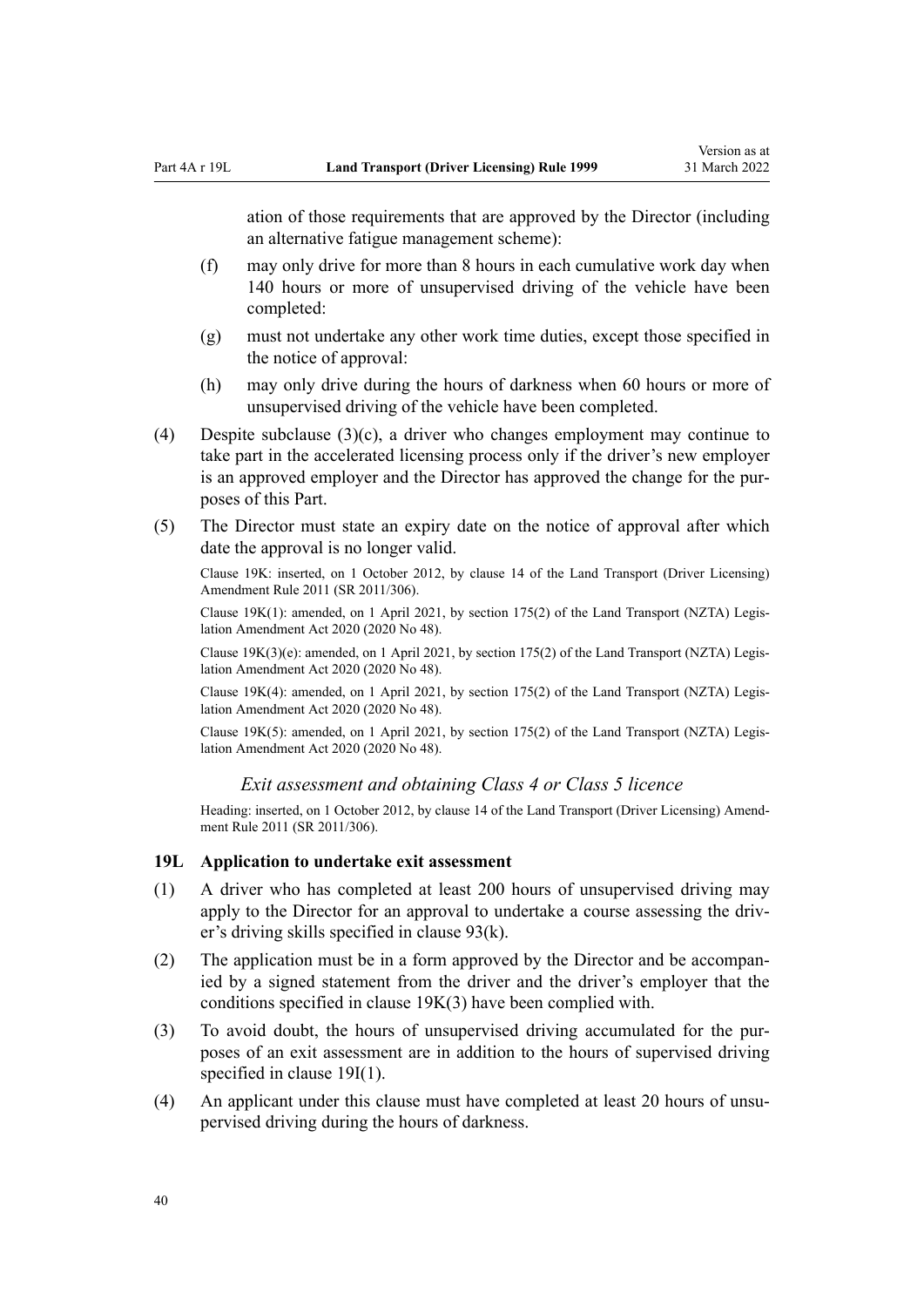Clause 19L: inserted, on 1 October 2012, by [clause 14](http://legislation.govt.nz/pdflink.aspx?id=DLM3956511) of the Land Transport (Driver Licensing) Amendment Rule 2011 (SR 2011/306).

Clause 19L(1): amended, on 1 April 2021, by [section 175\(2\)](http://legislation.govt.nz/pdflink.aspx?id=LMS286883) of the Land Transport (NZTA) Legis‐ lation Amendment Act 2020 (2020 No 48).

Clause 19L(2): amended, on 1 April 2021, by [section 175\(2\)](http://legislation.govt.nz/pdflink.aspx?id=LMS286883) of the Land Transport (NZTA) Legis‐ lation Amendment Act 2020 (2020 No 48).

### **19M Exit assessment**

- (1) A driver whose application has been approved under clause 19L must success‐ fully complete an exit assessment specified in [clause 93\(k\)](#page-95-0) to determine the driver's suitability to hold a Class 4 or Class 5 licence.
- (2) The course provider must issue a driver who successfully completes the exit assessment with a certificate of completion.
- (3) The certificate must show the licence class for which the assessment was taken.

Clause 19M: inserted, on 1 October 2012, by [clause 14](http://legislation.govt.nz/pdflink.aspx?id=DLM3956511) of the Land Transport (Driver Licensing) Amendment Rule 2011 (SR 2011/306).

# **19N Obtaining Class 4 or Class 5 licence**

On successful completion of an exit assessment, a person is entitled to apply for and to be issued with a Class 4 or Class 5 licence (as the case may be) if the person complies with the requirements of [clause 19](#page-30-0) in relation to a Class 4 or Class 5 licence.

Clause 19N: inserted, on 1 October 2012, by [clause 14](http://legislation.govt.nz/pdflink.aspx?id=DLM3956511) of the Land Transport (Driver Licensing) Amendment Rule 2011 (SR 2011/306).

# **Part 5**

# **Endorsements**

### *Dangerous goods (D) endorsement*

### **20 When dangerous goods endorsement required**

A person who drives a motor vehicle that is transporting dangerous goods must hold a dangerous goods endorsement if required to do so under Land Transport Rule: Dangerous Goods 2005.

Clause 20: amended, on 1 October 2011, by [clause 15](http://legislation.govt.nz/pdflink.aspx?id=DLM3956721) of the Land Transport (Driver Licensing) Amendment Rule 2011 (SR 2011/306).

# **21 Obtaining dangerous goods endorsement**

A person is entitled to obtain a dangerous goods endorsement on that person's driver licence if the person—

- (a) has made an application in accordance with [Part 3;](#page-21-0) and
- (b) provides a certificate of his or her successful completion of an approved course of a type specified in clause  $93(b)(iii)$  that is issued within 60 days of the date of the application.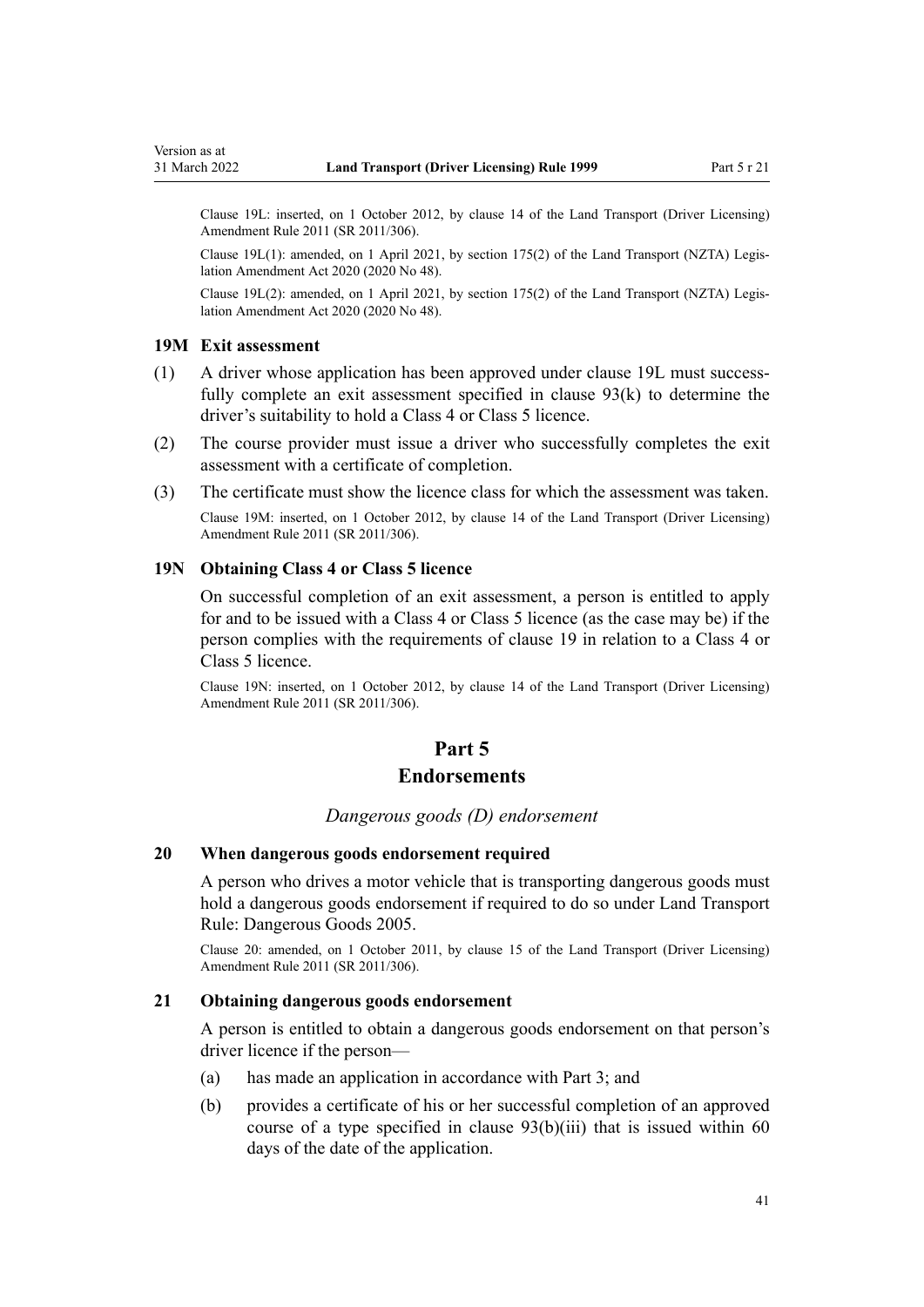Clause 21(a): replaced, on 1 December 2014, by [clause 11](http://legislation.govt.nz/pdflink.aspx?id=DLM6216924) of the Land Transport (Driver Licensing) Amendment Rule 2014 (LI 2014/265).

Clause 21(b): replaced, on 1 October 2012, by [clause 16](http://legislation.govt.nz/pdflink.aspx?id=DLM3956513) of the Land Transport (Driver Licensing) Amendment Rule 2011 (SR 2011/306).

## *Driving instructor (I) endorsement*

### **22 When driving instructor endorsement required**

A person who, for financial or commercial gain, provides instruction on a road in driving a motor vehicle must hold a driving instructor endorsement for those classes of licence that relate to the motor vehicles for which the person intends to provide instruction.

Clause 22: amended, on 22 June 2005, by [section 95\(10\)](http://legislation.govt.nz/pdflink.aspx?id=DLM353501) of the Land Transport Amendment Act 2005 (2005 No 77).

### **23 Obtaining driving instructor endorsement**

- (1) A person is entitled to obtain a driving instructor endorsement on that person's driver licence if—
	- (a) the person has made an application in accordance with [Part 3](#page-21-0); and
	- (b) the person holds, and has held for at least 2 years, a New Zealand full licence of a class that authorises the person to drive a vehicle of a type in which the applicant intends to provide instruction; and
	- (c) the person provides evidence of his or her successful completion of an approved course of a type specified in [clause 93\(b\)\(iv\)](#page-95-0); and
	- (d) the person passes a full licence test under [clause 48](#page-57-0) unless, in the 5 years immediately preceding the date of application, the person has passed a full licence test required for a Class 1 licence; and
	- (e) the person produces a medical certificate in accordance with [clause 44;](#page-54-0) and
	- (f) the person consents to the carrying out of checks as to whether or not the person is a fit and proper person to be the holder of a driving instructor endorsement, and consents to the carrying out of those checks from time to time during the period of validity of the endorsement; and
	- (g) the Director is satisfied in accordance with [clause 35\(1\)](#page-48-0) that the person is a fit and proper person to be the holder of a driving instructor endorse‐ ment.
- (2) Despite subclause (1), a person who holds a driving instructor endorsement and who applies to add another class of vehicle to that endorsement is entitled to obtain a driving instructor endorsement for that class of vehicle if—
	- (a) the person holds, and has held for at least 2 years, a New Zealand full licence of a class that authorises the person to drive that class of vehicle; and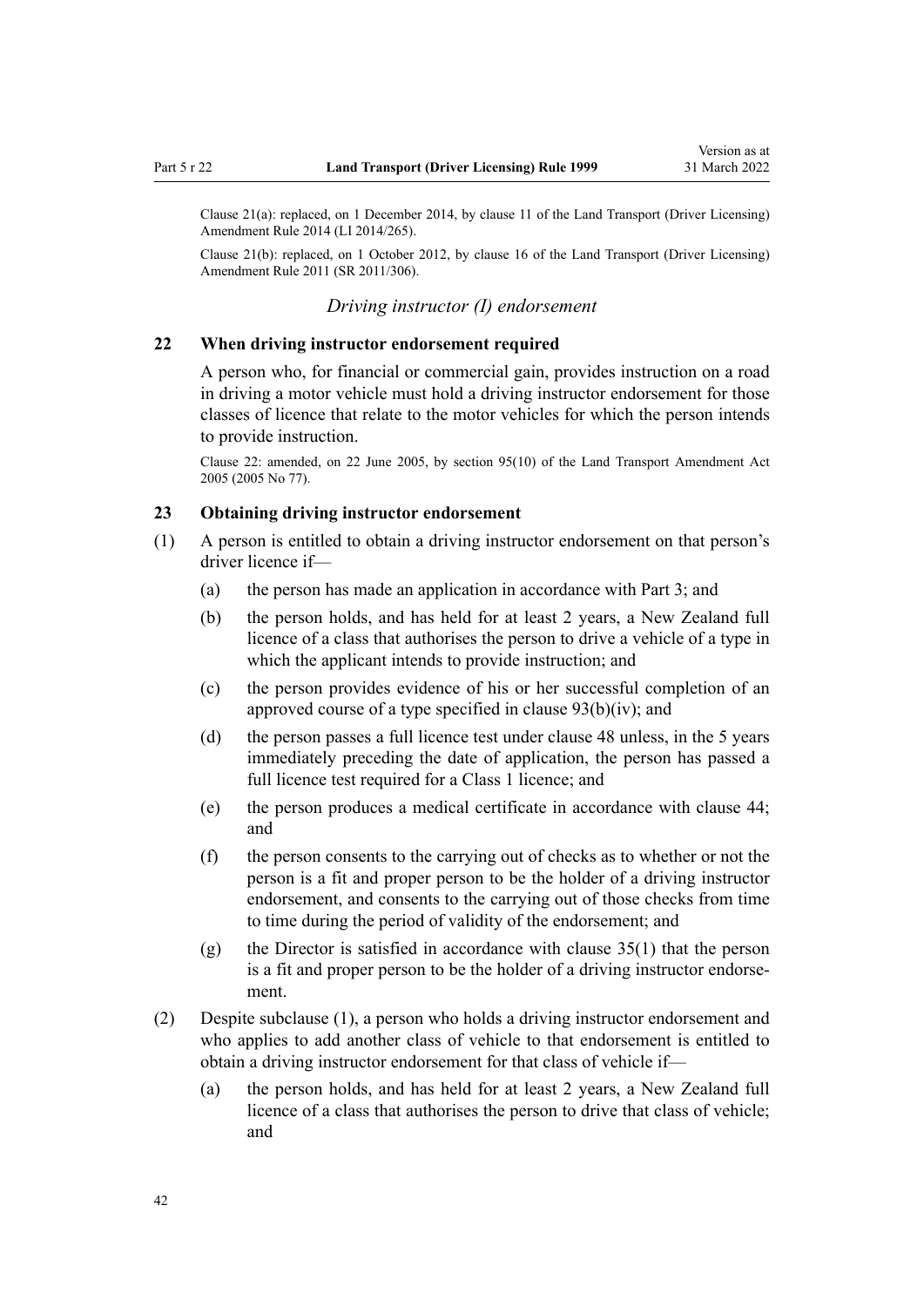(b) the person complies with—

Version as at

- (i) the provisions listed in subclause  $(1)(a)$ , other than [clause 13](#page-25-0); and
- (ii) subclause  $(1)(f)$  and  $(g)$ .

Clause 23(1)(a): replaced, on 1 December 2014, by [clause 12](http://legislation.govt.nz/pdflink.aspx?id=DLM6216925) of the Land Transport (Driver Licens‐ ing) Amendment Rule 2014 (LI 2014/265).

Clause 23(1)(b): amended, on 1 October 2011, by [clause 17\(1\)](http://legislation.govt.nz/pdflink.aspx?id=DLM3956722) of the Land Transport (Driver Licens‐ ing) Amendment Rule 2011 (SR 2011/306).

Clause 23(1)(d): substituted, on 1 June 2006, by [clause 11](http://legislation.govt.nz/pdflink.aspx?id=DLM375696) of the Land Transport (Driver Licensing) Amendment Rule 2006 (SR 2006/84).

Clause 23(1)(d): amended, on 1 August 2011, by [section 100\(4\)](http://legislation.govt.nz/pdflink.aspx?id=DLM3231293) of the Land Transport (Road Safety and Other Matters) Amendment Act 2011 (2011 No 13).

Clause 23(1)(f): amended, on 4 October 1999, by [clause 9\(1\)](http://legislation.govt.nz/pdflink.aspx?id=DLM293677) of the Land Transport (Driver Licens‐ ing) Amendment Rule 1999 (SR 1999/302).

Clause  $23(1)(g)$ : amended, on 1 April 2021, by [section 175\(2\)](http://legislation.govt.nz/pdflink.aspx?id=LMS286883) of the Land Transport (NZTA) Legislation Amendment Act 2020 (2020 No 48).

Clause 23(2): added, on 4 October 1999, by [clause 9\(2\)](http://legislation.govt.nz/pdflink.aspx?id=DLM293677) of the Land Transport (Driver Licensing) Amendment Rule 1999 (SR 1999/302).

Clause 23(2)(a): amended, on 1 October 2011, by [clause 17\(2\)](http://legislation.govt.nz/pdflink.aspx?id=DLM3956722) of the Land Transport (Driver Licens‐ ing) Amendment Rule 2011 (SR 2011/306).

#### **24 Vehicles in which driving instructor endorsement authorises instruction**

A driving instructor endorsement, when followed by a licence class number, authorises the holder to provide instruction in the driving of motor vehicles to which that licence class relates.

## **25 Holder of driving instructor endorsement must retain records of instruction provided and comply with requirements arising out of audits**

The holder of a driving instructor endorsement must—

- (a) retain, for at least 12 months after the instruction is provided, records of the driving instruction provided by the person for financial or commer‐ cial gain; and
- (b) comply with any requirement made in writing by the Director to that person arising out of an audit of that person under [section 198](http://legislation.govt.nz/pdflink.aspx?id=DLM435602) of the Act.

Clause 25(a): amended, on 22 June 2005, by [section 95\(10\)](http://legislation.govt.nz/pdflink.aspx?id=DLM353501) of the Land Transport Amendment Act 2005 (2005 No 77).

Clause 25(b): amended, on 1 April 2021, by [section 175\(2\)](http://legislation.govt.nz/pdflink.aspx?id=LMS286883) of the Land Transport (NZTA) Legis‐ lation Amendment Act 2020 (2020 No 48).

## *Passenger (P) endorsement*

### **26 When passenger endorsement required**

- (1) A person must hold a passenger endorsement if that person drives—
	- (a) a motor vehicle that is operated in a passenger service; or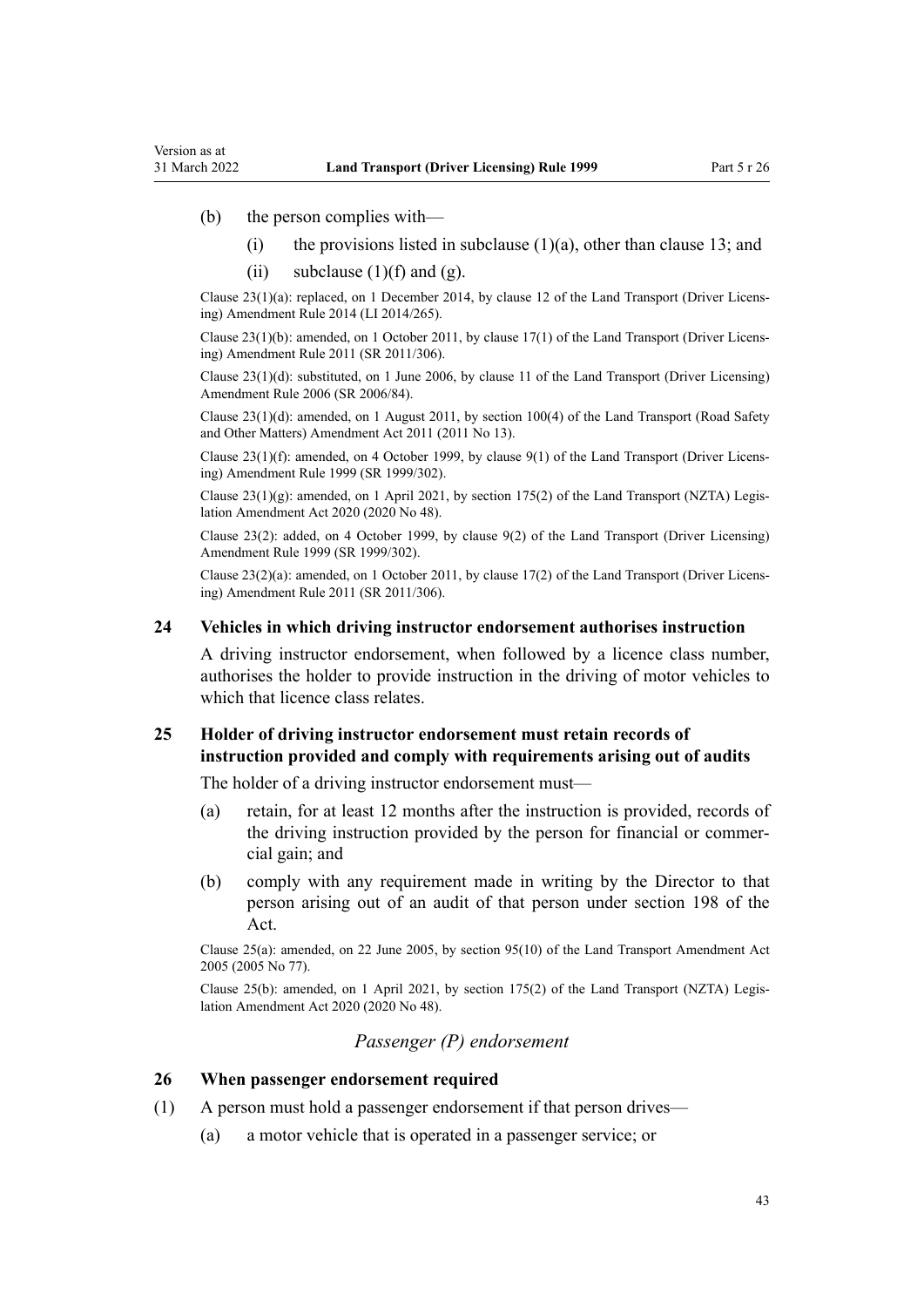#### (b) *[Revoked]*

- (2) Despite subclause (1), a passenger endorsement is not required if the transport is provided in any of the following situations:
	- (a) when the motor vehicle is an ambulance being used in an ambulance service; or
	- (b) when an employer is providing transport for the employer's employees and the driver is an employee of that employer; or
	- (c) when a car pool is being conducted in which persons are carried to or from their place of employment, business, or education under a costsharing arrangement between occupants of the vehicle; or
	- (d) when a parent is transporting a child under a Ministry of Education transport allowance; or
	- (e) when the driver is a volunteer driving the motor vehicle to assist in the activities of an incorporated charitable organisation or a hospital; or
	- (f) when the motor vehicle is being operated to escort a lawfully detained person by—
		- (i) a personal guard; or
		- (ii) a Police employee; or
		- (iii) a security officer; or
	- (g) when the only person or persons being carried in the vehicle, in addition to the driver, is or are present—
		- (i) to service or test the vehicle; or
		- (ii) to instruct or test the driver; or
		- (iii) to receive instruction; or
	- (h) when the driver is a private chauffeur; or
	- (i) when the motor vehicle is being used in a facilitated cost-sharing arrangement.
- (3) In subclause  $(2)(f)$ ,—

**personal guard** has the meaning given to it in [section 10](http://legislation.govt.nz/pdflink.aspx?id=DLM1594507) of the Private Security Personnel and Private Investigators Act 2010

**Police employee** has the meaning given to it in [section 4](http://legislation.govt.nz/pdflink.aspx?id=DLM1102132) of the Policing Act 2008

**security officer** means a person appointed or engaged under [section 17](http://legislation.govt.nz/pdflink.aspx?id=DLM295415) of the Corrections Act 2004.

Clause 26(1)(b): revoked, on 1 October 2007, by [section 95\(11\)](http://legislation.govt.nz/pdflink.aspx?id=DLM353501) of the Land Transport Amendment Act 2005 (2005 No 77).

Clause 26(2)(f): replaced, on 1 November 2012, by [clause 7\(1\)](http://legislation.govt.nz/pdflink.aspx?id=DLM4773437) of the Land Transport (Driver Licens‐ ing) Amendment Rule 2012 (SR 2012/302).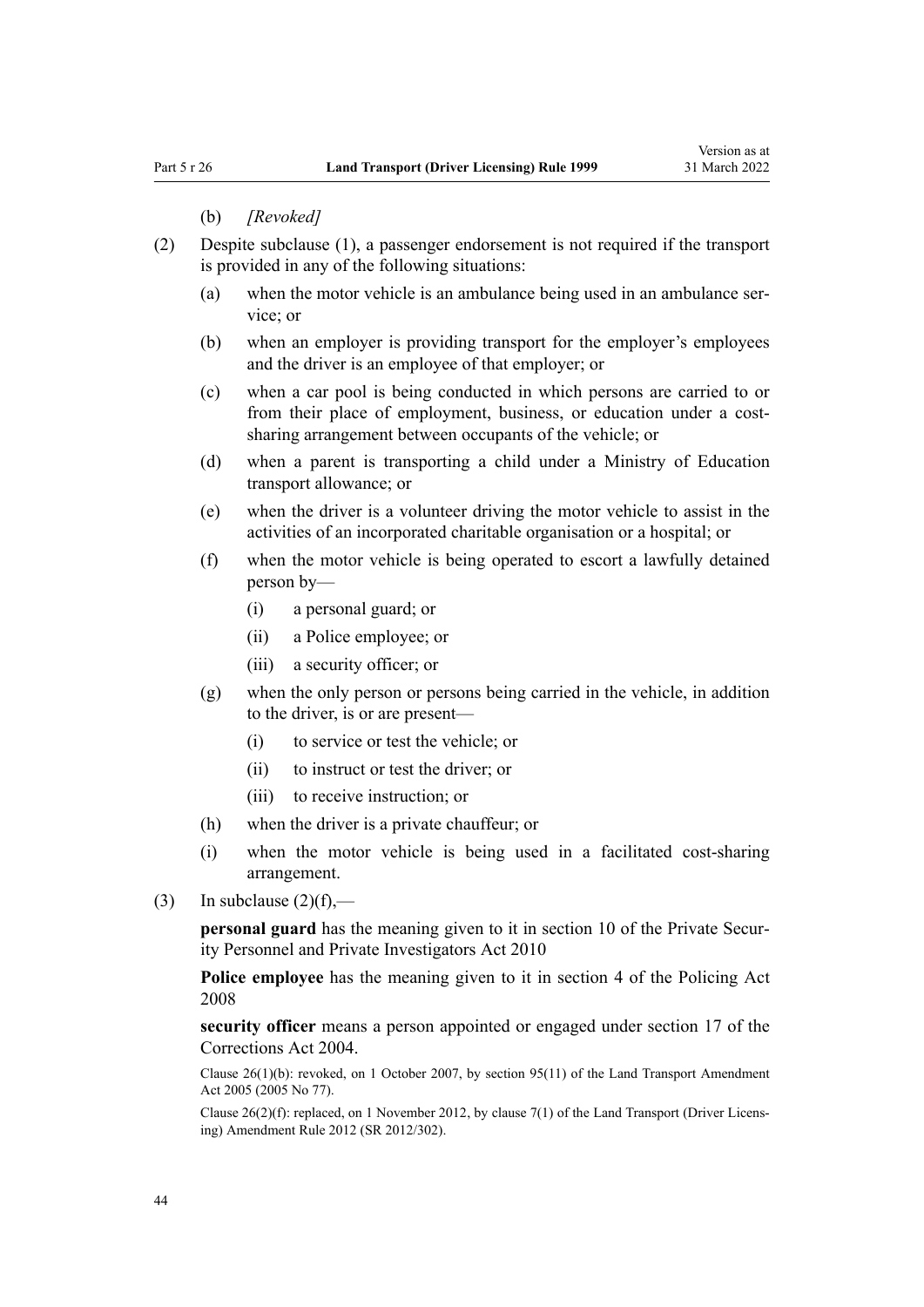Clause  $26(2)(g)$ : added, on 1 June 2006, by [clause 12\(2\)](http://legislation.govt.nz/pdflink.aspx?id=DLM375697) of the Land Transport (Driver Licensing) Amendment Rule 2006 (SR 2006/84).

Clause 26(2)(h): added, on 1 June 2006, by [clause 12\(2\)](http://legislation.govt.nz/pdflink.aspx?id=DLM375697) of the Land Transport (Driver Licensing) Amendment Rule 2006 (SR 2006/84).

Clause 26(2)(h): amended, on 1 October 2017, by [section 110\(8\)](http://legislation.govt.nz/pdflink.aspx?id=DLM6960929) of the Land Transport Amendment Act 2017 (2017 No 34).

Clause  $26(2)(i)$ : inserted, on 1 October 2017, by [section 110\(8\)](http://legislation.govt.nz/pdflink.aspx?id=DLM6960929) of the Land Transport Amendment Act 2017 (2017 No 34).

Clause 26(3): added, on 1 June 2006, by [clause 12\(3\)](http://legislation.govt.nz/pdflink.aspx?id=DLM375697) of the Land Transport (Driver Licensing) Amendment Rule 2006 (SR 2006/84).

Clause 26(3) **personal guard**: inserted, on 1 April 2011, by [section 121\(2\)](http://legislation.govt.nz/pdflink.aspx?id=DLM1594656) of the Private Security Personnel and Private Investigators Act 2010 (2010 No 115).

Clause 26(3) **Police employee**: inserted, on 1 November 2012, by [clause 7\(2\)](http://legislation.govt.nz/pdflink.aspx?id=DLM4773437) of the Land Transport (Driver Licensing) Amendment Rule 2012 (SR 2012/302).

Clause 26(3) **security guard**: revoked, on 1 April 2011, by [section 121\(2\)](http://legislation.govt.nz/pdflink.aspx?id=DLM1594656) of the Private Security Personnel and Private Investigators Act 2010 (2010 No 115).

Clause 26(3) **security officer**: substituted, on 16 June 2008, by [clause 9](http://legislation.govt.nz/pdflink.aspx?id=DLM1317912) of the Land Transport (Driver Licensing) Amendment Rule 2008 (SR 2008/119).

## **27 Obtaining passenger endorsement**

- (1) A person is entitled to obtain a passenger endorsement on that person's driver licence if—
	- (a) the person has made an application in accordance with [Part 3](#page-21-0); and
	- (b) the person holds, and has held for at least 2 years, a New Zealand full licence of a class other than Class 6; and
	- (c) *[Revoked]*
	- (d) *[Revoked]*
	- (e) the person produces a medical certificate in accordance with [clause 44;](#page-54-0) and
	- (f) the person consents to the carrying out of checks as to whether or not the person is a fit and proper person to be the holder of a passenger endorse‐ ment, and consents to the carrying out of those checks from time to time during the period of validity of the endorsement; and
	- (g) the Director is satisfied in accordance with [clause 35\(1\)](#page-48-0) that the person is a fit and proper person to be the holder of a passenger endorsement.
- (2) Despite subclause (1), a person need not comply with paragraph (d) of that sub‐ clause if,—
	- (a) at the close of 2 May 1999, the person held a Class CL or Class DL licence; and
	- (b) the person applies for a passenger endorsement before 3 May 2001.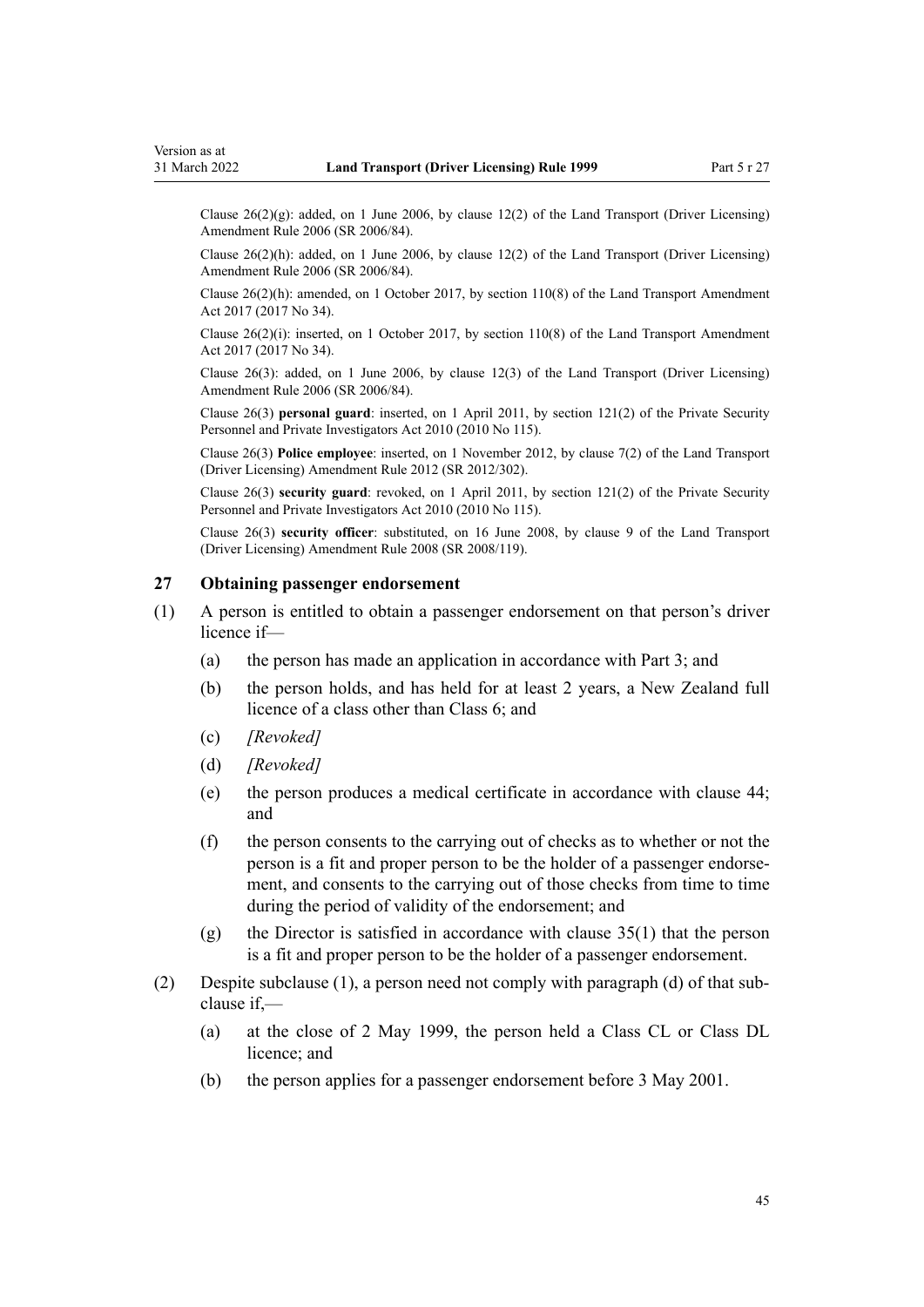Clause 27(1)(a): replaced, on 1 December 2014, by [clause 13](http://legislation.govt.nz/pdflink.aspx?id=DLM6216926) of the Land Transport (Driver Licens‐ ing) Amendment Rule 2014 (LI 2014/265).

Clause 27(1)(b): amended, on 1 October 2011, by [clause 18](http://legislation.govt.nz/pdflink.aspx?id=DLM3956723) of the Land Transport (Driver Licensing) Amendment Rule 2011 (SR 2011/306).

Clause 27(1)(c): revoked, on 1 October 2017, by [clause 6](http://legislation.govt.nz/pdflink.aspx?id=DLM7420930) of the Land Transport (Driver Licensing) Amendment Rule 2017 (LI 2017/265).

Clause  $27(1)(d)$ : revoked, on 1 October 2017, by [section 110\(8\)](http://legislation.govt.nz/pdflink.aspx?id=DLM6960929) of the Land Transport Amendment Act 2017 (2017 No 34).

Clause 27(1)(f): amended, on 4 October 1999, by [clause 10\(1\)](http://legislation.govt.nz/pdflink.aspx?id=DLM293678) of the Land Transport (Driver Licens‐ ing) Amendment Rule 1999 (SR 1999/302).

Clause 27(1)(g): amended, on 1 April 2021, by [section 175\(2\)](http://legislation.govt.nz/pdflink.aspx?id=LMS286883) of the Land Transport (NZTA) Legis‐ lation Amendment Act 2020 (2020 No 48).

Clause 27(2): added, on 4 October 1999, by [clause 10\(2\)](http://legislation.govt.nz/pdflink.aspx?id=DLM293678) of the Land Transport (Driver Licensing) Amendment Rule 1999 (SR 1999/302).

# *Forklift, roller, tracks, and wheels (special-type vehicle F, R, T and W) endorsements*

### **28 When special-type vehicle endorsement required**

A person who drives a special-type vehicle on a road must hold the appropriate special-type vehicle endorsement as specified in [Schedule 4](#page-116-0), unless the person holds a class 2 licence and the vehicle—

- (a) is also an agricultural motor vehicle; and
- (b) has a gross laden weight of less than 18 000 kg; and
- (c) is driven at a speed not exceeding 40 kph.

Clause 28: replaced, on 1 June 2013, by [clause 7](http://legislation.govt.nz/pdflink.aspx?id=DLM5102242) of the Land Transport (Driver Licensing) Amend‐ ment Rule 2013 (SR 2013/100).

# **29 Obtaining special-type endorsement**

A person is entitled to obtain a special-type endorsement on that person's driver licence if the person—

- (a) has made an application in accordance with [Part 3;](#page-21-0) and
- (b) holds a New Zealand full licence of a class, other than Class 6, that authorises the person to drive motor vehicles of an equivalent gross laden weight to the special-type vehicle the person intends to drive; and
- (c) provides a certificate showing successful completion by the person of the appropriate approved course of a type specified in subparagraphs (v) to (viii) of [clause 93\(b\).](#page-95-0)

Clause 29(a): replaced, on 1 December 2014, by [clause 14](http://legislation.govt.nz/pdflink.aspx?id=DLM6216927) of the Land Transport (Driver Licensing) Amendment Rule 2014 (LI 2014/265).

Clause 29(b): amended, on 1 October 2011, by [clause 19](http://legislation.govt.nz/pdflink.aspx?id=DLM3956724) of the Land Transport (Driver Licensing) Amendment Rule 2011 (SR 2011/306).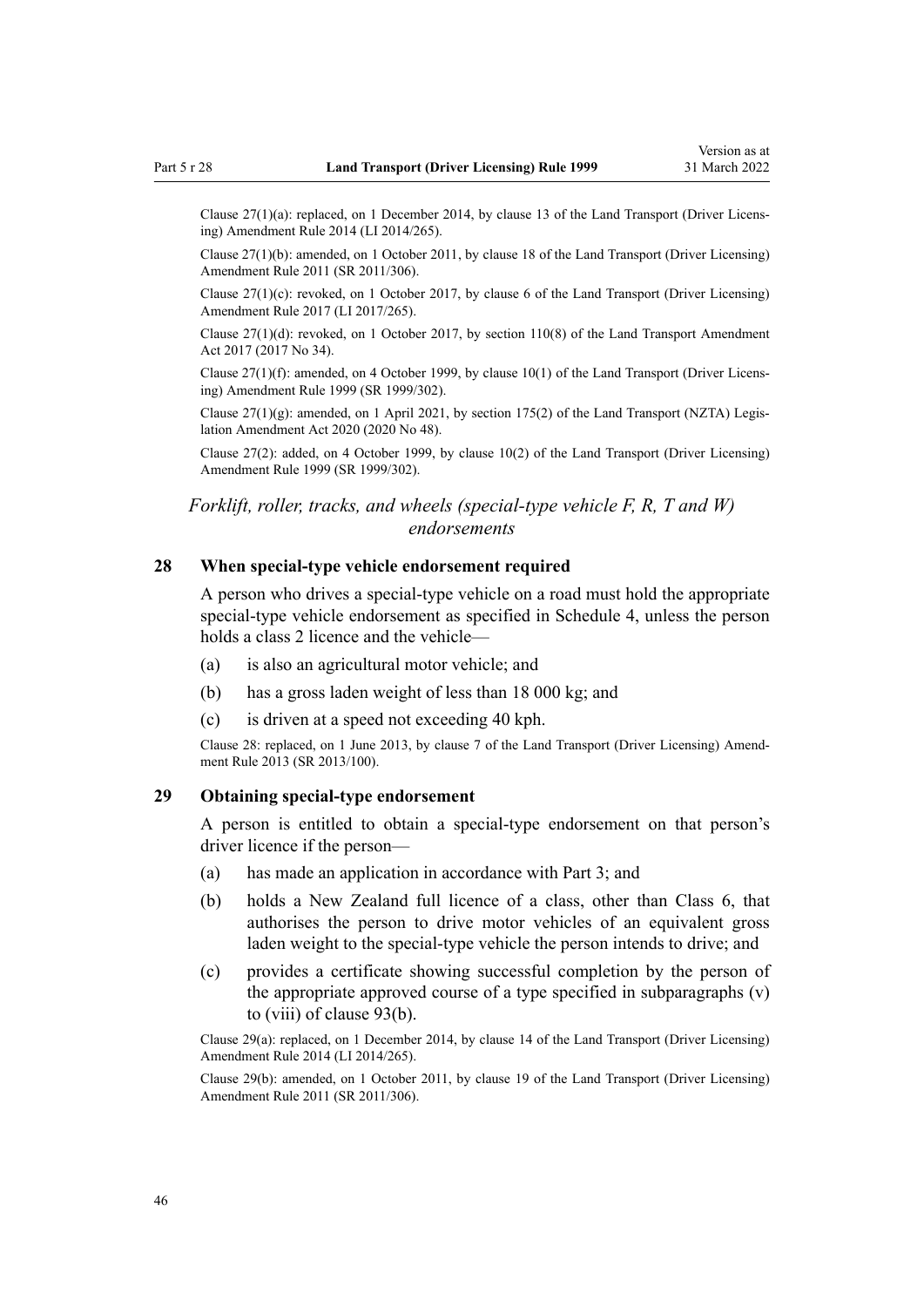## *Testing officer (O) endorsement*

### **30 When testing officer endorsement required**

A person who conducts tests of practical driving skill required under [clause 48](#page-57-0) or [clause 49](#page-57-0) must hold a testing officer endorsement.

### **31 Obtaining testing officer endorsement**

A person is entitled to obtain a testing officer endorsement on that person's driver licence if—

- (a) the person has made an application in accordance with [Part 3](#page-21-0); and
- (b) the person holds, and has held for at least 2 years, a New Zealand full licence of a class other than Class 6; and
- (ba) the person passes a full licence test under [clause 48](#page-57-0) unless, in the 5 years immediately preceding the date of application, the person has passed a full licence test required for a Class 1 licence; and
- (c) the person passes a certification test under [clause 54](#page-60-0); and
- (d) the person produces a medical certificate in accordance with [clause 44;](#page-54-0) and
- (e) the person consents to the carrying out of checks as to whether or not the person is a fit and proper person to be the holder of a testing officer endorsement, and consents to the carrying out of those checks from time to time during the period of validity of the endorsement; and
- (f) the Director is satisfied in accordance with clause  $35(1)$  that the person is a fit and proper person to be the holder of a testing officer endorse‐ ment.

Clause 31(a): replaced, on 1 December 2014, by [clause 15](http://legislation.govt.nz/pdflink.aspx?id=DLM6216928) of the Land Transport (Driver Licensing) Amendment Rule 2014 (LI 2014/265).

Clause 31(b): amended, on 1 October 2011, by [clause 20](http://legislation.govt.nz/pdflink.aspx?id=DLM3956725) of the Land Transport (Driver Licensing) Amendment Rule 2011 (SR 2011/306).

Clause 31(ba): inserted, on 1 June 2006, by [clause 14](http://legislation.govt.nz/pdflink.aspx?id=DLM376103) of the Land Transport (Driver Licensing) Amendment Rule 2006 (SR 2006/84).

Clause 31(ba): amended, on 1 August 2011, by [section 100\(4\)](http://legislation.govt.nz/pdflink.aspx?id=DLM3231293) of the Land Transport (Road Safety and Other Matters) Amendment Act 2011 (2011 No 13).

Clause 31(e): amended, on 4 October 1999, by [clause 11](http://legislation.govt.nz/pdflink.aspx?id=DLM293679) of the Land Transport (Driver Licensing) Amendment Rule 1999 (SR 1999/302).

Clause 31(f): amended, on 1 April 2021, by [section 175\(2\)](http://legislation.govt.nz/pdflink.aspx?id=LMS286883) of the Land Transport (NZTA) Legislation Amendment Act 2020 (2020 No 48).

# **32 Holder of testing officer endorsement must retain records of driver testing undertaken and comply with requirements arising out of audits**

The holder of a testing officer endorsement must—

(a) retain, for at least 12 months after the testing is provided, records of the driver testing undertaken by the person for hire or reward; and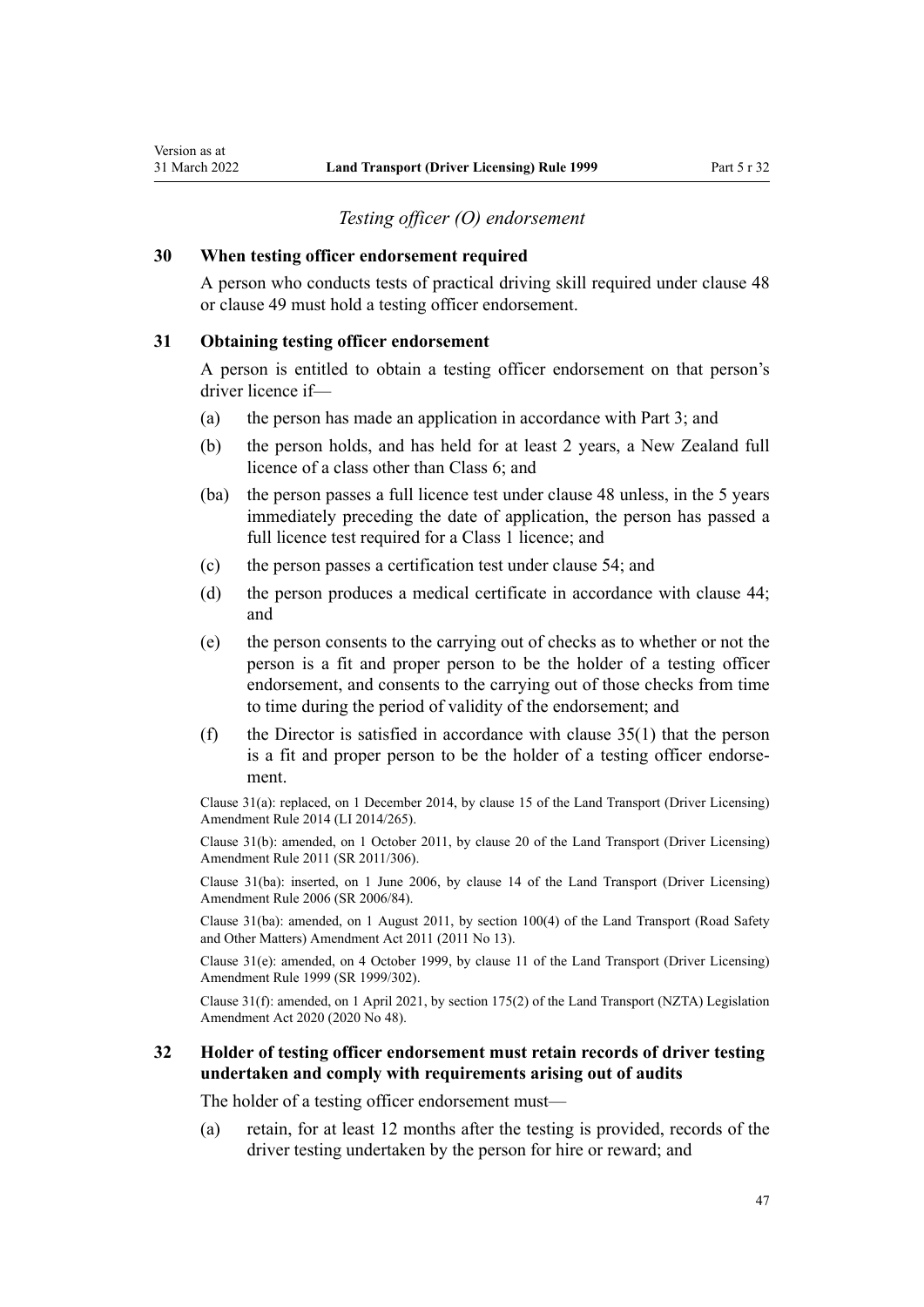(b) comply with any requirement made in writing by the Director to that person arising out of an audit of that person under [section 198](http://legislation.govt.nz/pdflink.aspx?id=DLM435602) of the Act.

Clause 32(b): amended, on 1 April 2021, by [section 175\(2\)](http://legislation.govt.nz/pdflink.aspx?id=LMS286883) of the Land Transport (NZTA) Legis‐ lation Amendment Act 2020 (2020 No 48).

*Vehicle recovery (V) endorsement*

# **33 When vehicle recovery endorsement required**

A person who drives a vehicle recovery service vehicle while it is being used in a vehicle recovery service must hold a vehicle recovery endorsement.

## **34 Obtaining vehicle recovery endorsement**

- (1) A person is entitled to obtain a vehicle recovery endorsement on that person's driver licence if—
	- (a) the person has made an application in accordance with [Part 3](#page-21-0); and
	- (b) the person holds, and has held for at least 2 years, a New Zealand full licence of a class other than Class 6; and
	- (c) the person passes a full licence test under [clause 48](#page-57-0) unless, in the 5 years immediately preceding the date of application, the person has passed a full licence test required for a Class 1 licence; and
	- (d) the person provides evidence of successful completion by the person of an approved course of a type specified in clause  $93(b)(ii)$ ; and
	- (e) the person produces a medical certificate in accordance with [clause 44;](#page-54-0) and
	- (f) the person consents to the carrying out of checks as to whether or not the person is a fit and proper person to be the holder of a vehicle recovery endorsement, and consents to the carrying out of those checks from time to time during the period of validity of the endorsement; and
	- (g) the Director is satisfied in accordance with [clause 35\(1\)](#page-48-0) that the person is a fit and proper person to be the holder of a vehicle recovery endorsement.
- (2) Despite subclause (1), a person need not comply with paragraph (d) of that sub‐ clause if,—
	- (a) at the close of 2 May 1999, the person held a Class NL licence; and
	- (b) the person applies for a vehicle recovery endorsement before 3 May 2001.

Clause 34(1)(a): replaced, on 1 December 2014, by [clause 16](http://legislation.govt.nz/pdflink.aspx?id=DLM6216929) of the Land Transport (Driver Licens‐ ing) Amendment Rule 2014 (LI 2014/265).

Clause 34(1)(b): amended, on 1 October 2011, by [clause 21](http://legislation.govt.nz/pdflink.aspx?id=DLM3956726) of the Land Transport (Driver Licensing) Amendment Rule 2011 (SR 2011/306).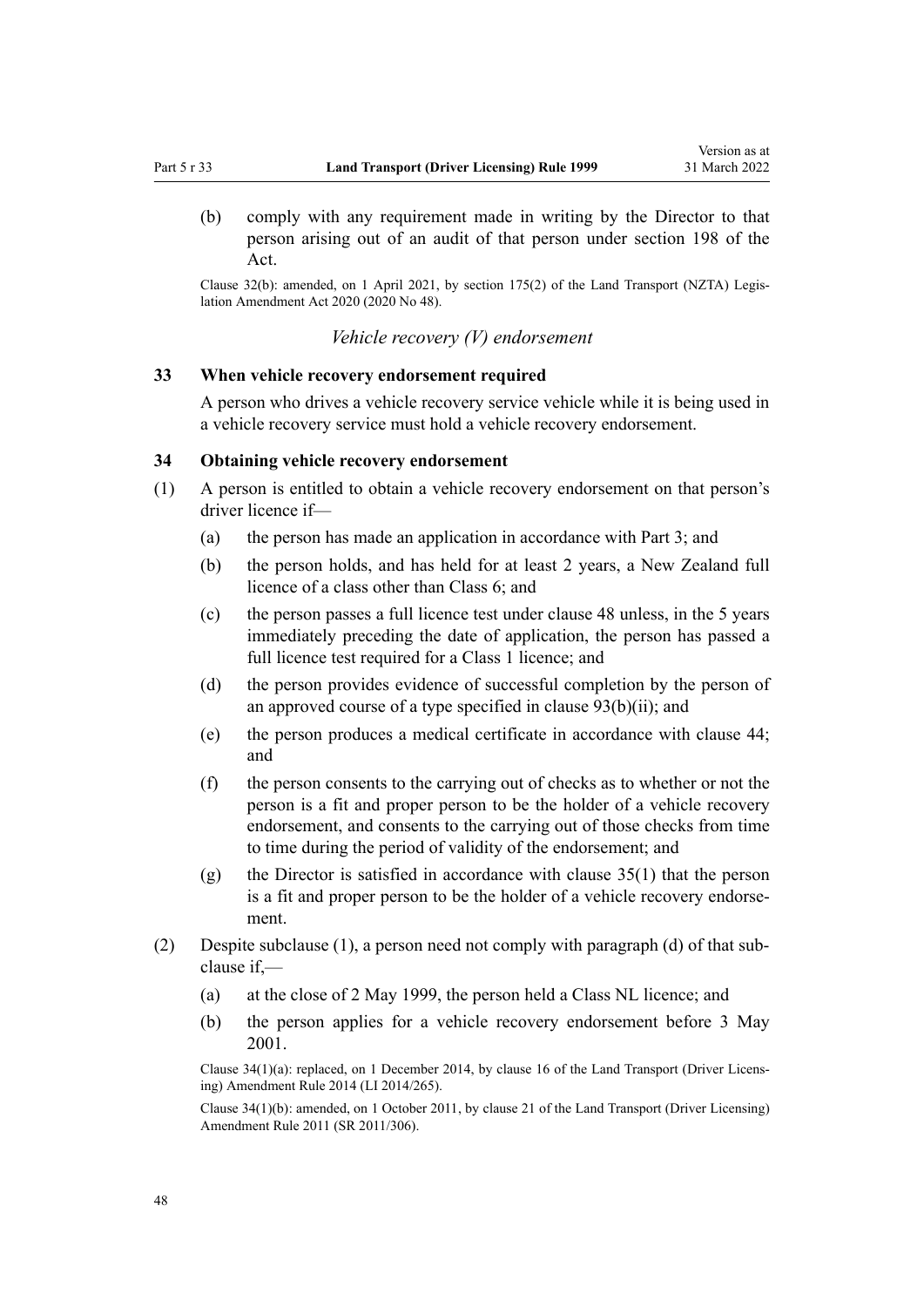<span id="page-48-0"></span>Clause  $34(1)(c)$ : amended, on 1 August 2011, by [section 100\(4\)](http://legislation.govt.nz/pdflink.aspx?id=DLM3231293) of the Land Transport (Road Safety and Other Matters) Amendment Act 2011 (2011 No 13).

Clause 34(1)(c): amended, on 1 June 2006, by [clause 15\(2\)](http://legislation.govt.nz/pdflink.aspx?id=DLM376104) of the Land Transport (Driver Licensing) Amendment Rule 2006 (SR 2006/84).

Clause 34(1)(f): amended, on 4 October 1999, by [clause 12\(1\)](http://legislation.govt.nz/pdflink.aspx?id=DLM293680) of the Land Transport (Driver Licens‐ ing) Amendment Rule 1999 (SR 1999/302).

Clause  $34(1)(g)$ : amended, on 1 April 2021, by [section 175\(2\)](http://legislation.govt.nz/pdflink.aspx?id=LMS286883) of the Land Transport (NZTA) Legislation Amendment Act 2020 (2020 No 48).

Clause 34(2): added, on 4 October 1999, by [clause 12\(2\)](http://legislation.govt.nz/pdflink.aspx?id=DLM293680) of the Land Transport (Driver Licensing) Amendment Rule 1999 (SR 1999/302).

## **35 Criteria and procedure in relation to fit and proper person test**

 $(1)$  In determining whether the applicant for, or the holder of, an endorsement specified in column 1 of the table to this subclause is a fit and proper person for the purposes of this rule, the Director may consider, and give such relative weight as the Director considers fit to, the criteria in subpart 2 of [Part 4A](http://legislation.govt.nz/pdflink.aspx?id=DLM434587) of the Act set out in column 2 of the table to this subclause in relation to that type of endorsement.

Table to clause 35(1)

| <b>Type of endorsement</b> | Criteria in subpart 2 of Part 4A of Act                                                                      |
|----------------------------|--------------------------------------------------------------------------------------------------------------|
| Driving instructor         | section 30C                                                                                                  |
|                            | section 30D                                                                                                  |
| Passenger                  | section 30C                                                                                                  |
|                            | section 30D (in the case of a person who is driving or intends<br>to drive small passenger service vehicles) |
|                            | section 30E (in the case of a person who is driving or intends<br>to drive large passenger service vehicles) |
| Testing officer            | section 30C                                                                                                  |
|                            | section 30D                                                                                                  |
| Vehicle recovery           | section 30C                                                                                                  |
|                            | section 30D                                                                                                  |

- (2) The Director may, for the purpose of determining whether or not a person is a fit and proper person for the purposes of this rule,—
	- (a) seek and receive such information as the Director thinks fit; and
	- (b) consider information obtained from any source.
- (3) If the Director proposes to take into account any information that is or may be prejudicial to the person, the Director must disclose that information to the person and give the person a reasonable opportunity to refute or comment on it.
- (4) Nothing in subclause (3) requires the Director to disclose any information the disclosure of which would be likely to endanger the safety of any person.
- (5) Nothing in this clause limits or affects the provisions of [Part 4A](http://legislation.govt.nz/pdflink.aspx?id=DLM434587) of the Act in respect of any transport service driver.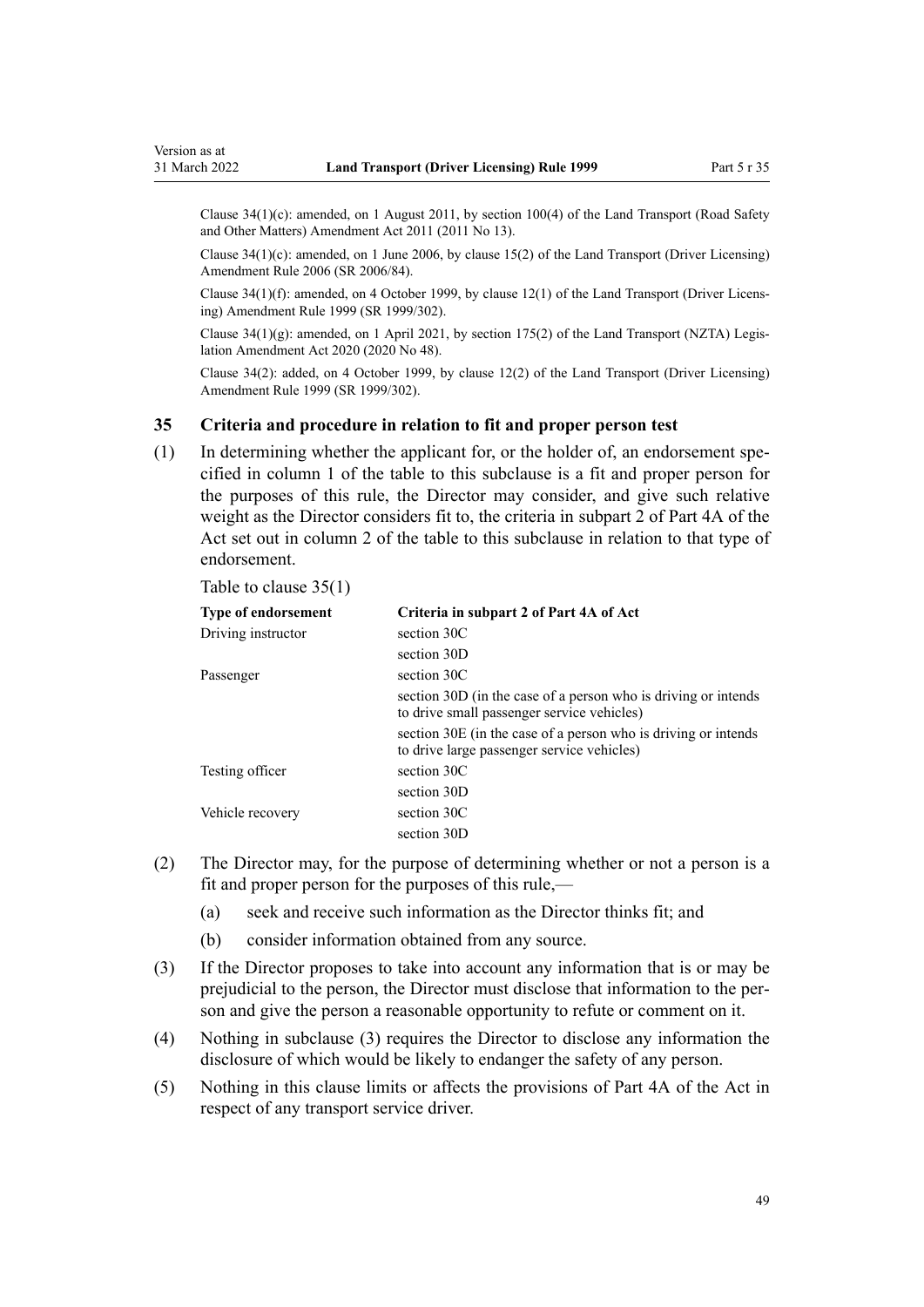Clause 35(1): substituted, on 1 October 2007, by [section 95\(11\)](http://legislation.govt.nz/pdflink.aspx?id=DLM353501) of the Land Transport Amendment Act 2005 (2005 No 77).

Clause 35(1): amended, on 1 April 2021, by [section 175\(2\)](http://legislation.govt.nz/pdflink.aspx?id=LMS286883) of the Land Transport (NZTA) Legis‐ lation Amendment Act 2020 (2020 No 48).

Clause 35(1): amended, on 1 August 2008, by [section 50\(2\)](http://legislation.govt.nz/pdflink.aspx?id=DLM1313622) of the Land Transport Management Amendment Act 2008 (2008 No 47).

Clause 35(2): amended, on 1 April 2021, by [section 175\(2\)](http://legislation.govt.nz/pdflink.aspx?id=LMS286883) of the Land Transport (NZTA) Legis‐ lation Amendment Act 2020 (2020 No 48).

Clause 35(2)(a): amended, on 1 April 2021, by [section 175\(2\)](http://legislation.govt.nz/pdflink.aspx?id=LMS286883) of the Land Transport (NZTA) Legis‐ lation Amendment Act 2020 (2020 No 48).

Clause 35(3): amended, on 1 April 2021, by [section 175\(2\)](http://legislation.govt.nz/pdflink.aspx?id=LMS286883) of the Land Transport (NZTA) Legis‐ lation Amendment Act 2020 (2020 No 48).

Clause 35(4): amended, on 1 April 2021, by [section 175\(2\)](http://legislation.govt.nz/pdflink.aspx?id=LMS286883) of the Land Transport (NZTA) Legis‐ lation Amendment Act 2020 (2020 No 48).

Clause 35(5): amended, on 1 December 2014, by [clause 17](http://legislation.govt.nz/pdflink.aspx?id=DLM6216930) of the Land Transport (Driver Licensing) Amendment Rule 2014 (LI 2014/265).

# **Part 6 Driver identification cards**

## **36 Application for driver identification card**

- (1) An application for a driver identification card required under clauses  $3.2(1)(c)$ , 3.5, and 5.2 of Land Transport Rule: Operator Licensing 2017 must be in accordance with [Part 3](#page-21-0).
- (2) The applicant must provide a unique identifier as described in clauses 3.5 and 5.2 of Land Transport Rule: Operator Licensing 2017.

Clause 36: replaced, on 1 December 2014, by [clause 18](http://legislation.govt.nz/pdflink.aspx?id=DLM6216931) of the Land Transport (Driver Licensing) Amendment Rule 2014 (LI 2014/265).

Clause 36(1): amended, on 1 October 2017, by [clause 7\(1\)](http://legislation.govt.nz/pdflink.aspx?id=DLM7420931) of the Land Transport (Driver Licensing) Amendment Rule 2017 (LI 2017/265).

Clause 36(2): amended, on 1 October 2017, by [clause 7\(2\)](http://legislation.govt.nz/pdflink.aspx?id=DLM7420931) of the Land Transport (Driver Licensing) Amendment Rule 2017 (LI 2017/265).

### *Driver identification card property of Agency*

Heading: amended, on 1 August 2008, by [section 50\(2\)](http://legislation.govt.nz/pdflink.aspx?id=DLM1313622) of the Land Transport Management Amendment Act 2008 (2008 No 47).

### **37 Driver identification card property of Agency**

- (1) A driver identification card issued to a person under clauses  $3.2(1)(c)$ ,  $3.5$ , and 5.2 of Land Transport Rule: Operator Licensing 2017 is the property of the Agency.
- (2) A person must surrender his or her driver identification card as and when required under this rule.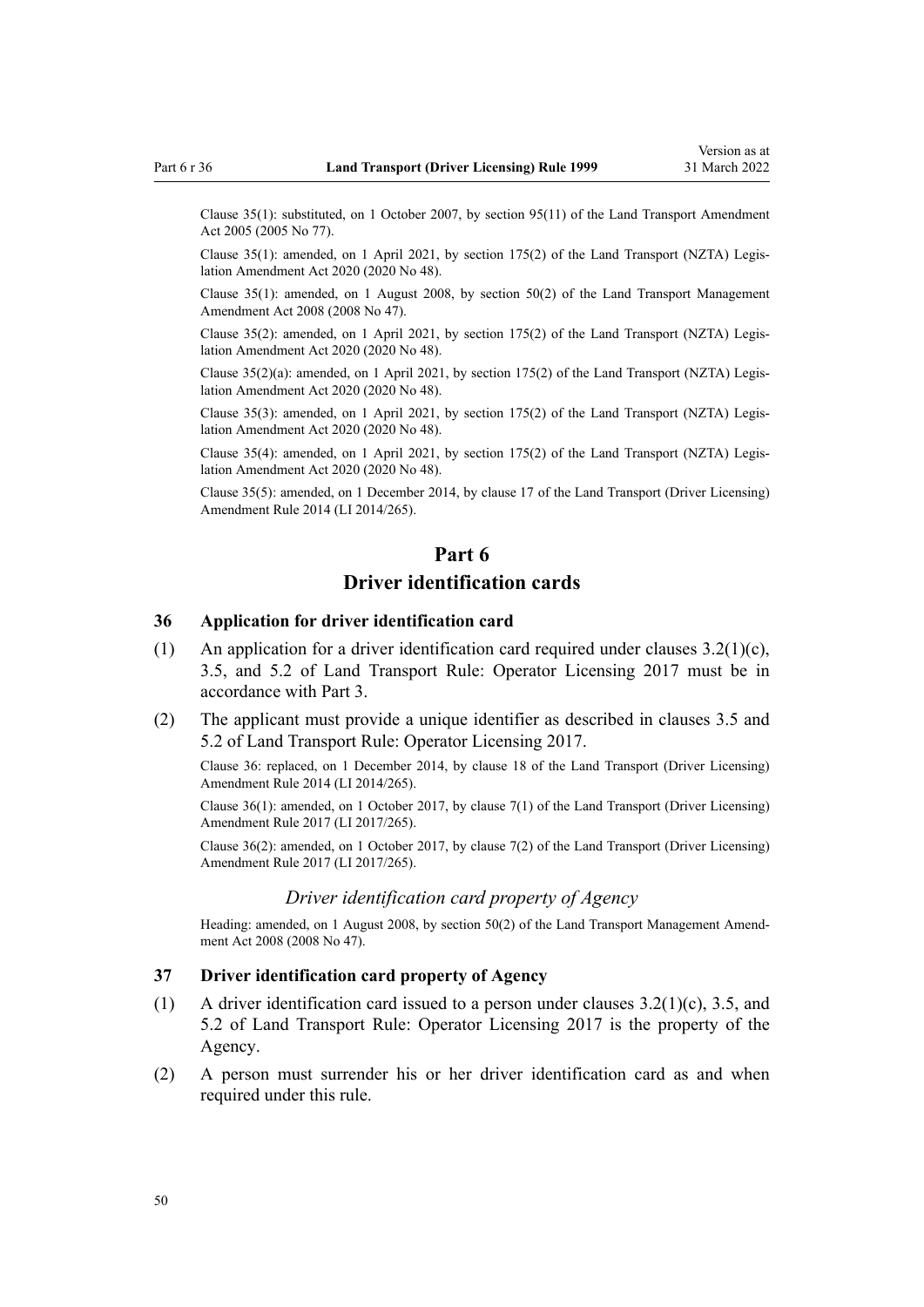<span id="page-50-0"></span>Clause 37 heading: amended, on 1 August 2008, by [section 50\(2\)](http://legislation.govt.nz/pdflink.aspx?id=DLM1313622) of the Land Transport Management Amendment Act 2008 (2008 No 47).

Clause 37(1): amended, on 1 October 2017, by [clause 8](http://legislation.govt.nz/pdflink.aspx?id=DLM7420932) of the Land Transport (Driver Licensing) Amendment Rule 2017 (LI 2017/265).

Clause 37(1): amended, on 1 August 2008, by [section 50\(2\)](http://legislation.govt.nz/pdflink.aspx?id=DLM1313622) of the Land Transport Management Amendment Act 2008 (2008 No 47).

# **Part 7 Medical fitness**

## **38 Eyesight testing**

- (1) An applicant for a driver licence or an endorsement, or for the renewal of a driver licence or an endorsement, must either—
	- (a) have the applicant's eyesight tested by a licensing agent; or
	- (b) provide a licensing agent with a certificate issued by a health practitioner within 60 days of the date that it is produced to the licensing agent stating that the applicant's eyesight complies with the standards specified in subclause (2).
- (2) An applicant to whom subclause (1) applies must,—
	- (a) in the case of an applicant with vision in both eyes who applies to obtain a Class 1 or Class 6 driver licence, or a dangerous goods or special type vehicle endorsement,—
		- (i) have a visual acuity of at least 6/12 using both eyes; and
		- (ii) have a visual field of at least 140 degrees; and
	- (b) in the case of an applicant with vision only in 1 eye who applies to obtain a Class 1 or Class 6 driver licence, or a dangerous goods or spe‐ cial-type vehicle endorsement,—
		- (i) have a visual acuity of at least 6/12 in 1 eye; and
		- (ii) have a visual field of at least 140 degrees in that eye; and
	- (c) to obtain a driver licence of classes 2 to 5, or a passenger, vehicle recovery, driving instructor, or testing officer endorsement,—
		- (i) have a visual acuity of at least 6/9 using both eyes and at least 6/18 using each eye separately; and
		- (ii) have a visual field of at least 140 degrees.
- (3) The minimum eyesight standards specified in subclause (2) may be met either with or without correcting lenses.
- (4) If an applicant to whom subclause (1) applies fails an eyesight test adminis‐ tered by a licensing agent, the agent must advise the applicant that the applicant may provide a certificate in accordance with subclause  $(1)(b)$  as an alternative method of satisfying the requirements of subclause (2).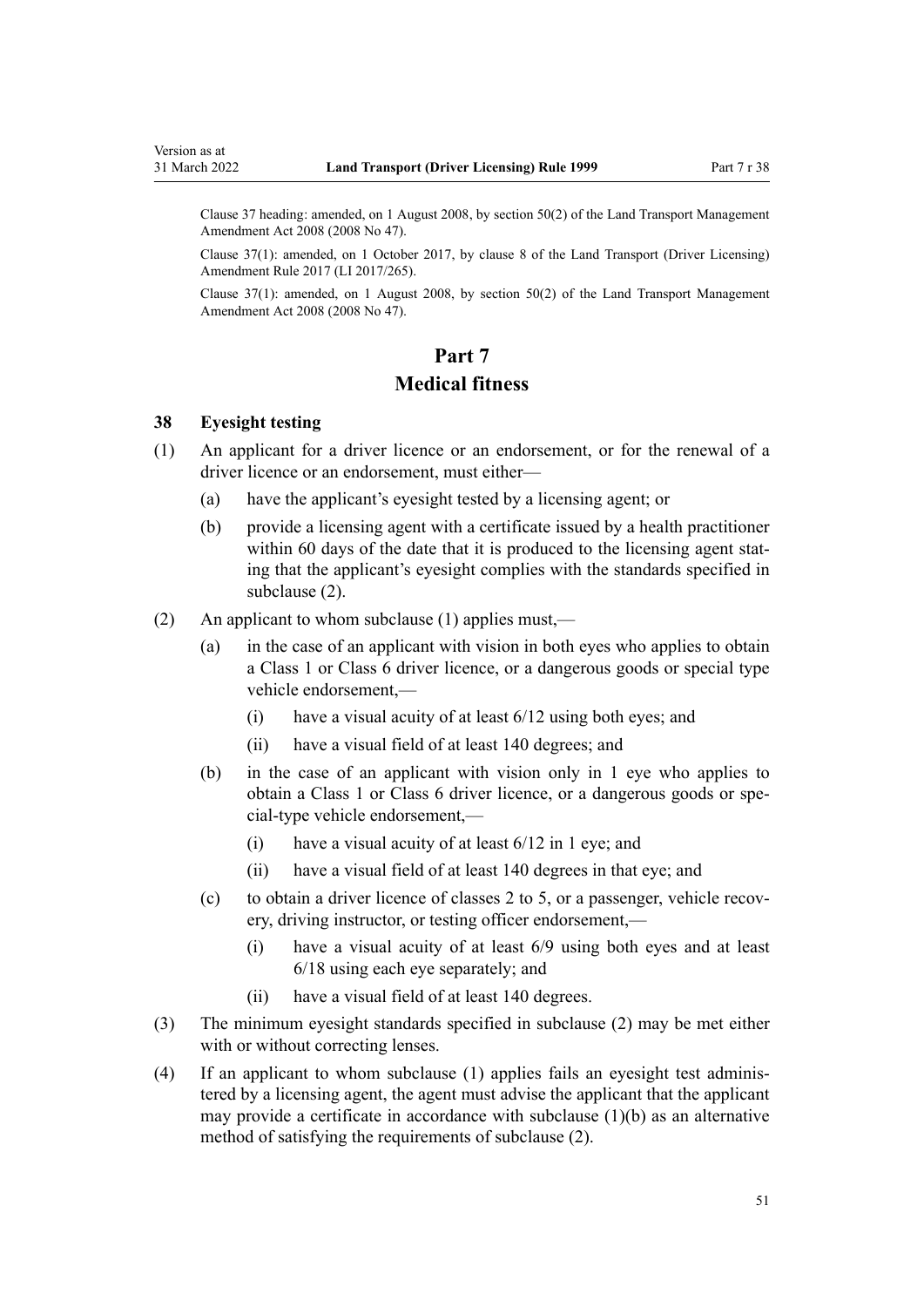(5) A licensing agent is not required to administer an eyesight test to an applicant with vision only in 1 eye to whom subclause (1) applies, but must advise the applicant that the applicant must produce a certificate in accordance with subclause (1)(b) to satisfy the requirements of subclause (2).

Clause 38(1)(b): amended, on 7 November 2018, by [section 21](http://legislation.govt.nz/pdflink.aspx?id=DLM6984133) of the Land Transport Amendment Act 2016 (2016 No 77).

Clause 38(1)(b): amended, on 18 September 2004, by [section 175\(3\)](http://legislation.govt.nz/pdflink.aspx?id=DLM205009) of the Health Practitioners Competence Assurance Act 2003 (2003 No 48).

Clause 38(2)(a)(i): amended, on 1 October 2011, by [clause 22](http://legislation.govt.nz/pdflink.aspx?id=DLM3956727) of the Land Transport (Driver Licens‐ ing) Amendment Rule 2011 (SR 2011/306).

## **39 Medical declaration**

- (1) If an applicant for a driver licence or an endorsement, or for a renewal of a driver licence or an endorsement, has suffered from any medical condition or conditions (including any condition relating to eyesight) that has, to the applicant's knowledge, in the 5 years immediately preceding the date of application adversely affected the applicant's ability to drive safely, the applicant must—
	- (a) state this fact on the application form; and
	- (b) produce with the application form a medical certificate that complies with [clause 44.](#page-54-0)
- (2) If an applicant for a driver licence or an endorsement, or for a renewal of a driver licence or an endorsement, has suffered from any medical condition or conditions (including any conditions relating to eyesight) that could, to the applicant's knowledge, adversely affect the ability of the applicant to drive safely, but has not done so in the 5 years immediately preceding the date of application, the applicant must—
	- (a) state this fact on the application form; and
	- (b) sign a statement to that effect.
- (3) If the applicant for a driver licence or an endorsement, or for a renewal of a driver licence or an endorsement, does not suffer from any medical condition or conditions (including conditions relating to eyesight) that could, to the appli‐ cant's knowledge, adversely affect the ability of the applicant to drive safely, the applicant must—
	- (a) state this fact on the application form; and
	- (b) sign a statement to that effect.

Clause 39(2)(b): amended, on 1 October 2011, by [clause 23\(1\)](http://legislation.govt.nz/pdflink.aspx?id=DLM3956728) of the Land Transport (Driver Licens‐ ing) Amendment Rule 2011 (SR 2011/306).

Clause 39(3): added, on 1 October 2011, by [clause 23\(2\)](http://legislation.govt.nz/pdflink.aspx?id=DLM3956728) of the Land Transport (Driver Licensing) Amendment Rule 2011 (SR 2011/306).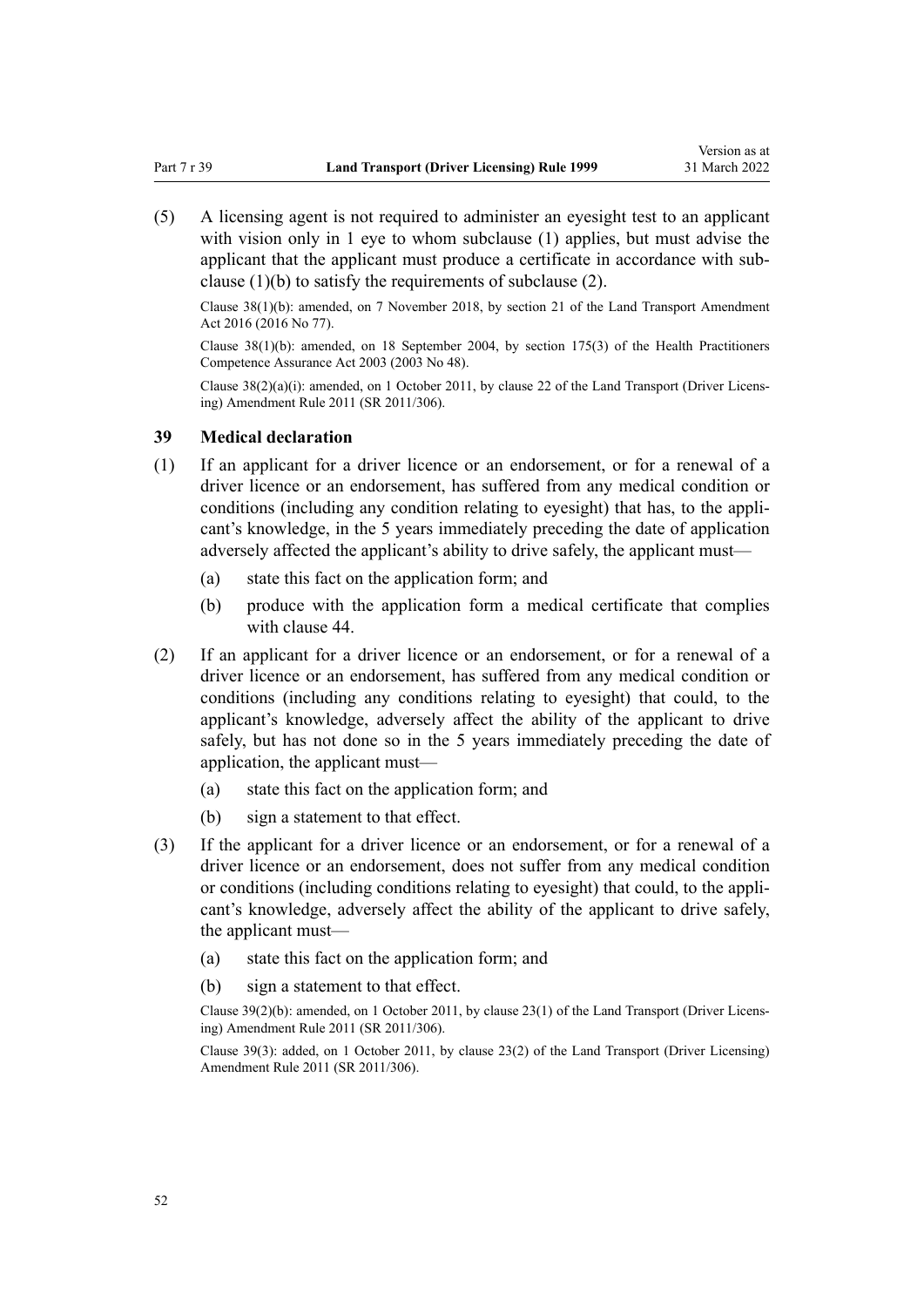# **40 Special medical examination**

<span id="page-52-0"></span>Version as at

- (1) The Director may require any of the following persons to undergo a medical examination if he or she considers that there are reasonable grounds to require the person to undergo a medical examination in the interests of public safety:
	- (a) an applicant for a driver licence:
	- (b) an applicant for an endorsement:
	- (c) an applicant for the renewal of a driver licence:
	- (d) an applicant for the renewal of an endorsement.
- (2) A licensing agent (other than the Director) may, if the licensing agent considers that there may be grounds for requiring an applicant to be medically examined under subclause (1), refer any application for a driver licence or an endorsement, or for the renewal of a driver licence or an endorsement, to the Director to enable the Director to consider whether to require a medical examination under subclause (1).

Clause  $40(1)$ : amended, on 1 April 2021, by [section 175\(2\)](http://legislation.govt.nz/pdflink.aspx?id=LMS286883) of the Land Transport (NZTA) Legislation Amendment Act 2020 (2020 No 48).

Clause 40(2): amended, on 1 April 2021, by [section 175\(2\)](http://legislation.govt.nz/pdflink.aspx?id=LMS286883) of the Land Transport (NZTA) Legis‐ lation Amendment Act 2020 (2020 No 48).

### **41 Requirements of medical examination**

- (1) A medical examination required under clause  $40(1)$  must be carried out by—
	- (a) a health practitioner nominated by the applicant; or
	- (b) a health practitioner nominated by the Director.
- (2) The Director may nominate a person under subclause (1)(b) only if—
	- (a) the applicant fails to nominate a person under subclause  $(1)(a)$ ; or
	- (b) the Director is not satisfied that the person nominated by the applicant is appropriately qualified to undertake the medical examination.
- (3) A person who is nominated to undertake a medical examination under sub‐ clause (1) must be a member of one of the class or classes of registered health professional that, in the opinion of the Director, is appropriately qualified to undertake the examination in the particular case.
- (4) A medical examination required under clause 40(1) must be carried out having regard to the document issued by the Agency entitled Medical Aspects of Fit‐ ness to Drive: A Guide for Health Practitioners.

Clause 41(1)(a): amended, on 7 November 2018, by [section 21](http://legislation.govt.nz/pdflink.aspx?id=DLM6984133) of the Land Transport Amendment Act 2016 (2016 No 77).

Clause  $41(1)(a)$ : amended, on 18 September 2004, by [section 175\(3\)](http://legislation.govt.nz/pdflink.aspx?id=DLM205009) of the Health Practitioners Competence Assurance Act 2003 (2003 No 48).

Clause 41(1)(b): amended, on 1 April 2021, by [section 175\(2\)](http://legislation.govt.nz/pdflink.aspx?id=LMS286883) of the Land Transport (NZTA) Legis‐ lation Amendment Act 2020 (2020 No 48).

Clause 41(1)(b): amended, on 7 November 2018, by [section 21](http://legislation.govt.nz/pdflink.aspx?id=DLM6984133) of the Land Transport Amendment Act 2016 (2016 No 77).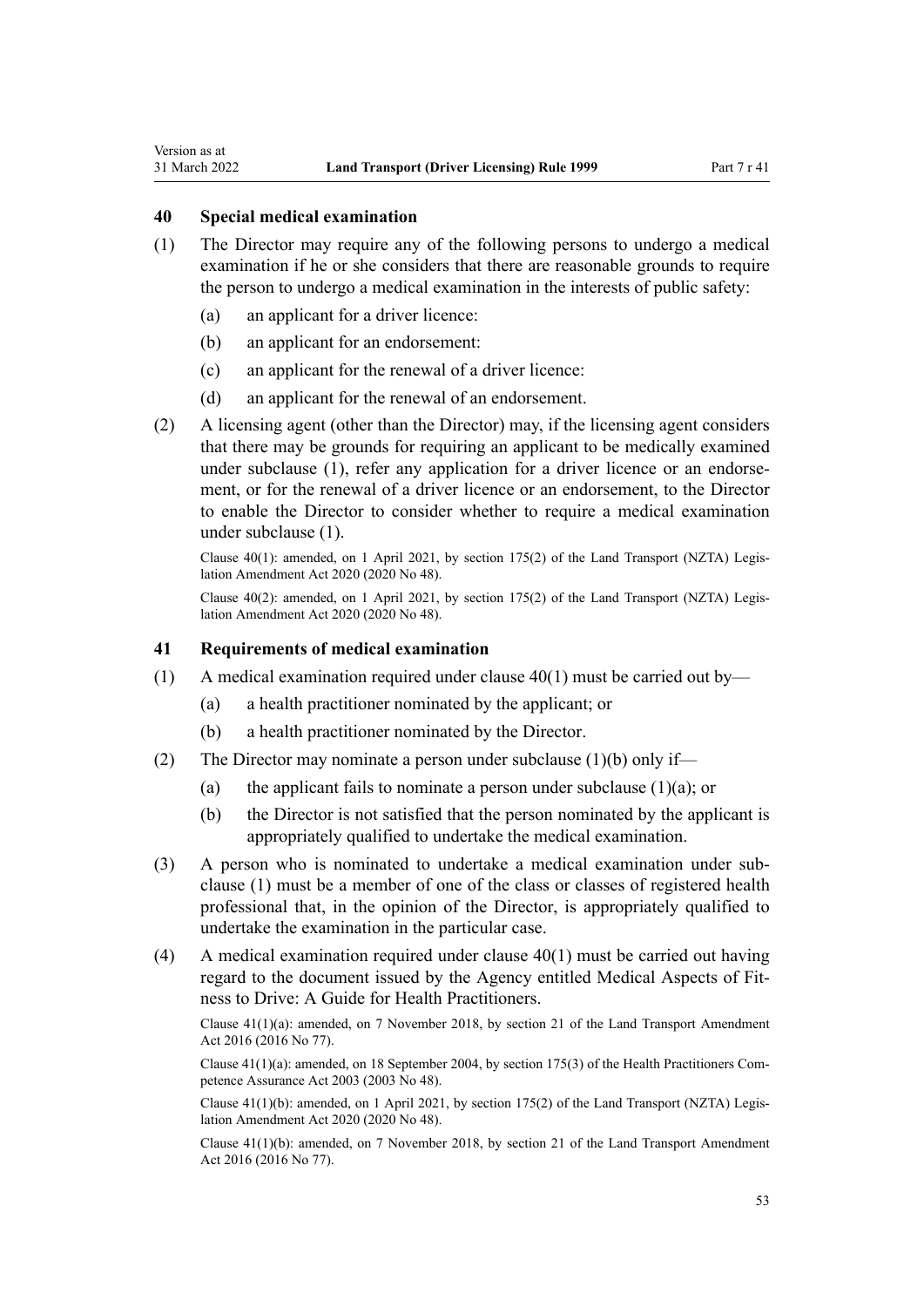Clause 41(1)(b): amended, on 18 September 2004, by [section 175\(3\)](http://legislation.govt.nz/pdflink.aspx?id=DLM205009) of the Health Practitioners Competence Assurance Act 2003 (2003 No 48).

Clause  $41(2)$ : amended, on 1 April 2021, by [section 175\(2\)](http://legislation.govt.nz/pdflink.aspx?id=LMS286883) of the Land Transport (NZTA) Legislation Amendment Act 2020 (2020 No 48).

Clause 41(2)(b): amended, on 1 April 2021, by [section 175\(2\)](http://legislation.govt.nz/pdflink.aspx?id=LMS286883) of the Land Transport (NZTA) Legis‐ lation Amendment Act 2020 (2020 No 48).

Clause 41(3): amended, on 1 April 2021, by [section 175\(2\)](http://legislation.govt.nz/pdflink.aspx?id=LMS286883) of the Land Transport (NZTA) Legis‐ lation Amendment Act 2020 (2020 No 48).

Clause 41(4): amended, on 1 June 2019, by [clause 7](http://legislation.govt.nz/pdflink.aspx?id=LMS136012) of the Land Transport (Driver Licensing) Amendment Rule 2019 (LI 2019/82).

Clause 41(4): amended, on 1 August 2008, by [section 50\(2\)](http://legislation.govt.nz/pdflink.aspx?id=DLM1313622) of the Land Transport Management Amendment Act 2008 (2008 No 47).

### **42 Powers of Director**

The Director may decline to issue or renew a driver licence or endorsement or may issue or renew the licence or endorsement with conditions—

- (a) if an applicant refuses or fails to undergo an examination required under [clause 40\(1\);](#page-52-0) or
- (b) if, following an examination required under [clause 40\(1\),](#page-52-0) the Director—
	- (i) is satisfied on medical grounds that the applicant is not a fit and proper person to be granted a driver licence or endorsement of the relevant class or type; or
	- (ii) considers that, in the interests of public safety, any driver licence or endorsement held by the applicant requires conditions that take into account any relevant physical or mental condition of the applicant.

Clause 42 heading: amended, on 1 April 2021, by [section 175\(2\)](http://legislation.govt.nz/pdflink.aspx?id=LMS286883) of the Land Transport (NZTA) Legislation Amendment Act 2020 (2020 No 48).

Clause 42: amended, on 1 April 2021, by [section 175\(2\)](http://legislation.govt.nz/pdflink.aspx?id=LMS286883) of the Land Transport (NZTA) Legislation Amendment Act 2020 (2020 No 48).

Clause 42(b): amended, on 1 April 2021, by [section 175\(2\)](http://legislation.govt.nz/pdflink.aspx?id=LMS286883) of the Land Transport (NZTA) Legis‐ lation Amendment Act 2020 (2020 No 48).

# **43 Advice of right to appeal**

The Director must give written notice to an applicant whose application for the issue or renewal of a driver licence or endorsement has been declined under clause 42, or granted subject to conditions under that clause, of the rights of appeal given by [section 106](http://legislation.govt.nz/pdflink.aspx?id=DLM435083) of the Act.

Clause 43: amended, on 1 April 2021, by [section 175\(2\)](http://legislation.govt.nz/pdflink.aspx?id=LMS286883) of the Land Transport (NZTA) Legislation Amendment Act 2020 (2020 No 48).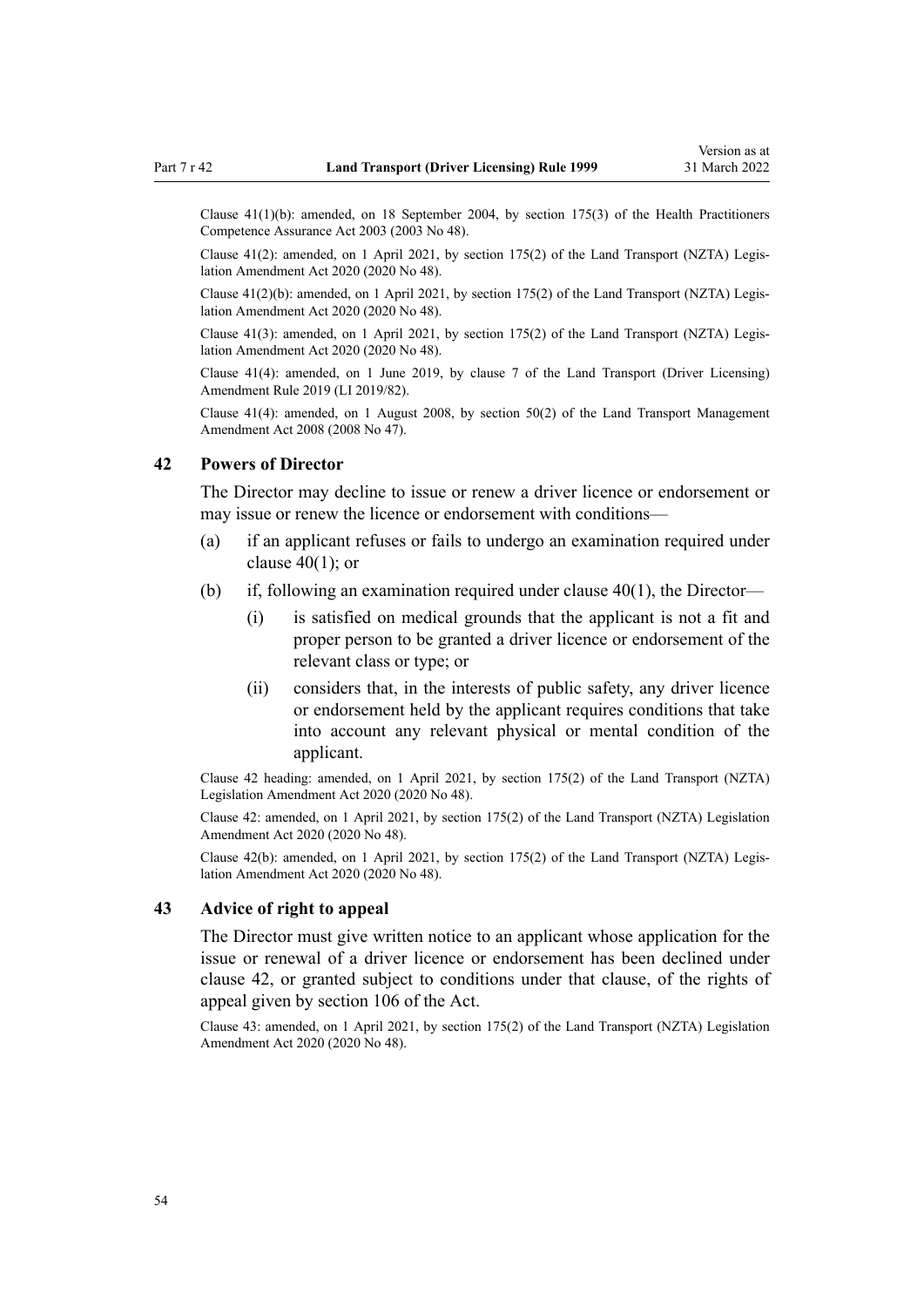## *General provision about medical certificates*

*[Revoked]*

<span id="page-54-0"></span>Heading: revoked, on 4 December 2006, by [clause 7](http://legislation.govt.nz/pdflink.aspx?id=DLM386144) of the Land Transport (Driver Licensing) Amendment Rule (No 2) 2006 (SR 2006/152).

### **44 Medical certificates**

- (1) A person who is required by this rule to produce a medical certificate to any person must—
	- (a) obtain, from a person who is a member of 1 or more of the class or classes of health practitioner qualified to issue the certificate, a certificate that states whether the person is medically fit to drive under the applicable class of licence or type of endorsement, having regard to the document issued by the Director entitled Medical Aspects of Fitness to Drive: A Guide for Health Practitioners; and
	- (b) pay the appropriate fee (if any) specified in or assessed in accordance with regulations made under the Act.
- (1A) In the case of a person applying for a driver licence of Classes 2 to 5, a Class 1 medical certificate issued under [Part 2A](http://legislation.govt.nz/pdflink.aspx?id=DLM216176) of the Civil Aviation Act 1990 and Part 67 of the Civil Aviation Rules may be produced instead of a medical certificate described in subclause (1)(a).
- (2) A medical certificate produced under this rule is valid only if it is issued within 60 days before the date on which it is produced.
- (2A) A medical certificate produced under subclause (1A) may be—
	- (a) the original certificate; or
	- (b) a copy of that certificate certified by a solicitor of the High Court of New Zealand, a registrar of a District Court, a Justice of the Peace, or the health practitioner who issued the certificate.
- (3) A person who would otherwise be required by this rule to produce a medical certificate is not required to do so if—
	- (a) the person has obtained, in the 5 years immediately preceding the date of application for the issue or renewal of a driver licence or endorsement, another driver licence or endorsement for which the person was required to produce a medical certificate to the same medical standards as required in subclause (1); and
	- (b) the person provides the licensing agent with a signed statement that any adverse condition the person suffers from that may affect the person's ability to drive safely has not worsened since the medical certificate referred to in subclause (3)(a) was produced.
- (4) Subclause (3) does not apply to a medical certificate required in respect of an applicant—
	- (a) for a driver licence who is 75 years of age or over; or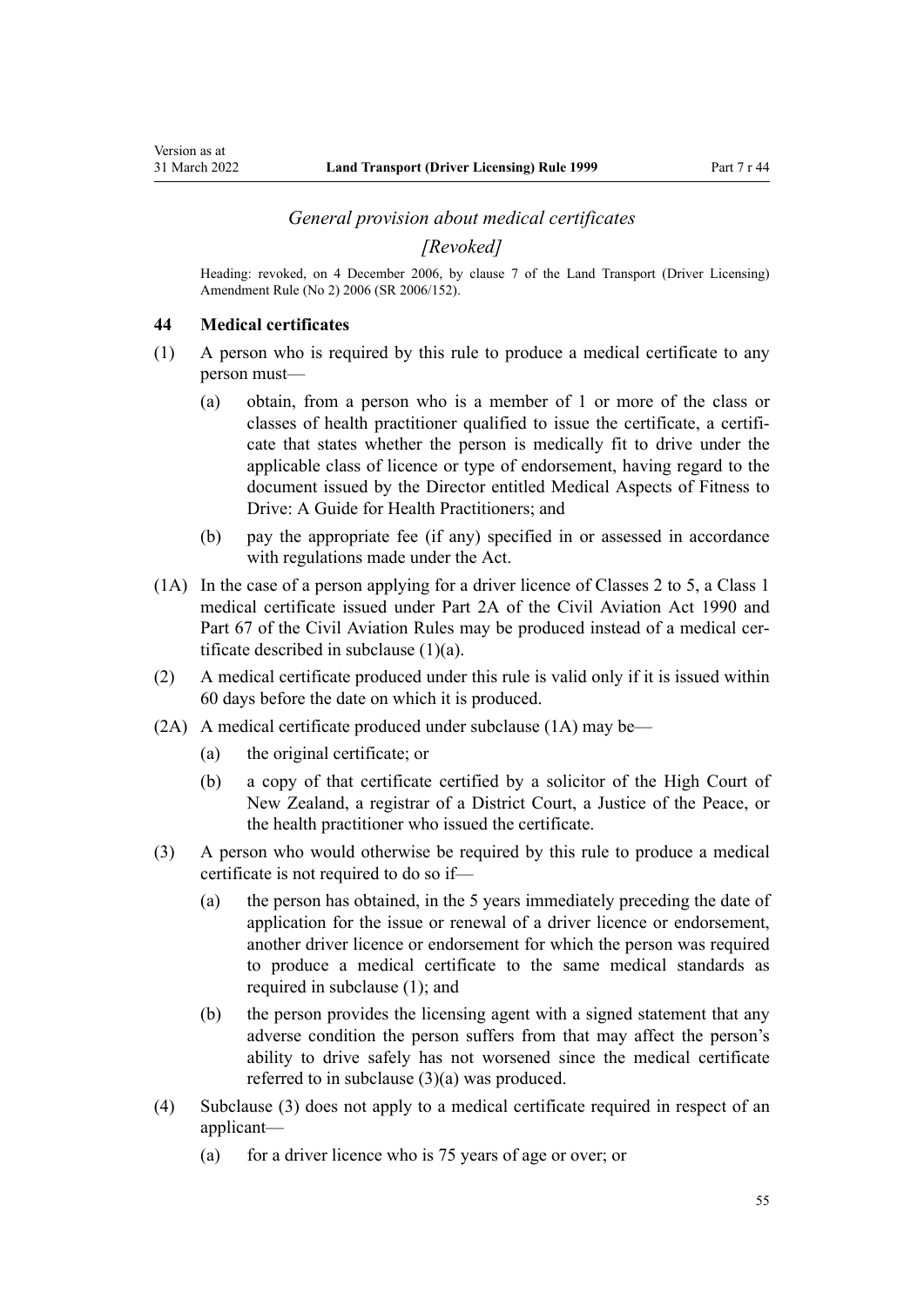- (b) for renewal of a driver licence under clause  $67(5)(a)$ .
- <span id="page-55-0"></span>(5) This clause does not apply to a medical certificate issued under [clause 38\(1\)\(b\).](#page-50-0)

Clause  $44(1)(a)$ : amended, on 1 April 2021, by [section 175\(2\)](http://legislation.govt.nz/pdflink.aspx?id=LMS286883) of the Land Transport (NZTA) Legislation Amendment Act 2020 (2020 No 48).

Clause  $44(1)(a)$ : amended, on 1 June 2019, by clause  $8(1)(a)$  of the Land Transport (Driver Licensing) Amendment Rule 2019 (LI 2019/82).

Clause  $44(1)(a)$ : amended, on 1 June 2019, by clause  $8(1)(b)$  of the Land Transport (Driver Licensing) Amendment Rule 2019 (LI 2019/82).

Clause 44(1A): inserted, on 1 June 2006, by [clause 16\(1\)](http://legislation.govt.nz/pdflink.aspx?id=DLM376105) of the Land Transport (Driver Licensing) Amendment Rule 2006 (SR 2006/84).

Clause 44(2A): inserted, on 1 June 2006, by [clause 16\(2\)](http://legislation.govt.nz/pdflink.aspx?id=DLM376105) of the Land Transport (Driver Licensing) Amendment Rule 2006 (SR 2006/84).

Clause 44(2A)(b): amended, on 1 June 2019, by [clause 8\(2\)](http://legislation.govt.nz/pdflink.aspx?id=LMS136013) of the Land Transport (Driver Licensing) Amendment Rule 2019 (LI 2019/82).

Clause 44(4): substituted, on 1 October 2011, by [clause 24](http://legislation.govt.nz/pdflink.aspx?id=DLM3956729) of the Land Transport (Driver Licensing) Amendment Rule 2011 (SR 2011/306).

### **44A Obligations of person who issues medical certificate**

- (1) This clause applies if a medical certificate is required for the purposes of this rule.
- (2) The person who issues the medical certificate must, as soon as practicable, give written notice to the Director of his or her assessment if he or she assesses the applicant as not medically fit to drive a motor vehicle for which a driver licence is required.

Clause 44A: inserted, on 4 December 2006, by [clause 8](http://legislation.govt.nz/pdflink.aspx?id=DLM386145) of the Land Transport (Driver Licensing) Amendment Rule (No 2) 2006 (SR 2006/152).

Clause 44A(2): amended, on 1 April 2021, by [section 175\(2\)](http://legislation.govt.nz/pdflink.aspx?id=LMS286883) of the Land Transport (NZTA) Legis‐ lation Amendment Act 2020 (2020 No 48).

### **44B Applicants may be referred for on-road safety test**

- (1) This clause applies if a medical certificate is required for a Class 1 or Class 6 licence and the applicant—
	- (a) is 75 years of age or older; or
	- (b) is 74 years of age or older and is renewing his or her licence under clause  $67(5)(a)$ .
- (2) The person who issues the medical certificate may refer the applicant for an on-road safety test if he or she—
	- (a) assesses the applicant as medically fit to drive under the applicable class of licence; but
	- (b) has significant doubts about the applicant's ability to drive safely.
- (3) This clause does not apply if a medical certificate is required only for the renewal of an endorsement on a Class 1 driver licence.

Clause 44B: inserted, on 4 December 2006, by [clause 8](http://legislation.govt.nz/pdflink.aspx?id=DLM386145) of the Land Transport (Driver Licensing) Amendment Rule (No 2) 2006 (SR 2006/152).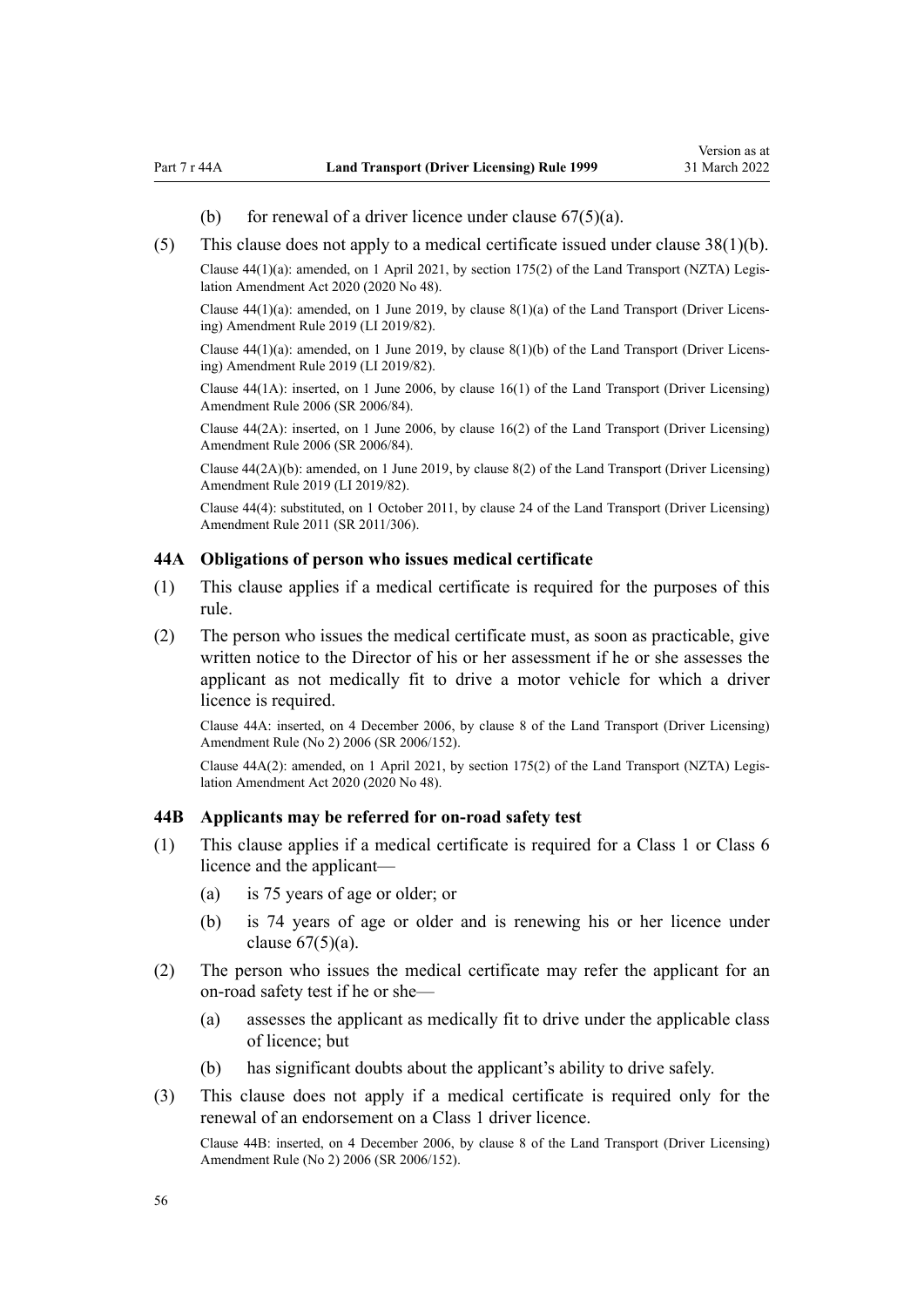# <span id="page-56-0"></span>**Part 8 Theory and practical tests for driver licences**

### *Theory tests*

## **45 Theory tests required**

- (1) An applicant for a driver licence—
	- (a) of any of Classes 1L, 2L, 3L, 5L, or 6L; or
	- (b) for a licence of any class if the applicant is required under any other provision of this rule to pass a theory test—

must pass the appropriate theory test approved by the Director in relation to the class of licence sought.

- (1A) Despite subclause (1), a person does not have to pass the appropriate theory test approved by the Director if,—
	- (a) at the close of 2 May 1999, the person held a Class LL licence; and
	- (b) the person applies for a Class 3L or Class 5L licence before 3 May 2001.
- (2) This clause is subject to [clause 53](#page-59-0).

Clause 45(1): amended, on 1 April 2021, by [section 175\(2\)](http://legislation.govt.nz/pdflink.aspx?id=LMS286883) of the Land Transport (NZTA) Legis‐ lation Amendment Act 2020 (2020 No 48).

Clause 45(1): amended, on 16 January 2006, by [section 95\(12\)](http://legislation.govt.nz/pdflink.aspx?id=DLM353501) of the Land Transport Amendment Act 2005 (2005 No 77).

Clause 45(1A): inserted, on 4 October 1999, by [clause 14](http://legislation.govt.nz/pdflink.aspx?id=DLM293682) of the Land Transport (Driver Licensing) Amendment Rule 1999 (SR 1999/302).

Clause 45(1A): amended, on 1 April 2021, by [section 175\(2\)](http://legislation.govt.nz/pdflink.aspx?id=LMS286883) of the Land Transport (NZTA) Legis‐ lation Amendment Act 2020 (2020 No 48).

Clause 45(1A): amended, on 16 January 2006, by [section 95\(12\)](http://legislation.govt.nz/pdflink.aspx?id=DLM353501) of the Land Transport Amendment Act 2005 (2005 No 77).

#### **46 Standard for passing theory test**

An applicant passes a theory test approved by the Director if the applicant answers correctly the number of questions required to be answered correctly as approved by the Director.

Clause 46: amended, on 1 April 2021, by [section 175\(2\)](http://legislation.govt.nz/pdflink.aspx?id=LMS286883) of the Land Transport (NZTA) Legislation Amendment Act 2020 (2020 No 48).

Clause 46: amended, on 16 January 2006, by [section 95\(12\)](http://legislation.govt.nz/pdflink.aspx?id=DLM353501) of the Land Transport Amendment Act 2005 (2005 No 77).

### **47 Theory test to be conducted by licensing agent or testing officer**

A theory test must be conducted by a licensing agent or a testing officer.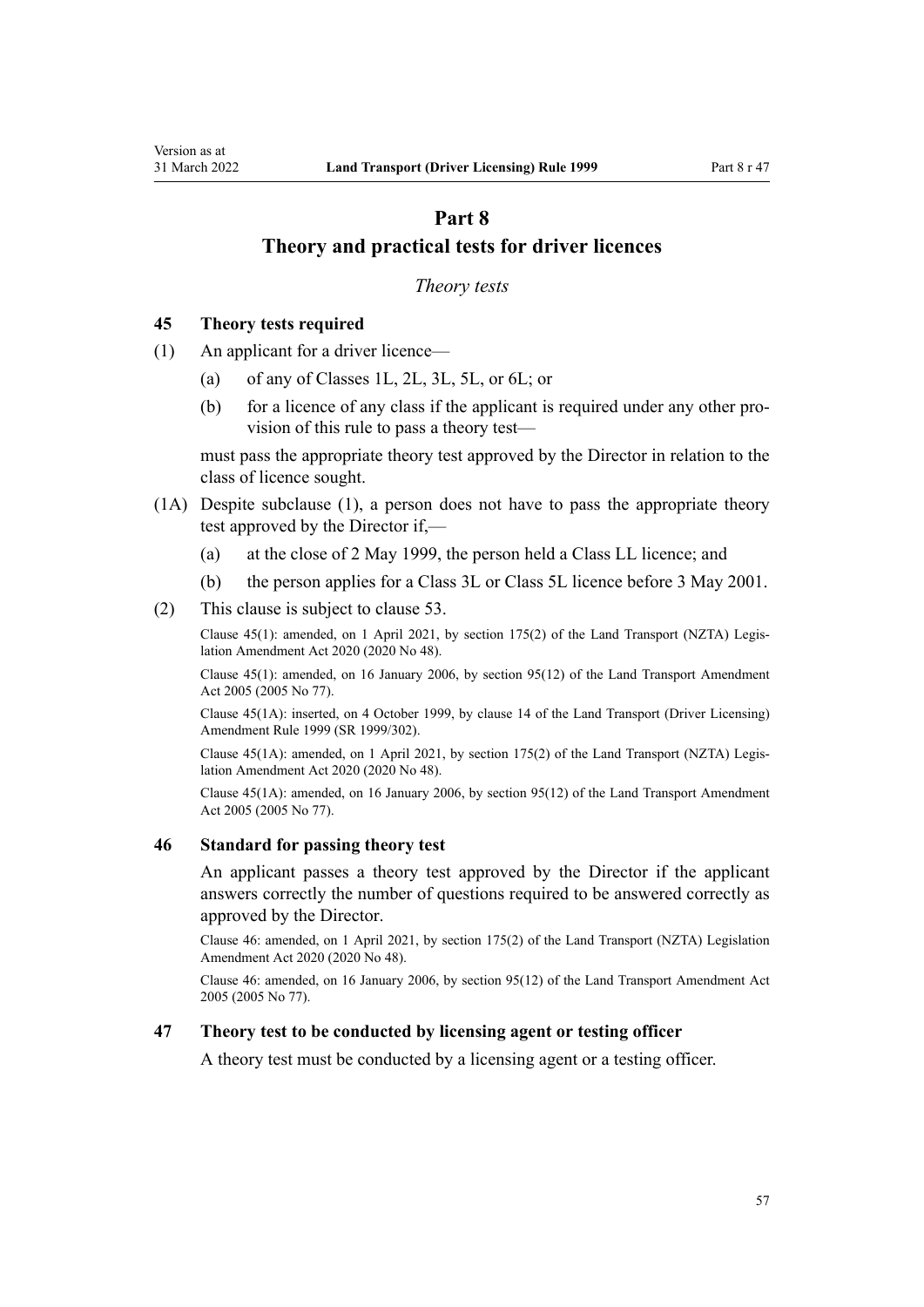### *Practical driving tests*

### <span id="page-57-0"></span>**48 Practical skills tests required**

- (1) An applicant for a Class 6L licence must take a basic handling skills test approved by the Director.
- (2) An applicant for a Class 1R or 6R licence must take the appropriate restricted licence test approved by the Director in relation to the class of licence sought.
- (3) An applicant for a Class 1, 2, 3, 4, 5, or 6 licence must take the appropriate full licence test approved by the Director in relation to the class of licence sought.
- (4) Except as provided in subclause  $(5)$  or [clause 53](#page-59-0), the applicant must, in accordance with [Schedule 3](#page-113-0), take the practical driving test in a vehicle to which the class of licence sought relates.
- (5) An applicant may take the practical driving test in an appropriately configured or loaded vehicle of a class other than that to which the class of licence sought relates if the Director approves the use of that other vehicle for the test.

Clause 48: substituted, on 1 August 2011, by [section 100\(4\)](http://legislation.govt.nz/pdflink.aspx?id=DLM3231293) of the Land Transport (Road Safety and Other Matters) Amendment Act 2011 (2011 No 13).

Clause 48(1): amended, on 1 April 2021, by [section 175\(2\)](http://legislation.govt.nz/pdflink.aspx?id=LMS286883) of the Land Transport (NZTA) Legis‐ lation Amendment Act 2020 (2020 No 48).

Clause 48(2): amended, on 1 April 2021, by [section 175\(2\)](http://legislation.govt.nz/pdflink.aspx?id=LMS286883) of the Land Transport (NZTA) Legis‐ lation Amendment Act 2020 (2020 No 48).

Clause 48(3): amended, on 1 April 2021, by [section 175\(2\)](http://legislation.govt.nz/pdflink.aspx?id=LMS286883) of the Land Transport (NZTA) Legis‐ lation Amendment Act 2020 (2020 No 48).

Clause 48(5): amended, on 1 April 2021, by [section 175\(2\)](http://legislation.govt.nz/pdflink.aspx?id=LMS286883) of the Land Transport (NZTA) Legis‐ lation Amendment Act 2020 (2020 No 48).

## **49 On-road safety test**

- (1) An applicant for a Class 1 or Class 6 licence must pass the on-road safety test if he or she is referred for the test under [clause 44B](#page-55-0).
- (2) The applicant must take the test in a vehicle to which the class of licence sought relates in accordance with [Schedule 3](#page-113-0).
- (3) If the applicant fails the test and his or her driver licence has expired or been revoked, a temporary driver licence issued under [section 24\(3\)](http://legislation.govt.nz/pdflink.aspx?id=DLM434553) of the Act may be made subject to the condition specified in clause  $16(1)(a)$ .
- (4) An applicant is not required to pass the on-road safety test if he or she is required to complete a practical driving test under clause 48. Clause 49: substituted, on 4 December 2006, by [clause 9](http://legislation.govt.nz/pdflink.aspx?id=DLM386148) of the Land Transport (Driver Licensing) Amendment Rule (No 2) 2006 (SR 2006/152).
- **49A Transitional provision for applicants 80 years and over applying for driver licence**
- (1) This clause applies to an applicant for a driver licence who—
	- (a) is 80 years of age or over; and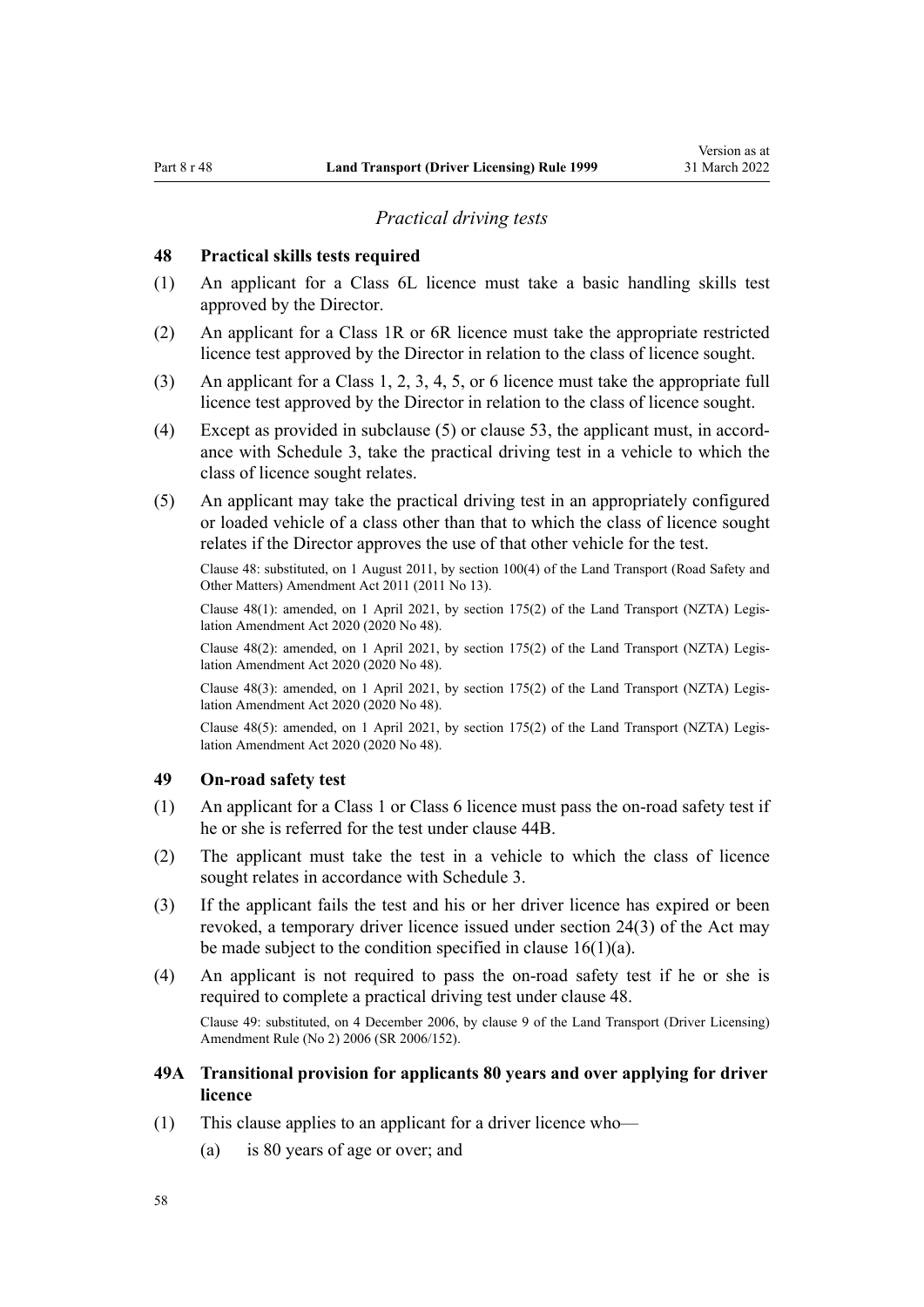- <span id="page-58-0"></span>(b) failed his or her most recent attempt at the test in Part F of [Schedule 6](#page-116-0) before the commencement of this clause.
- (2) The applicant must pass the on-road safety test in order to obtain his or her licence, in addition to the other requirements of this rule.

Clause 49A: inserted, on 4 December 2006, by [clause 9](http://legislation.govt.nz/pdflink.aspx?id=DLM386148) of the Land Transport (Driver Licensing) Amendment Rule (No 2) 2006 (SR 2006/152).

### **50 Practical driving test not to be completed using certain vehicles**

No practical driving test may be taken on a moped, all-terrain vehicle, tractor, or special-type vehicle.

Clause 50: amended, on 16 June 2008, by [clause 10](http://legislation.govt.nz/pdflink.aspx?id=DLM1317916) of the Land Transport (Driver Licensing) Amendment Rule 2008 (SR 2008/119).

### **51 Standard for passing practical test**

An applicant passes a practical test approved by the Director if the applicant passes the test to the standard determined by the Director.

Clause 51: substituted, on 1 August 2011, by [section 100\(4\)](http://legislation.govt.nz/pdflink.aspx?id=DLM3231293) of the Land Transport (Road Safety and Other Matters) Amendment Act 2011 (2011 No 13).

Clause 51: amended, on 1 April 2021, by [section 175\(2\)](http://legislation.govt.nz/pdflink.aspx?id=LMS286883) of the Land Transport (NZTA) Legislation Amendment Act 2020 (2020 No 48).

## **52 Persons who may conduct practical driving tests**

- (1) A practical driving test may be conducted by a person who is—
	- (a) a testing officer; and
	- (b) either employed by, or under contract to,—
		- (i) the Authority; or
		- (ii) an agent of the Authority; or
		- (iii) the New Zealand Defence Force.
- (2) Despite subclause (1), a basic motorcycle handling skills test approved by the Director may only be carried out by—
	- (a) a person referred to in subclause (1); or
	- (b) an approved motorcycle instructor.
- (3) The Director may approve a motorcycle instructor to conduct the test referred to in subclause (2).

Clause 52: substituted, on 1 June 2006, by [clause 19](http://legislation.govt.nz/pdflink.aspx?id=DLM376108) of the Land Transport (Driver Licensing) Amendment Rule 2006 (SR 2006/84).

Clause 52(2): amended, on 1 April 2021, by [section 175\(2\)](http://legislation.govt.nz/pdflink.aspx?id=LMS286883) of the Land Transport (NZTA) Legis‐ lation Amendment Act 2020 (2020 No 48).

Clause 52(2): amended, on 1 August 2011, by [section 100\(4\)](http://legislation.govt.nz/pdflink.aspx?id=DLM3231293) of the Land Transport (Road Safety and Other Matters) Amendment Act 2011 (2011 No 13).

Clause 52(3): amended, on 1 April 2021, by [section 175\(2\)](http://legislation.govt.nz/pdflink.aspx?id=LMS286883) of the Land Transport (NZTA) Legis‐ lation Amendment Act 2020 (2020 No 48).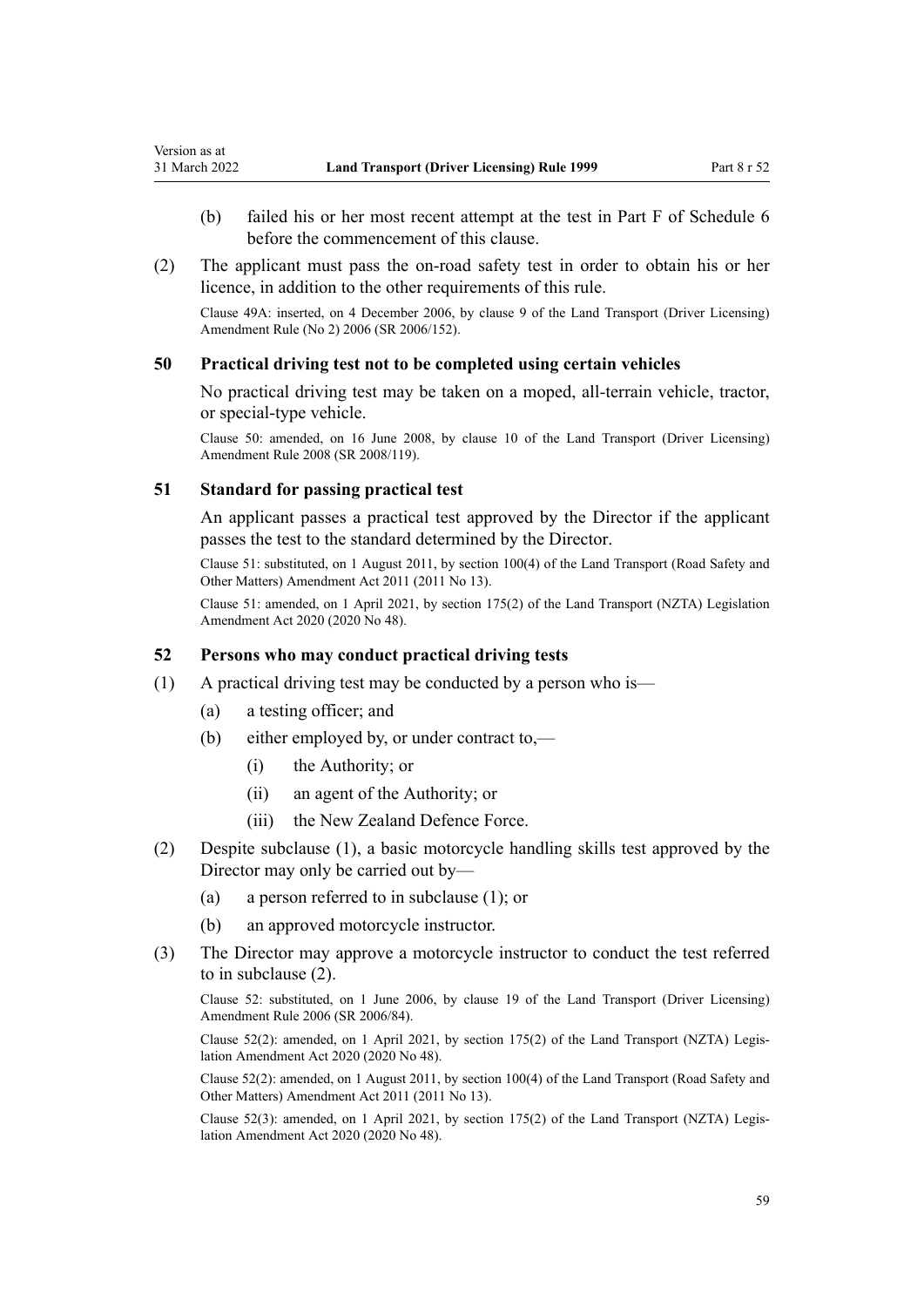### <span id="page-59-0"></span>**52A Practical driving test may be terminated**

A testing officer may terminate a practical driving test at any time during the course of the test if, in the opinion of the testing officer, the applicant—

- (a) commits an offence under section  $35(1)(a)$  or (b) or section  $36(1)(a)$ (relating to reckless or dangerous driving), or under section  $37(1)$ , sec[tion 38\(1\)](http://legislation.govt.nz/pdflink.aspx?id=DLM434659), or [section 39\(1\)](http://legislation.govt.nz/pdflink.aspx?id=DLM434662) (relating to careless or inconsiderate driving) of the Act; or
- (b) is wholly or partly responsible for an accident; or
- (c) is unable, because of lack of driving ability, to carry out an instruction of the testing officer; or
- (d) exceeds the applicable speed limit by more than 10 km/h; or
- (e) fails to comply with give-way rules or give-way signs; or
- (f) fails to comply with traffic signals or stop signs.

Clause 52A: inserted, on 1 June 2006, by [clause 19](http://legislation.govt.nz/pdflink.aspx?id=DLM376108) of the Land Transport (Driver Licensing) Amend‐ ment Rule 2006 (SR 2006/84).

# *Applicant for more than 1 class of licence*

# **53 Applicant for more than 1 class of licence**

- (1) Subject to subclause (2), a person who is—
	- (a) applying for the renewal of a driver licence where the person is the holder of more than 1 class of licence; or
	- (b) applying for a replacement licence under [clause 86](#page-87-0); or
	- (c) applying for a New Zealand driver licence of more than 1 class under [clause 89](#page-91-0),—

is only required to complete 1 practical driving test if the applicant completes the appropriate practical driving test in a vehicle to which the highest class of licence sought relates in accordance with [Schedule 3.](#page-113-0)

- (2) A person who is applying for a Class 6 licence in addition to any other class or classes of licence must complete the appropriate practical driving test on a motorcycle, in addition to completing the appropriate practical driving test in relation to the other class or classes of licence sought.
- (3) Subject to subclause (4), a person referred to in paragraph (a) or paragraph (b) or paragraph (c) of subclause (1) is only required to complete 1 theory test if the person completes the appropriate theory test required for the highest class of licence sought.
- (4) A person who is applying for a Class 6 licence in addition to any other class or classes of licence must complete the appropriate theory test required for a Class 6 licence in addition to completing the appropriate theory test in relation to the other class or classes of licence sought.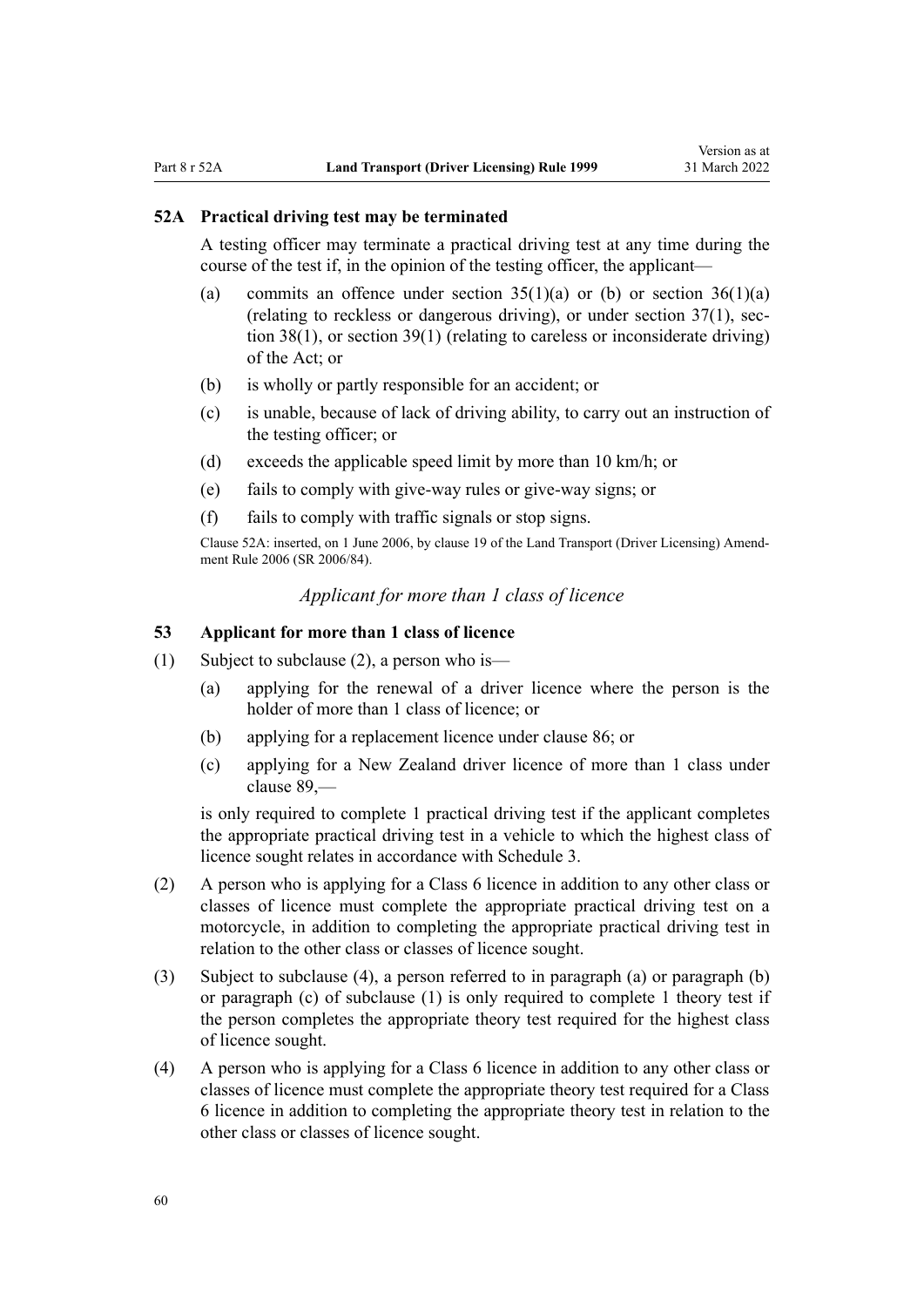# *Certification test for testing officer*

### **54 Certification test for testing officer**

<span id="page-60-0"></span>Version as at<br>31 March 2022

An applicant for a testing officer endorsement must complete the certification test approved by the Director to the standard determined by the Director.

Clause 54: substituted, on 1 August 2011, by [section 100\(4\)](http://legislation.govt.nz/pdflink.aspx?id=DLM3231293) of the Land Transport (Road Safety and Other Matters) Amendment Act 2011 (2011 No 13).

Clause 54: amended, on 1 April 2021, by [section 175\(2\)](http://legislation.govt.nz/pdflink.aspx?id=LMS286883) of the Land Transport (NZTA) Legislation Amendment Act 2020 (2020 No 48).

## *Person taking test must produce identification*

### **55 Person taking test must produce identification**

A person undertaking a test required under this Part must present to the person conducting the test either—

- (a) the person's photographic driver licence or a current temporary driver licence that is accompanied by a form of photographic identification of the applicant that is acceptable to the Director; or
- (b) in the case of a theory test, identification in the form specified in [clause](#page-22-0) [11\(2\) or 11\(3\).](#page-22-0)

Clause 55(a): amended, on 1 April 2021, by [section 175\(2\)](http://legislation.govt.nz/pdflink.aspx?id=LMS286883) of the Land Transport (NZTA) Legis‐ lation Amendment Act 2020 (2020 No 48).

Clause 55(a): amended, on 1 October 2011, by [clause 25\(1\)](http://legislation.govt.nz/pdflink.aspx?id=DLM3956730) of the Land Transport (Driver Licensing) Amendment Rule 2011 (SR 2011/306).

Clause 55(b): amended, on 1 December 2014, by [clause 20](http://legislation.govt.nz/pdflink.aspx?id=DLM6216934) of the Land Transport (Driver Licensing) Amendment Rule 2014 (LI 2014/265).

Clause 55(b): amended, on 1 October 2011, by [clause 25\(2\)](http://legislation.govt.nz/pdflink.aspx?id=DLM3956730) of the Land Transport (Driver Licensing) Amendment Rule 2011 (SR 2011/306).

# **Part 9**

# **Conditions relating to driver licences and endorsements**

### **56 Conditions relating to physical disability**

- (1) The Director may direct that a person may drive a motor vehicle only if the person complies with 1 or more of the following conditions:
	- (a) the person uses correcting lenses, an occluder covering 1 eye, aids to hearing, or artificial limbs, that the Director considers are appropriate; or
	- (b) the person drives the vehicle during periods, and under circumstances, that the Director considers are appropriate given—
		- (i) the person's physical or mental condition at the time of application; or
		- (ii) the outcome of a review of the person's fitness to drive under [clause 77\(1\);](#page-79-0) or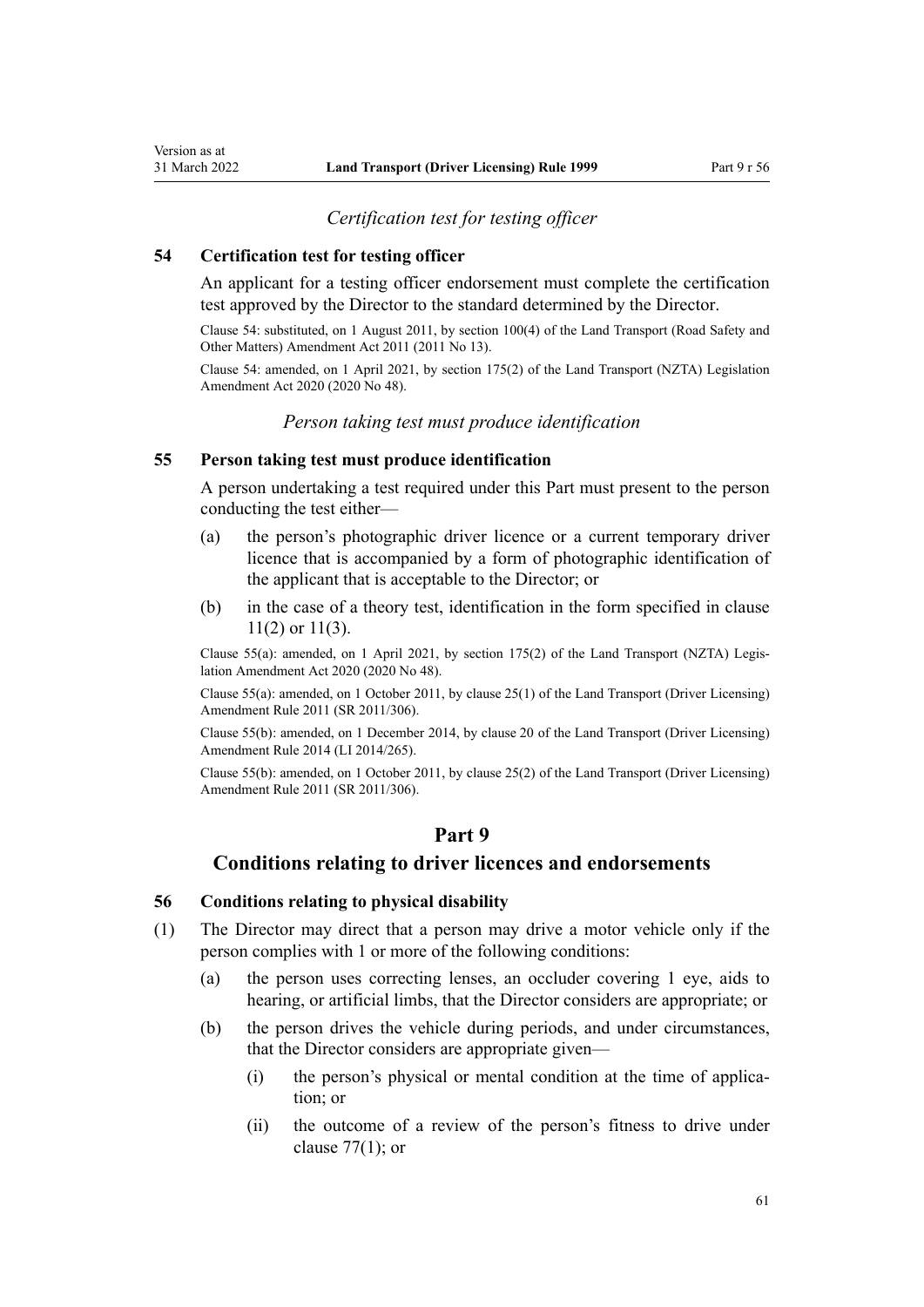- <span id="page-61-0"></span>(c) the vehicle is specially adapted or has specified features; or
- (d) the person consults with a health practitioner who is a member of a designated class of health practitioners at intervals specified by the Director.
- (2) The Director must notify a person on whose driver licence or endorsement con‐ ditions have been imposed under subclause (1) of the rights of appeal given by [section 106](http://legislation.govt.nz/pdflink.aspx?id=DLM435083) of the Act.
- (3) In subclause (1)(d), **designated class of health practitioners** means a class of health practitioners designated by the Director.

Clause 56(1): amended, on 1 April 2021, by [section 175\(2\)](http://legislation.govt.nz/pdflink.aspx?id=LMS286883) of the Land Transport (NZTA) Legis‐ lation Amendment Act 2020 (2020 No 48).

Clause 56(1)(a): amended, on 1 April 2021, by [section 175\(2\)](http://legislation.govt.nz/pdflink.aspx?id=LMS286883) of the Land Transport (NZTA) Legis‐ lation Amendment Act 2020 (2020 No 48).

Clause 56(1)(b): amended, on 1 April 2021, by [section 175\(2\)](http://legislation.govt.nz/pdflink.aspx?id=LMS286883) of the Land Transport (NZTA) Legis‐ lation Amendment Act 2020 (2020 No 48).

Clause 56(1)(d): replaced, on 7 November 2018, by [section 21](http://legislation.govt.nz/pdflink.aspx?id=DLM6984133) of the Land Transport Amendment Act 2016 (2016 No 77).

Clause  $56(1)(d)$ : amended, on 1 April 2021, by [section 175\(2\)](http://legislation.govt.nz/pdflink.aspx?id=LMS286883) of the Land Transport (NZTA) Legislation Amendment Act 2020 (2020 No 48).

Clause 56(2): amended, on 1 April 2021, by [section 175\(2\)](http://legislation.govt.nz/pdflink.aspx?id=LMS286883) of the Land Transport (NZTA) Legis‐ lation Amendment Act 2020 (2020 No 48).

Clause 56(3): inserted, on 7 November 2018, by [section 21](http://legislation.govt.nz/pdflink.aspx?id=DLM6984133) of the Land Transport Amendment Act 2016 (2016 No 77).

Clause 56(3): amended, on 1 April 2021, by [section 175\(2\)](http://legislation.govt.nz/pdflink.aspx?id=LMS286883) of the Land Transport (NZTA) Legis‐ lation Amendment Act 2020 (2020 No 48).

### **57 Condition imposed on Class 1R licence in relation to driving motor vehicle with automatic transmission**

The Director must impose a condition on a person's Class 1R licence permitting the person to drive only a motor vehicle with an automatic transmission if, when obtaining a Class 1R licence, the person passes the restricted licence test under [clause 48](#page-57-0) in a motor vehicle with an automatic transmission.

Clause 57: substituted, on 1 June 2006, by [clause 20](http://legislation.govt.nz/pdflink.aspx?id=DLM376111) of the Land Transport (Driver Licensing) Amendment Rule 2006 (SR 2006/84).

Clause 57: amended, on 1 April 2021, by [section 175\(2\)](http://legislation.govt.nz/pdflink.aspx?id=LMS286883) of the Land Transport (NZTA) Legislation Amendment Act 2020 (2020 No 48).

Clause 57: amended, on 1 August 2011, by [section 100\(4\)](http://legislation.govt.nz/pdflink.aspx?id=DLM3231293) of the Land Transport (Road Safety and Other Matters) Amendment Act 2011 (2011 No 13).

## **57A Transitional provision for condition relating to automatic transmission vehicle**

- (1) In the case of an existing driver licence of a driver who is 80 years of age or over, a condition that the person is permitted to drive only a vehicle with automatic transmission, imposed as a result of passing a driving test in a vehicle with automatic transmission,—
	- (a) does not apply unless subclause (2) also applies; and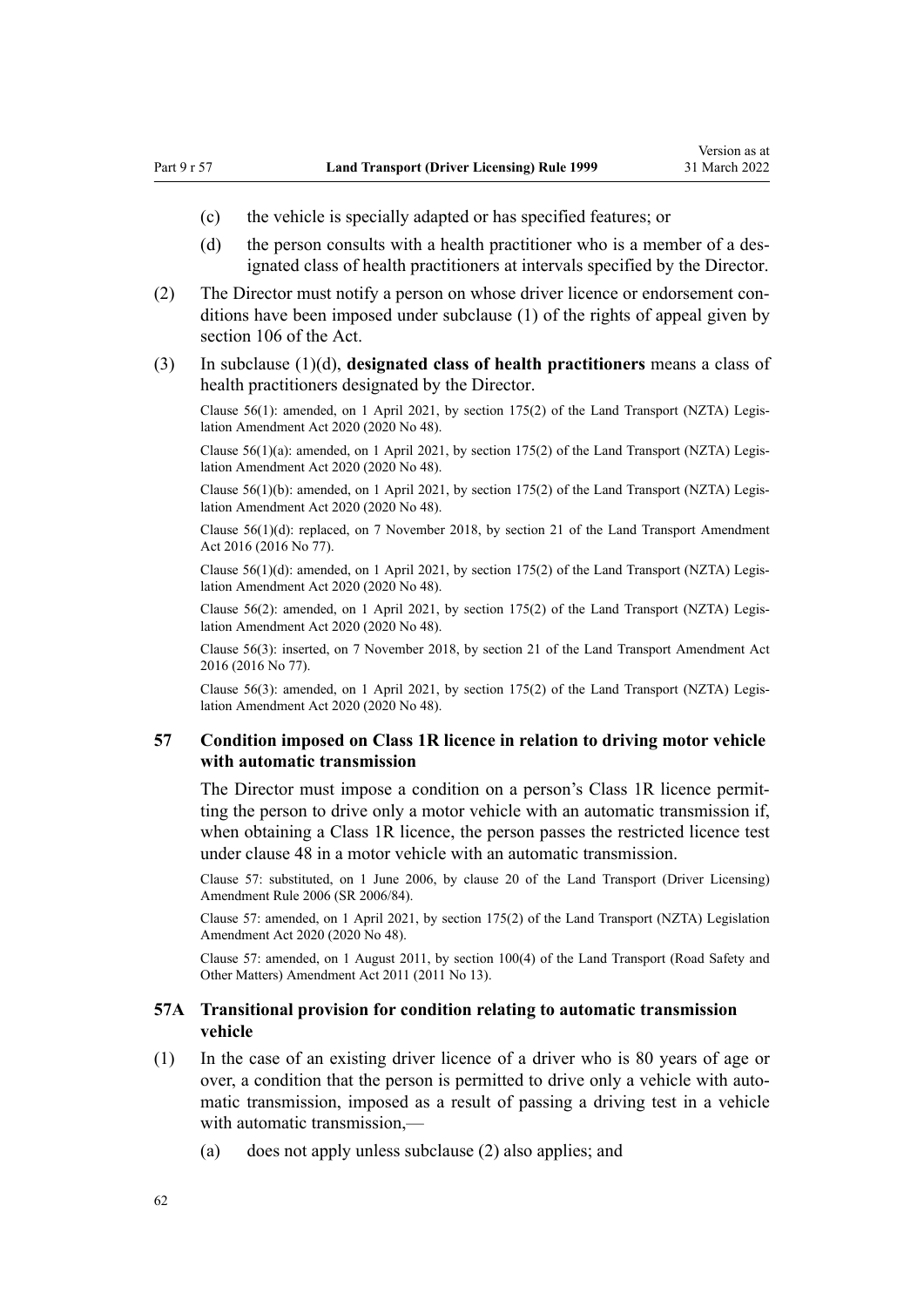- (b) must be removed from the driver licence of the applicant when he or she renews or replaces his or her licence unless subclause (2) applies.
- (2) Despite subclause (1), a driver who is 80 years of age or over who renews or replaces his or her driver licence may be subject to a condition imposed on medical grounds that allows that person to drive only a motor vehicle with an automatic transmission.

Clause 57A: inserted, on 1 June 2006, by [clause 20](http://legislation.govt.nz/pdflink.aspx?id=DLM376111) of the Land Transport (Driver Licensing) Amend‐ ment Rule 2006 (SR 2006/84).

## **58 Removal of condition relating to automatic transmission**

A condition under [clause 57](#page-61-0) must be removed if the person to whom it applies,—

- (a) being less than 80 years of age, holds a restricted licence, and passes a full licence test under [clause 48;](#page-57-0) or
- (b) being less than 80 years of age, passes a restricted licence test under [clause 48](#page-57-0) in a motor vehicle with a manual transmission.
- (c) *[Revoked]*

Version as at

Clause 58(b): amended, on 1 August 2011, by [section 100\(4\)](http://legislation.govt.nz/pdflink.aspx?id=DLM3231293) of the Land Transport (Road Safety and Other Matters) Amendment Act 2011 (2011 No 13).

Clause 58(b): amended, on 1 June 2006, by [clause 21](http://legislation.govt.nz/pdflink.aspx?id=DLM376114) of the Land Transport (Driver Licensing) Amendment Rule 2006 (SR 2006/84).

Clause 58(c): revoked, on 1 June 2006, by [clause 21](http://legislation.govt.nz/pdflink.aspx?id=DLM376114) of the Land Transport (Driver Licensing) Amendment Rule 2006 (SR 2006/84).

# **59 Condition relating to automatic transmission not to apply in certain circumstances**

A condition under [clause 57](#page-61-0) does not apply if the person is driving a manual vehicle while accompanied by a person who—

- (a) holds, and has held for at least 2 years, a full licence of a class that authorises that person to drive that vehicle; and
- (b) is in charge of the vehicle; and
- (c) is seated in the front passenger seat or, if there is no front passenger seat available, is seated as close as is practicable to the driver.

# **Part 10**

# **Period of validity of driver licences and endorsements**

# **60 Period of validity of driver licence**

(1) A driver licence that is obtained or renewed under this rule may be issued for a period of 10 years except that,—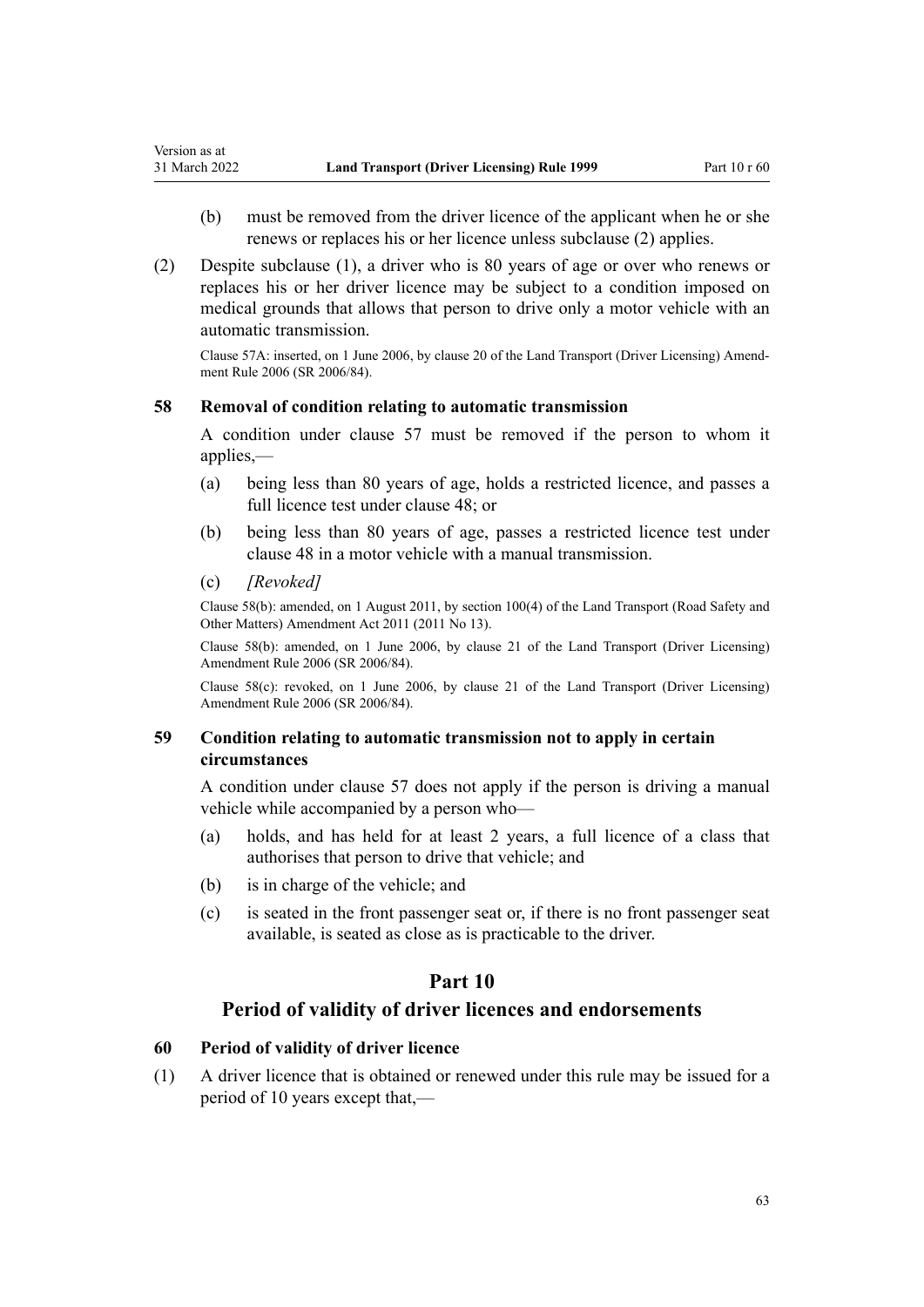- (a) if the person is at least 64 years of age but younger than 75 years of age at the date of the issue of the licence, the expiry date specified on the licence must be the date of the person's 75th birthday:
- (b) if the person is at least 75 years of age but younger than 80 years of age at the date of the issue of the licence, the expiry date specified on the licence must be the date of the person's 80th birthday:
- (c) if the person is 80 years of age or over at the date of the issue of the licence, the expiry date specified on the licence must be the next birth‐ day of the applicant that is a whole multiple of 2:
- (ca) *[Revoked]*
- (d) if a renewed licence is issued under [clause 67\(5\)](#page-69-0) with an expiry date that is more than 10 years after the date of the issue of the licence, the licence expires on the date specified on the licence.
- (1A) *[Revoked]*
- (1B) A driver licence of Class 1L, Class 1R, Class 6L, or Class 6R is valid for 2 years after the expiry date of the licence if the expiry date is—
	- (a) on or after 1 December 2019; and
	- (b) on or before 1 December 2021.
- (1C) A person whose licence is valid under subclause (1B) or (3) must be treated as having a current driver licence.
- (1D) Subclause (1B) does not apply to a licence of Class 1L, Class 1R, Class 6L, or Class 6R that was issued before 1 December 2014.
- (1E) Subclause (1B) does not apply to a person whose licence may be reinstated under clause  $67A(1)$ ,  $67B(1)$ , or  $67C(1)$  (which relate to disqualifications, suspensions, alcohol interlock licences, or zero alcohol licences).
- (1F) Subclauses (1B) to (1E) and (3B) are revoked on 2 December 2023.
- (2) A driver licence that is replaced under this rule must be issued with an expiry date that is the same as the expiry date of the licence being replaced.
- (3) Despite subclause (1), but subject to subclause (3A), the Director may extend the period of validity of a driver licence for a period not exceeding 1 year.
- (3A) *[Revoked]*
- (3B) Subclause (3) does not apply in a case to which subclause (1B) applies.
- (4) The period of validity of a driver licence is not affected by the holder obtaining a driver licence or endorsement of any other class or type.
- (5) Despite subclause (4), if a person who holds a driver licence obtains an addi‐ tional licence class or endorsement, the person's existing licence may be reis‐ sued with an expiry date in accordance with subclause (1) from the date of issue, but only if the minimum requirements of that application also satisfy the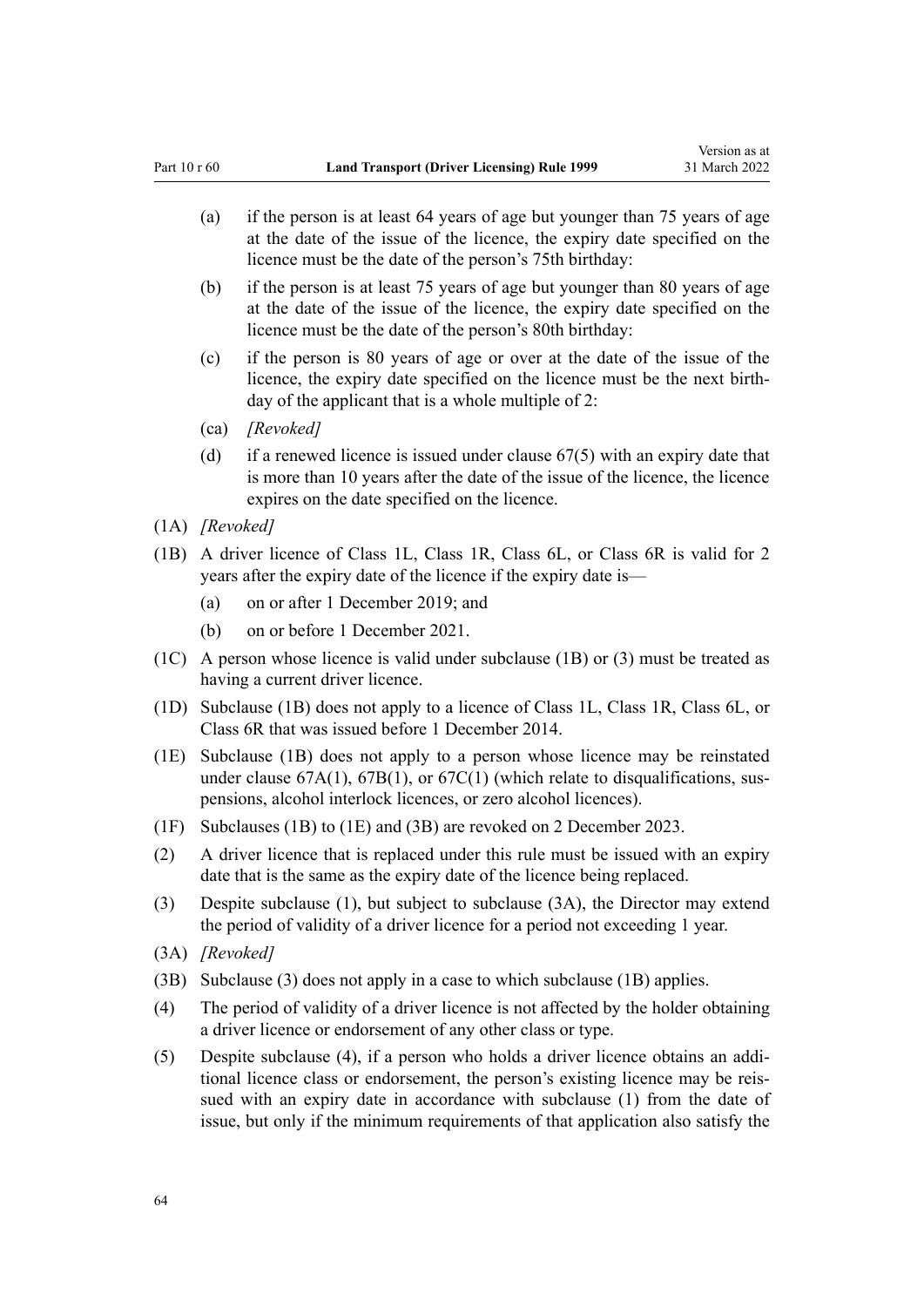minimum requirements for renewal of the person's existing licence class or classes under [clause 67](#page-69-0).

#### (6) *[Revoked]*

Clause 60: replaced, on 1 October 2012, by [clause 26](http://legislation.govt.nz/pdflink.aspx?id=DLM3956515) of the Land Transport (Driver Licensing) Amendment Rule 2011 (SR 2011/306).

Clause  $60(1)(a)$ : replaced, on 1 December 2021, by clause  $6(1)$  of the Land Transport (Driver Licensing) Amendment Rule (No 2) 2021 (SL 2021/381).

Clause  $60(1)(ca)$ : revoked, on 1 December 2021, by clause  $6(2)$  of the Land Transport (Driver Licensing) Amendment Rule (No 2) 2021 (SL 2021/381).

Clause 60(1A): revoked, on 1 December 2021, by [clause 6\(3\)](http://legislation.govt.nz/pdflink.aspx?id=LMS590843) of the Land Transport (Driver Licens‐ ing) Amendment Rule (No 2) 2021 (SL 2021/381).

Clause 60(1B): inserted, on 1 November 2019, by [clause 5\(1\)](http://legislation.govt.nz/pdflink.aspx?id=LMS264758) of the Land Transport (Driver Licens‐ ing) Amendment Rule (No 2) 2019 (LI 2019/259).

Clause 60(1C): inserted, on 1 November 2019, by [clause 5\(1\)](http://legislation.govt.nz/pdflink.aspx?id=LMS264758) of the Land Transport (Driver Licens‐ ing) Amendment Rule (No 2) 2019 (LI 2019/259).

Clause 60(1D): inserted, on 1 November 2019, by [clause 5\(1\)](http://legislation.govt.nz/pdflink.aspx?id=LMS264758) of the Land Transport (Driver Licens‐ ing) Amendment Rule (No 2) 2019 (LI 2019/259).

Clause 60(1E): inserted, on 1 November 2019, by [clause 5\(1\)](http://legislation.govt.nz/pdflink.aspx?id=LMS264758) of the Land Transport (Driver Licens‐ ing) Amendment Rule (No 2) 2019 (LI 2019/259).

Clause 60(1F): inserted, on 1 December 2021, by [clause 6\(4\)](http://legislation.govt.nz/pdflink.aspx?id=LMS590843) of the Land Transport (Driver Licens‐ ing) Amendment Rule (No 2) 2021 (SL 2021/381).

Clause 60(3): replaced, on 1 December 2014, by [clause 21\(4\)](http://legislation.govt.nz/pdflink.aspx?id=DLM6216935) of the Land Transport (Driver Licens‐ ing) Amendment Rule 2014 (LI 2014/265).

Clause 60(3): amended, on 1 April 2021, by [section 175\(2\)](http://legislation.govt.nz/pdflink.aspx?id=LMS286883) of the Land Transport (NZTA) Legis‐ lation Amendment Act 2020 (2020 No 48).

Clause 60(3A): revoked, on 1 December 2021, by [clause 6\(5\)](http://legislation.govt.nz/pdflink.aspx?id=LMS590843) of the Land Transport (Driver Licens‐ ing) Amendment Rule (No 2) 2021 (SL 2021/381).

Clause 60(3B): replaced, on 1 December 2021, by [clause 6\(6\)](http://legislation.govt.nz/pdflink.aspx?id=LMS590843) of the Land Transport (Driver Licens‐ ing) Amendment Rule (No 2) 2021 (SL 2021/381).

Clause 60(6): revoked, on 1 December 2021, by [clause 6\(7\)](http://legislation.govt.nz/pdflink.aspx?id=LMS590843) of the Land Transport (Driver Licensing) Amendment Rule (No 2) 2021 (SL 2021/381).

### **61 Period of validity of endorsement**

- (1) A dangerous goods endorsement may be issued for a period of 5 years.
- (2) Subject to subclause (3), a passenger, vehicle recovery, driving instructor, or testing officer endorsement may be issued for a period of 1 year or a period of 5 years.
- (3) If a person who holds a passenger, vehicle recovery, driving instructor, or test‐ ing officer endorsement obtains an additional endorsement that is a passenger, vehicle recovery, driving instructor, or testing officer endorsement, the addi‐ tional endorsement expires on the same date as the previous endorsement.
- (4) A special-type vehicle endorsement expires on the same date as the holder's driver licence.

Clause 61: substituted, on 4 October 1999, by [clause 16](http://legislation.govt.nz/pdflink.aspx?id=DLM293684) of the Land Transport (Driver Licensing) Amendment Rule 1999 (SR 1999/302).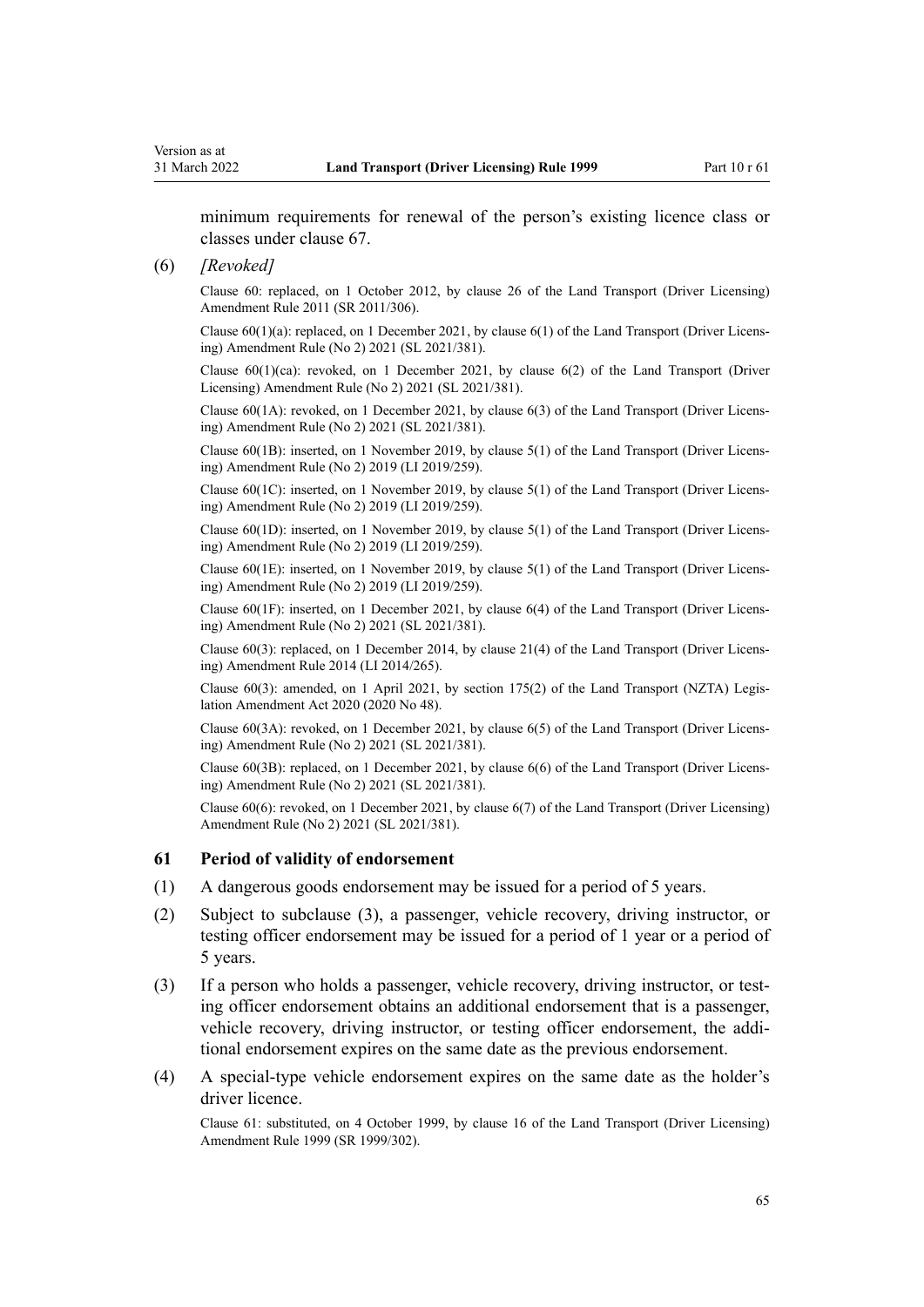# **Part 11**

# <span id="page-65-0"></span>**Format of driver licences, driver identification cards, and** "**L**" **(learner) plates**

## **62 Features to verify and protect licence integrity**

A driver licence (other than a temporary driver licence) must have the follow‐ ing features for the purposes of verifying or protecting the integrity of the licence:

- (a) physical characteristics that comply with International Standards Organisation 7810: Identification Cards—Physical Characteristics: 1995:
- (b) the following background colour:
	- (i) for a full driver licence, green:
	- (ii) for a restricted driver licence, yellow:
	- (iii) for a learner driver licence, blue:
	- (iv) for a a limited licence, an alcohol interlock licence, or a zero alcohol licence, such background colour as the Director considers desirable to protect the integrity of the licence:
	- (v) for a driver licence if the holder holds licences to which 2 or more of paragraphs (i) to (iv) apply, such background colour as the Director considers desirable to protect the integrity of the licence:
- (c) the words "NEW ZEALAND DRIVER LICENCE":
- (d) the word "LEARNER", if the driver licence is a learner licence:
- (e) the word "LIMITED", if the driver licence is a limited licence issued under [section 105](http://legislation.govt.nz/pdflink.aspx?id=DLM435080) of the Act:
- (f) the word "RESTRICTED", if the driver licence is a restricted licence:
- (fa) the words "ALCOHOL INTERLOCK", if the driver licence is an alcohol interlock licence:
- (fb) the words "ZERO ALCOHOL", if the driver licence is a zero alcohol licence:
- (g) an image of the New Zealand Flag:
- (h) a one-dimensional bar code containing the driver licence number, driver licence card number, and a quality control number:
- (i) 1 or more of the following:
	- (i) micro-printing:
	- (ii) special fonts:
	- (iii) a ghosted image of a photographic image:
	- (iv) a holographic image:
- (j) the expiry date of each endorsement held by the holder of the licence.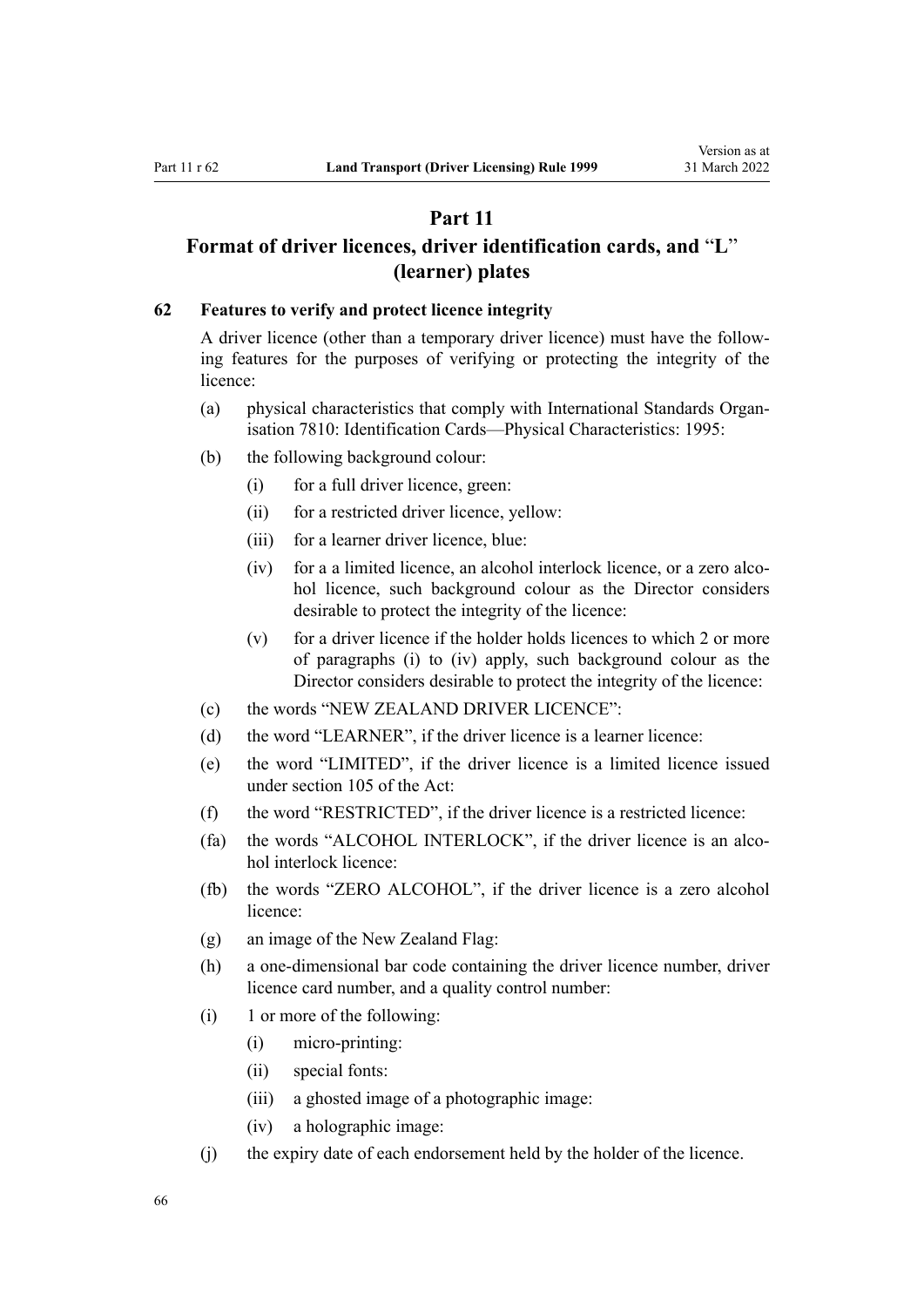Clause  $62(b)(iv)$ : amended, on 1 April 2021, by [section 175\(2\)](http://legislation.govt.nz/pdflink.aspx?id=LMS286883) of the Land Transport (NZTA) Legislation Amendment Act 2020 (2020 No 48).

Clause 62(b)(iv): amended, on 10 September 2012, by [section 100\(2\)](http://legislation.govt.nz/pdflink.aspx?id=DLM3231293) of the Land Transport (Road Safety and Other Matters) Amendment Act 2011 (2011 No 13).

Clause 62(b)(v): amended, on 1 April 2021, by [section 175\(2\)](http://legislation.govt.nz/pdflink.aspx?id=LMS286883) of the Land Transport (NZTA) Legis‐ lation Amendment Act 2020 (2020 No 48).

Clause 62(e): amended, on 1 October 2012, by [clause 27](http://legislation.govt.nz/pdflink.aspx?id=DLM3956517) of the Land Transport (Driver Licensing) Amendment Rule 2011 (SR 2011/306).

Clause 62(fa): inserted, on 10 September 2012, by [section 100\(2\)](http://legislation.govt.nz/pdflink.aspx?id=DLM3231293) of the Land Transport (Road Safety and Other Matters) Amendment Act 2011 (2011 No 13).

Clause 62(fb): inserted, on 10 September 2012, by [section 100\(2\)](http://legislation.govt.nz/pdflink.aspx?id=DLM3231293) of the Land Transport (Road Safety and Other Matters) Amendment Act 2011 (2011 No 13).

### **63 Form of driver licence**

- (1) A driver licence must, at the discretion of the Director, display the following information on either the front or back of the licence:
	- (a) the word "LEARNER", if the driver licence is a learner licence:
	- (b) the word "RESTRICTED", if the driver licence is a restricted licence:
	- (c) either the word "LEARNER" or the word "RESTRICTED", if the holder holds 2 or more of those driver licences:
	- (ca) the words "ALCOHOL INTERLOCK", if the driver licence is an alco‐ hol interlock licence:
	- (cb) the words "ZERO ALCOHOL", if the driver licence is a zero alcohol licence:
	- (d) the word "LIMITED", if the driver licence is a limited licence issued under [section 105](http://legislation.govt.nz/pdflink.aspx?id=DLM435080) of the Act:
	- (e) the holder's signature:
	- (f) the original date on which the driver licence is issued:
	- (fa) the date or dates of expiry of the licence class or classes:
	- (g) the expiry date of each endorsement held by the holder of the licence:
	- (h) the holder's current address, if requested by the holder:
	- (i) the classes to which the licence applies and the endorsements issued to the holder:
	- $(i)$  an indication of any condition the holder must comply with while driving a motor vehicle:
	- (k) the word "DONOR", if the holder has indicated a willingness to be an organ donor:
	- (l) a one-dimensional bar code containing the driver licence number, driver licence card number, and a production quality control number.
- (2) A driver licence must display the following information on the front of the licence: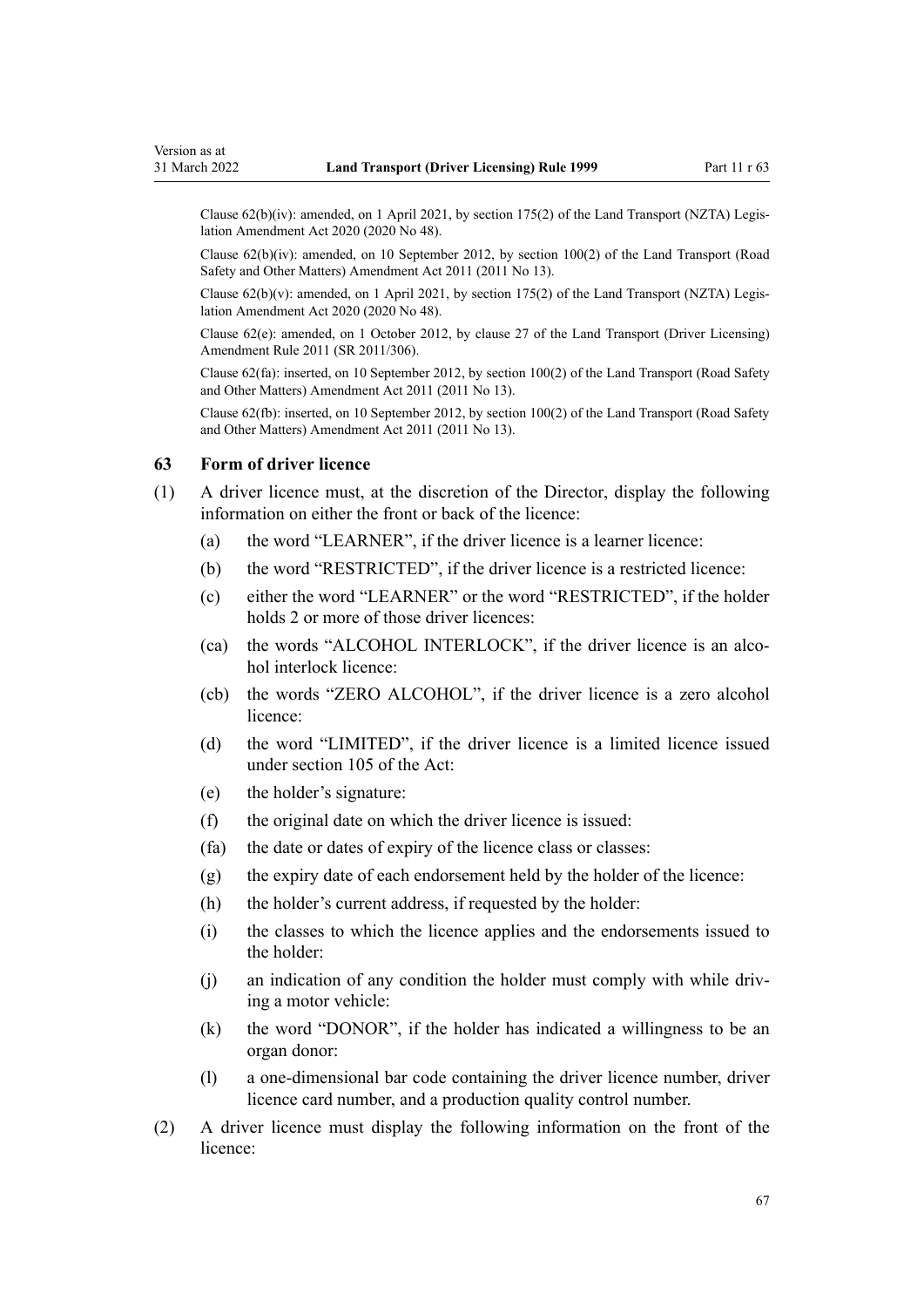- (a) the words "NEW ZEALAND DRIVER LICENCE":
- (b) an image of the New Zealand flag:
- (c) a photographic image of the holder:
- (d) the holder's full name, unless it is impracticable to display the name in full:
- (e) the holder's date of birth:
- (f) *[Revoked]*
- (g) the driver licence number and driver licence card version number.
- (3) The Director may require that anti-counterfeiting security features be included on a driver licence if the Director considers it necessary.
- (4) An endorsement must be indicated on a driver licence in the following way:
	- (a) for all endorsements other than a driving instructor endorsement, by the appropriate single letter specified in [Schedule 4](#page-116-0):
	- (b) for a driving instructor endorsement, by the single letter specified in [Schedule 4](#page-116-0) followed by the appropriate driver licence class number specified in [Schedule 3.](#page-113-0)

Clause 63: substituted, on 1 October 2011, by [clause 28](http://legislation.govt.nz/pdflink.aspx?id=DLM3956732) of the Land Transport (Driver Licensing) Amendment Rule 2011 (SR 2011/306).

Clause 63(1): amended, on 1 April 2021, by [section 175\(2\)](http://legislation.govt.nz/pdflink.aspx?id=LMS286883) of the Land Transport (NZTA) Legis‐ lation Amendment Act 2020 (2020 No 48).

Clause 63(1)(ca): inserted, on 10 September 2012, by [section 100\(2\)](http://legislation.govt.nz/pdflink.aspx?id=DLM3231293) of the Land Transport (Road Safety and Other Matters) Amendment Act 2011 (2011 No 13).

Clause 63(1)(cb): inserted, on 10 September 2012, by [section 100\(2\)](http://legislation.govt.nz/pdflink.aspx?id=DLM3231293) of the Land Transport (Road Safety and Other Matters) Amendment Act 2011 (2011 No 13).

Clause  $63(1)(e)$ : amended, on 1 December 2014, by [clause 22\(1\)](http://legislation.govt.nz/pdflink.aspx?id=DLM6216936) of the Land Transport (Driver Licensing) Amendment Rule 2014 (LI 2014/265).

Clause 63(1)(fa): inserted, on 1 December 2014, by [clause 22\(2\)](http://legislation.govt.nz/pdflink.aspx?id=DLM6216936) of the Land Transport (Driver Licensing) Amendment Rule 2014 (LI 2014/265).

Clause 63(2)(d): replaced, on 1 November 2012, by [clause 8](http://legislation.govt.nz/pdflink.aspx?id=DLM4773440) of the Land Transport (Driver Licens‐ ing) Amendment Rule 2012 (SR 2012/302).

Clause  $63(2)(f)$ : revoked, on 1 December 2014, by [clause 22\(3\)](http://legislation.govt.nz/pdflink.aspx?id=DLM6216936) of the Land Transport (Driver Licensing) Amendment Rule 2014 (LI 2014/265).

Clause 63(3): amended, on 1 April 2021, by [section 175\(2\)](http://legislation.govt.nz/pdflink.aspx?id=LMS286883) of the Land Transport (NZTA) Legis‐ lation Amendment Act 2020 (2020 No 48).

## **64 Form of temporary driver licence**

- (1) A temporary driver licence must be—
	- (a) printed on paper; and
	- (b) signed by the holder; and
	- (c) authenticated by a licensing agent.
- (2) A temporary driver licence must display the following on the front of the licence: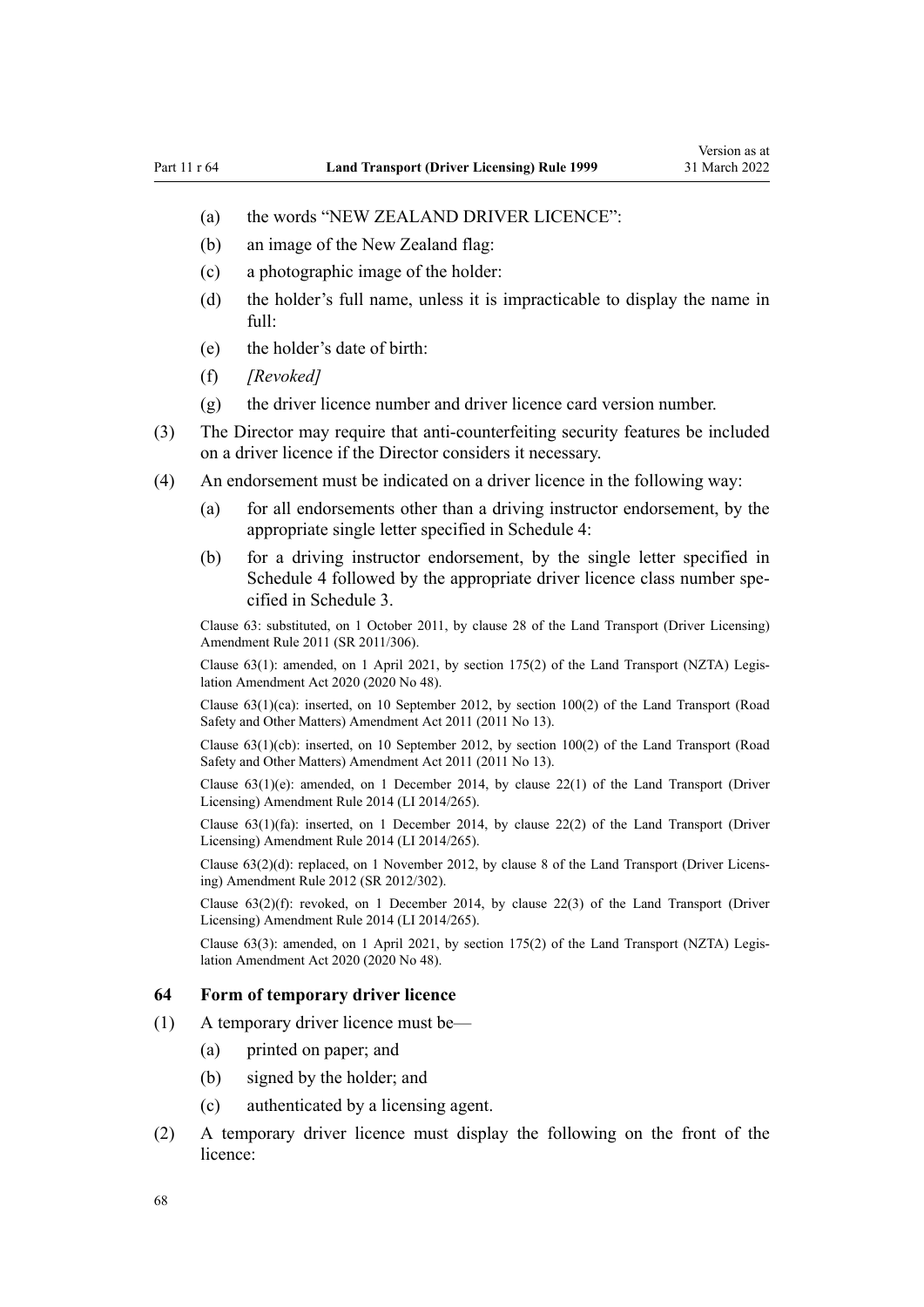- (a) the words "TEMPORARY NEW ZEALAND DRIVER LICENCE":
- (b) the holder's name:
- (c) the holder's date of birth:
- (ca) the date on which the driver licence is issued:
- (d) the date on which the driver licence expires:
- (e) the driver licence number and driver licence card number (if known):
- (f) the classes of driver licence and types of endorsement issued to the holder:
- (g) an indication of any condition the holder must comply with while driv‐ ing a motor vehicle.
- (3) *[Revoked]*
- (4) *[Revoked]*

Clause 64(2)(ca): inserted, on 1 June 2006, by [clause 23](http://legislation.govt.nz/pdflink.aspx?id=DLM376116) of the Land Transport (Driver Licensing) Amendment Rule 2006 (SR 2006/84).

Clause 64(3): revoked, on 1 October 2011, by [clause 29](http://legislation.govt.nz/pdflink.aspx?id=DLM3956734) of the Land Transport (Driver Licensing) Amendment Rule 2011 (SR 2011/306).

Clause 64(4): revoked, on 1 October 2011, by [clause 29](http://legislation.govt.nz/pdflink.aspx?id=DLM3956734) of the Land Transport (Driver Licensing) Amendment Rule 2011 (SR 2011/306).

## **65 Form of driver identification card**

- (1) A driver identification card must be 105 mm high and 80 mm wide.
- (2) A driver identification card must display the following on the front of the card:
	- (a) a photographic image of the holder:
	- (b) the holder's unique identifier:
	- (c) a list of the endorsements held by the holder for which a driver identifi‐ cation card is required:
	- (d) the expiry date of the driver identification card.
- (3) A driver identification card must display the following on the back of the card:
	- (a) the holder's name:
	- (b) the licence number on the holder's driver licence:
	- (c) the expiry date of each endorsement covered by the driver identification card:
	- (d) an indication of any conditions with which the holder must comply when undertaking an activity for which an endorsement covered by the driver identification card is required.
- (4) A driver identification card may include 1 or more of the features specified in [clause 62\(i\)](#page-65-0).
- (5) An endorsement must be indicated on a driver identification card by the appro‐ priate single letter specified in [Schedule 4](#page-116-0).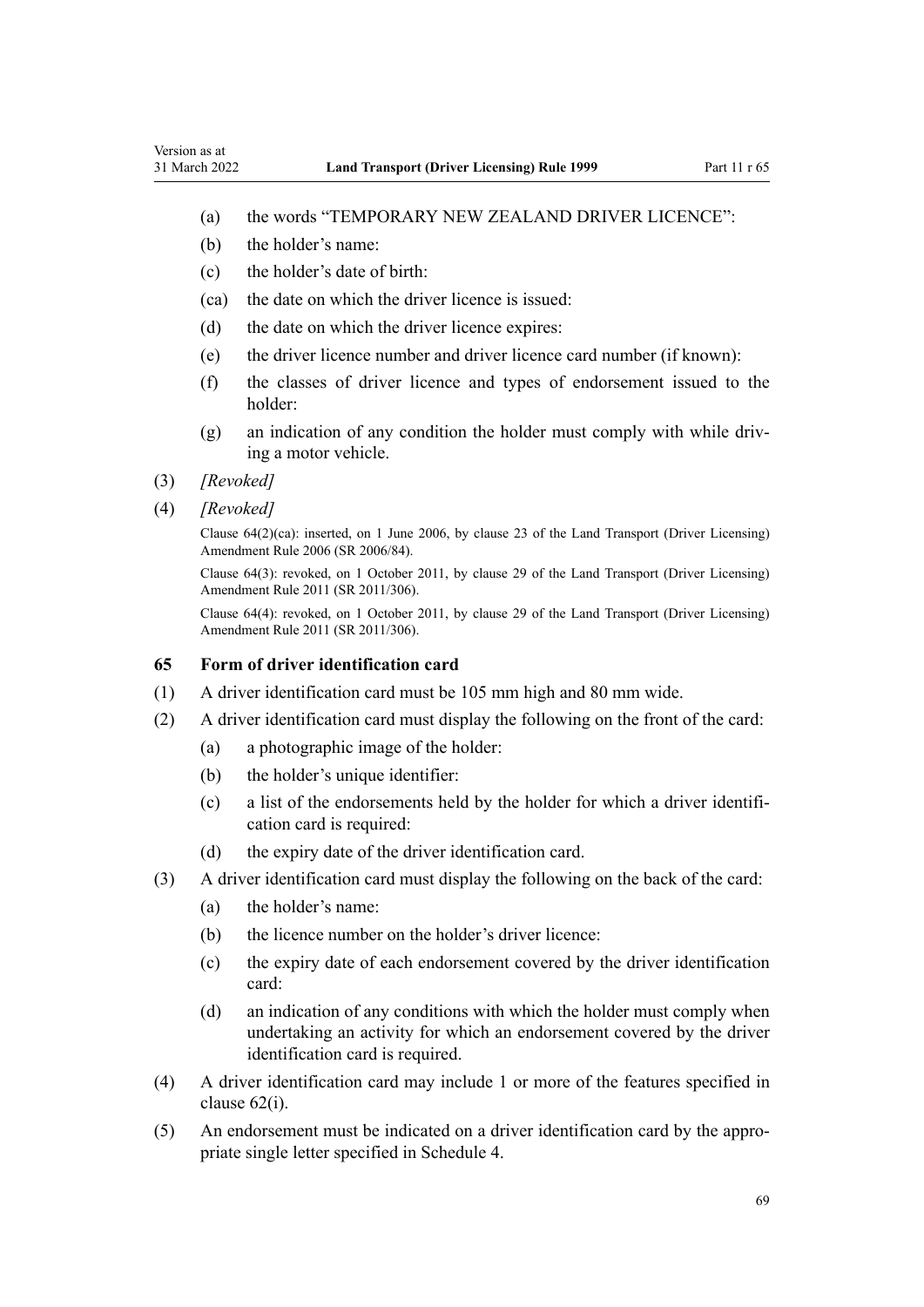# <span id="page-69-0"></span>**66 Form of** "**L**" **plate**

- $(1)$  An "L" plate must—
	- (a) be a rectangle with sides at least 150 mm high and 110 mm wide; and
	- (b) display the capital letter "L", in black, on a yellow background.
- (2) The letter "L" must—
	- (a) be at least 100 mm high; and
	- (b) be at least 60 mm wide.
- (3) The width of each line of the letter "L" must be at least 20 mm.
- (4) An "L" plate must be positioned—
	- (a) so that it does not obstruct the driver's field of vision; and
	- (b) so that it is visible at a distance of 50 m in daylight.
- (5) An "L" plate must be attached in the following way:
	- (a) in the case of a motorcycle, moped, or all-terrain vehicle, by attaching it to the rear of the vehicle:
	- (b) in the case of a vehicle for which a Class 1 licence is required, other than a moped or an all-terrain vehicle, by attaching 1 plate visible to the front of the vehicle and another plate visible to the rear.

## **Part 12**

# **Renewal, replacement, and reinstatement of driver licences and endorsements**

Part 12 heading: amended, on 16 January 2006, by [section 95\(12\)](http://legislation.govt.nz/pdflink.aspx?id=DLM353501) of the Land Transport Amendment Act 2005 (2005 No 77).

## *Renewal of driver licence*

## **67 Renewal of driver licence**

- (1) The Director may, from time to time, on the application of the holder of a licence, renew the licence.
- (1A) The application may be made before or after the expiry of the licence.
- (2) A person is entitled to have his or her driver licence renewed if the person—
	- (a) makes an application in accordance with [Part 3](#page-21-0); and
	- (b) if the application is for the renewal of a licence of any of Classes 2, 3, 4, or 5, produces a medical certificate in accordance with [clause 44](#page-54-0); and
	- (c) is renewing the licence for a period beyond the person's 75th birthday and the person produces a medical certificate in accordance with [clause](#page-54-0) [44;](#page-54-0) and
	- (d) passes the on-road safety test, if referred for the test under [clause 44B;](#page-55-0) and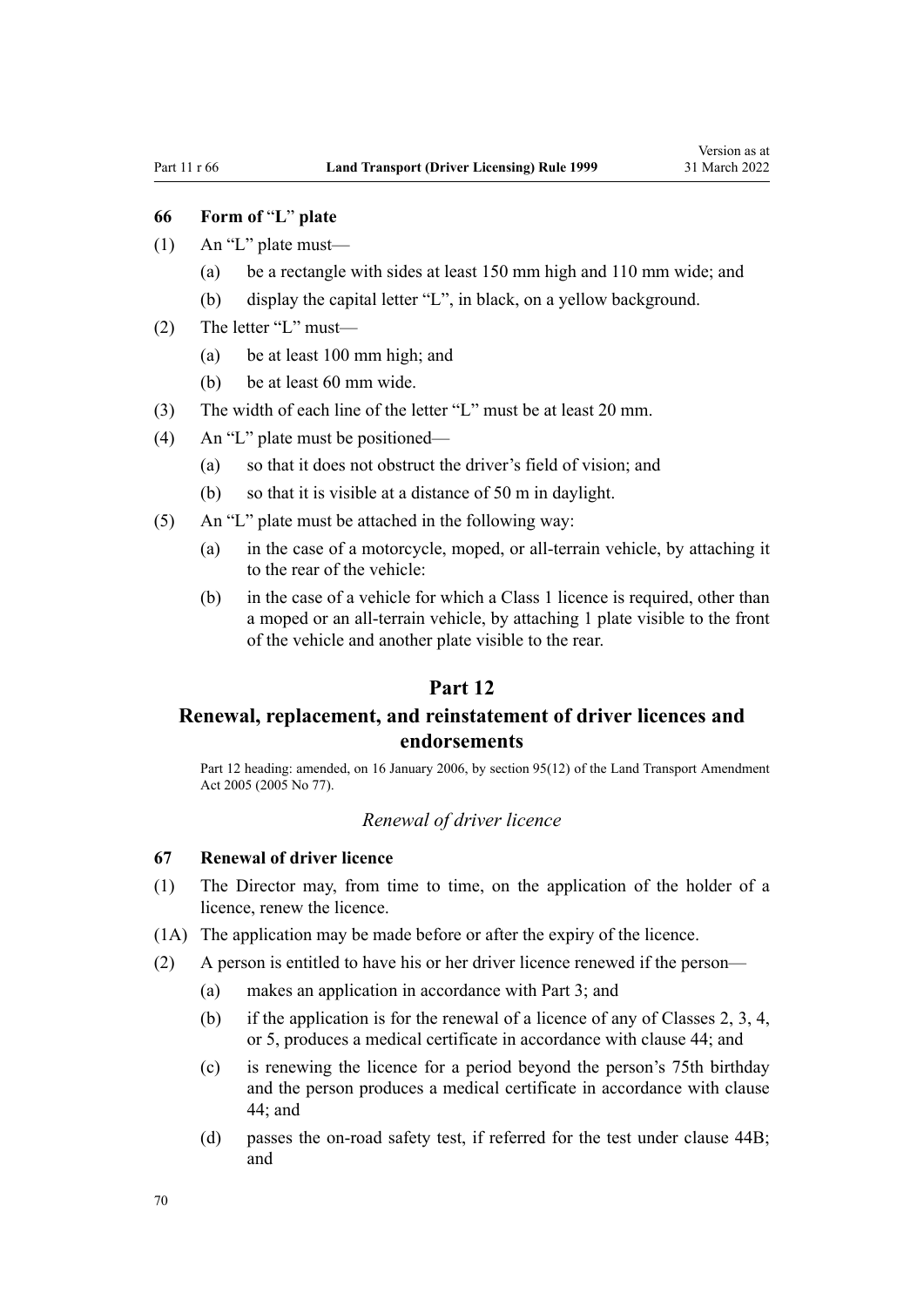- (e) in the case of a licence (excluding a Class 6 licence) that has been expired for more than 5 years, passes—
	- (i) the appropriate theory test under [clause 45](#page-56-0) for the highest class of driver licence that the person is applying to renew; and
	- (ii) the appropriate practical driving test for the highest class of driver licence that the person is applying to renew in accordance with [clauses 48](#page-57-0) and [51](#page-58-0) or successfully completes a course approved under [clause 93](#page-95-0); and
- (f) in the case of a Class 6 licence that has been expired for more than 5 years, passes—
	- (i) the theory test for Class 6 under clause  $45(1)$ ; and
	- (ii) the practical driving test for Class 6 under [clause 48](#page-57-0).
- (2A) A person who has been overseas for 5 years or more does not have to comply with subclause (2)(e) or (f), if the person can provide evidence of being licensed to drive (whether in New Zealand or overseas) within the period of 5 years immediately preceding the date of the application.
- (2B) *[Revoked]*

Version as at

- (3) If a person to whom subclause  $(2)(e)$  applies complies with subclause  $(2)(e)(i)$ , the person's driver licence may be renewed subject to the condition specified in clause  $16(1)(a)$ .
- (4) A condition imposed under subclause (3) continues in force until the person to whom it applies complies with subclause  $(2)(e)(ii)$ .
- (4A) If a person to whom subclause (2)(f) applies complies with subclause (2)(f)(i), that person may be issued with a Class 6L licence, subject to the conditions specified in [clause 16\(1\)\(d\)](#page-27-0).
- (5) A renewed driver licence may be issued with a new expiry date that would have applied had the licence been renewed on the expiry date if the licence is renewed,—
	- (a) in the case of a driver who is 74 years of age or over, not more than 6 months before the expiry date; and
	- (b) in all other cases, not more than 60 days before the expiry date.

Clause 67(1): replaced, on 1 December 2014, by [clause 23\(1\)](http://legislation.govt.nz/pdflink.aspx?id=DLM6216937) of the Land Transport (Driver Licens‐ ing) Amendment Rule 2014 (LI 2014/265).

Clause 67(1): amended, on 1 April 2021, by [section 175\(2\)](http://legislation.govt.nz/pdflink.aspx?id=LMS286883) of the Land Transport (NZTA) Legis‐ lation Amendment Act 2020 (2020 No 48).

Clause 67(1A): replaced, on 1 December 2021, by [clause 7\(1\)](http://legislation.govt.nz/pdflink.aspx?id=LMS590844) of the Land Transport (Driver Licens‐ ing) Amendment Rule (No 2) 2021 (SL 2021/381).

Clause  $67(1A)(a)(i)$ : replaced, on 1 November 2019, by clause  $6(1)$  of the Land Transport (Driver Licensing) Amendment Rule (No 2) 2019 (LI 2019/259).

Clause  $67(2)(a)$ : replaced, on 1 December 2014, by [clause 23\(2\)](http://legislation.govt.nz/pdflink.aspx?id=DLM6216937) of the Land Transport (Driver Licensing) Amendment Rule 2014 (LI 2014/265).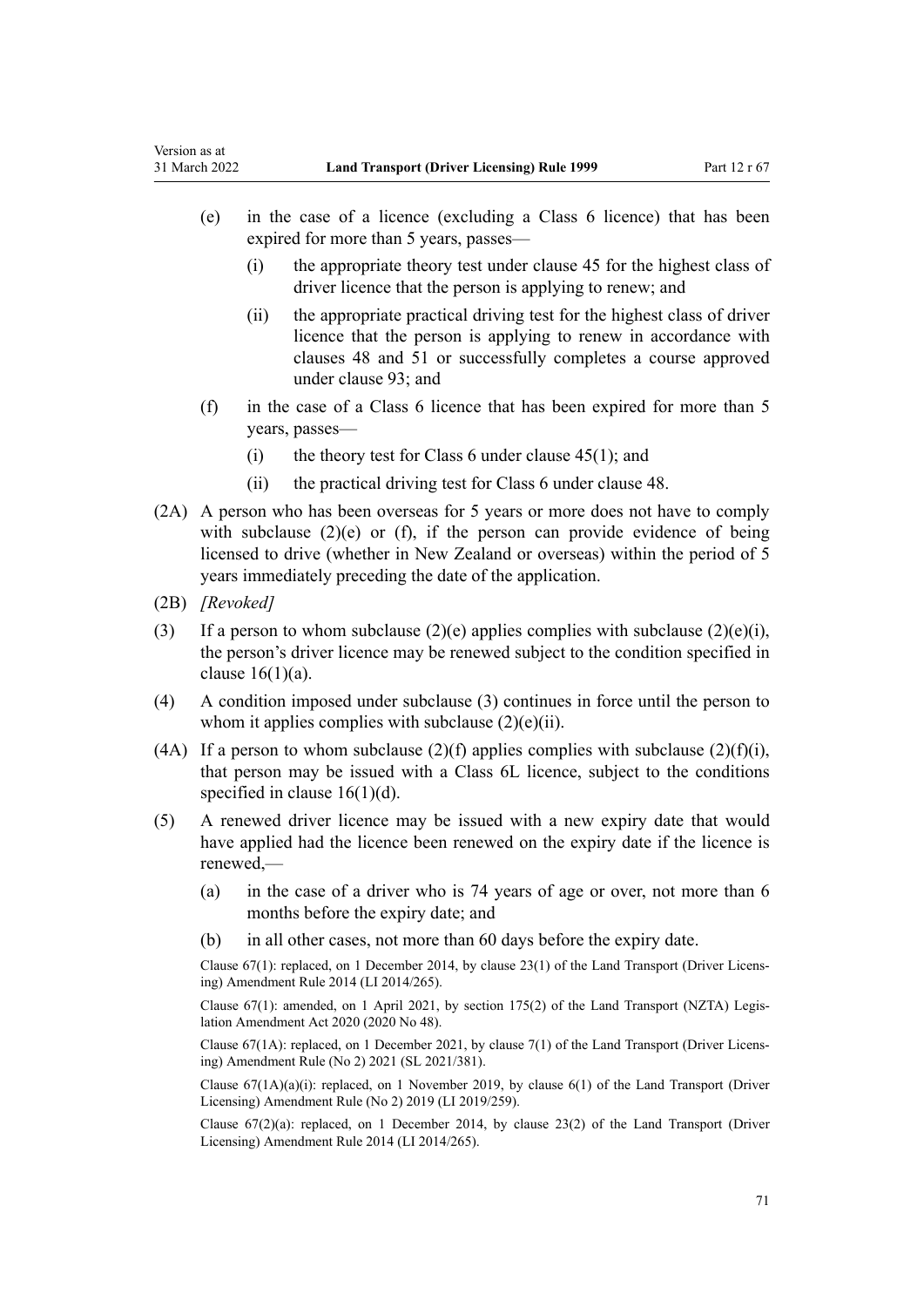<span id="page-71-0"></span>Clause  $67(2)(c)$ : substituted, on 1 October 2011, by [clause 30\(1\)](http://legislation.govt.nz/pdflink.aspx?id=DLM3956735) of the Land Transport (Driver Licensing) Amendment Rule 2011 (SR 2011/306).

Clause 67(2)(d): substituted, on 4 December 2006, by [clause 10\(1\)](http://legislation.govt.nz/pdflink.aspx?id=DLM386151) of the Land Transport (Driver Licensing) Amendment Rule (No 2) 2006 (SR 2006/152).

Clause 67(2)(e): substituted, on 4 December 2006, by [clause 10\(1\)](http://legislation.govt.nz/pdflink.aspx?id=DLM386151) of the Land Transport (Driver Licensing) Amendment Rule (No 2) 2006 (SR 2006/152).

Clause  $67(2)(f)$ : substituted, on 4 December 2006, by clause  $10(1)$  of the Land Transport (Driver Licensing) Amendment Rule (No 2) 2006 (SR 2006/152).

Clause  $67(2)(f)(ii)$ : amended, on 1 August 2011, by [section 100\(4\)](http://legislation.govt.nz/pdflink.aspx?id=DLM3231293) of the Land Transport (Road Safety and Other Matters) Amendment Act 2011 (2011 No 13).

Clause 67(2A): substituted, on 1 October 2011, by [clause 30\(2\)](http://legislation.govt.nz/pdflink.aspx?id=DLM3956735) of the Land Transport (Driver Licens‐ ing) Amendment Rule 2011 (SR 2011/306).

Clause 67(2B): revoked, on 1 December 2021, by [clause 7\(2\)](http://legislation.govt.nz/pdflink.aspx?id=LMS590844) of the Land Transport (Driver Licens‐ ing) Amendment Rule (No 2) 2021 (SL 2021/381).

Clause 67(4A): inserted, on 1 June 2006, by [clause 24\(3\)](http://legislation.govt.nz/pdflink.aspx?id=DLM376117) of the Land Transport (Driver Licensing) Amendment Rule 2006 (SR 2006/84).

Clause 67(5): substituted, on 1 June 2006, by [clause 24\(3\)](http://legislation.govt.nz/pdflink.aspx?id=DLM376117) of the Land Transport (Driver Licensing) Amendment Rule 2006 (SR 2006/84).

# **67A Reinstatement of driver licence with respect to those who have been disqualified for more than 12 months after end of disqualification**

- (1) The Director may, from time to time, on the application of a person who has been disqualified for more than 12 months, reinstate that person's licence.
- (2) A person is entitled to have his or her driver licence reinstated if—
	- (a) the person has served their disqualification, and there are no further sub‐ sequent periods of disqualification left to serve as of the date of application; and
	- (b) the person complies with clause  $67(2)(a)$ ; and
	- (c) the person is applying for reinstatement of a licence for a period beyond the person's 75th birthday and the person produces a medical certificate in accordance with [clause 44](#page-54-0); and
	- (d) the person passes the on-road safety test, if referred for the test under [clause 44B;](#page-55-0) and
	- (e) in the case of an applicant for a licence of any of Classes 2, 3, 4, or 5, the person produces a medical certificate in accordance with [clause 44](#page-54-0); and
	- (f) in the case of an applicant for a licence of any of-
		- $(i)$  Classes 1, 2, 3, 4, or 5, the person passes—
			- (A) the appropriate theory test under [clause 45](#page-56-0) for the highest class of driver licence the person is applying to reinstate; and
			- (B) the appropriate practical driving test for the highest class of driver licence the person is applying to reinstate in accordance with [clauses 48](#page-57-0) and [51;](#page-58-0) or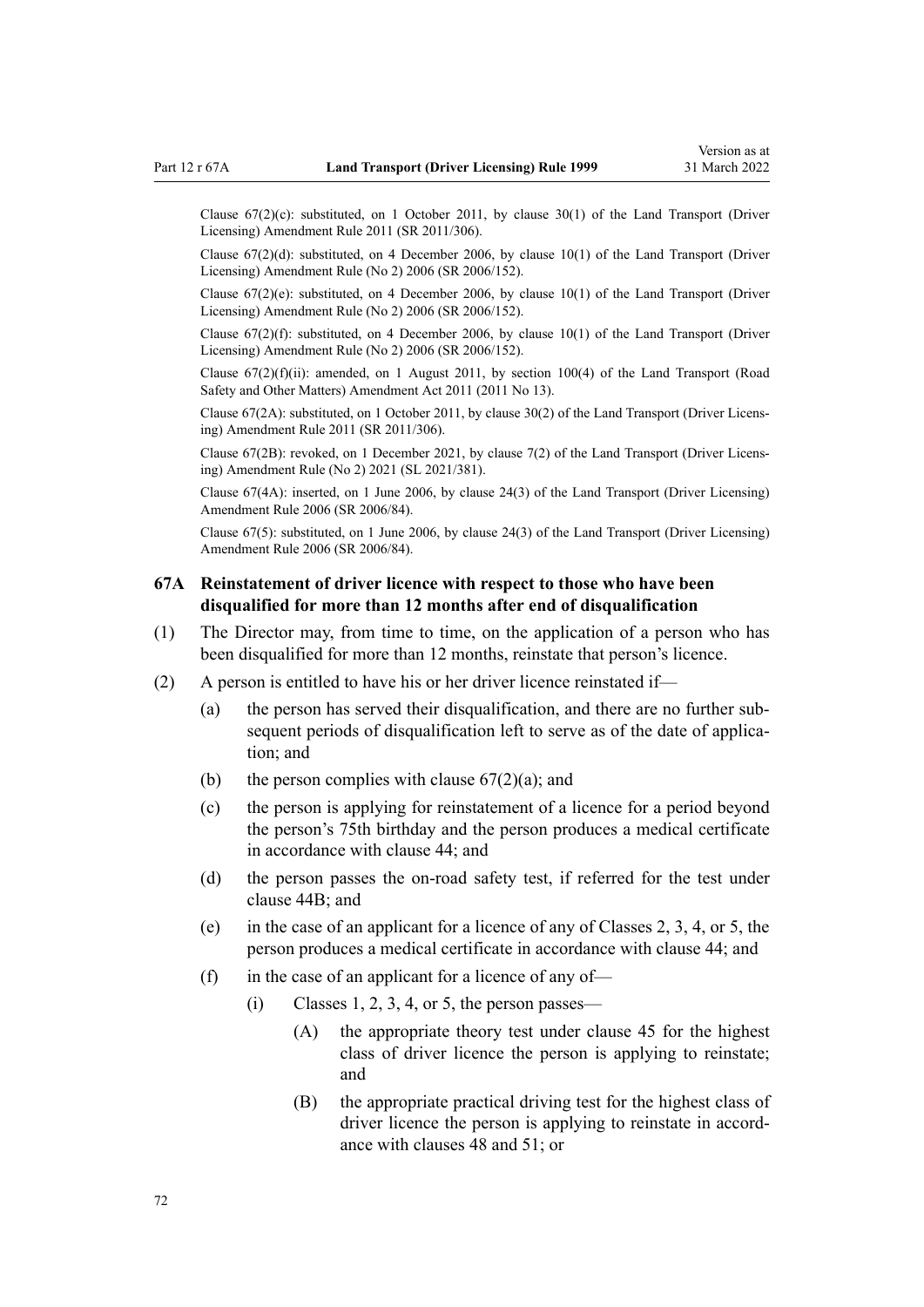- (ii) Classes 2, 3, 4, and 5, the person completes a course approved under [clause 93](#page-95-0) (if any); and
- (g) in the case of an applicant for a Class 6 driver licence, the person passes—
	- (i) the theory test for a Class 6 licence under clause  $45(1)$ ; and
	- (ii) the practical driving test for a Class 6 licence under [clause 51](#page-58-0) or [clause 48](#page-57-0), as appropriate.
- (2A) To have the licence reinstated, the person must apply in accordance with [Part 3](#page-21-0).
- (3) If a person to whom subclause (2)(f) applies complies with subclause  $(2)(f)(i)(A)$ , the person's driver licence may be reinstated subject to the condition specified in clause  $16(1)(a)$ .
- (4) A condition imposed under subclause (3) continues in force until the person to whom it applies complies with subclause  $(2)(f)(i)(B)$  or subclause  $(2)(f)(ii)$ .
- (5) If a person to whom subclause  $(2)(g)$  applies complies with subclause  $(2)(g)(i)$ , the person's driver licence may be reinstated subject to the conditions specified in clause  $16(1)(c)$  and (d).
- (6) The conditions imposed under subclause (5) continue in force until the person to whom they apply complies with subclause  $(2)(g)(ii)$ .
- (7) Except as provided in subclauses (8) and (9), a licence that is reinstated under this clause will retain the expiry date of the licence being reinstated.
- (8) The person must also comply with [clause 67](#page-69-0) if—
	- (a) the licence being reinstated (not being a licence described in paragraph (b)) has expired or will expire within the following 12 months; or
	- (b) the licence being reinstated is of Class 1L, Class 1R, Class 6L, or Class 6R and has expired or reached its expiry date.
- (9) A licence that is reinstated under subclause (8) will be issued with an expiry date as if the person had applied to renew the licence under [clause 67.](#page-69-0)

Clause 67A: inserted, on 16 January 2006, by [section 95\(12\)](http://legislation.govt.nz/pdflink.aspx?id=DLM353501) of the Land Transport Amendment Act 2005 (2005 No 77).

Clause 67A heading: amended, on 10 May 2011, by [section 100\(3\)](http://legislation.govt.nz/pdflink.aspx?id=DLM3231293) of the Land Transport (Road Safety and Other Matters) Amendment Act 2011 (2011 No 13).

Clause 67A(1): amended, on 1 April 2021, by [section 175\(2\)](http://legislation.govt.nz/pdflink.aspx?id=LMS286883) of the Land Transport (NZTA) Legis‐ lation Amendment Act 2020 (2020 No 48).

Clause 67A(2)(c): substituted, on 1 October 2011, by [clause 31](http://legislation.govt.nz/pdflink.aspx?id=DLM3956736) of the Land Transport (Driver Licens‐ ing) Amendment Rule 2011 (SR 2011/306).

Clause 67A(2)(d): substituted, on 4 December 2006, by [clause 11\(1\)](http://legislation.govt.nz/pdflink.aspx?id=DLM386152) of the Land Transport (Driver Licensing) Amendment Rule (No 2) 2006 (SR 2006/152).

Clause  $67A(2)(f)(i)(B)$ : amended, on 4 December 2006, by [clause 11\(2\)](http://legislation.govt.nz/pdflink.aspx?id=DLM386152) of the Land Transport (Driver Licensing) Amendment Rule (No 2) 2006 (SR 2006/152).

Clause  $67A(2)(g)(ii)$ : amended, on 1 August 2011, by [section 100\(4\)](http://legislation.govt.nz/pdflink.aspx?id=DLM3231293) of the Land Transport (Road Safety and Other Matters) Amendment Act 2011 (2011 No 13).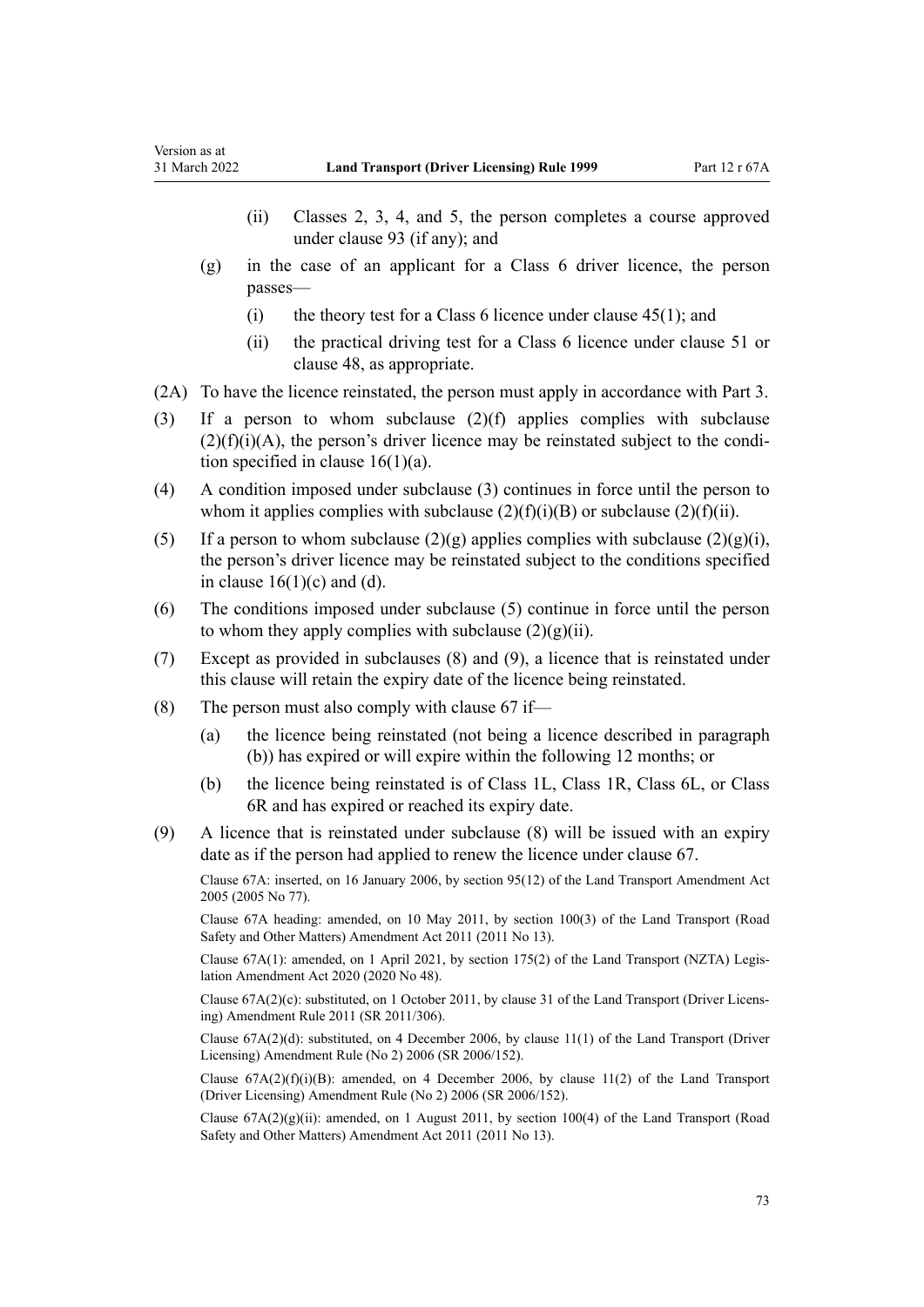Clause 67A(2A): inserted, on 1 December 2014, by [clause 24\(1\)](http://legislation.govt.nz/pdflink.aspx?id=DLM6216938) of the Land Transport (Driver Licensing) Amendment Rule 2014 (LI 2014/265).

Clause 67A(5): amended, on 16 June 2008, by [clause 11](http://legislation.govt.nz/pdflink.aspx?id=DLM1317917) of the Land Transport (Driver Licensing) Amendment Rule 2008 (SR 2008/119).

Clause 67A(7): inserted, on 1 December 2014, by [clause 24\(2\)](http://legislation.govt.nz/pdflink.aspx?id=DLM6216938) of the Land Transport (Driver Licens‐ ing) Amendment Rule 2014 (LI 2014/265).

Clause 67A(8): inserted, on 1 December 2014, by [clause 24\(2\)](http://legislation.govt.nz/pdflink.aspx?id=DLM6216938) of the Land Transport (Driver Licens‐ ing) Amendment Rule 2014 (LI 2014/265).

Clause 67A(9): inserted, on 1 December 2014, by [clause 24\(2\)](http://legislation.govt.nz/pdflink.aspx?id=DLM6216938) of the Land Transport (Driver Licens‐ ing) Amendment Rule 2014 (LI 2014/265).

# **67B Reinstatement of driver licence after end of suspension for any period (other than under section 95 of Act) or disqualification for a period of not more than 12 months**

- (1) The Director may reinstate the licence of a person who—
	- (a) has been, but is no longer, subject to—
		- (i) a period or periods of suspension for any period (other than under [section 95](http://legislation.govt.nz/pdflink.aspx?id=DLM435024) of the Act); or
		- (ii) a period or periods of disqualification of not more than 12 months; and
	- (b) has applied to have the person's licence reinstated.
- (2) A person is entitled to apply to have his or her driver licence reinstated if the person has served his or her suspension or disqualification, and there are no further subsequent periods of suspension or disqualification left to serve as at the date of application.
- (3) To have the licence reinstated, the person must apply in accordance with [Part 3](#page-21-0).
- (4) Except as provided in subclauses (5) and (6), a licence that is reinstated under this clause will retain the expiry date of the licence being reinstated.
- (5) The person must also comply with [clause 67](#page-69-0) if—
	- (a) the licence being reinstated (not being a licence described in paragraph (b)) has expired or will expire within the following 12 months; or
	- (b) the licence being reinstated is of Class 1L, Class 1R, Class 6L, or Class 6R and has expired or reached its expiry date.
- (6) A licence that is reinstated under subclause (5) will be issued with an expiry date as if the person had applied to renew the licence under [clause 67.](#page-69-0)

Clause 67B: inserted, on 10 May 2011, by [section 100\(3\)](http://legislation.govt.nz/pdflink.aspx?id=DLM3231293) of the Land Transport (Road Safety and Other Matters) Amendment Act 2011 (2011 No 13).

Clause 67B(1): amended, on 1 April 2021, by [section 175\(2\)](http://legislation.govt.nz/pdflink.aspx?id=LMS286883) of the Land Transport (NZTA) Legis‐ lation Amendment Act 2020 (2020 No 48).

Clause 67B(3): amended, on 1 December 2014, by [clause 25\(1\)](http://legislation.govt.nz/pdflink.aspx?id=DLM6216939) of the Land Transport (Driver Licensing) Amendment Rule 2014 (LI 2014/265).

Clause 67B(4): replaced, on 1 December 2014, by [clause 25\(2\)](http://legislation.govt.nz/pdflink.aspx?id=DLM6216939) of the Land Transport (Driver Licens‐ ing) Amendment Rule 2014 (LI 2014/265).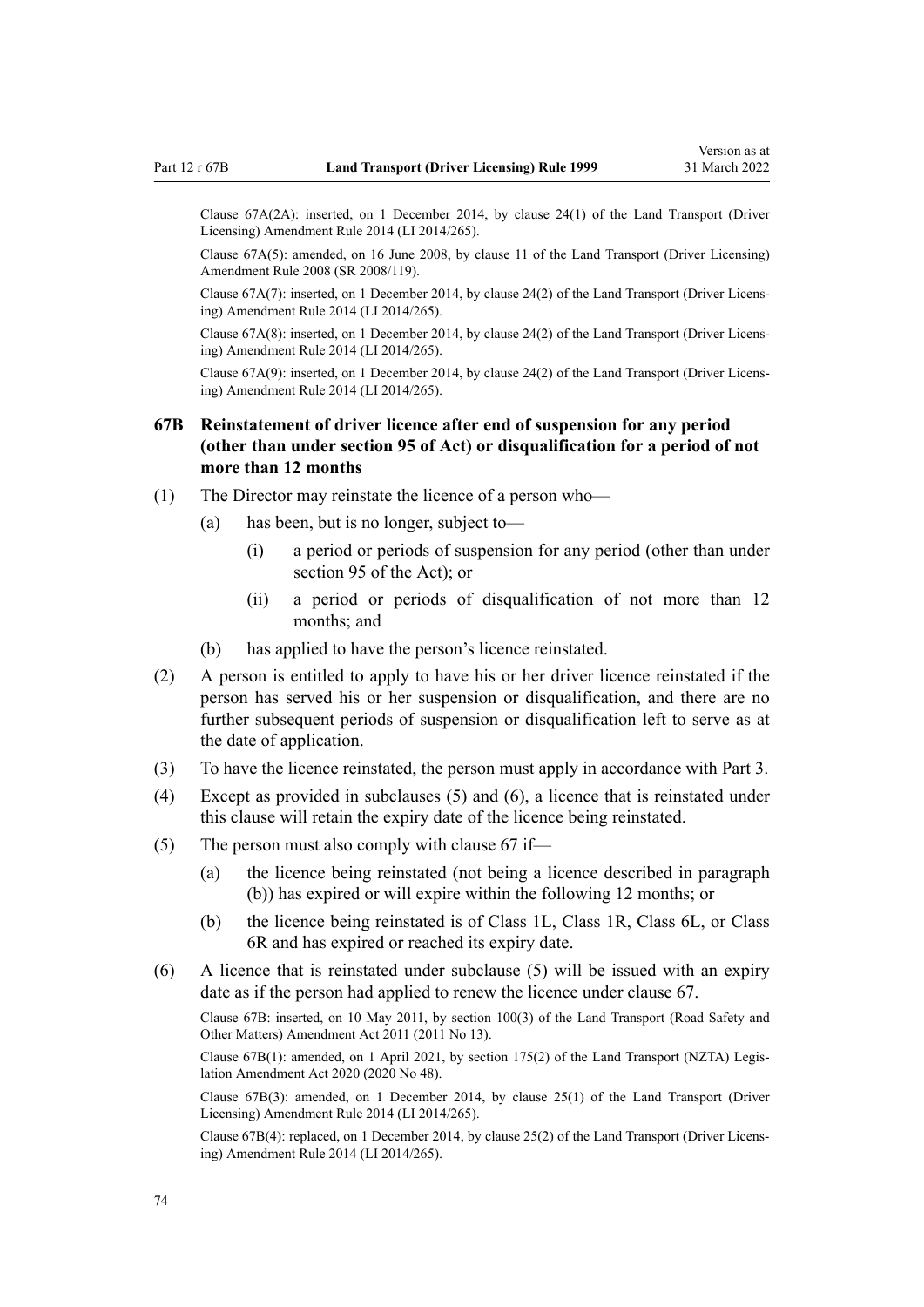Clause 67B(5): replaced, on 1 December 2014, by [clause 25\(2\)](http://legislation.govt.nz/pdflink.aspx?id=DLM6216939) of the Land Transport (Driver Licens‐ ing) Amendment Rule 2014 (LI 2014/265).

# **67C Reinstatement of driver licence when there is no alcohol interlock licence or zero alcohol licence in force**

- (1) The Director may reinstate the licence of a person who—
	- (a) has been, but is no longer, the holder of or required to hold either of the following:
		- (i) an alcohol interlock licence; or
		- (ii) a zero alcohol licence; and
	- (b) has applied to have the person's licence reinstated.
- (2) A person is entitled to apply to have his or her driver licence reinstated if the person has been, but is no longer, the holder of or required to hold an alcohol interlock licence or a zero alcohol licence.
- (3) To have the licence reinstated, the person must apply in accordance with [Part 3](#page-21-0).
- (4) Except as provided in subclauses (5) and (6), a licence that is reinstated under this clause will retain the expiry date of the licence being reinstated.
- (5) The person must also comply with [clause 67](#page-69-0) if—
	- (a) the licence being reinstated (not being a licence described in paragraph (b)) has expired or will expire within the following 12 months; or
	- (b) the licence being reinstated is of Class 1L, Class 1R, Class 6L, or Class 6R and has expired or reached its expiry date.
- (6) A licence that is reinstated under subclause (5) will be issued with an expiry date as if the person had applied to renew the licence under [clause 67.](#page-69-0)

Clause 67C: inserted, on 10 September 2012, by [section 100\(2\)](http://legislation.govt.nz/pdflink.aspx?id=DLM3231293) of the Land Transport (Road Safety and Other Matters) Amendment Act 2011 (2011 No 13).

Clause 67C(1): amended, on 1 April 2021, by [section 175\(2\)](http://legislation.govt.nz/pdflink.aspx?id=LMS286883) of the Land Transport (NZTA) Legis‐ lation Amendment Act 2020 (2020 No 48).

Clause 67C(3): amended, on 1 December 2014, by [clause 26\(1\)](http://legislation.govt.nz/pdflink.aspx?id=DLM6216940) of the Land Transport (Driver Licensing) Amendment Rule 2014 (LI 2014/265).

Clause 67C(4): replaced, on 1 December 2014, by [clause 26\(2\)](http://legislation.govt.nz/pdflink.aspx?id=DLM6216940) of the Land Transport (Driver Licens‐ ing) Amendment Rule 2014 (LI 2014/265).

Clause 67C(5): replaced, on 1 December 2014, by [clause 26\(2\)](http://legislation.govt.nz/pdflink.aspx?id=DLM6216940) of the Land Transport (Driver Licens‐ ing) Amendment Rule 2014 (LI 2014/265).

# **68 Special provision relating to person who is overseas, or in prison or hospital**

#### *[Revoked]*

Clause 68: revoked, on 1 October 2011, by [clause 32](http://legislation.govt.nz/pdflink.aspx?id=DLM3956737) of the Land Transport (Driver Licensing) Amendment Rule 2011 (SR 2011/306).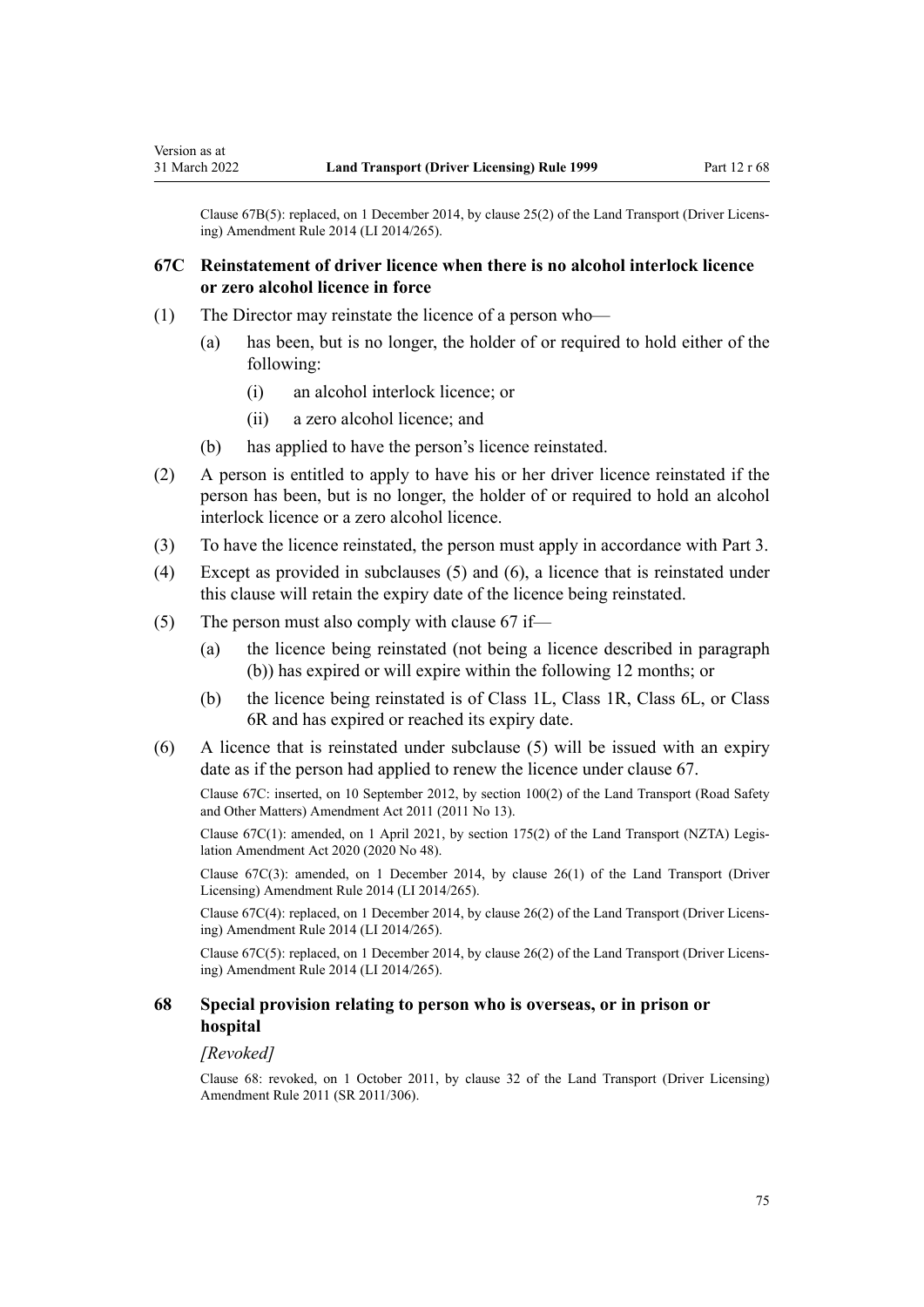### *Renewal of endorsement*

### <span id="page-75-0"></span>**69 Renewal of endorsement**

The Director may from time to time, on the application of the holder of an endorsement, renew the endorsement.

Clause 69: amended, on 1 April 2021, by [section 175\(2\)](http://legislation.govt.nz/pdflink.aspx?id=LMS286883) of the Land Transport (NZTA) Legislation Amendment Act 2020 (2020 No 48).

# **70 Renewal of passenger, vehicle recovery, driving instructor, testing officer, or dangerous goods endorsement**

- (1) Application may be made to renew a passenger, vehicle recovery, driving instructor, testing officer, or dangerous goods endorsement with the expiry date that would have applied had the licence been renewed on the expiry date.
- (1A) An application under subclause (1) must be made—
	- (a) before the fifth anniversary of the date of expiry of the endorsement; and
	- (b) not more than 60 days before the date of expiry of the endorsement.
- (2) A person is entitled to have his or her passenger, vehicle recovery, driving instructor, or testing officer endorsement renewed, for a period of 1 year or 5 years from the date of the expiry of the endorsement, or the date of renewal, whichever is later, if—
	- (a) the person makes an application in accordance with [Part 3](#page-21-0); and
	- (b) in the case of an application for the renewal of an endorsement that was issued for a period of 5 years, the person produces a medical certificate in accordance with [clause 44](#page-54-0); and
	- (ba) in the case of an application for the renewal of an endorsement that was issued for a period of less than 5 years, the person produces a medical certificate in accordance with [clause 44](#page-54-0) if the person has not, within the 5 years immediately preceding the date of the application, produced a certificate that complies with the requirements of clause 44; and
	- (c) the person consents to the carrying out of checks as to whether or not the person is a fit and proper person to be the holder of the endorsement and consents to the carrying out of those checks from time to time during the period of validity of the endorsement; and
	- (d) the Director is satisfied in accordance with [clause 35\(1\)](#page-48-0) that the person is a fit and proper person to be the holder of the endorsement.
- (3) A person is entitled to have his or her dangerous goods endorsement renewed, for a period of 5 years from the date of the expiry of the endorsement, or the date of renewal, whichever is later, if the person—
	- (a) makes an application in accordance with [Part 3](#page-21-0); and
	- (b) produces a certificate of successful completion by the person of an approved course of the appropriate type specified in [clause 93\(b\)\(iii\)](#page-95-0) that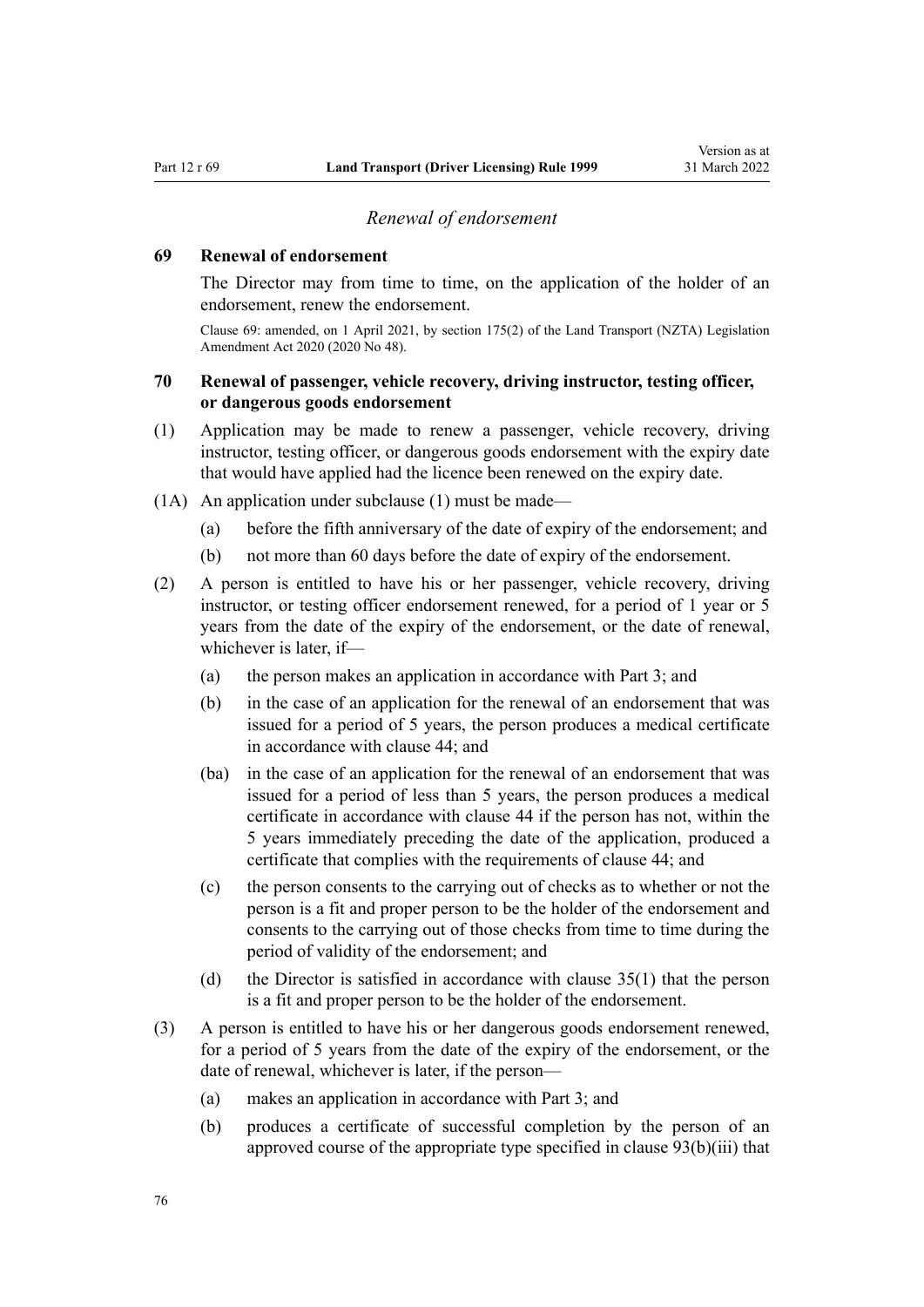<span id="page-76-0"></span>is issued within 60 days before the date of the application for the renewal.

Clause 70(1): substituted, on 1 June 2006, by [clause 26\(1\)](http://legislation.govt.nz/pdflink.aspx?id=DLM376119) of the Land Transport (Driver Licensing) Amendment Rule 2006 (SR 2006/84).

Clause 70(1A): inserted, on 1 June 2006, by [clause 26\(1\)](http://legislation.govt.nz/pdflink.aspx?id=DLM376119) of the Land Transport (Driver Licensing) Amendment Rule 2006 (SR 2006/84).

Clause 70(2): amended, on 1 June 2006, by [clause 26\(2\)](http://legislation.govt.nz/pdflink.aspx?id=DLM376119) of the Land Transport (Driver Licensing) Amendment Rule 2006 (SR 2006/84).

Clause  $70(2)(a)$ : replaced, on 1 December 2014, by clause  $27(1)$  of the Land Transport (Driver Licensing) Amendment Rule 2014 (LI 2014/265).

Clause  $70(2)(b)$ : substituted, on 4 October 1999, by [clause 18\(2\)](http://legislation.govt.nz/pdflink.aspx?id=DLM293687) of the Land Transport (Driver Licensing) Amendment Rule 1999 (SR 1999/302).

Clause 70(2)(ba): inserted, on 4 October 1999, by [clause 18\(2\)](http://legislation.govt.nz/pdflink.aspx?id=DLM293687) of the Land Transport (Driver Licens‐ ing) Amendment Rule 1999 (SR 1999/302).

Clause  $70(2)(c)$ : amended, on 4 October 1999, by [clause 18\(3\)](http://legislation.govt.nz/pdflink.aspx?id=DLM293687) of the Land Transport (Driver Licensing) Amendment Rule 1999 (SR 1999/302).

Clause 70(2)(d): amended, on 1 April 2021, by [section 175\(2\)](http://legislation.govt.nz/pdflink.aspx?id=LMS286883) of the Land Transport (NZTA) Legis‐ lation Amendment Act 2020 (2020 No 48).

Clause 70(3): amended, on 1 June 2006, by [clause 26\(3\)](http://legislation.govt.nz/pdflink.aspx?id=DLM376119) of the Land Transport (Driver Licensing) Amendment Rule 2006 (SR 2006/84).

Clause  $70(3)(a)$ : replaced, on 1 December 2014, by [clause 27\(2\)](http://legislation.govt.nz/pdflink.aspx?id=DLM6216941) of the Land Transport (Driver Licensing) Amendment Rule 2014 (LI 2014/265).

Clause 70(3)(b): amended, on 1 October 2011, by [clause 33](http://legislation.govt.nz/pdflink.aspx?id=DLM3956738) of the Land Transport (Driver Licensing) Amendment Rule 2011 (SR 2011/306).

### **71 Renewal of special-type endorsement**

- (1) An application for the renewal of a special-type vehicle endorsement may be made before or after the date of expiry of the endorsement.
- (2) A person is entitled to have his or her special-type vehicle endorsement renewed if the person—
	- (a) makes an application in accordance with [Part 3](#page-21-0); and
	- (b) if the endorsement has been expired for more than 5 years, produces a certificate of successful completion by the person of an approved course of the appropriate type specified in subparagraphs (v) to (viii) of [clause](#page-95-0) [93\(b\)](#page-95-0) that is issued within 60 days before the date of applying for the renewal.
- (3) A person who has been overseas for 5 years or more does not have to comply with subclause (2), if the person can provide evidence of being licensed to drive (whether in New Zealand or overseas) within the period of 5 years immediately preceding the date of the application.

Clause 71(2)(a): replaced, on 1 December 2014, by [clause 28](http://legislation.govt.nz/pdflink.aspx?id=DLM6216942) of the Land Transport (Driver Licens‐ ing) Amendment Rule 2014 (LI 2014/265).

Clause 71(2)(b): amended, on 1 October 2011, by [clause 34\(1\)](http://legislation.govt.nz/pdflink.aspx?id=DLM3956739) of the Land Transport (Driver Licens‐ ing) Amendment Rule 2011 (SR 2011/306).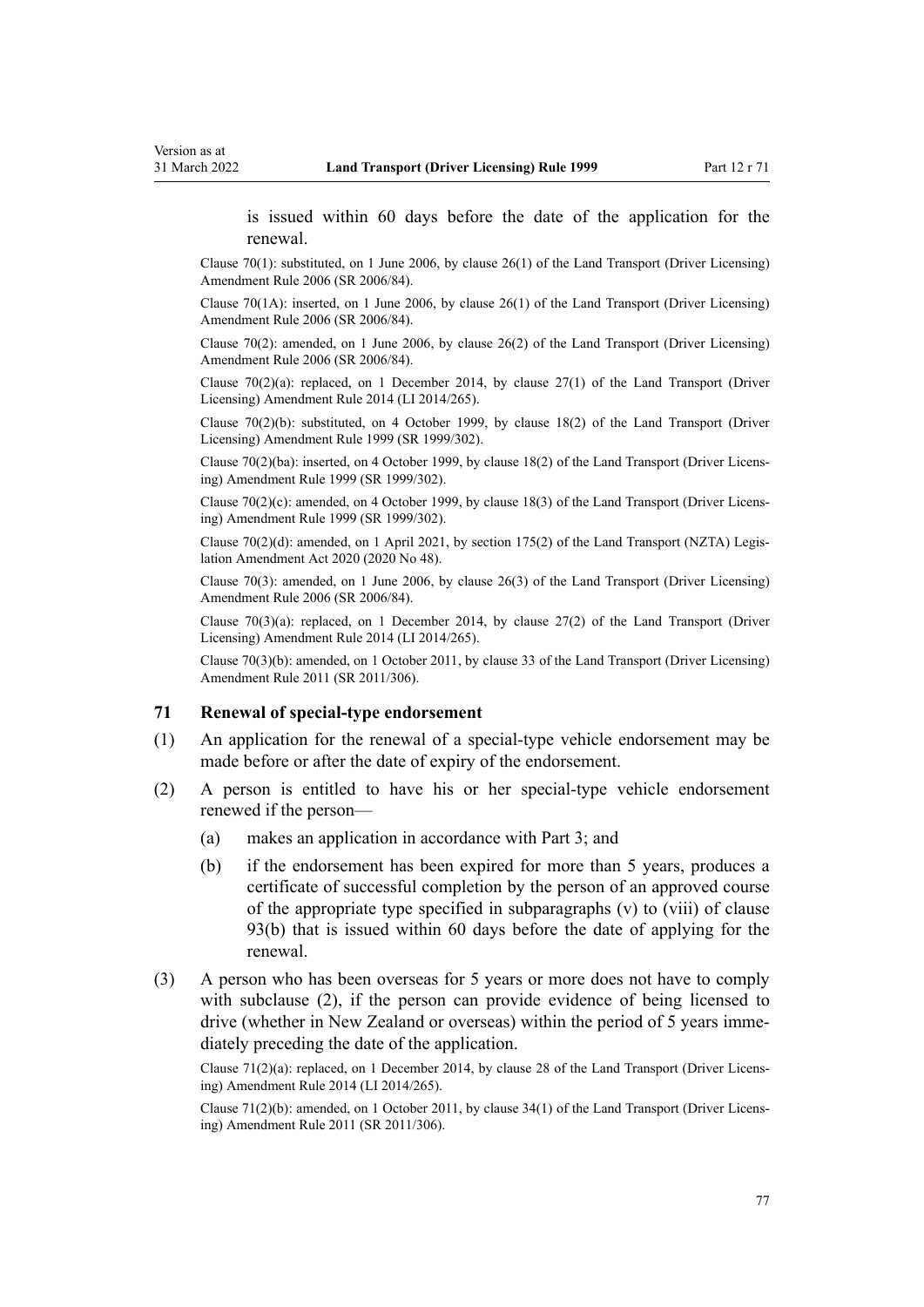<span id="page-77-0"></span>Clause 71(2)(b): amended, on 1 June 2006, by [clause 27](http://legislation.govt.nz/pdflink.aspx?id=DLM376120) of the Land Transport (Driver Licensing) Amendment Rule 2006 (SR 2006/84).

Clause 71(3): added, on 1 October 2011, by [clause 34\(2\)](http://legislation.govt.nz/pdflink.aspx?id=DLM3956739) of the Land Transport (Driver Licensing) Amendment Rule 2011 (SR 2011/306).

# **72 Special provision relating to person overseas, or in prison or hospital**

# *[Revoked]*

Clause 72: revoked, on 1 October 2011, by [clause 35](http://legislation.govt.nz/pdflink.aspx?id=DLM3956740) of the Land Transport (Driver Licensing) Amendment Rule 2011 (SR 2011/306).

### **73 Renewal of driver identification card**

- (1) The Director may from time to time, on the application of the holder of a driver identification card, made before or after the expiry of the card, renew the card.
- (2) The application must be made in accordance with [Part 3.](#page-21-0)

Clause 73(1): amended, on 1 April 2021, by [section 175\(2\)](http://legislation.govt.nz/pdflink.aspx?id=LMS286883) of the Land Transport (NZTA) Legis‐ lation Amendment Act 2020 (2020 No 48).

Clause 73(2): replaced, on 1 December 2014, by [clause 29](http://legislation.govt.nz/pdflink.aspx?id=DLM6216943) of the Land Transport (Driver Licensing) Amendment Rule 2014 (LI 2014/265).

# *Replacement of driver licence or driver identification card*

# **74 Replacement of driver licence or driver identification card if lost, stolen, etc**

- (1) The Director may, on the application of the holder of a driver licence or a driver identification card, issue a replacement driver licence or driver identification card.
- (2) The holder of a driver licence or a driver identification card must apply for a replacement driver licence or driver identification card, as the case may be, if—
	- (a) it is lost, stolen, destroyed, defaced, mutilated, or becomes illegible; or
	- (b) the holder's name is changed from that recorded on the licence and in the person's driver licence records, or on the driver identification card; or
	- (c) in the opinion of the Director, the holder's appearance has changed sig‐ nificantly from that recorded on the licence or driver identification card.
- (3) A person is entitled to be issued with a replacement driver licence or driver identification card if the person—
	- (a) makes an application in accordance with [Part 3](#page-21-0); and
	- (b) either surrenders the previous licence or driver identification card to the licensing agent in a legible form or provides the licensing agent with a signed statement stating, as appropriate, that—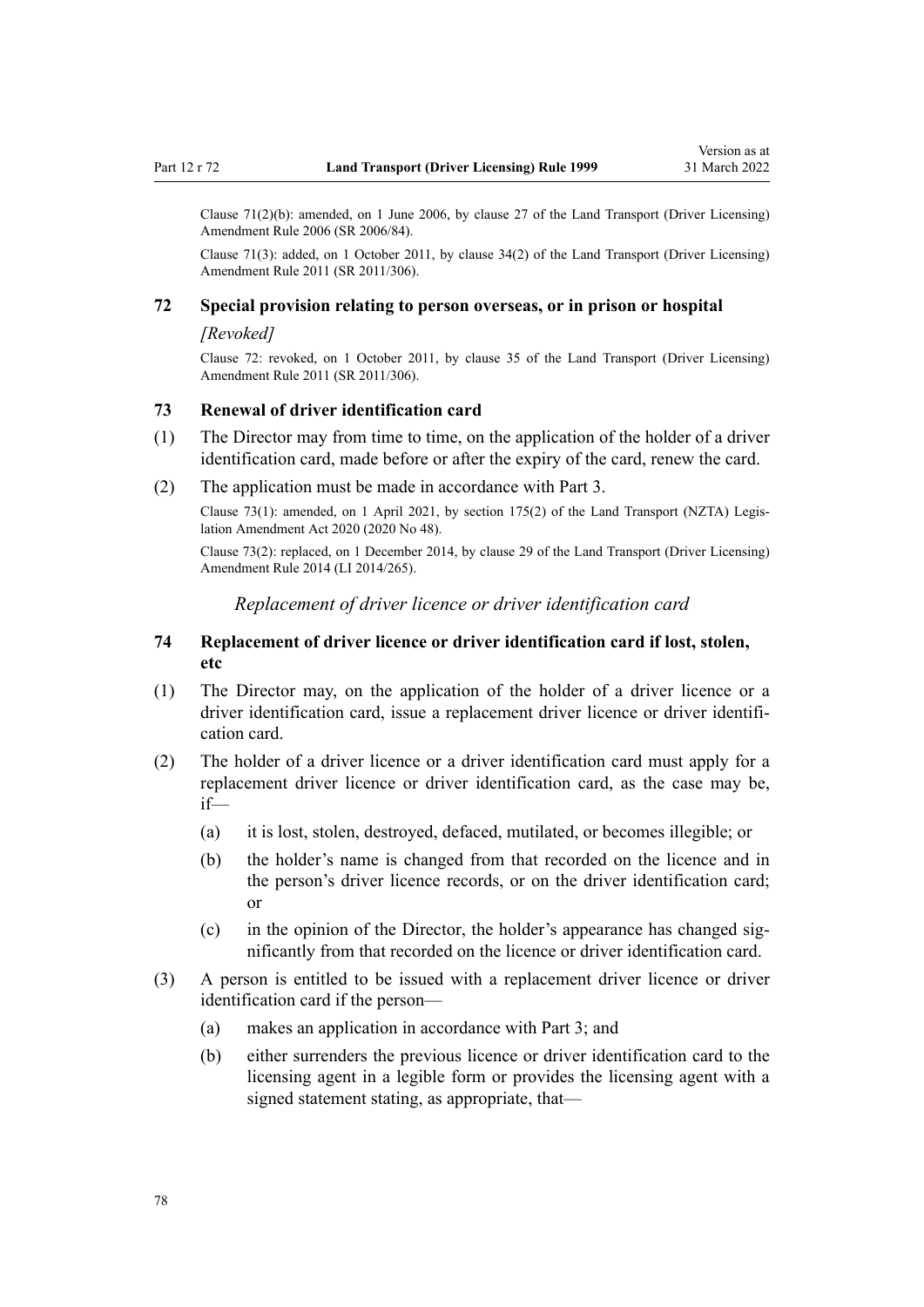- (i) the applicant does not have the previous driver licence or driver identification card and the circumstances in which it was lost or destroyed; or
- (ii) the driver licence or driver identification card that the applicant has surrendered in a defaced, mutilated, or illegible form is the applicant's previous driver licence or driver identification card.
- $(4)$  If—
	- (a) a driver licence being replaced is due to expire within 12 months of the date of the application for the replacement licence; and
	- (b) the applicant will be younger than 64 years on the date that the licence is due to expire,—

the replacement licence may be issued with an expiry date as if the person had applied to renew the licence under [clause 67](#page-69-0).

(5) A driver identification card that is replaced under this clause must be issued with an expiry date that is the same as the expiry date of the card being replaced.

Clause 74(1): amended, on 1 April 2021, by [section 175\(2\)](http://legislation.govt.nz/pdflink.aspx?id=LMS286883) of the Land Transport (NZTA) Legis‐ lation Amendment Act 2020 (2020 No 48).

Clause 74(2)(c): amended, on 1 April 2021, by [section 175\(2\)](http://legislation.govt.nz/pdflink.aspx?id=LMS286883) of the Land Transport (NZTA) Legislation Amendment Act 2020 (2020 No 48).

Clause 74(3)(a): replaced, on 1 December 2014, by [clause 30\(1\)](http://legislation.govt.nz/pdflink.aspx?id=DLM6216944) of the Land Transport (Driver Licensing) Amendment Rule 2014 (LI 2014/265).

Clause 74(4): amended, on 1 December 2014, by [clause 30\(2\)](http://legislation.govt.nz/pdflink.aspx?id=DLM6216944) of the Land Transport (Driver Licens‐ ing) Amendment Rule 2014 (LI 2014/265).

# **75 Replacement of driver licence or driver identification card if surrendered**

- (1) The Director may, on the application of the holder of a driver licence or a driver identification card, issue a replacement licence or driver identification card to a person who surrenders a driver licence under [section 30](http://legislation.govt.nz/pdflink.aspx?id=DLM434583) of the Act, or delivers a driver licence or driver identification card to the Agency under [clause 84](#page-85-0) or [clause 85,](#page-85-0) for those classes of licence or types of endorsement held by the person (if any) that have not been revoked or surrendered.
- (2) A driver identification card that is replaced under this clause must be issued with an expiry date that is the same as the expiry date of the card being replaced.

Clause 75(1): amended, on 1 April 2021, by [section 175\(2\)](http://legislation.govt.nz/pdflink.aspx?id=LMS286883) of the Land Transport (NZTA) Legis‐ lation Amendment Act 2020 (2020 No 48).

Clause 75(1): amended, on 10 May 2011, by [section 100\(3\)](http://legislation.govt.nz/pdflink.aspx?id=DLM3231293) of the Land Transport (Road Safety and Other Matters) Amendment Act 2011 (2011 No 13).

Clause 75(1): amended, on 1 August 2008, by [section 50\(2\)](http://legislation.govt.nz/pdflink.aspx?id=DLM1313622) of the Land Transport Management Amendment Act 2008 (2008 No 47).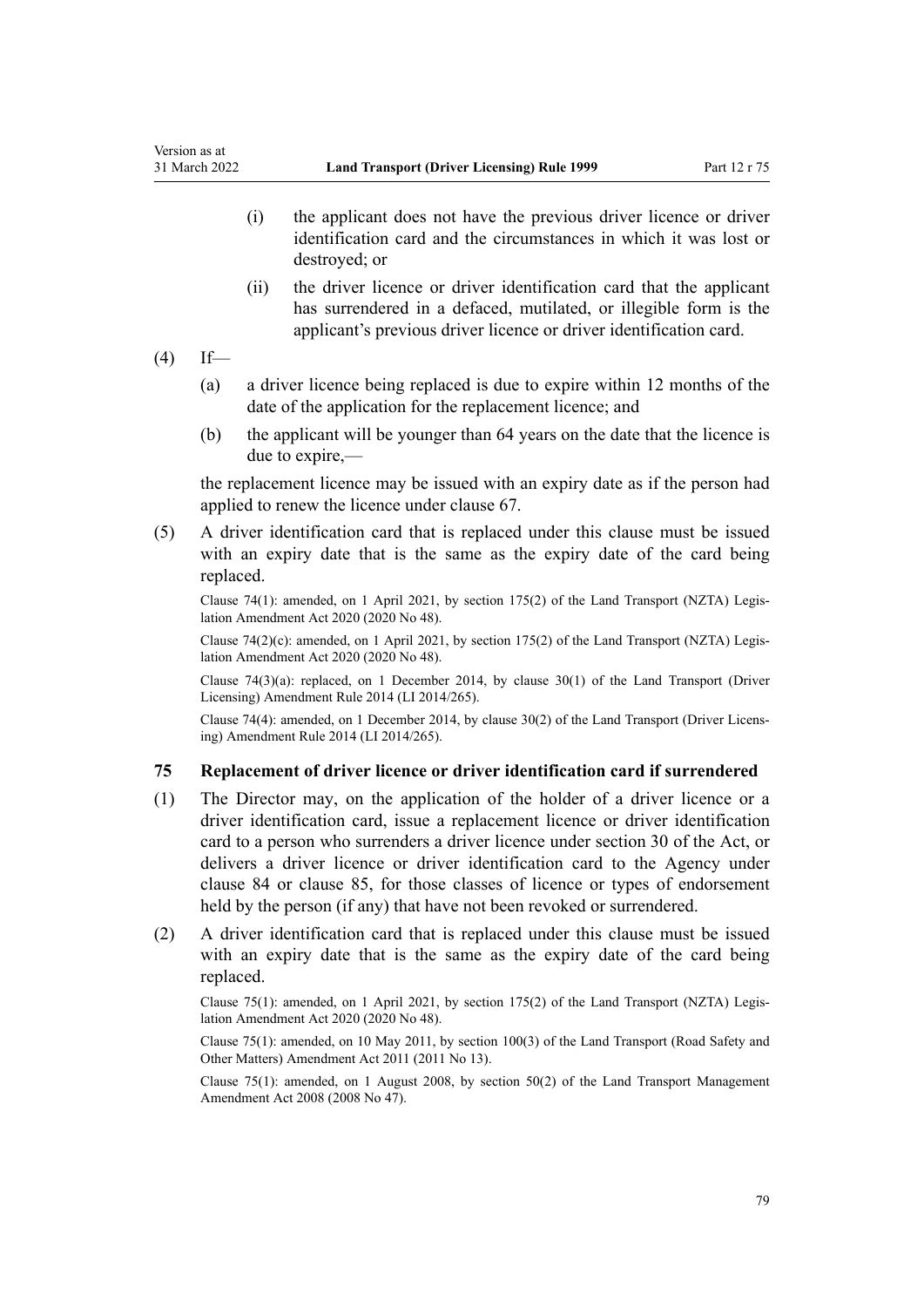### <span id="page-79-0"></span>**76 Discovery of replaced licence or driver identification card**

- (1) A person to whom a replacement driver licence or driver identification card has been issued under [clause 74](#page-77-0) must surrender the person's previous driver licence or driver identification card to the Agency or the Director if the previous driver licence or driver identification card subsequently comes into the person's pos‐ session.
- (2) A person who has been issued with a replacement driver licence or driver iden‐ tification card must advise the Agency or the Director if that person becomes aware that another person has the previous driver licence or driver identification card.

Clause 76(1): amended, on 1 April 2021, by [section 175\(2\)](http://legislation.govt.nz/pdflink.aspx?id=LMS286883) of the Land Transport (NZTA) Legis‐ lation Amendment Act 2020 (2020 No 48).

Clause  $76(1)$ : amended, on 1 August 2008, by section  $50(2)$  of the Land Transport Management Amendment Act 2008 (2008 No 47).

Clause 76(2): amended, on 1 April 2021, by [section 175\(2\)](http://legislation.govt.nz/pdflink.aspx?id=LMS286883) of the Land Transport (NZTA) Legis‐ lation Amendment Act 2020 (2020 No 48).

Clause 76(2): amended, on 1 August 2008, by [section 50\(2\)](http://legislation.govt.nz/pdflink.aspx?id=DLM1313622) of the Land Transport Management Amendment Act 2008 (2008 No 47).

# **Part 13**

# **Suspension, revocation, and surrender of driver licences or endorsements**

# **77 Requirements for tests, medical examinations, and approved courses**

- (1) The Director may, if the Director considers that the holder of a class of driver licence or a type of endorsement may not be a fit and proper person to continue to hold that class of licence or type of endorsement and that further information would assist the Director to make a determination, require the person to do 1 or more of the following:
	- (a) undergo a medical examination, pass a test, or successfully complete a course approved under [clause 93](#page-95-0) that the person would be required to undergo, pass, or complete as an applicant for the class of licence or type of endorsement held:
	- (b) produce any certificate that the person would be required to produce as an applicant for the class of licence or type of endorsement held:
	- (c) undergo any other medical examination, pass any other test, or successfully complete any other course approved under [clause 93](#page-95-0) that the Director considers to be relevant and reasonable in the circumstances, having regard to the classes of licence and types of endorsement (if any) held by the person.
- (2) A test, medical examination, or course required under subclause (1) must be carried out by a health practitioner, testing officer, or approved course provider nominated by—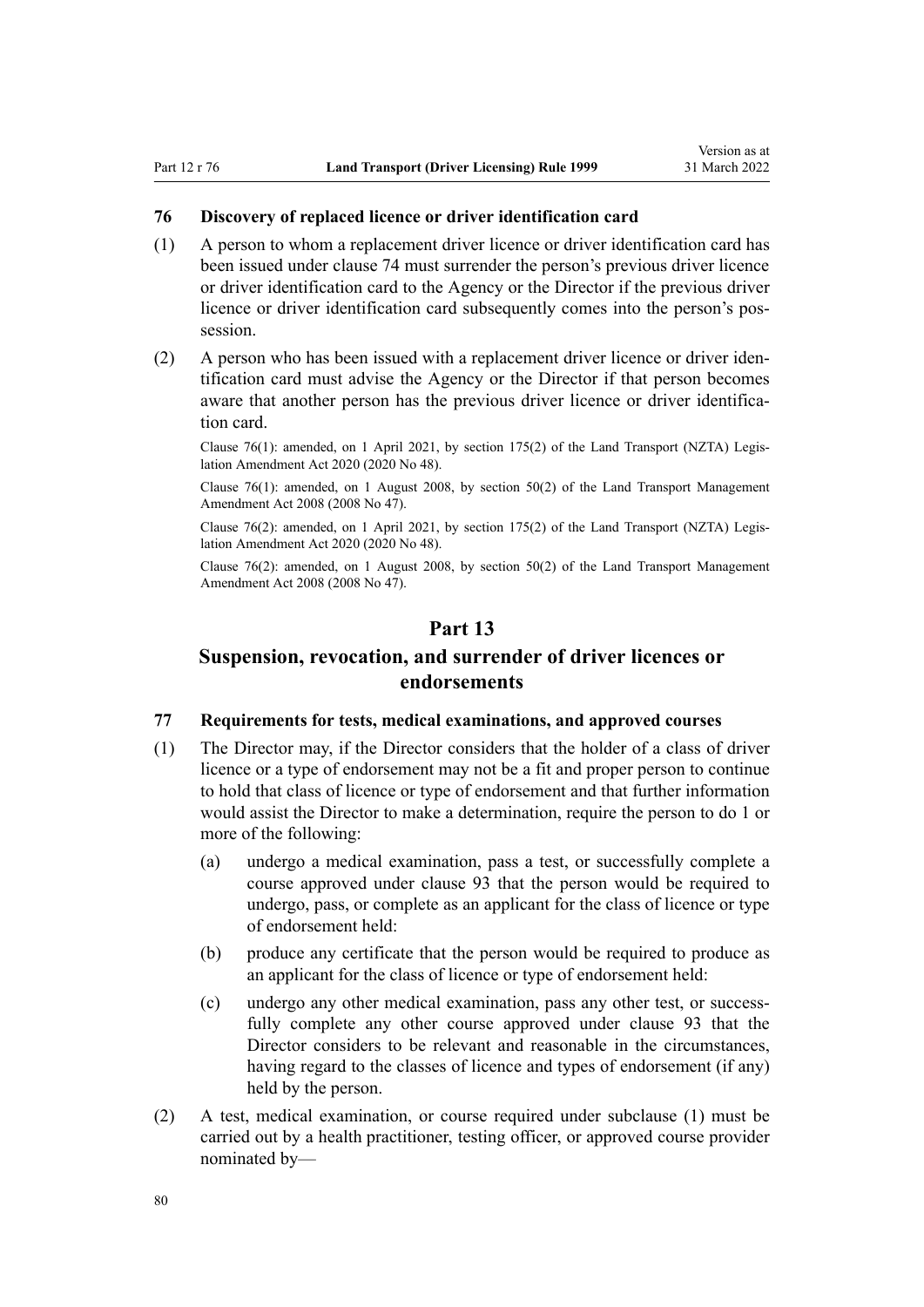- (a) the applicant or holder of the driver licence or endorsement; or
- (b) the Director.
- (3) The Director may nominate a person under subclause  $(2)(b)$  only if—
	- (a) the person required to undertake the test, medical examination, or approved course fails to nominate a person under subclause (2)(a); or
	- (b) the Director is not satisfied that the person nominated by the person required to undertake the test, medical examination, or approved course is appropriately qualified to carry out the test, medical examination, or approved course.
- (4) A person who is nominated to carry out a medical examination under subclause (2) must be a member of one of the class or classes of registered health profes‐ sional that, in the opinion of the Director, is appropriately qualified to carry out the examination in the particular case.
- (5) A medical examination required under subclause (1) must be carried out hav‐ ing regard to the document issued by the Agency entitled Medical Aspects of Fitness to Drive: A Guide for Health Practitioners.

Clause 77 heading: substituted, on 1 June 2006, by [clause 29\(1\)](http://legislation.govt.nz/pdflink.aspx?id=DLM376122) of the Land Transport (Driver Licensing) Amendment Rule 2006 (SR 2006/84).

Clause 77(1): amended, on 1 April 2021, by [section 175\(2\)](http://legislation.govt.nz/pdflink.aspx?id=LMS286883) of the Land Transport (NZTA) Legis‐ lation Amendment Act 2020 (2020 No 48).

Clause 77(1): amended, on 1 August 2008, by [section 50\(2\)](http://legislation.govt.nz/pdflink.aspx?id=DLM1313622) of the Land Transport Management Amendment Act 2008 (2008 No 47).

Clause 77(1)(a): substituted, on 1 June 2006, by [clause 29\(2\)](http://legislation.govt.nz/pdflink.aspx?id=DLM376122) of the Land Transport (Driver Licens‐ ing) Amendment Rule 2006 (SR 2006/84).

Clause 77(1)(c): substituted, on 1 June 2006, by [clause 29\(3\)](http://legislation.govt.nz/pdflink.aspx?id=DLM376122) of the Land Transport (Driver Licens‐ ing) Amendment Rule 2006 (SR 2006/84).

Clause 77(1)(c): amended, on 1 April 2021, by [section 175\(2\)](http://legislation.govt.nz/pdflink.aspx?id=LMS286883) of the Land Transport (NZTA) Legislation Amendment Act 2020 (2020 No 48).

Clause 77(2): substituted, on 1 June 2006, by [clause 29\(4\)](http://legislation.govt.nz/pdflink.aspx?id=DLM376122) of the Land Transport (Driver Licensing) Amendment Rule 2006 (SR 2006/84).

Clause 77(2): amended, on 7 November 2018, by [section 21](http://legislation.govt.nz/pdflink.aspx?id=DLM6984133) of the Land Transport Amendment Act 2016 (2016 No 77).

Clause 77(2)(b): amended, on 1 April 2021, by [section 175\(2\)](http://legislation.govt.nz/pdflink.aspx?id=LMS286883) of the Land Transport (NZTA) Legislation Amendment Act 2020 (2020 No 48).

Clause 77(3): amended, on 1 April 2021, by [section 175\(2\)](http://legislation.govt.nz/pdflink.aspx?id=LMS286883) of the Land Transport (NZTA) Legis‐ lation Amendment Act 2020 (2020 No 48).

Clause 77(3): amended, on 1 August 2008, by [section 50\(2\)](http://legislation.govt.nz/pdflink.aspx?id=DLM1313622) of the Land Transport Management Amendment Act 2008 (2008 No 47).

Clause 77(3)(a): amended, on 1 June 2006, by [clause 29\(5\)](http://legislation.govt.nz/pdflink.aspx?id=DLM376122) of the Land Transport (Driver Licensing) Amendment Rule 2006 (SR 2006/84).

Clause 77(3)(b): amended, on 1 April 2021, by [section 175\(2\)](http://legislation.govt.nz/pdflink.aspx?id=LMS286883) of the Land Transport (NZTA) Legis‐ lation Amendment Act 2020 (2020 No 48).

Clause 77(3)(b): amended, on 1 June 2006, by [clause 29\(6\)](http://legislation.govt.nz/pdflink.aspx?id=DLM376122) of the Land Transport (Driver Licensing) Amendment Rule 2006 (SR 2006/84).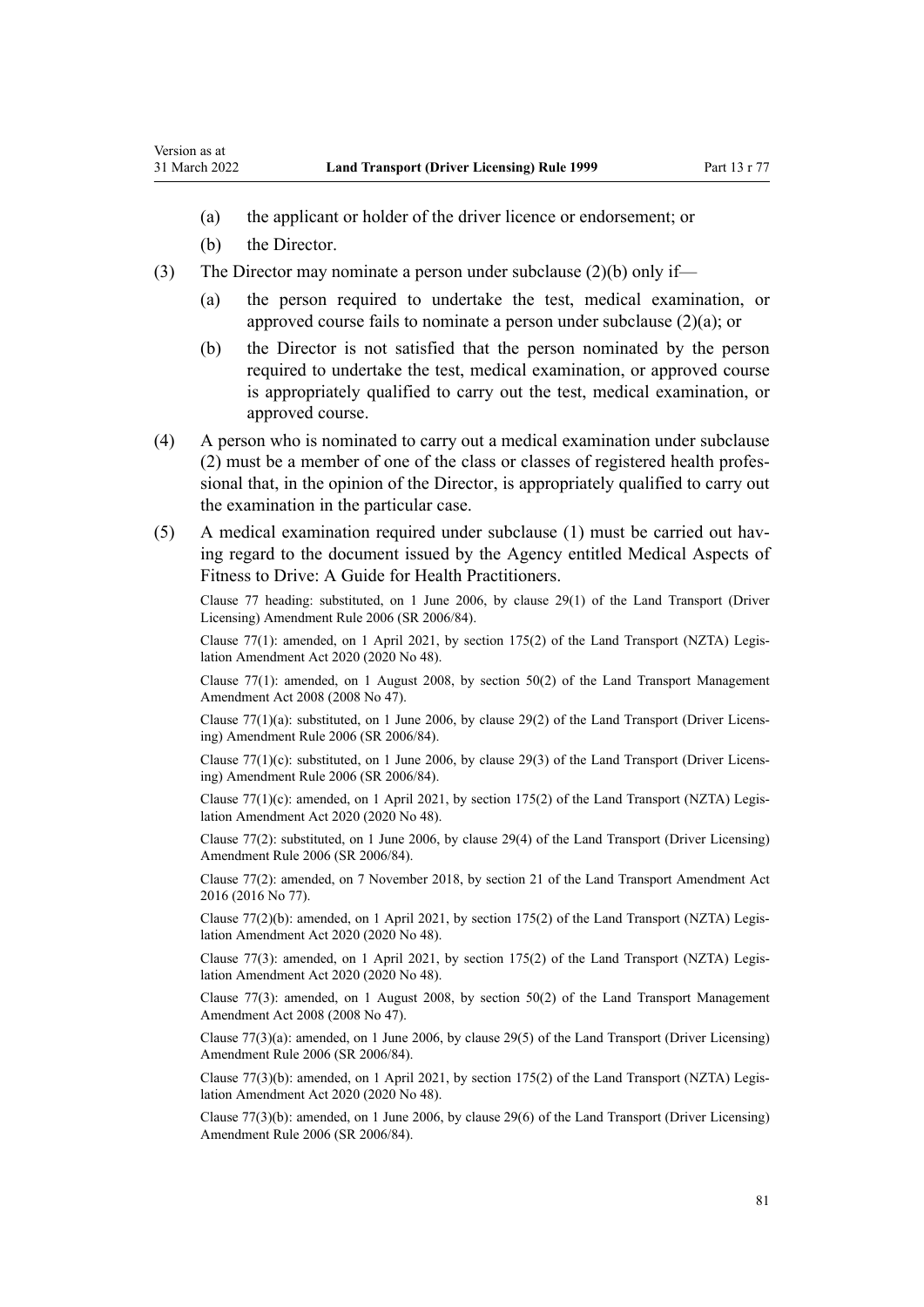<span id="page-81-0"></span>Clause 77(4): amended, on 1 April 2021, by [section 175\(2\)](http://legislation.govt.nz/pdflink.aspx?id=LMS286883) of the Land Transport (NZTA) Legis‐ lation Amendment Act 2020 (2020 No 48).

Clause 77(4): amended, on 1 June 2006, by [clause 29\(7\)](http://legislation.govt.nz/pdflink.aspx?id=DLM376122) of the Land Transport (Driver Licensing) Amendment Rule 2006 (SR 2006/84).

Clause 77(5): amended, on 1 June 2019, by [clause 9](http://legislation.govt.nz/pdflink.aspx?id=LMS136014) of the Land Transport (Driver Licensing) Amendment Rule 2019 (LI 2019/82).

Clause 77(5): amended, on 1 August 2008, by [section 50\(2\)](http://legislation.govt.nz/pdflink.aspx?id=DLM1313622) of the Land Transport Management Amendment Act 2008 (2008 No 47).

### **78 Requirement to be in notice**

- $(1)$  A requirement under clause 77 $(1)$  must be issued in a notice and must state—
	- (a) the reasons for the requirement; and
	- (b) one of the following:
		- (i) the date, time, and place of the required medical examination or test (if applicable) and the date by which, and the place at which, any required certificate must be produced; or
		- (ii) that the holder of the driver licence or the endorsement must contact the Agency within a stated period to arrange the date, time, and place of the required medical examination or test and the date by which, and the place at which, any required certificate must be produced, if applicable; or
		- (iii) the date by which the approved course must be completed; and
	- (c) that, if the person does not comply with the Director's requirement, the Director has the power to impose conditions, or revoke the relevant driver licence or endorsement in accordance with [clause 82;](#page-83-0) and
	- (d) the details of any requirement imposed under clause  $77(2)(b)$ .
- (2) A notice issued under subclause (1) must be in writing and must be delivered to the person to whom it concerns more than 5 working days before any date, or the expiry of the period, specified in the notice under subclause (1)(b).

Clause 78(1)(b): substituted, on 1 June 2006, by [clause 30](http://legislation.govt.nz/pdflink.aspx?id=DLM376123) of the Land Transport (Driver Licensing) Amendment Rule 2006 (SR 2006/84).

Clause 78(1)(b)(ii): amended, on 1 August 2008, by [section 50\(2\)](http://legislation.govt.nz/pdflink.aspx?id=DLM1313622) of the Land Transport Management Amendment Act 2008 (2008 No 47).

Clause 78(1)(c): amended, on 1 April 2021, by [section 175\(2\)](http://legislation.govt.nz/pdflink.aspx?id=LMS286883) of the Land Transport (NZTA) Legislation Amendment Act 2020 (2020 No 48).

Clause 78(1)(c): amended, on 1 August 2008, by [section 50\(2\)](http://legislation.govt.nz/pdflink.aspx?id=DLM1313622) of the Land Transport Management Amendment Act 2008 (2008 No 47).

# **79 Obligations on person required to undertake test or medical examination, or complete approved course**

(1) A person required to undergo a test or medical examination, or to complete an approved course, or to produce a certificate under [clause 77](#page-79-0) must either—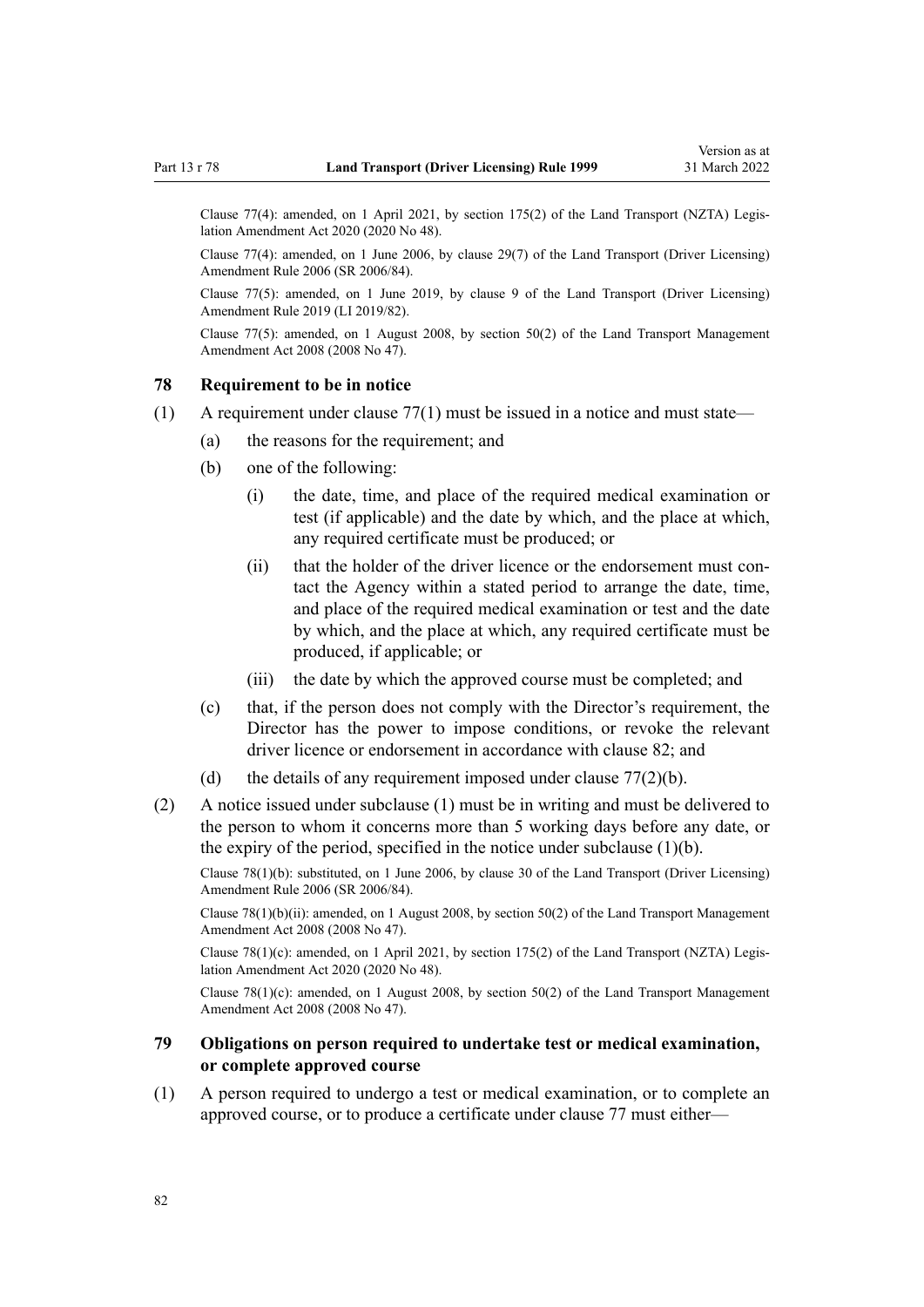- (a) comply with the requirement, and pay the appropriate fee (if any) specified in or assessed in accordance with regulations made under the Act; or
- (b) surrender the person's driver licence (including any endorsement held by the person), and the person's driver identification card (if any).
- (2) A person may surrender a driver licence under subclause (1)(b) by notifying the Agency or the Director of that fact and delivering the driver licence and driver identification card (if any) to the Agency.

Clause 79 heading: amended, on 1 June 2006, by [clause 31\(1\)](http://legislation.govt.nz/pdflink.aspx?id=DLM376124) of the Land Transport (Driver Licens‐ ing) Amendment Rule 2006 (SR 2006/84).

Clause 79(1): amended, on 1 June 2006, by [clause 31\(2\)](http://legislation.govt.nz/pdflink.aspx?id=DLM376124) of the Land Transport (Driver Licensing) Amendment Rule 2006 (SR 2006/84).

Clause 79(2): amended, on 1 April 2021, by [section 175\(2\)](http://legislation.govt.nz/pdflink.aspx?id=LMS286883) of the Land Transport (NZTA) Legis‐ lation Amendment Act 2020 (2020 No 48).

Clause 79(2): amended, on 1 August 2008, by [section 50\(2\)](http://legislation.govt.nz/pdflink.aspx?id=DLM1313622) of the Land Transport Management Amendment Act 2008 (2008 No 47).

# *Suspension of driver licences and endorsements*

# **80 Suspending driver licence for medical reasons**

- (1) The Director may, if the Director considers that allowing a person to continue to hold a driver licence is, for medical reasons, a significant risk to public safety, issue a notice suspending that person's driver licence until a medical examination has been completed and reviewed.
- (2) A notice issued under subclause (1) must be in writing and must—
	- (a) state the date and time from which the driver licence is suspended (which must not be earlier than the date and time that the notice is delivered to the person); and
	- (b) state the reasons for the suspension of the driver licence; and
	- (c) state the period of suspension of the driver licence; and
	- (d) outline the rights of appeal given by [section 106](http://legislation.govt.nz/pdflink.aspx?id=DLM435083) of the Act.
- (3) The period of suspension of a driver licence specified under subclause  $(2)(c)$ must not exceed the period that, in the opinion of the Director, will reasonably be required to determine whether conditions should be imposed on the licence or the licence should be revoked.
- (4) The Director may at any time withdraw a suspension imposed under this clause.

Clause 80(1): amended, on 1 April 2021, by [section 175\(2\)](http://legislation.govt.nz/pdflink.aspx?id=LMS286883) of the Land Transport (NZTA) Legis‐ lation Amendment Act 2020 (2020 No 48).

Clause 80(1): amended, on 1 August 2008, by [section 50\(2\)](http://legislation.govt.nz/pdflink.aspx?id=DLM1313622) of the Land Transport Management Amendment Act 2008 (2008 No 47).

Clause 80(3): amended, on 1 April 2021, by [section 175\(2\)](http://legislation.govt.nz/pdflink.aspx?id=LMS286883) of the Land Transport (NZTA) Legis‐ lation Amendment Act 2020 (2020 No 48).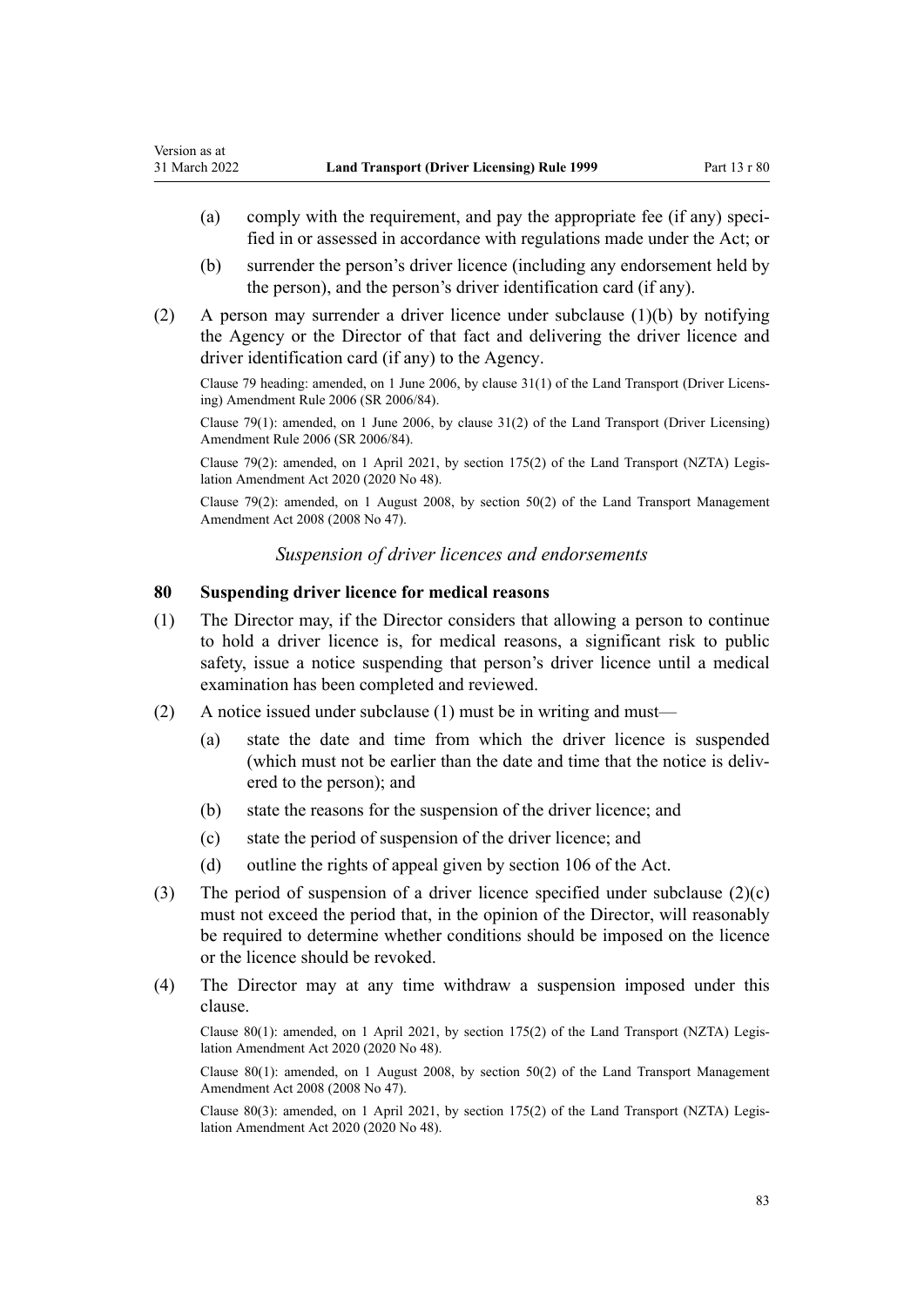<span id="page-83-0"></span>Clause 80(4): amended, on 1 April 2021, by [section 175\(2\)](http://legislation.govt.nz/pdflink.aspx?id=LMS286883) of the Land Transport (NZTA) Legislation Amendment Act 2020 (2020 No 48).

### **81 Suspension of endorsements**

- (1) An endorsement is suspended if the holder ceases to hold all of the classes of driver licence that formed part of the prerequisites under [Part 5](#page-40-0) for obtaining that endorsement.
- (2) A driving instructor endorsement is suspended in part if the holder ceases to hold 1 or more, but not all, of the classes of driver licence that formed part of the prerequisites under [Part 5](#page-40-0) for obtaining that endorsement.

Clause 81(1) subclause number: replaced, on 1 November 2012, by [clause 9](http://legislation.govt.nz/pdflink.aspx?id=DLM4773441) of the Land Transport (Driver Licensing) Amendment Rule 2012 (SR 2012/302).

Clause 81(2) subclause number: replaced, on 1 November 2012, by [clause 9](http://legislation.govt.nz/pdflink.aspx?id=DLM4773441) of the Land Transport (Driver Licensing) Amendment Rule 2012 (SR 2012/302).

*Revocation of driver licences and endorsements*

### **82 Revocation of driver licence or endorsement**

- (1) A person may be issued with a notice under subclause (2) if—
	- (a) the person fails to comply with a requirement under [clause 77](#page-79-0) in the manner specified in [clause 78\(1\)\(b\);](#page-81-0) or
	- (b) the person fails to pass a test or successfully complete an approved course that the Director has required the person to undergo or complete; or
	- (c) the Director is satisfied that the person has ceased to be a fit and proper person to hold an endorsement; or
	- (d) in the opinion of a health practitioner, the person is one whose physical or mental condition is such that, in the interests of public safety, the per‐ son—
		- (i) should not be permitted to drive motor vehicles of a specified class or classes; or
		- (ii) should only be permitted to drive motor vehicles subject to such limitations as may be warranted by the mental or physical condition of the licence holder; or
	- (e) the person is the holder of a driving instructor endorsement and fails to comply with [clause 25](#page-42-0); or
	- (f) the person holds a testing officer endorsement and fails to comply with [clause 32](#page-46-0); or
	- (g) the person is the holder of a passenger endorsement and has been pro‐ hibited from holding or obtaining a passenger endorsement under [section](http://legislation.govt.nz/pdflink.aspx?id=DLM434566) [29A](http://legislation.govt.nz/pdflink.aspx?id=DLM434566) of the Act.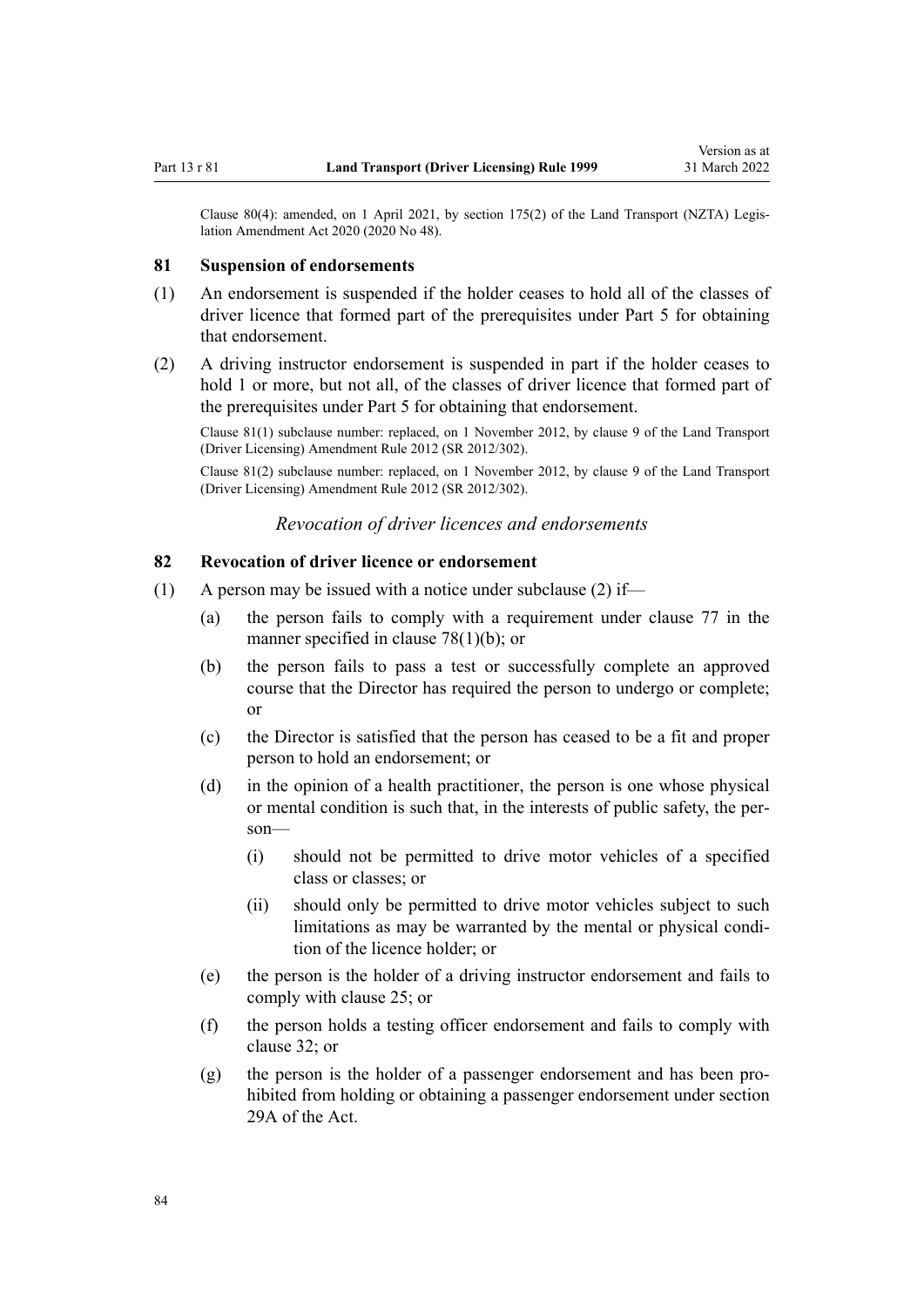- (2) The Director may, if the Director considers it appropriate to do so, issue 1 or more of the following notices to a person to whom this clause applies:
	- (a) a notice revoking a driver licence:

Version as at

- (b) a notice revoking an endorsement:
- (c) a notice imposing conditions on the use of an endorsement of a kind specified in [clause 56\(1\):](#page-60-0)
- (d) a notice imposing conditions on the use of a driver licence of a kind specified in [clause 56\(1\).](#page-60-0)
- (3) A notice issued under subclause (2) must—
	- (a) state the date and time from which the driver licence or endorsement is revoked, or has conditions attached to it (which must not be earlier than the date and time when the notice is delivered to the person); and
	- (b) state, as appropriate, the period during which the person may not apply for a driver licence, or an endorsement; and
	- (c) state the reasons for the revocation of the driver licence or endorsement or the imposition of conditions on the use of the driver licence or endorsement; and
	- (d) outline the rights of appeal given by [section 106](http://legislation.govt.nz/pdflink.aspx?id=DLM435083) of the Act.
- (4) A notice issued to a person under subclause (2) may apply to a particular class of licence or type of endorsement or to every class of driver licence or type of endorsement held by the person.
- (5) The period specified under subclause (3)(b) must not exceed a period that the Director considers to be reasonable in the circumstances.

Clause 82(1)(b): substituted, on 1 June 2006, by [clause 32](http://legislation.govt.nz/pdflink.aspx?id=DLM376125) of the Land Transport (Driver Licensing) Amendment Rule 2006 (SR 2006/84).

Clause 82(1)(b): amended, on 1 April 2021, by [section 175\(2\)](http://legislation.govt.nz/pdflink.aspx?id=LMS286883) of the Land Transport (NZTA) Legis‐ lation Amendment Act 2020 (2020 No 48).

Clause 82(1)(b): amended, on 1 August 2008, by [section 50\(2\)](http://legislation.govt.nz/pdflink.aspx?id=DLM1313622) of the Land Transport Management Amendment Act 2008 (2008 No 47).

Clause 82(1)(c): amended, on 1 April 2021, by [section 175\(2\)](http://legislation.govt.nz/pdflink.aspx?id=LMS286883) of the Land Transport (NZTA) Legislation Amendment Act 2020 (2020 No 48).

Clause  $82(1)(c)$ : amended, on 1 August 2008, by [section 50\(2\)](http://legislation.govt.nz/pdflink.aspx?id=DLM1313622) of the Land Transport Management Amendment Act 2008 (2008 No 47).

Clause 82(1)(d): amended, on 7 November 2018, by [section 21](http://legislation.govt.nz/pdflink.aspx?id=DLM6984133) of the Land Transport Amendment Act 2016 (2016 No 77).

Clause 82(1)(d): amended, on 18 September 2004, by [section 175\(3\)](http://legislation.govt.nz/pdflink.aspx?id=DLM205009) of the Health Practitioners Competence Assurance Act 2003 (2003 No 48).

Clause 82(1)(f): amended, on 1 October 2007, by [section 95\(11\)](http://legislation.govt.nz/pdflink.aspx?id=DLM353501) of the Land Transport Amendment Act 2005 (2005 No 77).

Clause 82(1)(g): added, on 1 October 2007, by [section 95\(11\)](http://legislation.govt.nz/pdflink.aspx?id=DLM353501) of the Land Transport Amendment Act 2005 (2005 No 77).

Clause 82(2): amended, on 1 April 2021, by [section 175\(2\)](http://legislation.govt.nz/pdflink.aspx?id=LMS286883) of the Land Transport (NZTA) Legis‐ lation Amendment Act 2020 (2020 No 48).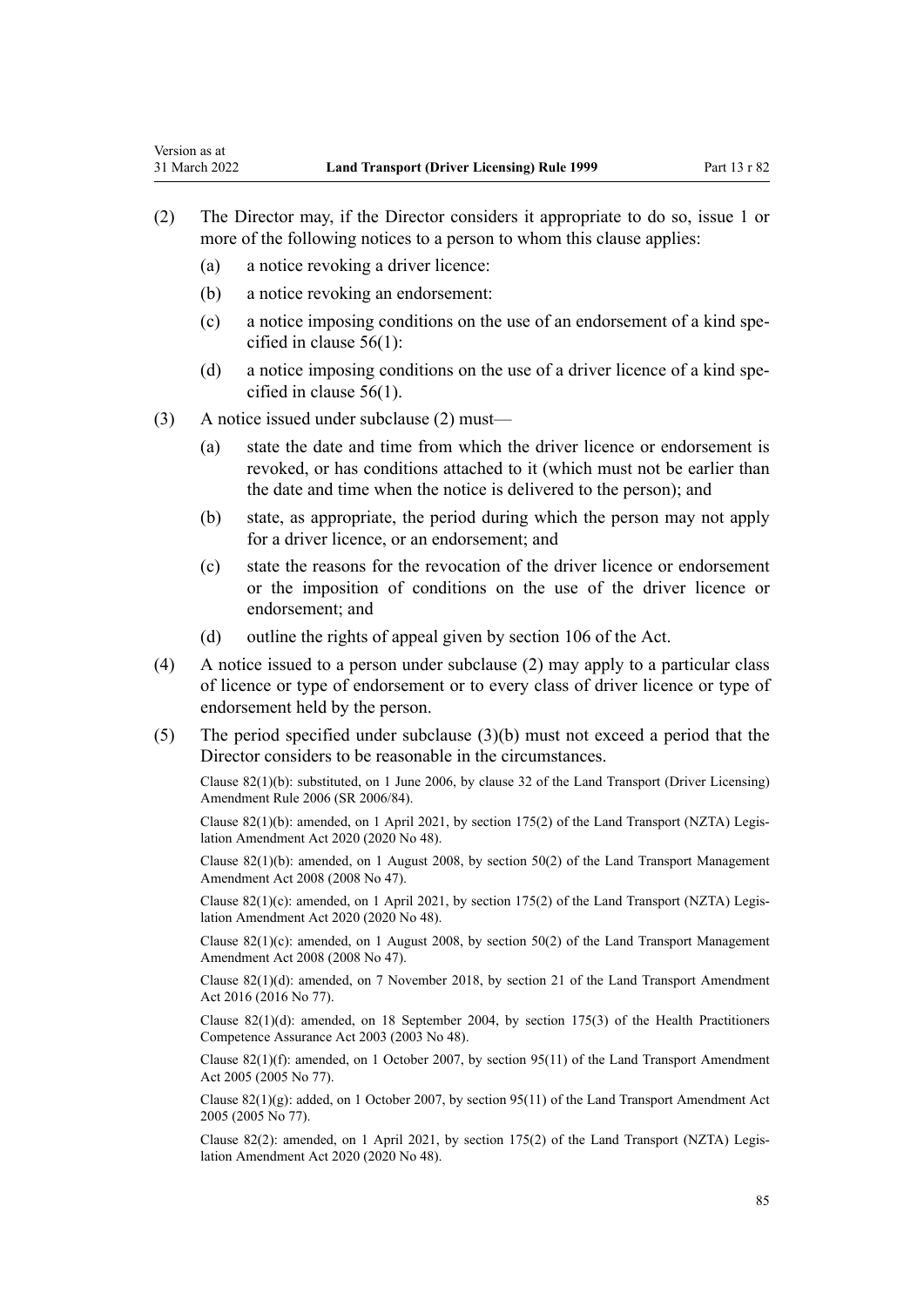<span id="page-85-0"></span>Clause 82(2): amended, on 1 August 2008, by [section 50\(2\)](http://legislation.govt.nz/pdflink.aspx?id=DLM1313622) of the Land Transport Management Amendment Act 2008 (2008 No 47).

Clause 82(5): amended, on 1 April 2021, by [section 175\(2\)](http://legislation.govt.nz/pdflink.aspx?id=LMS286883) of the Land Transport (NZTA) Legislation Amendment Act 2020 (2020 No 48).

### **83 Suspension and revocation of endorsements**

- (1) An endorsement is revoked if the holder does not, within 5 years after the endorsement is suspended under any provision, again become the holder of a driver licence of the class or classes that formed part of the prerequisites under [Part 5](#page-40-0) for obtaining that endorsement.
- (2) A revocation of a driving instructor endorsement under subclause (1) has effect in respect of—
	- (a) all classes of driver licence if the holder does not, within 5 years after the endorsement was suspended, again become the holder of at least 1 class of the classes of driver licence that formed part of the prerequisites under [Part 5](#page-40-0) for obtaining that endorsement; or
	- (b) each class of driver licence that formed part of the prerequisites under [Part 5](#page-40-0) for obtaining that endorsement if the holder does not, within 5 years after the endorsement was suspended in respect of that class of driver licence, again become the holder of that class of licence.

# *Surrender of certain documents*

# **84 Surrender of driver identification card that has been suspended or revoked**

The holder of a driver licence or an endorsement that has been suspended or revoked under any provision, on receiving notice of the suspension or revocation, must, in addition to complying with [section 19](http://legislation.govt.nz/pdflink.aspx?id=DLM434536) or [section 30](http://legislation.govt.nz/pdflink.aspx?id=DLM434583) of the Act, immediately surrender any driver identification card held by the person by delivering the card to the Agency.

Clause 84: amended, on 1 August 2008, by [section 50\(2\)](http://legislation.govt.nz/pdflink.aspx?id=DLM1313622) of the Land Transport Management Amend‐ ment Act 2008 (2008 No 47).

### **85 Voluntary surrender of driver licence or endorsement**

The holder of a driver licence or an endorsement may surrender 1 or more classes of driver licence or 1 or more types of endorsement—

- (a) by notifying the Director that the person is surrendering 1 or more classes of driver licence or 1 or more types of endorsement; and
- (b) by delivering the driver licence and driver identification card (if any) to the Agency.

Clause 85: substituted, on 1 June 2006, by [clause 33](http://legislation.govt.nz/pdflink.aspx?id=DLM376126) of the Land Transport (Driver Licensing) Amendment Rule 2006 (SR 2006/84).

Clause 85(a): amended, on 1 April 2021, by [section 175\(2\)](http://legislation.govt.nz/pdflink.aspx?id=LMS286883) of the Land Transport (NZTA) Legis‐ lation Amendment Act 2020 (2020 No 48).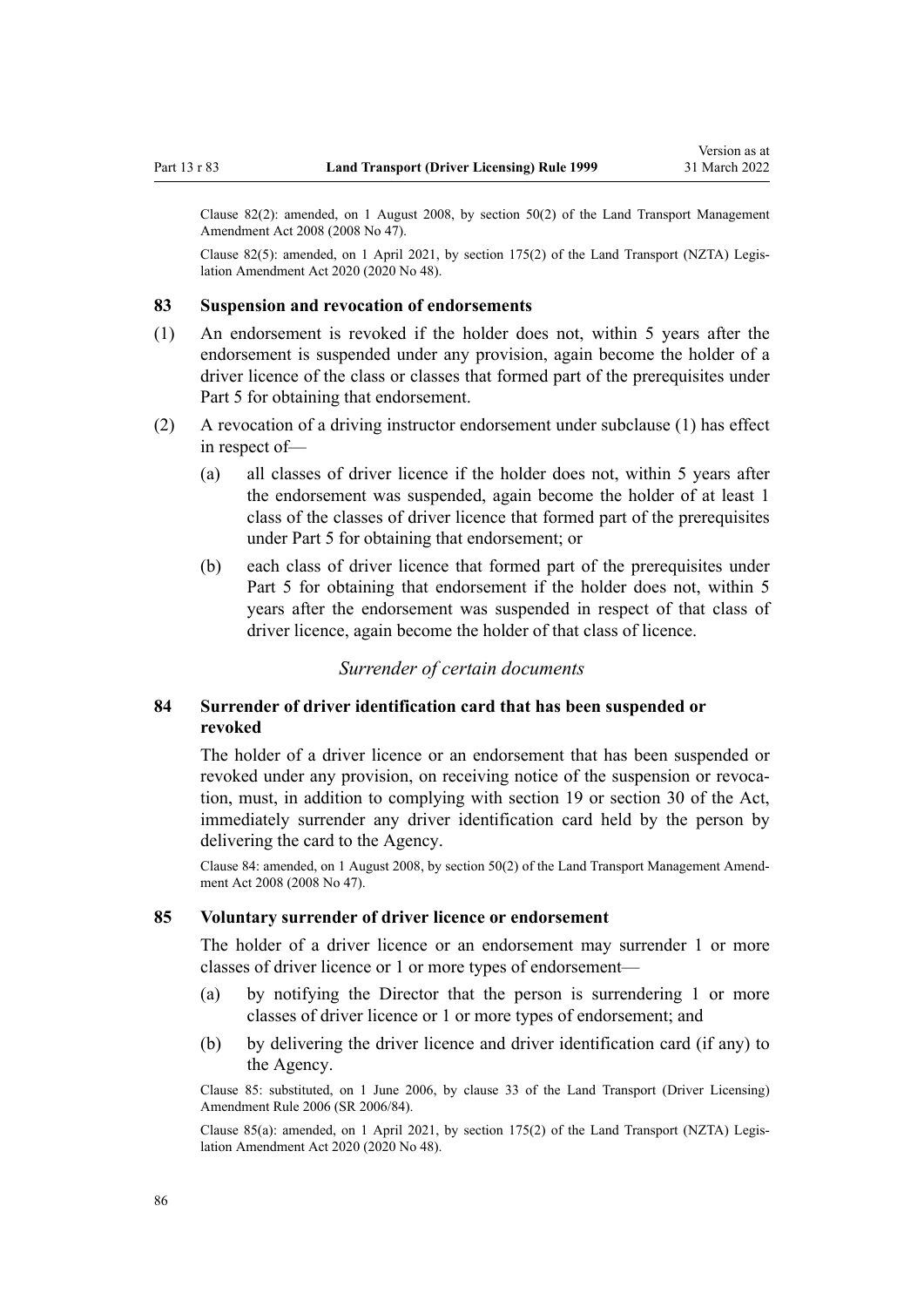Clause 85(b): amended, on 1 August 2008, by [section 50\(2\)](http://legislation.govt.nz/pdflink.aspx?id=DLM1313622) of the Land Transport Management Amendment Act 2008 (2008 No 47).

### **85A Reinstatement of surrendered driver licence or endorsement**

- (1) A person who has surrendered 1 or more classes of driver licence or 1 or more types of endorsement under [clause 85](#page-85-0) may apply to the Director for reinstatement of the classes of licence or types of endorsement in accordance with subclause (4), subclause (5), subclause (6), or subclause (7), as the case may be.
- (2) The Director may reinstate a surrendered driver licence or an endorsement in accordance with this clause.
- (3) Before reinstating a surrendered driver licence or an endorsement, the Director may require the applicant to satisfy 1 or more of the requirements in [clause](#page-79-0) [77\(1\)](#page-79-0).
- (4) The Director may reinstate a surrendered driver licence, even if the licence has expired, provided—
	- (a) the driver licence has not been surrendered for more than 5 years; and
	- (b) the driver licence has not been expired for more than 5 years; and
	- (c) the applicant complies with the applicable requirements in [clause](#page-69-0)  $67(2)(a)$ , (b), (c), and (d) (which relates to the renewal of a driver licence).
- (5) The Director may reinstate a surrendered special-type vehicle endorsement, even if the endorsement has expired, provided—
	- (a) the endorsement has not been surrendered for more than 5 years; and
	- (b) the endorsement has not been expired for more than 5 years; and
	- (c) the applicant complies with clause  $71(2)(a)$  (which relates to the renewal of special-type vehicle endorsements).
- (6) The Director may reinstate a surrendered passenger, vehicle recovery, driving instructor, or testing officer endorsement, even if the endorsement has expired, provided—
	- (a) the endorsement has not been surrendered for more than 5 years; and
	- (b) the endorsement has not been expired for more than 5 years; and
	- (c) the applicant complies with clause  $70(2)$  as it relates to the endorsements referred to in this subclause.
- (7) The Director may reinstate a surrendered dangerous goods endorsement only if—
	- (a) the endorsement has not expired; and
	- (b) the applicant complies with [clause 70\(3\)](#page-75-0) (which relates to the renewal of a dangerous goods endorsement).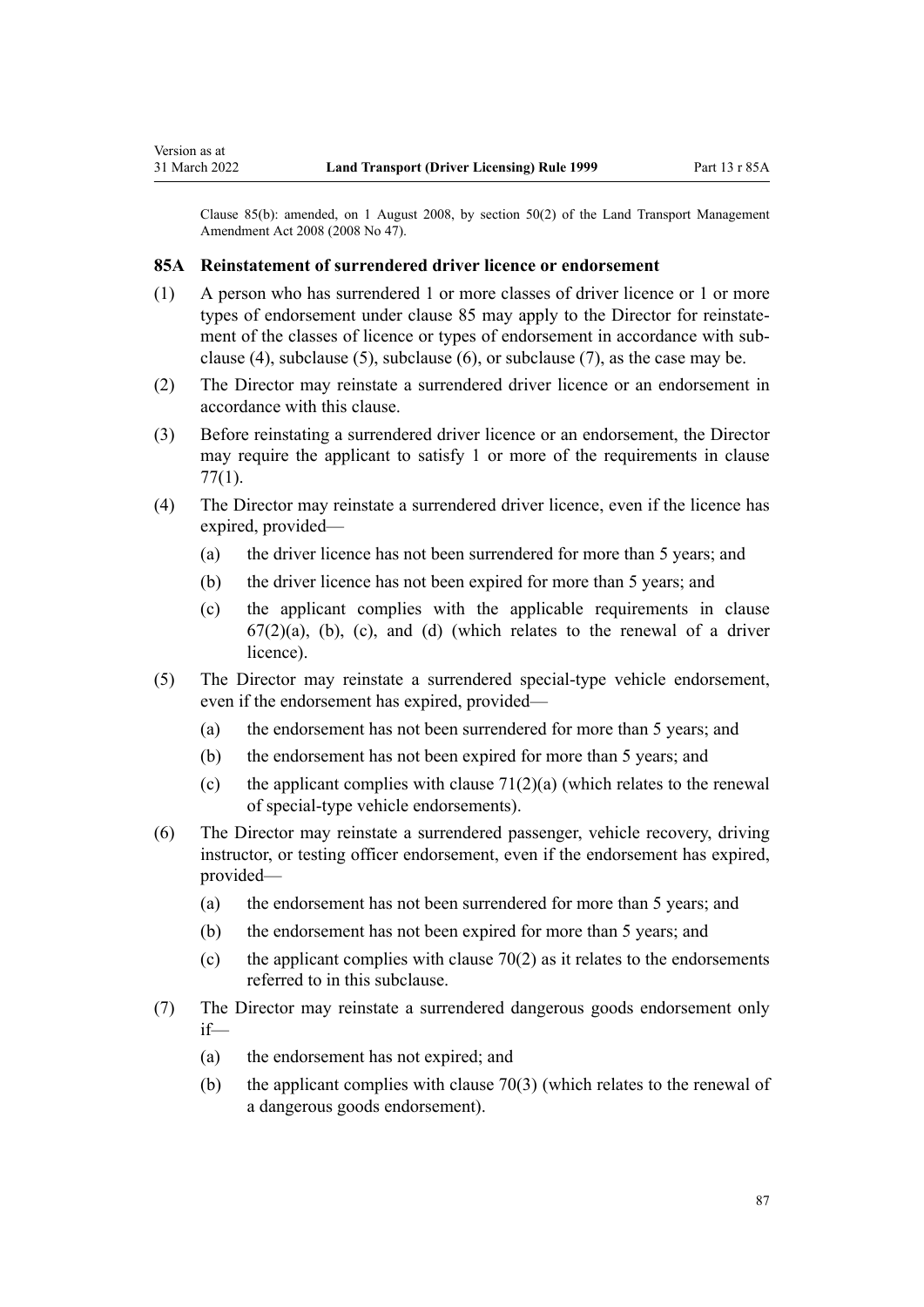Clause 85A: inserted, on 1 June 2006, by [clause 33](http://legislation.govt.nz/pdflink.aspx?id=DLM376126) of the Land Transport (Driver Licensing) Amend‐ ment Rule 2006 (SR 2006/84).

Clause 85A(1): amended, on 1 April 2021, by [section 175\(2\)](http://legislation.govt.nz/pdflink.aspx?id=LMS286883) of the Land Transport (NZTA) Legis‐ lation Amendment Act 2020 (2020 No 48).

Clause 85A(2): amended, on 1 April 2021, by [section 175\(2\)](http://legislation.govt.nz/pdflink.aspx?id=LMS286883) of the Land Transport (NZTA) Legis‐ lation Amendment Act 2020 (2020 No 48).

Clause 85A(3): amended, on 1 April 2021, by [section 175\(2\)](http://legislation.govt.nz/pdflink.aspx?id=LMS286883) of the Land Transport (NZTA) Legis‐ lation Amendment Act 2020 (2020 No 48).

Clause 85A(4): amended, on 1 April 2021, by [section 175\(2\)](http://legislation.govt.nz/pdflink.aspx?id=LMS286883) of the Land Transport (NZTA) Legis‐ lation Amendment Act 2020 (2020 No 48).

Clause 85A(5): amended, on 1 April 2021, by [section 175\(2\)](http://legislation.govt.nz/pdflink.aspx?id=LMS286883) of the Land Transport (NZTA) Legis‐ lation Amendment Act 2020 (2020 No 48).

Clause 85A(6): amended, on 1 April 2021, by [section 175\(2\)](http://legislation.govt.nz/pdflink.aspx?id=LMS286883) of the Land Transport (NZTA) Legis‐ lation Amendment Act 2020 (2020 No 48).

Clause 85A(7): amended, on 1 April 2021, by [section 175\(2\)](http://legislation.govt.nz/pdflink.aspx?id=LMS286883) of the Land Transport (NZTA) Legis‐ lation Amendment Act 2020 (2020 No 48).

### *Replacement driver licence or endorsement*

### **86 Replacement of driver licence or endorsement revoked on medical grounds**

- (1) A person whose driver licence or endorsement has been revoked on medical grounds may apply for a replacement driver licence or replacement endorse‐ ment of the same class or type as the licence or endorsement that was revoked, if—
	- (a) the person provides the Director with a medical certificate issued in accordance with [clause 44](#page-54-0) stating that the person is now medically fit to drive; and
	- (ab) the person passes the on-road safety test, if referred for the test under [clause 44B;](#page-55-0) and
	- (b) the Director notifies the person that the Director is satisfied that the per‐ son's medical condition has improved.
- (2) A person who satisfies the requirements of subclause (1) is entitled to be issued with a replacement driver licence of the appropriate class or a replacement endorsement of the appropriate type if—
	- (a) the person makes an application in accordance with [Part 3](#page-21-0); and
	- (b) the person consents to the carrying out of checks as to whether or not the person is a fit and proper person, if the endorsement is an endorsement for which a fit and proper person check is required, and consents to the carrying out of those checks from time to time during the period of validity of the endorsement; and
	- (c) the person is, in the opinion of the Director, a fit and proper person, in accordance with the criteria specified in the table to [clause 35\(1\),](#page-48-0) to be the holder of an endorsement of that type; and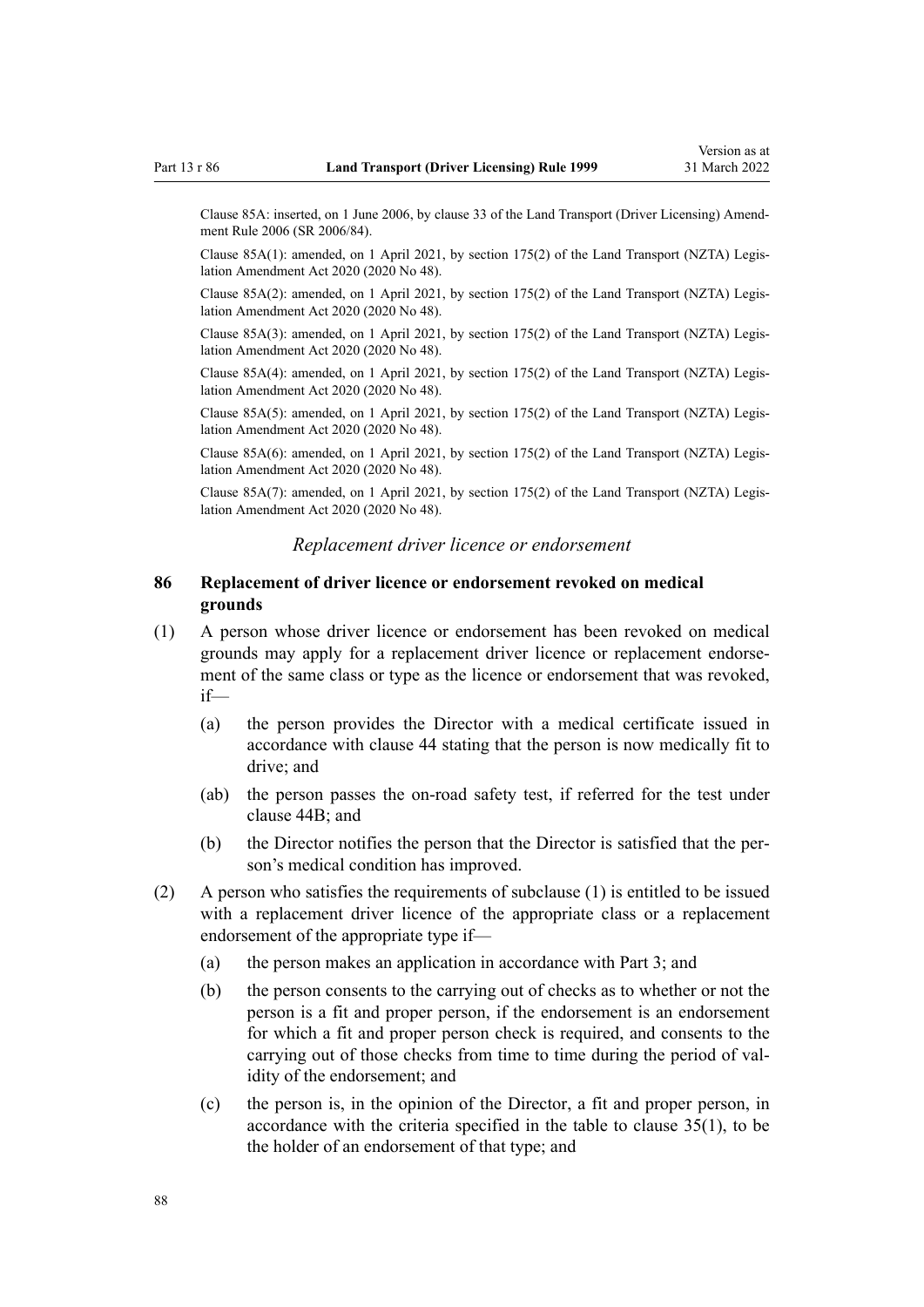Version as at

- (d) in a case where the period since the driver licence or endorsement was revoked is more than 12 months, the person—
	- (i) passes the appropriate theory test or tests under [clause 45](#page-56-0) for the class of driver licence that the person is applying to have replaced; and
	- (ii) passes or successfully completes the appropriate practical driving test in accordance with [clauses 48](#page-57-0) and [53](#page-59-0) for that class of driver licence, or the applicable course specified in [clause 93](#page-95-0) for that type of endorsement.
- (3) If a person to whom subclause (2)(d) applies complies with subclause (2)(d)(i), the Director may, if the person has applied for a replacement driver licence, issue a replacement licence subject to the condition specified in [clause](#page-27-0)  $16(1)(a)$ .
- (4) A condition imposed under subclause (3) continues in force until the person to whom it applies complies with subclause  $(2)(d)(ii)$ .

Clause 86(1)(a): amended, on 1 April 2021, by [section 175\(2\)](http://legislation.govt.nz/pdflink.aspx?id=LMS286883) of the Land Transport (NZTA) Legis‐ lation Amendment Act 2020 (2020 No 48).

Clause 86(1)(ab): inserted, on 4 December 2006, by [clause 13\(1\)](http://legislation.govt.nz/pdflink.aspx?id=DLM386154) of the Land Transport (Driver Licensing) Amendment Rule (No 2) 2006 (SR 2006/152).

Clause  $86(1)(b)$ : amended, on 1 April 2021, by [section 175\(2\)](http://legislation.govt.nz/pdflink.aspx?id=LMS286883) of the Land Transport (NZTA) Legislation Amendment Act 2020 (2020 No 48).

Clause 86(1)(b): amended, on 1 August 2008, by [section 50\(2\)](http://legislation.govt.nz/pdflink.aspx?id=DLM1313622) of the Land Transport Management Amendment Act 2008 (2008 No 47).

Clause 86(2)(a): replaced, on 1 December 2014, by [clause 31](http://legislation.govt.nz/pdflink.aspx?id=DLM6216945) of the Land Transport (Driver Licens‐ ing) Amendment Rule 2014 (LI 2014/265).

Clause 86(2)(b): amended, on 4 October 1999, by [clause 19](http://legislation.govt.nz/pdflink.aspx?id=DLM293688) of the Land Transport (Driver Licensing) Amendment Rule 1999 (SR 1999/302).

Clause  $86(2)(c)$ : amended, on 1 April 2021, by [section 175\(2\)](http://legislation.govt.nz/pdflink.aspx?id=LMS286883) of the Land Transport (NZTA) Legislation Amendment Act 2020 (2020 No 48).

Clause  $86(2)(d)(ii)$ : amended, on 4 December 2006, by [clause 13\(2\)](http://legislation.govt.nz/pdflink.aspx?id=DLM386154) of the Land Transport (Driver Licensing) Amendment Rule (No 2) 2006 (SR 2006/152).

Clause 86(3): amended, on 1 April 2021, by [section 175\(2\)](http://legislation.govt.nz/pdflink.aspx?id=LMS286883) of the Land Transport (NZTA) Legis‐ lation Amendment Act 2020 (2020 No 48).

# **87 Licence may not be renewed while licence suspended or holder disqualified**

If a driver licence expires during the period while the licence is suspended, or while the holder is disqualified from obtaining a licence, the licence must not be renewed until after the expiry of the period of suspension or disqualification.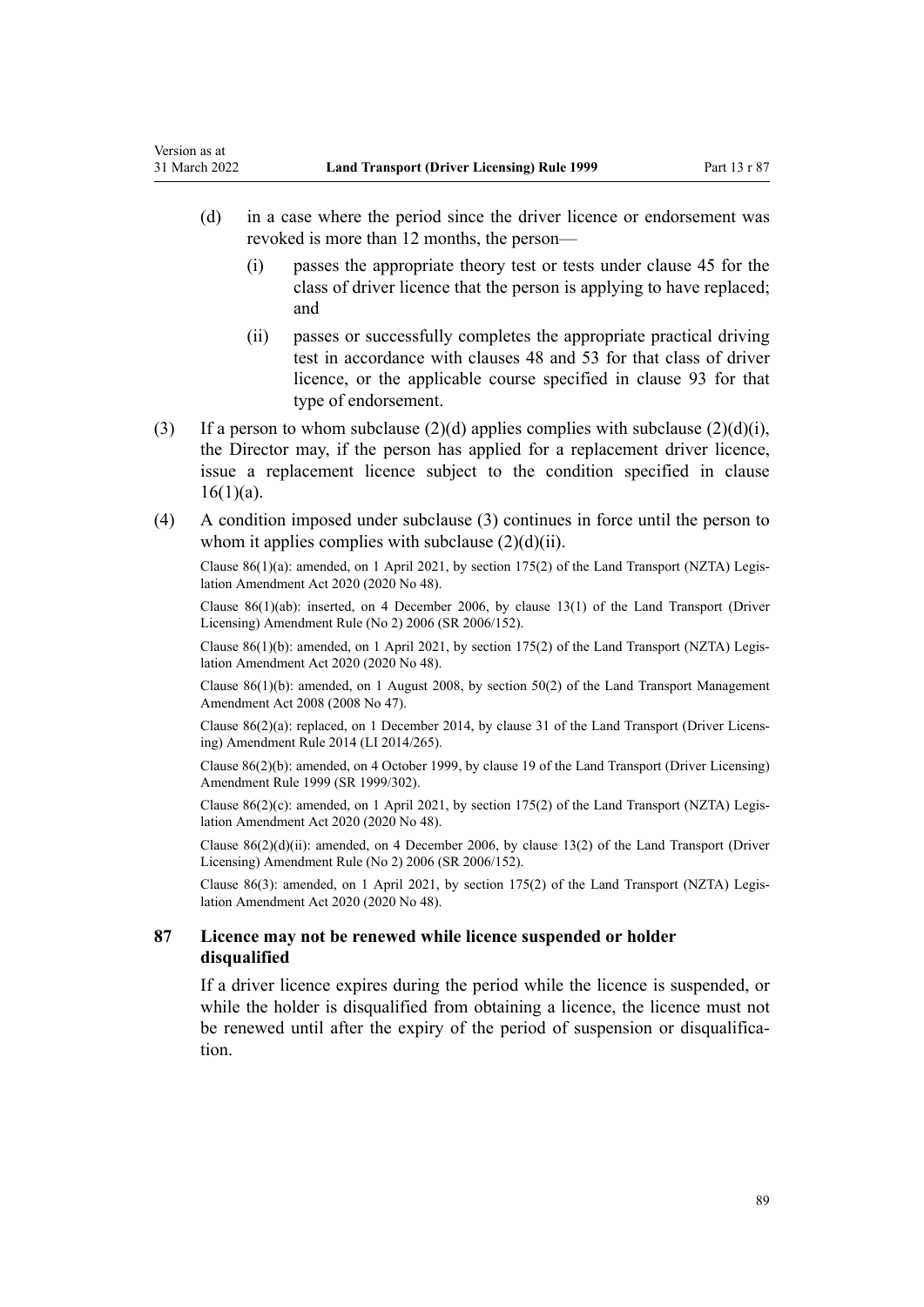# **Part 14**

# <span id="page-89-0"></span>**Recognition of overseas licences and licensing of drivers from overseas**

#### **88 Recognition of overseas driver licence or permit**

- (1) A person, on arrival in New Zealand, is deemed to hold a New Zealand driver licence of a class that entitles the person to drive the motor vehicles that the person is entitled to drive under—
	- (a) a valid and current driver licence or permit issued overseas to the person, after the person has produced proof of the person's driving competence, by an overseas authority, or an agent of that authority, authorised to issue a driver licence or permit; or
	- (b) an international driving permit.
- (2) However,—
	- (a) subclause  $(1)(a)$  does not apply unless—
		- (i) the overseas driver licence or permit is written in English; or
		- (ii) the person who holds the overseas driver licence or permit also carries an accurate English translation of the licence or permit:
	- (b) subclause  $(1)(b)$  does not apply unless the person who holds the international driving permit also carries the overseas driver licence on which the permit is based.
- (3) A person who is deemed by subclause (1) to hold a New Zealand driver licence may continue to drive under that driver licence until the first of the following situations occurs:
	- (a) the person has remained in New Zealand for a continuous period of 12 months; or
	- (b) the document that enabled that person to be deemed to hold a New Zealand driver licence under subclause (1) expires, is suspended, or is revoked; or
	- (c) an order is made disqualifying the person from holding or obtaining a driver licence, either in New Zealand or in the jurisdiction that granted the overseas driver licence or permit; or
	- (d) the person obtains or renews a New Zealand driver licence.
- (4) In this clause, **international driving permit** means a valid and current inter‐ national driving permit as specified in Annex 10 of the United Nations Convention on Road Traffic signed at Geneva on 19 September 1949 or Annex 7 of the United Nations Convention on Road Traffic signed at Vienna on 8 November 1968 and issued overseas in accordance with the provisions of the appropriate convention.
- (5) *[Revoked]*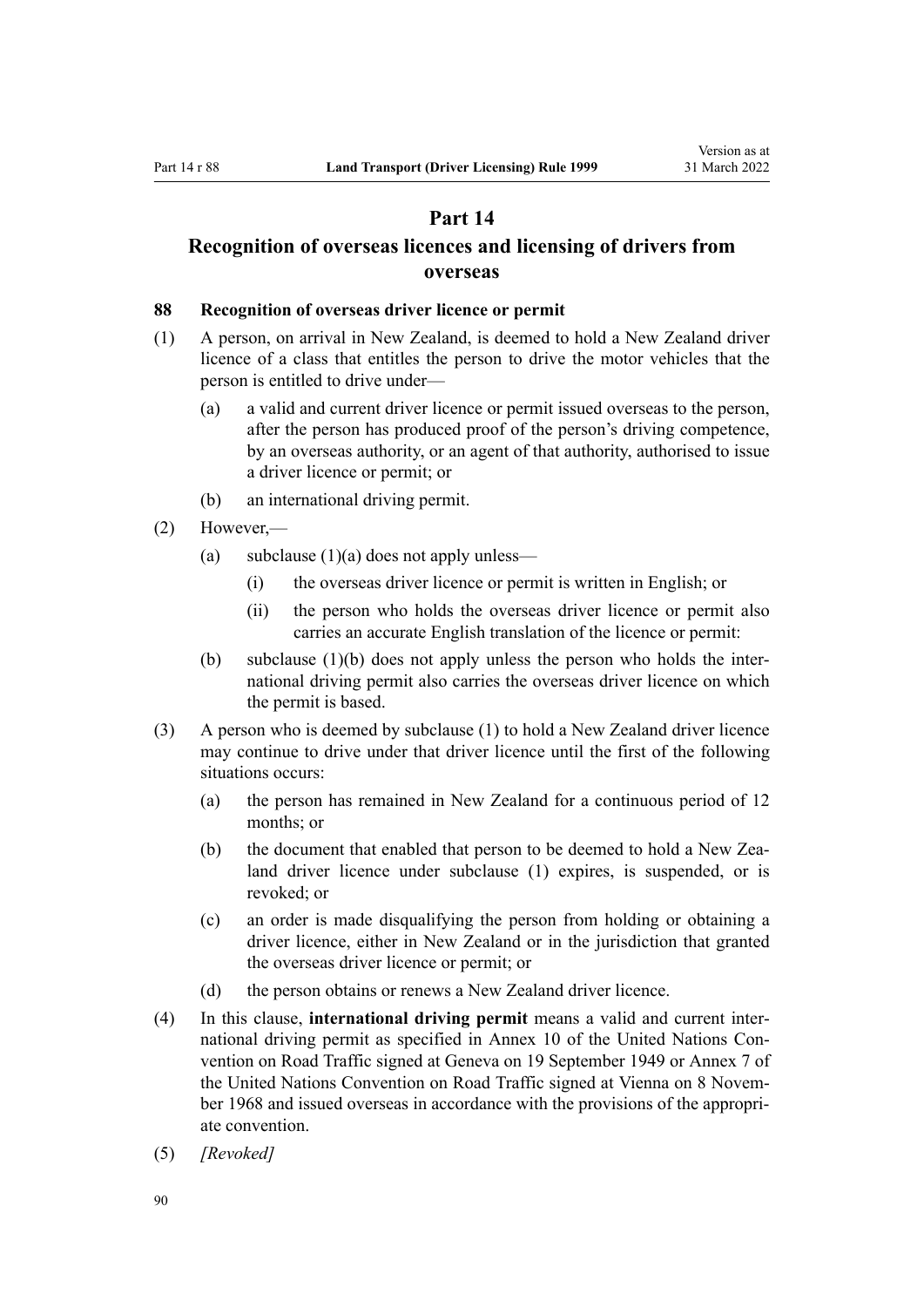- (6) *[Revoked]*
- (7) *[Revoked]*
- (8) *[Revoked]*
- (9) *[Revoked]*

Clause 88: substituted, on 1 October 2011, by [clause 36](http://legislation.govt.nz/pdflink.aspx?id=DLM3956741) of the Land Transport (Driver Licensing) Amendment Rule 2011 (SR 2011/306).

Clause 88(5): revoked, on 31 March 2022, by clause 88(9).

Clause 88(6): revoked, on 31 March 2022, by clause 88(9).

Clause 88(7): revoked, on 31 March 2022, by clause 88(9).

Clause 88(8): revoked, on 31 March 2022, by clause 88(9).

Clause 88(9): revoked, on 31 March 2022, by clause 88(9).

### **88A Recognition of overseas agricultural motor vehicle licence or permit**

- (1) Subclause (2) applies—
	- (a) to a person who is entitled to drive an agricultural motor vehicle or vehicles (but no other vehicles) under a valid and current driver licence or permit issued overseas to the person; and
	- (b) where there is no New Zealand equivalent to that class or type of licence or permit.
- (2) A person, on arrival in New Zealand, is deemed to hold a New Zealand class 1 driver licence that entitles the person to drive an agricultural motor vehicle or vehicles equivalent to the vehicle or vehicles referred to in subclause (1)(a) (but no other vehicles) in New Zealand.
- (3) However, subclause (2) does not apply unless—
	- (a) the overseas driver licence or permit is written in English; or
	- (b) the person who holds the overseas driver licence or permit also carries an accurate English translation of the licence or permit.
- (4) A person who is deemed by subclause (2) to hold a New Zealand class 1 driver licence may continue to drive under that deemed driver licence until the first of the following situations occurs:
	- (a) the person has remained in New Zealand for a continuous period of 12 months:
	- (b) the document that enabled the person to be deemed to hold a New Zealand class 1 driver licence under subclause (2) expires, is suspended, or is revoked:
	- (c) an order is made disqualifying the person from holding or obtaining a driver licence or permit, either in New Zealand or in the jurisdiction that granted the overseas driver licence or permit: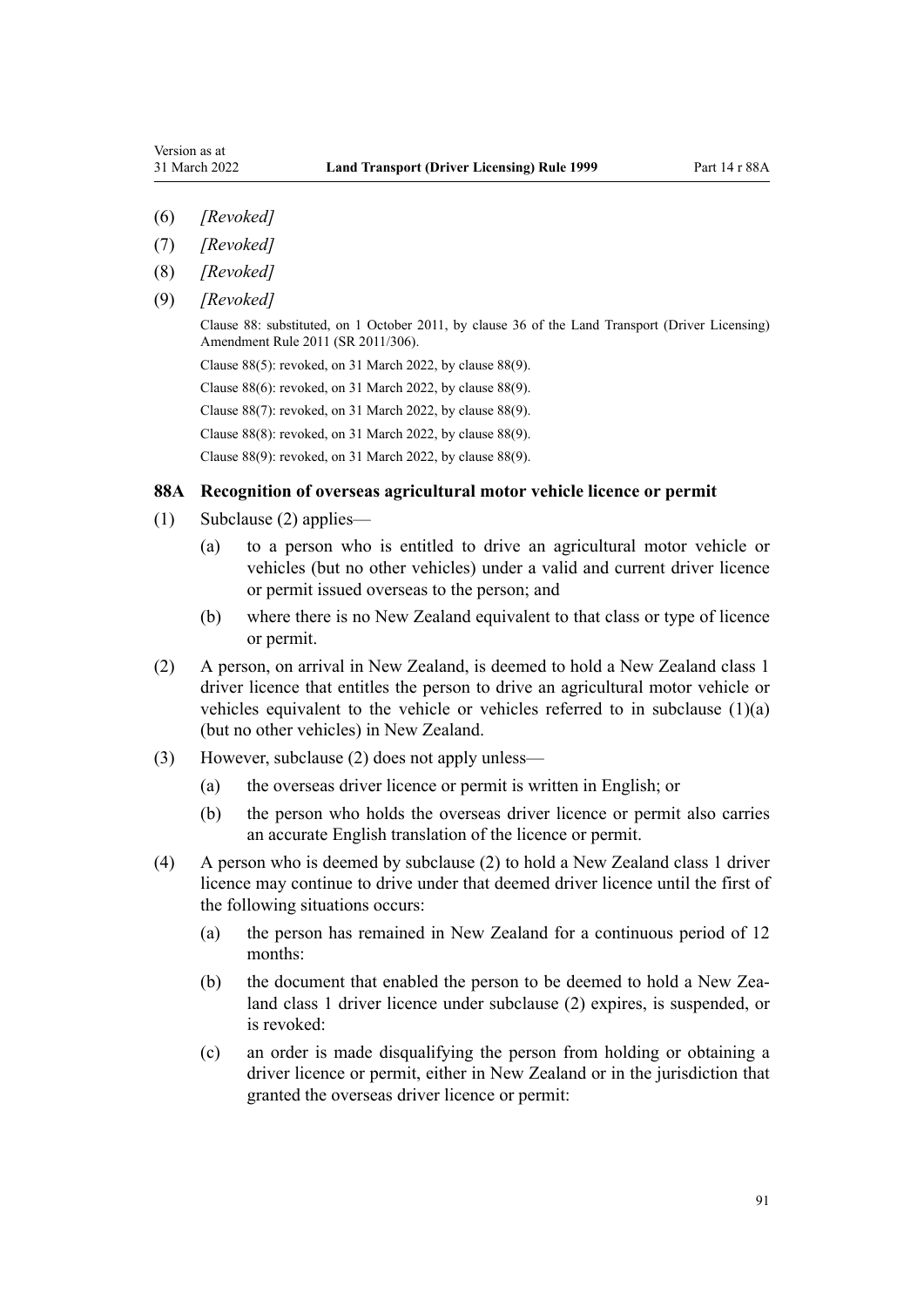- <span id="page-91-0"></span>(d) the person obtains or renews a New Zealand driver licence that entitles the person to drive an agricultural motor vehicle or vehicles referred to in subclause (1)(a).
- (5) To avoid doubt, nothing in this clause entitles a person—
	- (a) to drive a vehicle other than an agricultural motor vehicle; or
	- (b) to apply for, or be issued with, a New Zealand driver licence.
- (6) *[Revoked]*
- (7) *[Revoked]*
- (8) *[Revoked]*
- (9) *[Revoked]*
- (10) *[Revoked]*

Clause 88A: inserted, on 1 June 2013, by [clause 8](http://legislation.govt.nz/pdflink.aspx?id=DLM5102244) of the Land Transport (Driver Licensing) Amend‐ ment Rule 2013 (SR 2013/100).

Clause 88A(6): revoked, on 31 March 2022, by clause 88A(10).

Clause 88A(7): revoked, on 31 March 2022, by clause 88A(10).

Clause 88A(8): revoked, on 31 March 2022, by clause 88A(10).

Clause 88A(9): revoked, on 31 March 2022, by clause 88A(10).

Clause 88A(10): revoked, on 31 March 2022, by clause 88A(10).

# *Overseas driver licence conversion*

Heading: inserted, on 1 June 2006, by [clause 35](http://legislation.govt.nz/pdflink.aspx?id=DLM376131) of the Land Transport (Driver Licensing) Amendment Rule 2006 (SR 2006/84).

### **89 Obtaining New Zealand driver licence**

- (1) A person is entitled to apply for, and be issued with, a New Zealand driver licence to drive the same class or classes of vehicle if that person holds an overseas driver licence or permit of a type specified in [clause 88\(1\)\(a\),](#page-89-0) even if that licence has expired within the 12 months immediately preceding the date of application.
- (2) Before a New Zealand driver licence may be issued under subclause (1), the person must—
	- (a) apply for a driver licence in accordance with [Part 3;](#page-21-0) and
	- (b) unless [clause 89A\(3\)](#page-93-0) applies, pass the appropriate theory test under [clause 45](#page-56-0) for the class of driver licence that the person is applying for; and
	- (c) unless [clause 89A\(4\)](#page-93-0) applies, pass the appropriate practical driving test in accordance with [clauses 48,](#page-57-0) [51,](#page-58-0) and [53](#page-59-0); and
	- (d) produce his or her overseas driver licence or permit, as specified in clause  $88(1)(a)$ , and, if the overseas driver licence or permit is not in English, an accurate English translation of the overseas driver licence or permit; and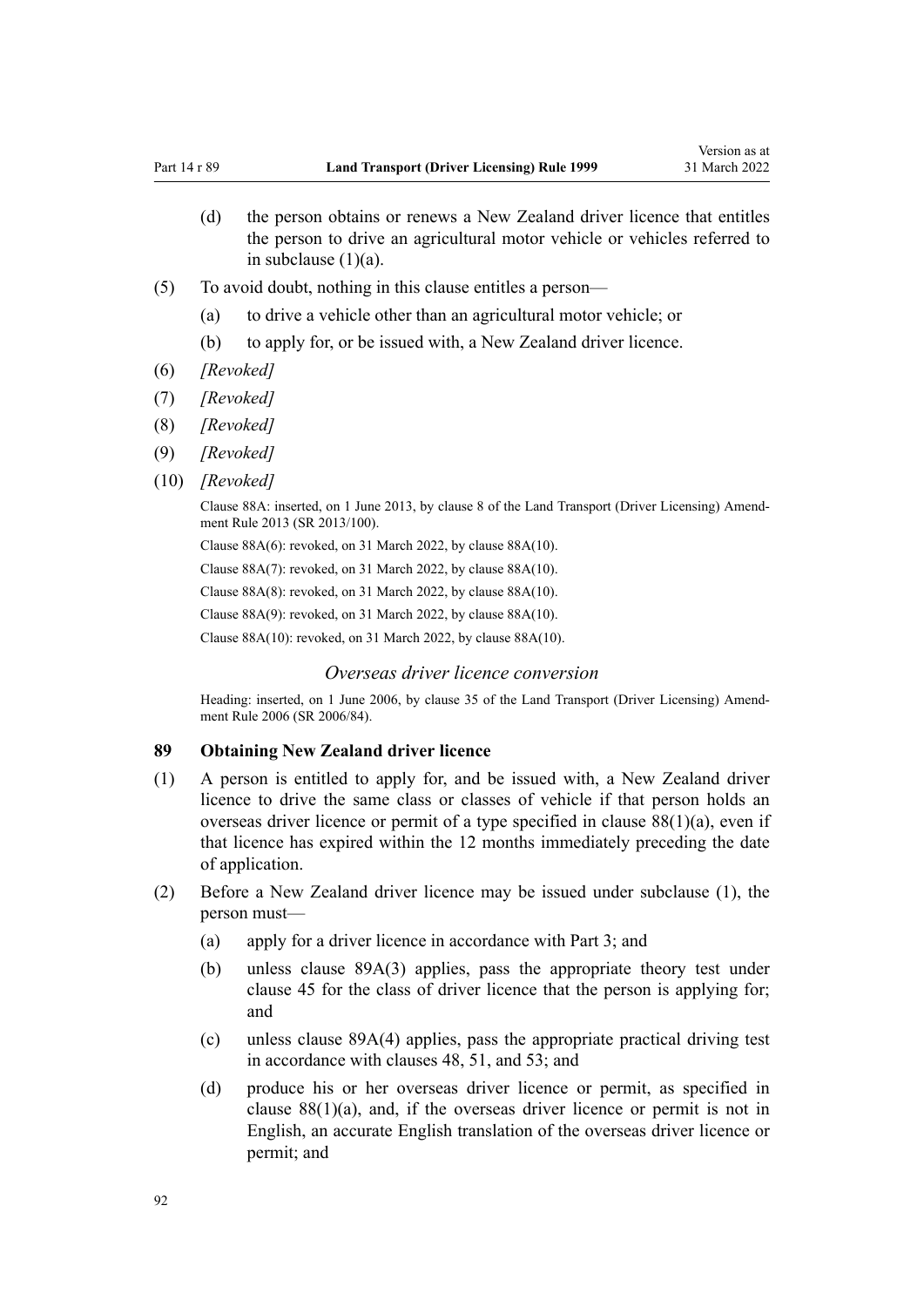(e) sign a statement that—

Version as at

- (i) the person's overseas driver licence or permit is not suspended or revoked; and
- (ii) the person is not disqualified from holding or obtaining a driver licence or permit in the country where the overseas driver licence or permit was issued; and
- (f) produce a medical certificate issued in New Zealand in accordance with [clause 44](#page-54-0), in the case of—
	- (i) a person applying under this clause for a New Zealand driver licence of Classes 2 to 5; or
	- (ii) a person 75 years of age or over applying under this clause for a New Zealand driver licence of any class; and
- (g) surrender his or her overseas driver licence or permit if that is a require‐ ment of a licence recognition arrangement between the jurisdiction that issued the driver licence or permit and New Zealand.
- (3) A person is entitled to be issued with a licence under subclause (4) if—
	- (a) subclause (1) applies to that person; and
	- (b) clause  $89A(3)$  applies to that person or he or she complies with subclause  $(2)(b)$ ; and
	- (c) [clause 89A\(4\)](#page-93-0) does not apply to that person.
- (4) A person who satisfies the requirements of subclause (3) is entitled to be issued, as appropriate, with either—
	- (a) a driver licence issued subject to the condition specified in [clause](#page-27-0)  $16(1)(a)$ ; or
	- (b) a Class 6 learner licence.
- $(5)$  A condition imposed under subclause  $(4)(a)$  continues in force until the person to whom it applies passes the appropriate practical driving test required by sub‐ clause  $(2)(c)$ .

Clause 89: substituted, on 1 June 2006, by [clause 36](http://legislation.govt.nz/pdflink.aspx?id=DLM376133) of the Land Transport (Driver Licensing) Amendment Rule 2006 (SR 2006/84).

Clause 89(2)(a): replaced, on 1 December 2014, by [clause 32](http://legislation.govt.nz/pdflink.aspx?id=DLM6216946) of the Land Transport (Driver Licens‐ ing) Amendment Rule 2014 (LI 2014/265).

Clause 89(2)(b): amended, on 1 September 2008, by [clause 13\(1\)](http://legislation.govt.nz/pdflink.aspx?id=DLM1317919) of the Land Transport (Driver Licensing) Amendment Rule 2008 (SR 2008/119).

Clause  $89(2)(c)$ : amended, on 1 September 2008, by [clause 13\(2\)](http://legislation.govt.nz/pdflink.aspx?id=DLM1317919) of the Land Transport (Driver Licensing) Amendment Rule 2008 (SR 2008/119).

Clause  $89(2)(c)$ : amended, on 4 December 2006, by [clause 14](http://legislation.govt.nz/pdflink.aspx?id=DLM386155) of the Land Transport (Driver Licensing) Amendment Rule (No 2) 2006 (SR 2006/152).

Clause  $89(2)(f)(ii)$ : amended, on 1 October 2011, by [clause 37](http://legislation.govt.nz/pdflink.aspx?id=DLM3956744) of the Land Transport (Driver Licensing) Amendment Rule 2011 (SR 2011/306).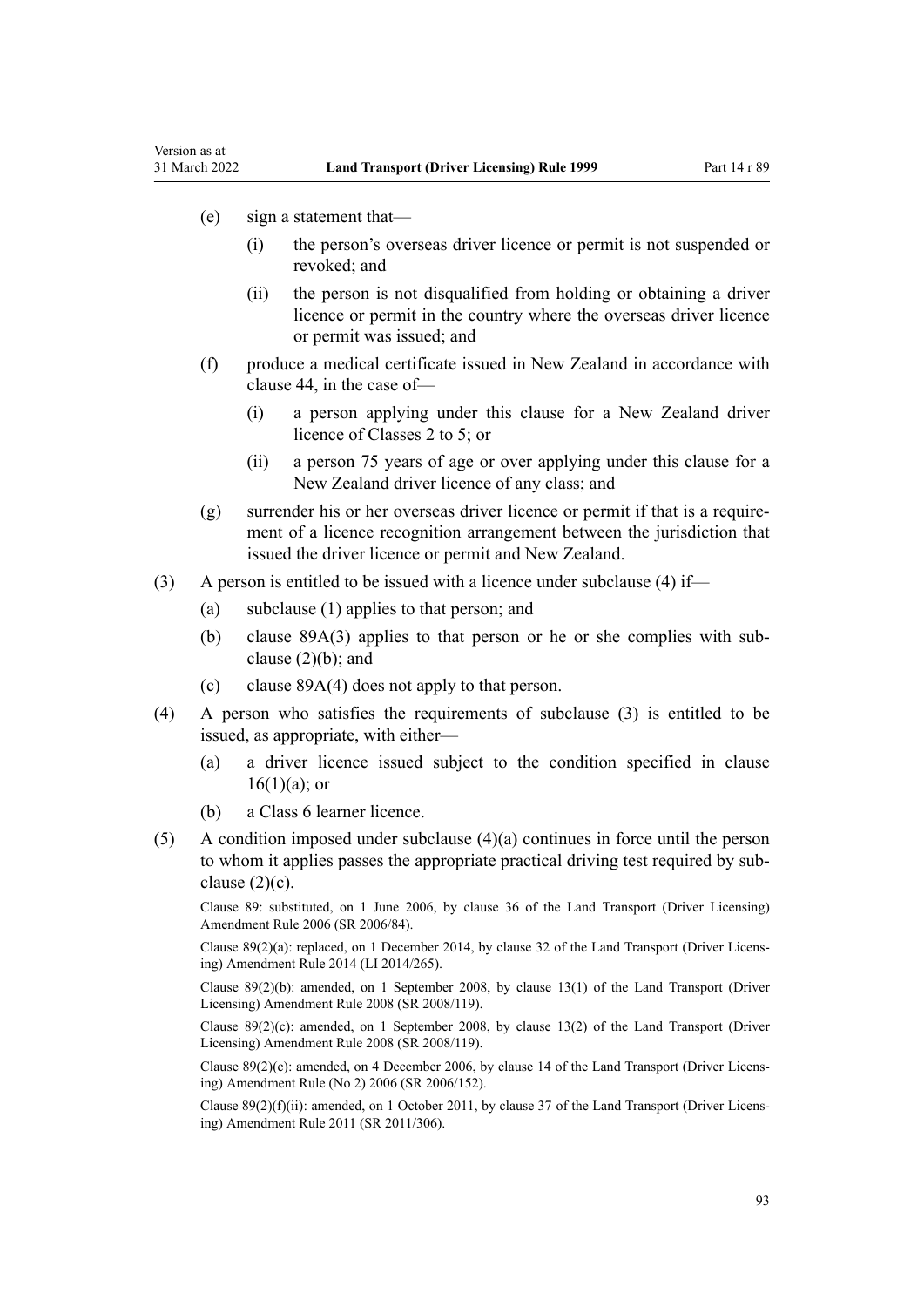<span id="page-93-0"></span>Clause  $89(2)(g)$ : added, on 1 October 2011, by [clause 37](http://legislation.govt.nz/pdflink.aspx?id=DLM3956744) of the Land Transport (Driver Licensing) Amendment Rule 2011 (SR 2011/306).

Clause 89(3)(b): amended, on 1 September 2008, by [clause 13\(3\)](http://legislation.govt.nz/pdflink.aspx?id=DLM1317919) of the Land Transport (Driver Licensing) Amendment Rule 2008 (SR 2008/119).

Clause 89(3)(c): amended, on 1 September 2008, by [clause 13\(4\)](http://legislation.govt.nz/pdflink.aspx?id=DLM1317919) of the Land Transport (Driver Licensing) Amendment Rule 2008 (SR 2008/119).

### **89A Requirements not applying to overseas drivers**

- (1) This clause applies to a person who applies for a New Zealand driver licence under [clause 89](#page-91-0).
- (2) A person to whom this clause applies is not required to comply with the min‐ imum time requirements prescribed in the tables to [clauses 15,](#page-26-0) [17](#page-28-0), and [19.](#page-30-0)
- (2A) However, a driver licence may not be issued to a person who applies for a driver licence under [clause 89](#page-91-0) for a class of vehicle if the effect of doing so would allow the person to obtain the driver licence at an age earlier than the minimum age for a person who complies with the requirements set out in [clauses 15,](#page-26-0) [17](#page-28-0), and [19](#page-30-0) for that class of vehicle.
- (3) A person to whom this clause applies is not required to sit the appropriate theory test required by clause  $89(2)(b)$  if—
	- (a) the appropriate theory test is in respect of a Class 1 or Class 6 licence; and
	- (b) that person has held a valid overseas driver licence or permit issued in a country specified in [Schedule 7A.](#page-117-0)
- (4) A person to whom this clause applies is not required to sit the appropriate prac‐ tical driving test required by [clause 89\(2\)\(c\)](#page-91-0) if—
	- (a) that person has, for at least 2 years, held a valid overseas driver licence or permit issued in a country specified in [Part 1](#page-118-0) of Schedule 8; or
	- (b) that person has, for at least 2 years, held a valid overseas driver licence or permit issued in a country specified in [Part 2](#page-119-0) of Schedule 8 and that person's application is for a Class 1 or Class 6 driver licence.

Clause 89A: substituted, on 1 September 2008, by [clause 14](http://legislation.govt.nz/pdflink.aspx?id=DLM1317920) of the Land Transport (Driver Licensing) Amendment Rule 2008 (SR 2008/119).

Clause 89A(2A): inserted, on 1 August 2011, by [section 100\(4\)](http://legislation.govt.nz/pdflink.aspx?id=DLM3231293) of the Land Transport (Road Safety and Other Matters) Amendment Act 2011 (2011 No 13).

Clause 89A(4): replaced, on 1 July 2013, by [clause 7](http://legislation.govt.nz/pdflink.aspx?id=DLM5159812) of the Land Transport (Driver Licensing) Amendment Rule (No 2) 2013 (SR 2013/131).

# **90 New Zealand driver licence may be subject to learner or restricted conditions**

If the driver licence or permit referred to in paragraph (a) or (b) of clause  $88(1)$ is subject to any condition or is the equivalent of a learner or restricted licence, the person's New Zealand driver licence must be issued either with similar conditions or as a learner or restricted licence, as appropriate.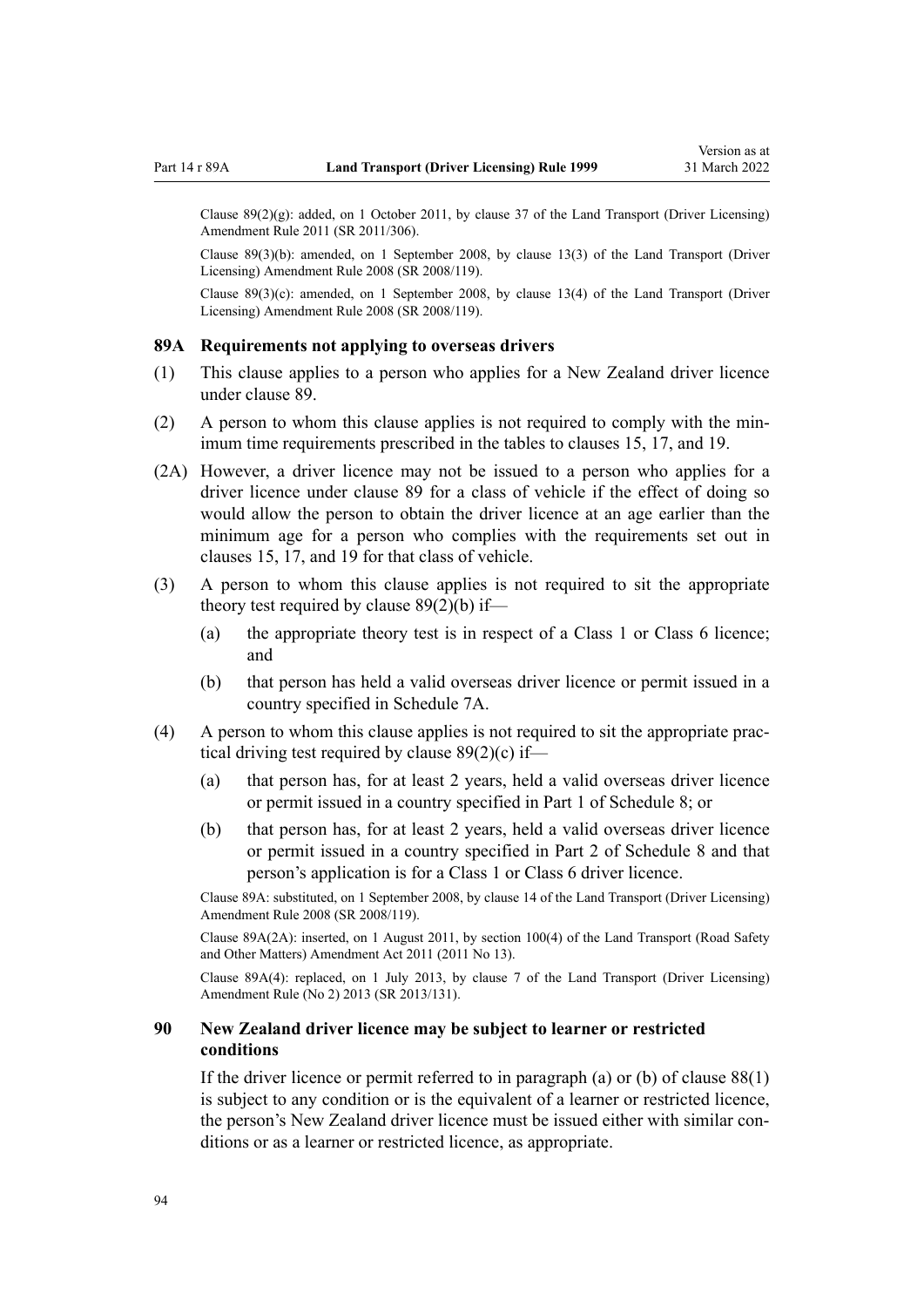# **91 Requirements for diplomatic and consular personnel**

Version as at

- (1) This clause applies to a person who is in New Zealand by reason of—
	- (a) the person's employment as a member of the staff of a diplomatic mis‐ sion or a consular post in New Zealand; or
	- (b) the person's employment as a member of the private staff of a person referred to in paragraph (a); or
	- (c) the person's relationship as a member of the family, or as a spouse or partner, of the person referred to in paragraph (a) or (b).
- (2) A person to whom this clause applies may, on application to the Secretary of Foreign Affairs and Trade, be issued by the Director with a driver licence if that person holds 1 or more of the licences or permits referred to in paragraphs (a) and (b) of clause  $88(1)$ .
- (3) A driver licence issued under this clause—
	- (a) must authorise the person to drive the same types of motor vehicle as the licences or permits referred to in [clause 88\(1\)](#page-89-0); and
	- (b) may be subject to conditions specified by the Director; and
	- (c) expires when the first of the following situations occurs:
		- (i) the holder no longer meets the requirements of subclause (1) under which the holder was issued with a New Zealand driver licence; or
		- (ii) the relevant mission or consular post is notified, through the Secretary of Foreign Affairs and Trade, that the driver licence has been revoked; or
		- (iii) an order is made disqualifying the person from holding or obtain‐ ing a driver licence; or
		- (iv) 4 years have elapsed since the date of issue of the driver licence.

Clause 91(1)(b): amended, on 1 October 2011, by [clause 38](http://legislation.govt.nz/pdflink.aspx?id=DLM3956745) of the Land Transport (Driver Licensing) Amendment Rule 2011 (SR 2011/306).

Clause  $91(1)(c)$ : added, on 1 October 2011, by [clause 38](http://legislation.govt.nz/pdflink.aspx?id=DLM3956745) of the Land Transport (Driver Licensing) Amendment Rule 2011 (SR 2011/306).

Clause 91(2): amended, on 1 April 2021, by [section 175\(2\)](http://legislation.govt.nz/pdflink.aspx?id=LMS286883) of the Land Transport (NZTA) Legis‐ lation Amendment Act 2020 (2020 No 48).

Clause  $91(3)(b)$ : amended, on 1 April 2021, by [section 175\(2\)](http://legislation.govt.nz/pdflink.aspx?id=LMS286883) of the Land Transport (NZTA) Legislation Amendment Act 2020 (2020 No 48).

### **92 Obtaining International Driving Permit**

A person who holds a current full New Zealand driver licence issued or having effect under this rule may apply to an organisation approved for that purpose by the Director to be issued with an International Driving Permit in accordance with the United Nations Convention on Road Traffic signed at Geneva on 19 September 1949.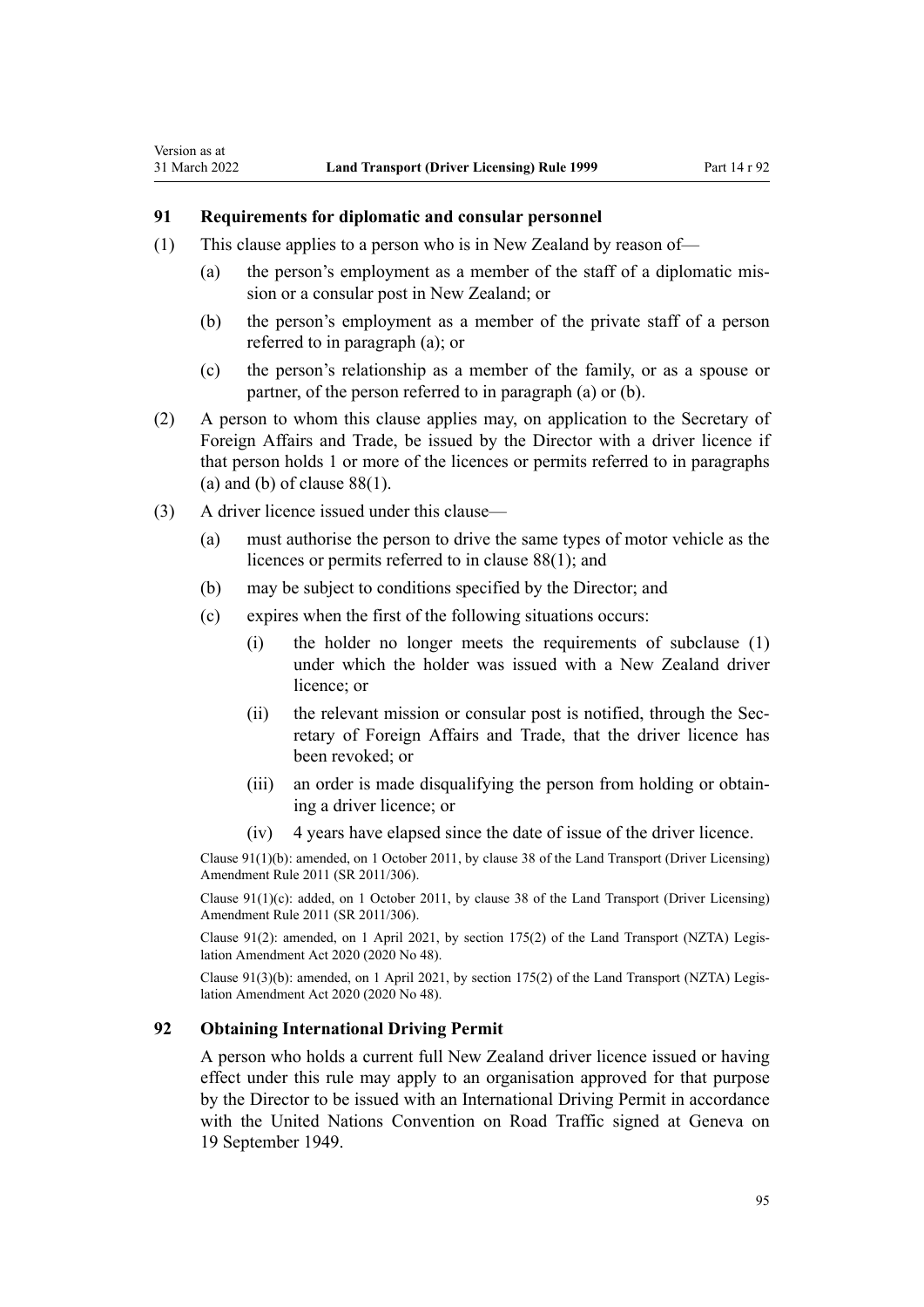<span id="page-95-0"></span>Clause 92: amended, on 1 April 2021, by [section 175\(2\)](http://legislation.govt.nz/pdflink.aspx?id=LMS286883) of the Land Transport (NZTA) Legislation Amendment Act 2020 (2020 No 48).

# **Part 15**

# **Approval of courses and course providers**

# *Approval of courses*

# **93 Director may approve courses**

The Director may approve the following courses:

- (a) courses teaching advanced driving skills, to reduce the period of time for which a person must hold a Class 1R licence before being allowed to apply for a Class 1 full licence:
- (b) courses teaching specialist knowledge and skills required to obtain—
	- (i) *[Revoked]*
	- (ii) a vehicle recovery endorsement; or
	- (iii) a dangerous goods endorsement; or
	- (iv) a driving instructor endorsement; or
	- (v) a forklift endorsement; or
	- (vi) a roller endorsement; or
	- (vii) a tracks endorsement; or
	- (viii) a wheels endorsement:
- (c) courses teaching and assessing the driving knowledge and skills of the holder of a Class 2L, 3L, 4L, or 5L licence for the purpose of waiving the requirement for that person to hold the licence for 6 months and to pass a full licence test:
- (d) courses teaching and assessing the riding competency of the holder of a Class 6L licence for the purpose of waiving the requirement for that per‐ son to hold the licence for 6 months and to pass a restricted licence test:
- (e) courses teaching and assessing the riding competency of the holder of a Class 6R licence for the purpose of reducing the period that the person must hold a Class 6R licence and to pass a full licence test:
- (f) driving improvement courses for the purposes of [section 92\(1\)](http://legislation.govt.nz/pdflink.aspx?id=DLM435016) of the Act:
- (g) dangerous goods courses for the purposes of [section 92\(2\)](http://legislation.govt.nz/pdflink.aspx?id=DLM435016) of the Act:
- (h) courses assessing the driving experience, knowledge, and skills of a per‐ son 25 years of age or over and holding a Class 2, 3, or 4 driver licence, for the purpose of waiving the requirement for that person to hold the licence for at least 3 months: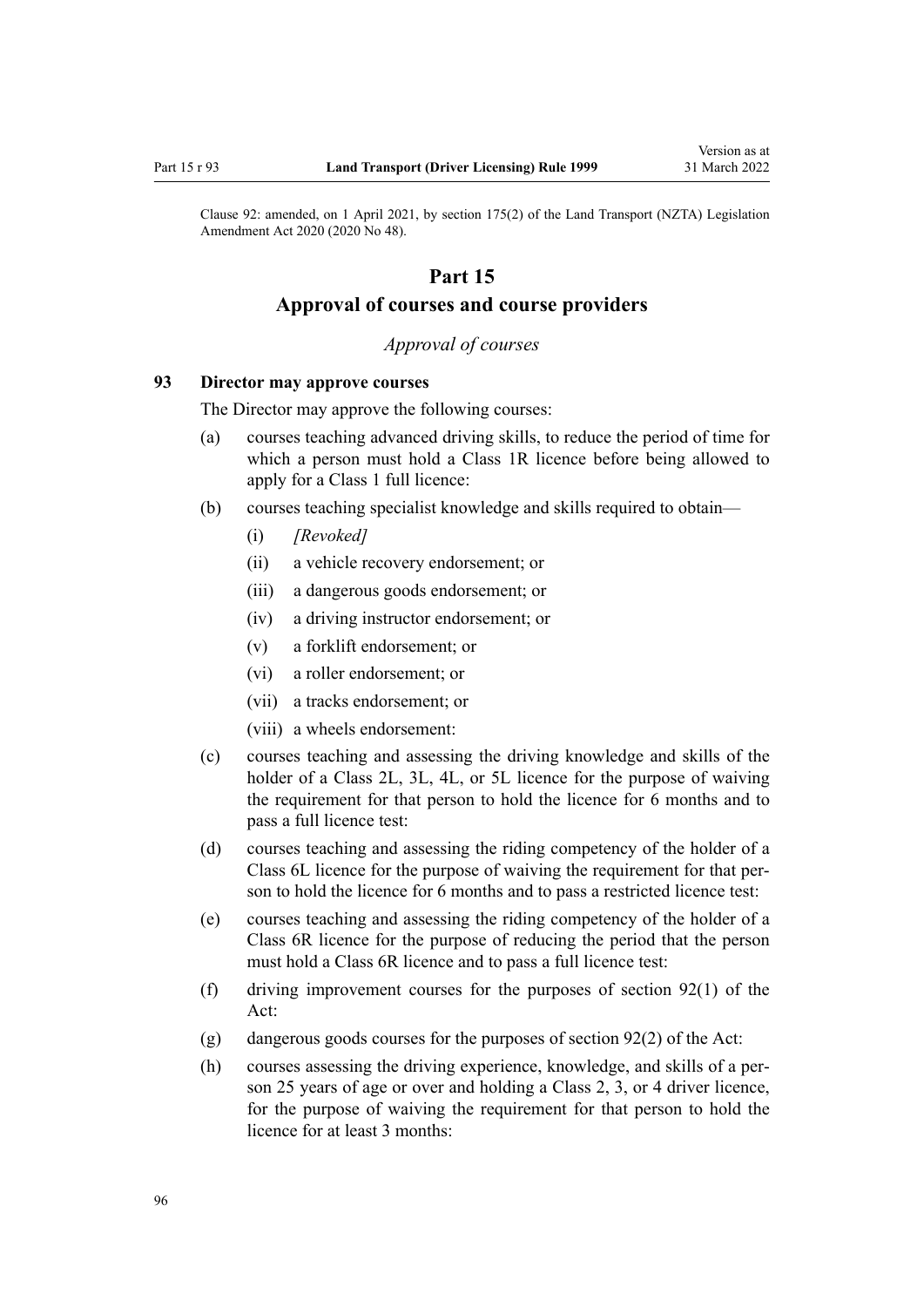- <span id="page-96-0"></span>(i) work time and fatigue management courses for the purposes of [Part 4B](http://legislation.govt.nz/pdflink.aspx?id=DLM434620) of the Act:
- (j) courses assessing the driving experience, knowledge, and skills of the holder of a Class 2 licence for the purpose of an approval to drive a vehicle for which a Class 4 or Class 5 licence is required under the conditions specified in [clause 19H](#page-36-0):
- (k) courses assessing advanced driving skills for the purpose of enabling a person to apply for a Class 4 or Class 5 licence on completion of the accelerated licensing process set out in [Part 4A](#page-33-0).

Clause 93: substituted, on 1 October 2011, by [clause 39](http://legislation.govt.nz/pdflink.aspx?id=DLM3956519) of the Land Transport (Driver Licensing) Amendment Rule 2011 (SR 2011/306).

Clause 93 heading: amended, on 1 April 2021, by [section 175\(2\)](http://legislation.govt.nz/pdflink.aspx?id=LMS286883) of the Land Transport (NZTA) Legislation Amendment Act 2020 (2020 No 48).

Clause 93: amended, on 1 April 2021, by [section 175\(2\)](http://legislation.govt.nz/pdflink.aspx?id=LMS286883) of the Land Transport (NZTA) Legislation Amendment Act 2020 (2020 No 48).

Clause  $93(b)(i)$ : revoked, on 1 October 2017, by [section 110\(8\)](http://legislation.govt.nz/pdflink.aspx?id=DLM6960929) of the Land Transport Amendment Act 2017 (2017 No 34).

Clause 93(d), (e), (j), and (k): brought into force, on 1 October 2012, by [clause 2\(1\)\(j\)](http://legislation.govt.nz/pdflink.aspx?id=DLM3956578) of the Land Transport (Driver Licensing) Amendment Rule 2011 (SR 2011/306).

# **94 Requirements for approval of course**

- (1) To be approved, a course for a purpose specified in clause  $93(a)$  or clause  $93(f)$ must be designed so that a person who has completed the course will be able to demonstrate the following skills and attributes:
	- (a) an understanding of the techniques of safe driving, beyond the ability to manipulate the controls of a motor vehicle; and
	- (b) the ability to practice the necessary self-management skills needed for driving, including decision-making and managing risks; and
	- (c) the ability to assess the person's own performance against the criteria that define a safe driver; and
	- (d) an understanding of risks and the consequences of risk taking while driving; and
	- (e) the ability to develop appropriate methods of monitoring the person's performance as a driver so that the person's driving skills do not deterio‐ rate over time.
- (2) To be approved, a course for a purpose specified in either of [clause 93\(b\)\(i\) or](#page-95-0) [\(ii\)](#page-95-0) must be designed so that a person who has completed the course will be able to demonstrate knowledge of the theoretical requirements to legally and safely drive a motor vehicle for the activity that requires the endorsement.
- (3) To be approved, a course for a purpose specified in [clause 93\(b\)\(iii\)](#page-95-0) or clause  $93(g)$ , must be designed so that a person who has completed the course will be able to demonstrate knowledge of the procedures for transporting dangerous goods safely and in accordance with the relevant legal requirements.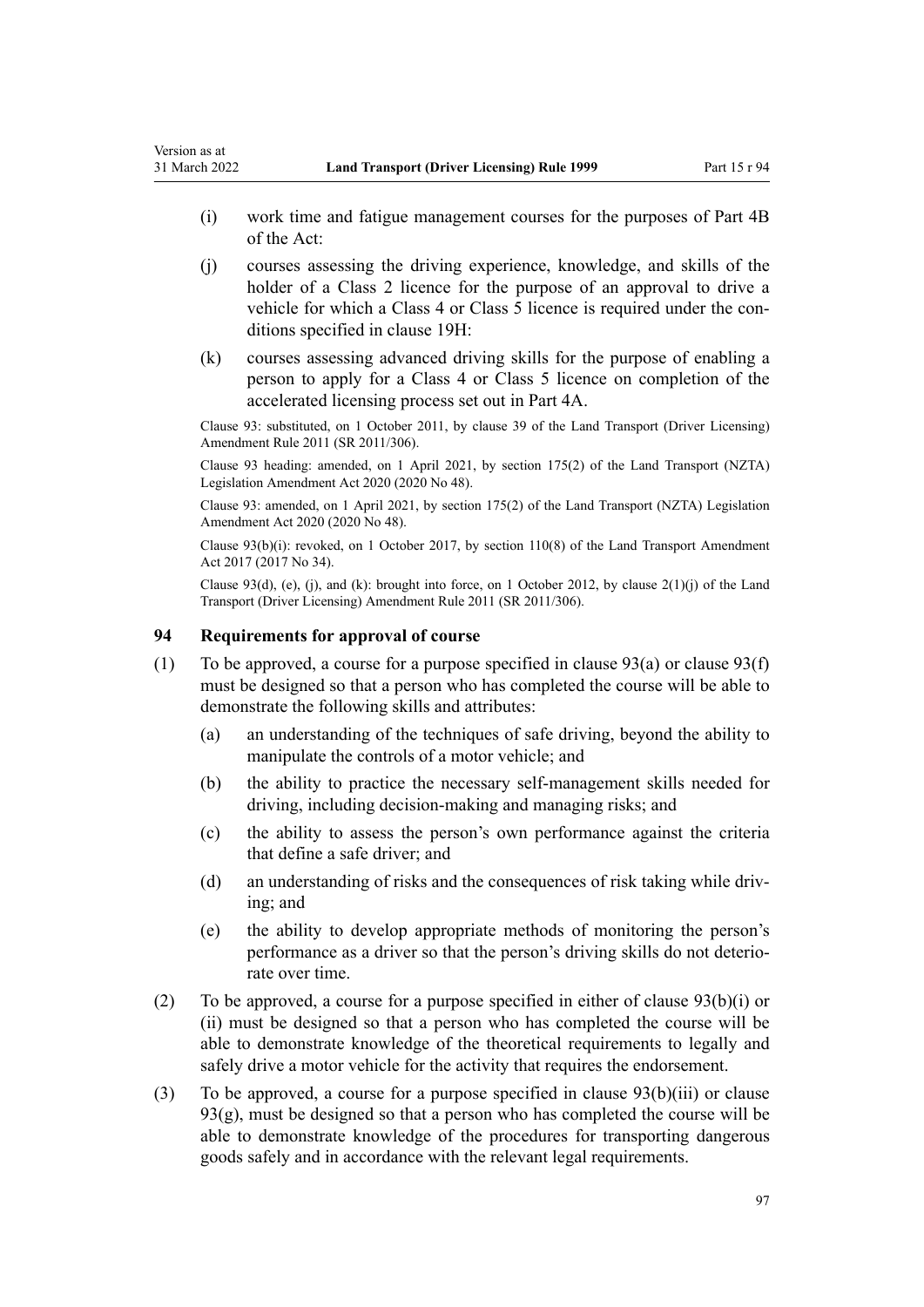- <span id="page-97-0"></span>(4) To be approved, a course for a purpose specified in clause  $93(b)(iv)$  must be designed so that a person who has completed the course will be able to demonstrate—
	- (a) an understanding of the content of the curriculum; and
	- (b) the ability to teach the manipulative and perceptive skills required to safely drive a motor vehicle.
- (5) To be approved, a course for a purpose specified in clause  $93(b)(v)$  to (viii), (c), [\(d\), \(e\), or \(h\)](#page-95-0) must be designed so that a person who has completed the course will have demonstrated the experience, knowledge, and skills to operate safely and proficiently the motor vehicle to which that class of licence or type of endorsement relates.
- (6) To be approved, a course for a purpose specified in [clause 93\(i\)](#page-95-0) must be designed so that a person who has completed the course will be able to demonstrate knowledge of work time and logbook requirements, and to describe causes and symptoms of fatigue and its effect on driving performance.
- (7) To be approved, a course for a purpose specified in clause  $93(i)$  or (k) must be designed so that a person who has completed the course will have demonstrated the experience, knowledge, and skills to operate safely and proficiently a vehicle for which a Class 4 or Class 5 licence is required under the accelerated licensing process set out in [Part 4A](#page-33-0).

Clause 94(1): amended, on 1 October 2011, by [clause 40\(1\)](http://legislation.govt.nz/pdflink.aspx?id=DLM3956521) of the Land Transport (Driver Licensing) Amendment Rule 2011 (SR 2011/306).

Clause 94(2): amended, on 1 October 2011, by [clause 40\(2\)](http://legislation.govt.nz/pdflink.aspx?id=DLM3956521) of the Land Transport (Driver Licensing) Amendment Rule 2011 (SR 2011/306).

Clause 94(3): amended, on 1 October 2011, by [clause 40\(3\)](http://legislation.govt.nz/pdflink.aspx?id=DLM3956521) of the Land Transport (Driver Licensing) Amendment Rule 2011 (SR 2011/306).

Clause 94(5): substituted, on 1 June 2006, by [clause 38](http://legislation.govt.nz/pdflink.aspx?id=DLM376137) of the Land Transport (Driver Licensing) Amendment Rule 2006 (SR 2006/84).

Clause 94(5): amended, on 1 October 2011, by [clause 40\(4\)](http://legislation.govt.nz/pdflink.aspx?id=DLM3956521) of the Land Transport (Driver Licensing) Amendment Rule 2011 (SR 2011/306).

Clause 94(6): added, on 1 October 2011, by [clause 40\(5\)](http://legislation.govt.nz/pdflink.aspx?id=DLM3956521) of the Land Transport (Driver Licensing) Amendment Rule 2011 (SR 2011/306).

Clause 94(7): added, on 1 October 2011, by [clause 40\(5\)](http://legislation.govt.nz/pdflink.aspx?id=DLM3956521) of the Land Transport (Driver Licensing) Amendment Rule 2011 (SR 2011/306).

### **95 Application for approval of course**

- (1) An individual or organisation may apply to have a course approved.
- (2) The applicant must—
	- (a) complete an application in a form approved by the Director; and
	- (b) pay the appropriate fee or fees (if any) specified or assessed in accordance with regulations made under the Act; and
	- (c) produce—

98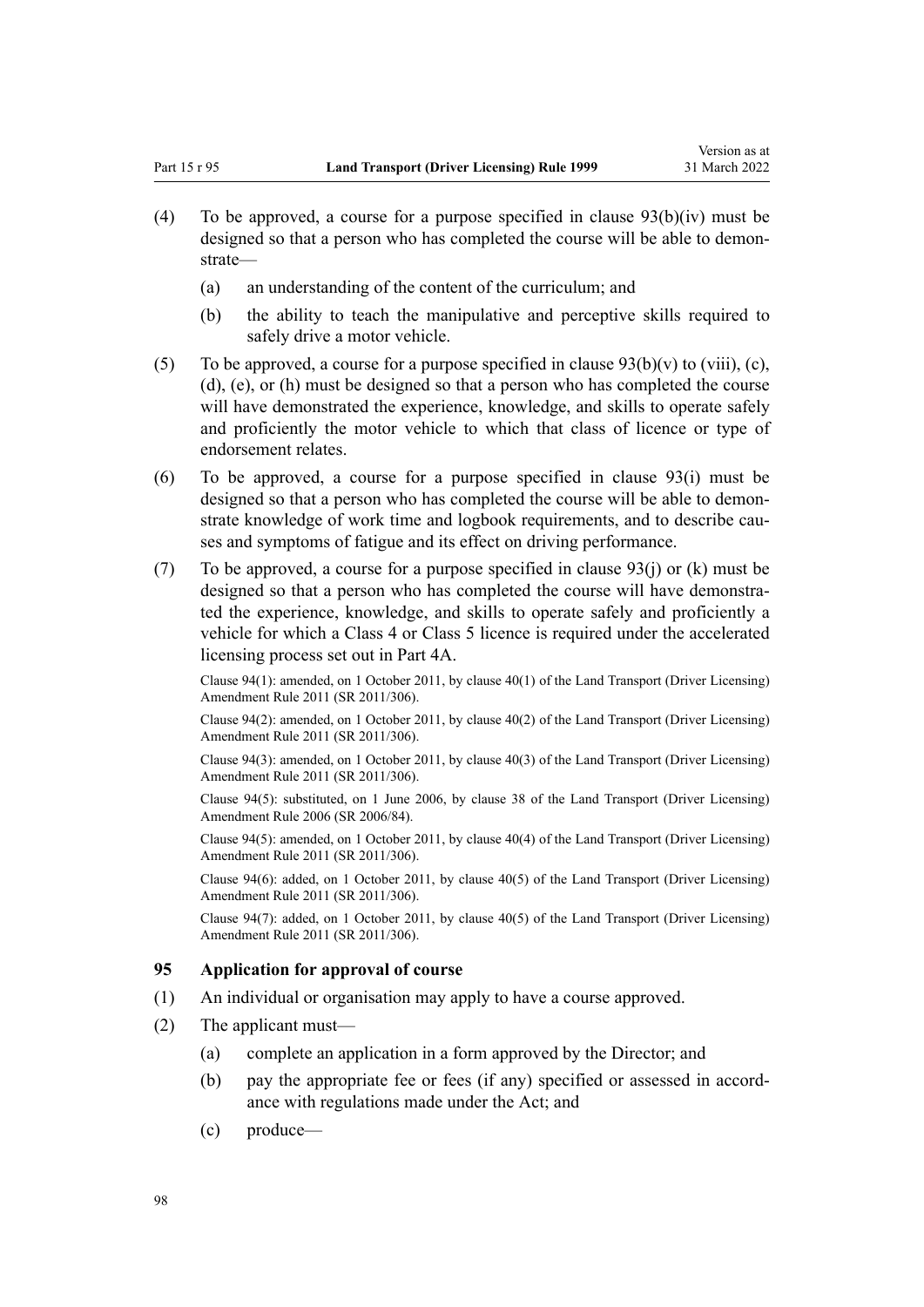- <span id="page-98-0"></span>(i) a copy of the intended syllabus, including a description of what is required to successfully complete the course; and
- (ii) a description of how the syllabus will satisfy the requirements of [clause 94](#page-96-0); and
- (d) produce a sample of the certificate that is to be presented to a person who has successfully completed the course.

Clause 95(2)(a): amended, on 1 April 2021, by [section 175\(2\)](http://legislation.govt.nz/pdflink.aspx?id=LMS286883) of the Land Transport (NZTA) Legis‐ lation Amendment Act 2020 (2020 No 48).

### **96 Approval of course**

- (1) The Director may approve a course if the applicant has complied with [clause](#page-97-0) [95](#page-97-0) and the Director is satisfied that the course will meet the requirements specified in relation to the particular type of course in [clause 94.](#page-96-0)
- (2) When approving a course, the Director may impose conditions under which the course must be conducted.
- (3) Without limiting subclause (2), when approving a course, the Director may allow the course to be conducted using an appropriately configured or loaded vehicle of a class other than the class to which the course relates.

Clause 96(1): amended, on 1 April 2021, by [section 175\(2\)](http://legislation.govt.nz/pdflink.aspx?id=LMS286883) of the Land Transport (NZTA) Legis‐ lation Amendment Act 2020 (2020 No 48).

Clause 96(2): amended, on 1 April 2021, by [section 175\(2\)](http://legislation.govt.nz/pdflink.aspx?id=LMS286883) of the Land Transport (NZTA) Legis‐ lation Amendment Act 2020 (2020 No 48).

Clause 96(3): added, on 4 October 1999, by [clause 20](http://legislation.govt.nz/pdflink.aspx?id=DLM293689) of the Land Transport (Driver Licensing) Amendment Rule 1999 (SR 1999/302).

Clause 96(3): amended, on 1 April 2021, by [section 175\(2\)](http://legislation.govt.nz/pdflink.aspx?id=LMS286883) of the Land Transport (NZTA) Legis‐ lation Amendment Act 2020 (2020 No 48).

# **97 Director may consent to modification of course**

- (1) The Director may from time to time,—
	- (a) on the application of the individual or organisation that applied to have the course approved or of an approved course provider, give consent to the modification of an approved course; or
	- (b) on the Agency's own motion, require that a course be modified,—

if the Director is satisfied that the modification is necessary or desirable in order for the approved course to continue to meet the requirements specified in relation to the particular type of course in [clause 94](#page-96-0), or to meet those requirements in an improved way.

(2) If the Director consents to a course being modified or requires a course to be modified under subclause (1), the Director must give reasonable notice in writing of the modification to any course provider who is providing the course.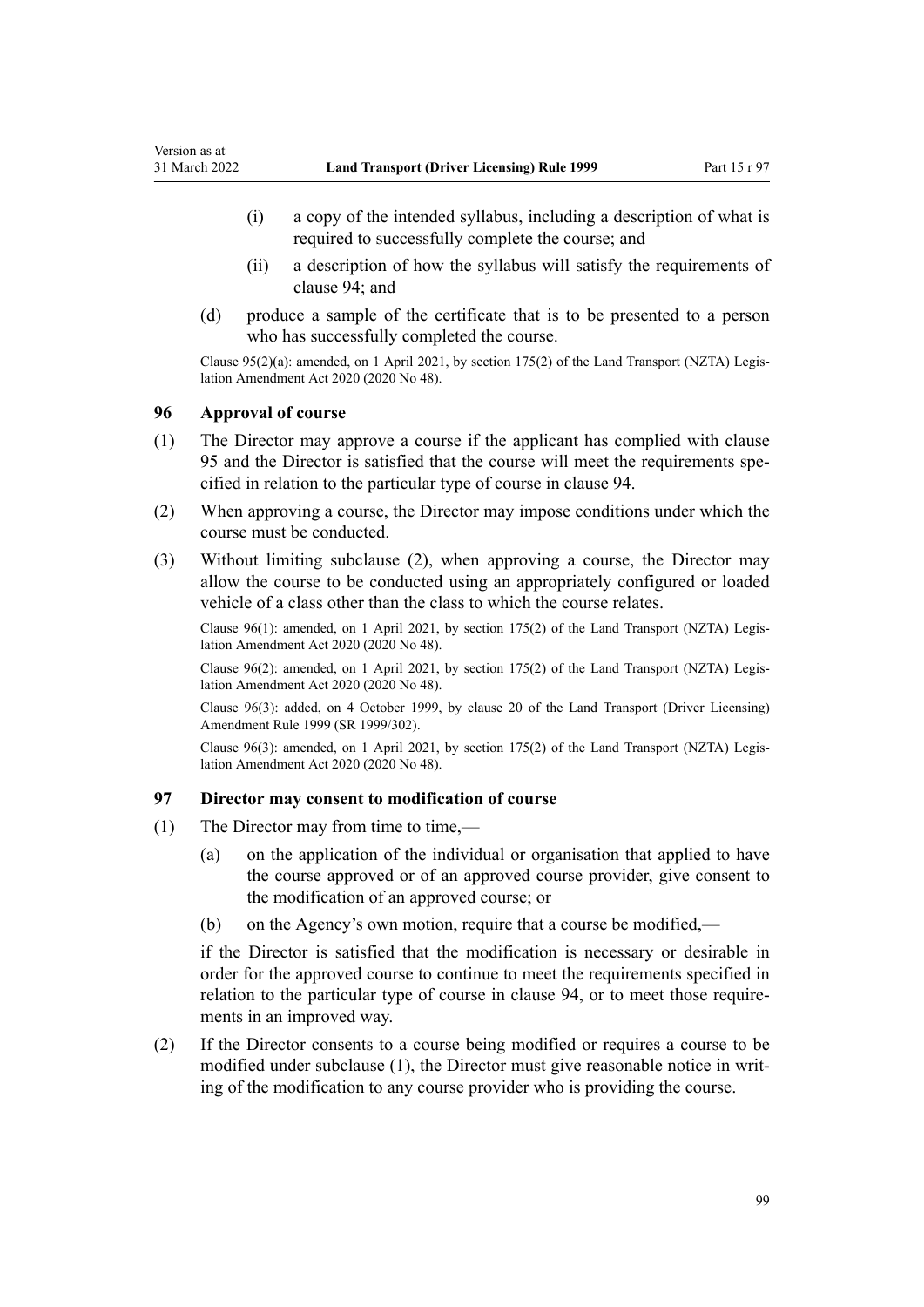<span id="page-99-0"></span>Clause 97 heading: amended, on 1 April 2021, by [section 175\(2\)](http://legislation.govt.nz/pdflink.aspx?id=LMS286883) of the Land Transport (NZTA) Legislation Amendment Act 2020 (2020 No 48).

Clause 97(1): amended, on 1 April 2021, by [section 175\(2\)](http://legislation.govt.nz/pdflink.aspx?id=LMS286883) of the Land Transport (NZTA) Legislation Amendment Act 2020 (2020 No 48).

Clause 97(1)(b): amended, on 1 August 2008, by [section 50\(2\)](http://legislation.govt.nz/pdflink.aspx?id=DLM1313622) of the Land Transport Management Amendment Act 2008 (2008 No 47).

Clause 97(2): amended, on 1 April 2021, by [section 175\(2\)](http://legislation.govt.nz/pdflink.aspx?id=LMS286883) of the Land Transport (NZTA) Legis‐ lation Amendment Act 2020 (2020 No 48).

### **98 Director may revoke course approval**

- (1) The Director may, by notice in writing, revoke the approval of a course granted under [clause 96](#page-98-0) if the holder of the course approval does not comply with conditions imposed under [clause 96\(2\)](#page-98-0) or a requirement imposed under [clause](#page-98-0) [97\(1\)](#page-98-0).
- (2) A notice of revocation must—
	- (a) state the date and time from which the course approval is revoked, which must not be earlier than the date and time at which the notice is given to the course provider and, except in exceptional circumstances where pub‐ lic safety is at immediate risk, must not be less than 14 days after the day on which the notice is given; and
	- (b) state the reason for the course approval being revoked; and
	- (c) outline the rights of appeal given by [section 106](http://legislation.govt.nz/pdflink.aspx?id=DLM435083) of the Act.

Clause 98 heading: amended, on 1 April 2021, by [section 175\(2\)](http://legislation.govt.nz/pdflink.aspx?id=LMS286883) of the Land Transport (NZTA) Legislation Amendment Act 2020 (2020 No 48).

Clause 98(1): amended, on 1 April 2021, by [section 175\(2\)](http://legislation.govt.nz/pdflink.aspx?id=LMS286883) of the Land Transport (NZTA) Legis‐ lation Amendment Act 2020 (2020 No 48).

# *Approval of course providers*

# **99 Director may approve course providers**

The Director may approve specific individuals or organisations to provide courses referred to in [clause 93.](#page-95-0)

Clause 99 heading: amended, on 1 April 2021, by [section 175\(2\)](http://legislation.govt.nz/pdflink.aspx?id=LMS286883) of the Land Transport (NZTA) Legislation Amendment Act 2020 (2020 No 48).

Clause 99: amended, on 1 April 2021, by [section 175\(2\)](http://legislation.govt.nz/pdflink.aspx?id=LMS286883) of the Land Transport (NZTA) Legislation Amendment Act 2020 (2020 No 48).

### **100 Requirements for approval as course provider**

To be approved, a course provider must—

- (a) possess the appropriate skills, training, and experience to conduct the approved course; and
- (b) if the course provider is an organisation, have a recorded organisational structure in which accountability is clearly identified.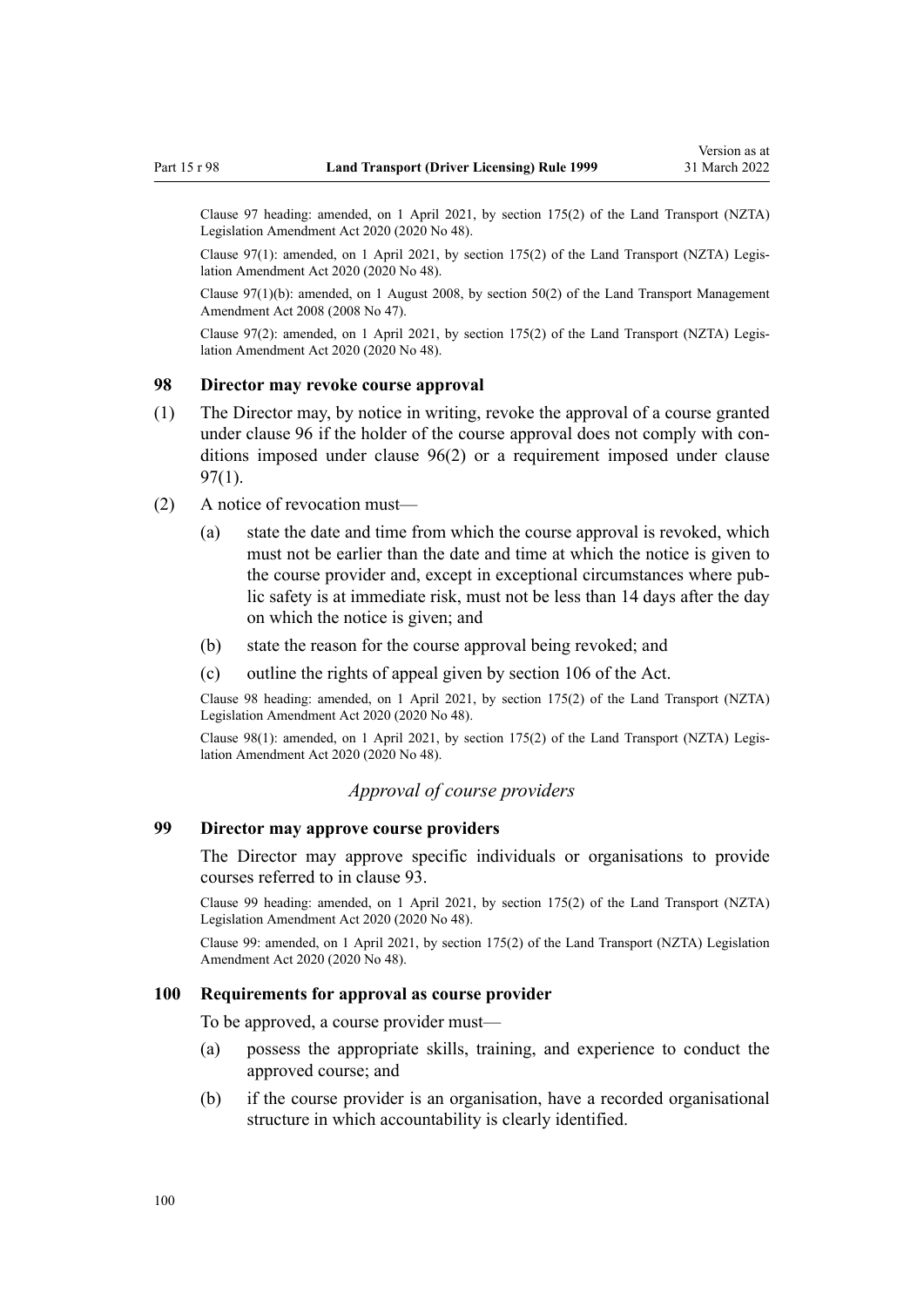### **101 Application for approval as course provider**

<span id="page-100-0"></span>Version as at

An applicant for approval as a course provider must—

- (a) complete an application in a form approved by the Director; and
- (b) pay the appropriate fee or fees (if any) specified or assessed in accord‐ ance with regulations made under the Act; and
- (c) specify the approved course or courses that the applicant intends to pro‐ vide; and
- (d) produce details of the procedures that will be used to maintain a register of—
	- (i) instructors; and
	- (ii) students; and
	- (iii) certificates issued; and
	- (iv) courses conducted; and
	- (v) course assessments and results.

Clause 101(a): amended, on 1 April 2021, by [section 175\(2\)](http://legislation.govt.nz/pdflink.aspx?id=LMS286883) of the Land Transport (NZTA) Legis‐ lation Amendment Act 2020 (2020 No 48).

#### **102 Approval as course provider**

- (1) The Director may approve a course provider if the applicant has complied with clause 101 and the Director is satisfied that the course provider will meet the requirements specified in [clause 100](#page-99-0).
- (2) When approving a course provider, the Director may impose conditions under which the course provider must conduct courses.
- (3) The Director must issue a certificate to the approved course provider, specify‐ ing—
	- (a) the name of the course provider; and
	- (b) the name of the approved course or courses that the course provider is approved to provide.
- (4) It is a condition of approval as a course provider that—
	- (a) the course provider must only credit a person with completing an approved course if that person has successfully completed the course in accordance with the course syllabus; and
	- (b) the course provider must retain for at least 12 months after an approved course has been conducted a record of the matters specified in subpara‐ graphs (i), (ii), (iv), and (v) of clauses  $101(d)$  in relation to that course; and
	- (c) the course provider must comply with any requirements made in writing by the Director to the course provider arising out of any audit under sec[tion 198](http://legislation.govt.nz/pdflink.aspx?id=DLM435602) of the Act.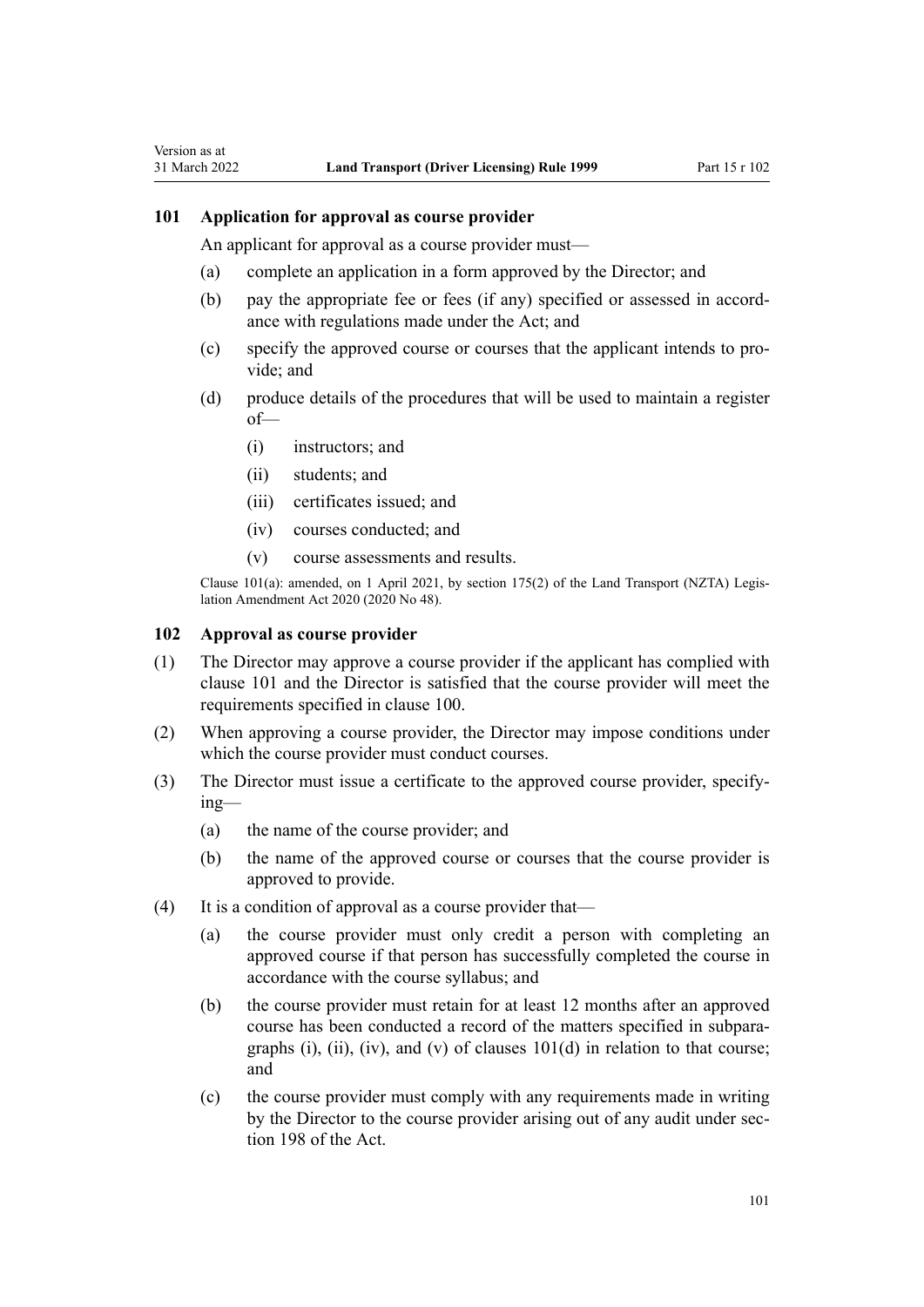Clause 102(1): amended, on 1 April 2021, by [section 175\(2\)](http://legislation.govt.nz/pdflink.aspx?id=LMS286883) of the Land Transport (NZTA) Legis‐ lation Amendment Act 2020 (2020 No 48).

Clause 102(2): amended, on 1 April 2021, by [section 175\(2\)](http://legislation.govt.nz/pdflink.aspx?id=LMS286883) of the Land Transport (NZTA) Legis‐ lation Amendment Act 2020 (2020 No 48).

Clause 102(3): amended, on 1 April 2021, by [section 175\(2\)](http://legislation.govt.nz/pdflink.aspx?id=LMS286883) of the Land Transport (NZTA) Legis‐ lation Amendment Act 2020 (2020 No 48).

Clause  $102(4)(c)$ : amended, on 1 April 2021, by [section 175\(2\)](http://legislation.govt.nz/pdflink.aspx?id=LMS286883) of the Land Transport (NZTA) Legislation Amendment Act 2020 (2020 No 48).

# **103 Director may revoke or suspend approval of course provider**

- (1) The Director may, by notice in writing, revoke or suspend (in whole or in part) the approval of a course provider granted under [clause 102](#page-100-0) if—
	- (a) the course provider fails to comply with any instruction given under sec[tion 198](http://legislation.govt.nz/pdflink.aspx?id=DLM435602) of the Act; or
	- (b) the course provider fails to comply with a requirement made in writing by the Director to the course provider arising out of an audit under sec[tion 198](http://legislation.govt.nz/pdflink.aspx?id=DLM435602) of the Act; or
	- (c) the course provider ceases to meet the requirements described in para‐ graphs (a) and (b) of [clause 100](#page-99-0).
- (2) The notice of revocation or suspension must—
	- (a) state the date and time from which the approval is revoked or suspended, which must not be earlier than the date and time at which the notice is given to the course provider and, except in exceptional circumstances where public safety is at immediate risk, must not be less than 14 days after the date on which the notice is given; and
	- (b) state the reason for the revocation or suspension; and
	- (c) outline the rights of appeal given by [section 106](http://legislation.govt.nz/pdflink.aspx?id=DLM435083) of the Act.

Clause 103 heading: amended, on 1 April 2021, by [section 175\(2\)](http://legislation.govt.nz/pdflink.aspx?id=LMS286883) of the Land Transport (NZTA) Legislation Amendment Act 2020 (2020 No 48).

Clause 103 heading: amended, on 1 October 2011, by [clause 41\(1\)](http://legislation.govt.nz/pdflink.aspx?id=DLM3956747) of the Land Transport (Driver Licensing) Amendment Rule 2011 (SR 2011/306).

Clause 103(1): amended, on 1 April 2021, by [section 175\(2\)](http://legislation.govt.nz/pdflink.aspx?id=LMS286883) of the Land Transport (NZTA) Legis‐ lation Amendment Act 2020 (2020 No 48).

Clause 103(1): amended, on 1 October 2011, by [clause 41\(2\)](http://legislation.govt.nz/pdflink.aspx?id=DLM3956747) of the Land Transport (Driver Licens‐ ing) Amendment Rule 2011 (SR 2011/306).

Clause 103(1)(b): amended, on 1 April 2021, by [section 175\(2\)](http://legislation.govt.nz/pdflink.aspx?id=LMS286883) of the Land Transport (NZTA) Legis‐ lation Amendment Act 2020 (2020 No 48).

Clause 103(2): amended, on 1 October 2011, by [clause 41\(3\)](http://legislation.govt.nz/pdflink.aspx?id=DLM3956747) of the Land Transport (Driver Licens‐ ing) Amendment Rule 2011 (SR 2011/306).

Clause 103(2)(a): amended, on 1 October 2011, by [clause 41\(4\)](http://legislation.govt.nz/pdflink.aspx?id=DLM3956747) of the Land Transport (Driver Licensing) Amendment Rule 2011 (SR 2011/306).

Clause 103(2)(b): amended, on 1 October 2011, by [clause 41\(5\)](http://legislation.govt.nz/pdflink.aspx?id=DLM3956747) of the Land Transport (Driver Licensing) Amendment Rule 2011 (SR 2011/306).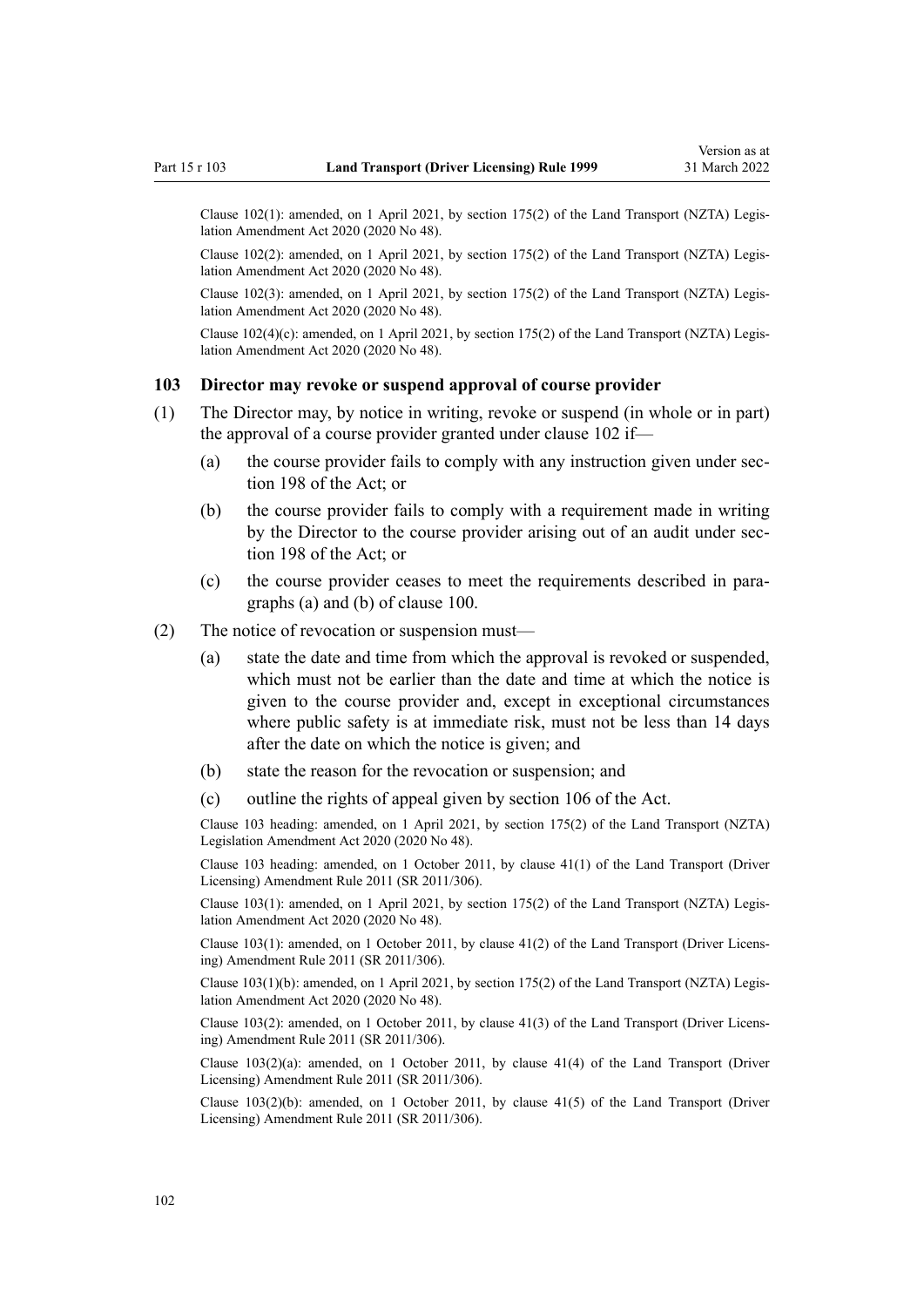# **Part 16**

# **Miscellaneous provisions relating to responsibilities of drivers**

# **104 Prohibition on display of** "**L**" **plate except in appropriate circumstances**

A person must not drive, on a road, a motor vehicle that displays an "L" plate as specified in [clause 66](#page-69-0) unless that person—

- (a) holds a learner licence of the class that relates to that vehicle in accord‐ ance with [Schedule 3](#page-113-0); or
- (b) immediately prior to driving has been, or is about to be, accompanying the person in paragraph (a) in accordance with clause  $16(1)(a)$ ; or
- (c) holds a driving instructor or testing officer endorsement and is driving a vehicle used for purposes connected with that endorsement.

### **105 Prohibition on defacing, etc, driver licence or driver identification card**

A person must not deface, alter, or tamper with the characteristics or features of, or information displayed on, a driver licence or driver identification card.

# **Part 17**

# **Transitional provisions**

*Driver licences continued in force by section 23(4) of Act*

# **106 Equivalent class or type of driver licences and endorsements**

A person who was the holder of a licence of a class described in column 1 of the table to this clause that was in force immediately before 3 May 1999 is deemed to hold a licence or endorsement of the class described in column 2 of the table in relation to that licence on and from 3 May 1999 until it expires in accordance with [clause 112.](#page-104-0)

Table to clause 106

<span id="page-102-0"></span>Version as at

| <b>Existing licence held</b>                          | <b>Equivalent licence</b>           |
|-------------------------------------------------------|-------------------------------------|
| Class AM or Class AML                                 | Class 1L                            |
| Class A                                               | Class 6                             |
| Class AL                                              | Class 6L                            |
| Class AR                                              | Class 6R                            |
| Class B                                               | Class 1                             |
| Class BL                                              | Class 1L                            |
| Class BR                                              | Class 1R                            |
| Class C                                               | Class 1 and a passenger endorsement |
| Class D                                               | Class 4 and a passenger endorsement |
| Class DL and Class B                                  | Class 2L                            |
| Class E and any other licence except<br>G, H, I, or J | Passenger endorsement               |
| Class FL                                              | Class 1L                            |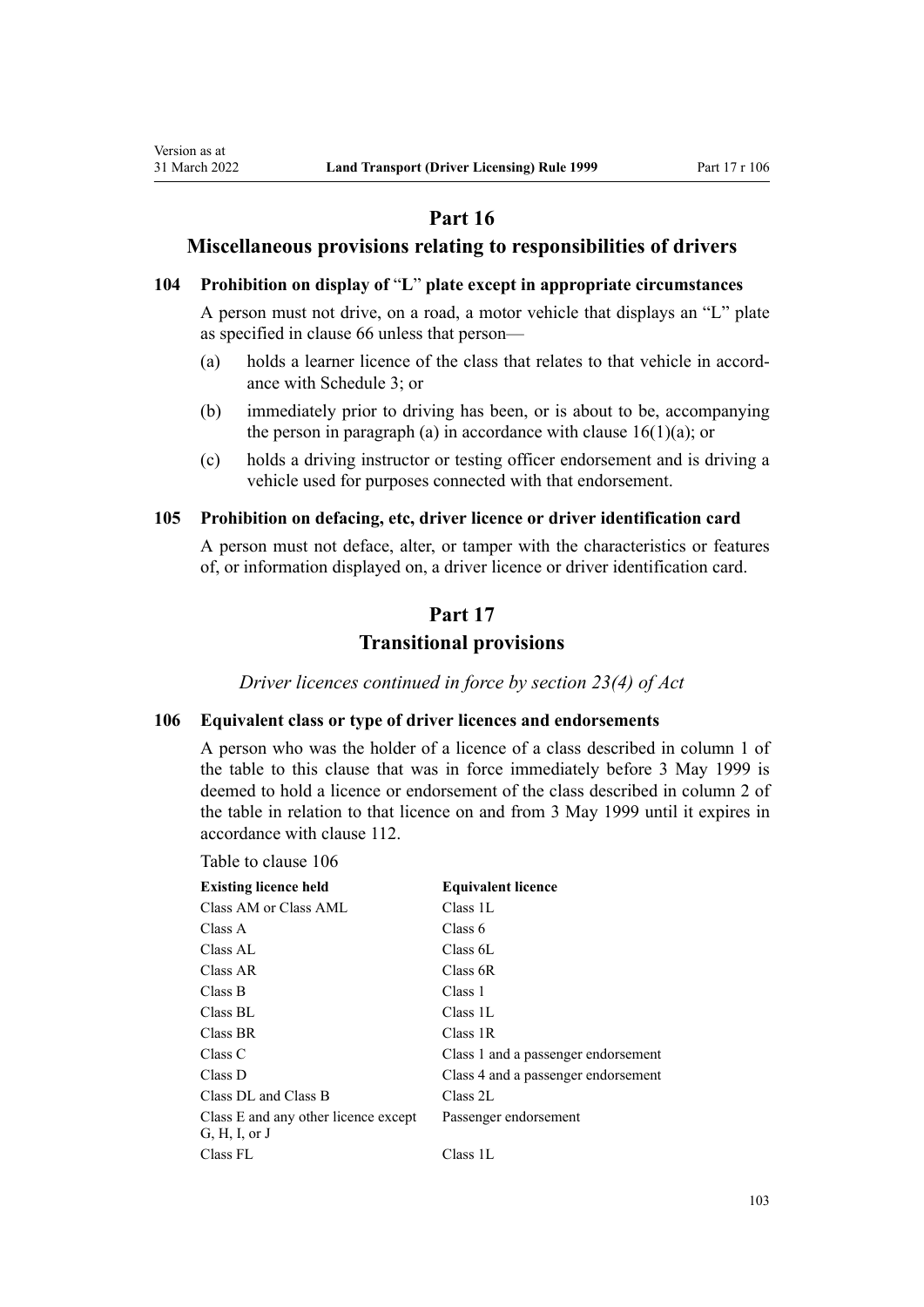<span id="page-103-0"></span>

| <b>Existing licence held</b>                             | <b>Equivalent licence</b>                                                                        |
|----------------------------------------------------------|--------------------------------------------------------------------------------------------------|
| Class FL and Class B                                     | Class 2L                                                                                         |
| Class FR or Class F                                      | Class 4                                                                                          |
| Class G or Class I, plus any of<br>Classes B, C, D, or F | Forklift, roller, or wheels endorsement, or any<br>combination of those endorsements             |
| Class H or J, plus any of Classes B,<br>C, D, or F       | Tracks or forklift endorsement, or both                                                          |
| Class I, plus either Class B or Class<br>C               | Class 4 and forklift, roller, or wheels endorsement, or<br>any combination of those endorsements |
| Class J, plus either Class B or Class<br>C               | Class 4 and tracks or forklift endorsement, or both<br>endorsements                              |
| Class L plus any of Classes D, FR,<br>or F               | Class 5                                                                                          |
| Class LL, plus any of Classes F, FR,<br>D, I, or J       | Class 5L                                                                                         |
| Class N                                                  | Vehicle recovery endorsement                                                                     |

Clause 106 table: amended, on 4 October 1999, by [clause 21](http://legislation.govt.nz/pdflink.aspx?id=DLM293690) of the Land Transport (Driver Licens‐ ing) Amendment Rule 1999 (SR 1999/302).

# **107 Holder of certificate of approval or provisional certificate of approval as driving instructor**

A person who was the holder of a certificate of approval or a provisional certif‐ icate of approval as a driving instructor issued under the Transport (Drivers Licensing) Regulations 1987 that was in force immediately before 3 May 1999 is deemed to hold a driving instructor endorsement on and from 3 May 1999 until it expires in accordance with [clause 112.](#page-104-0)

### **108 Holder of approval as testing officer**

A person who immediately before 3 May 1999 was appointed by the Agency as a testing officer is deemed to hold a testing officer endorsement on and from 3 May 1999 until it expires in accordance with [clause 112](#page-104-0).

Clause 108: amended, on 1 August 2008, by [section 50\(2\)](http://legislation.govt.nz/pdflink.aspx?id=DLM1313622) of the Land Transport Management Amendment Act 2008 (2008 No 47).

### **109 Holder of hazardous substances endorsement**

A person who was the holder of a hazardous substances endorsement issued under the Transport (Drivers Licensing) Regulations 1987 that was in force immediately before 3 May 1999 is deemed to hold a dangerous goods endorsement on and from 3 May 1999 until it expires in accordance with [clause 112](#page-104-0).

### **110 Forklift drivers**

- (1) A person is deemed to hold a forklift endorsement on and from 3 May 1999 until it expires in accordance with [clause 112](#page-104-0) if, at the close of 2 May 1999, the person—
	- (a) held any current full driver licence of any class other than Class A; and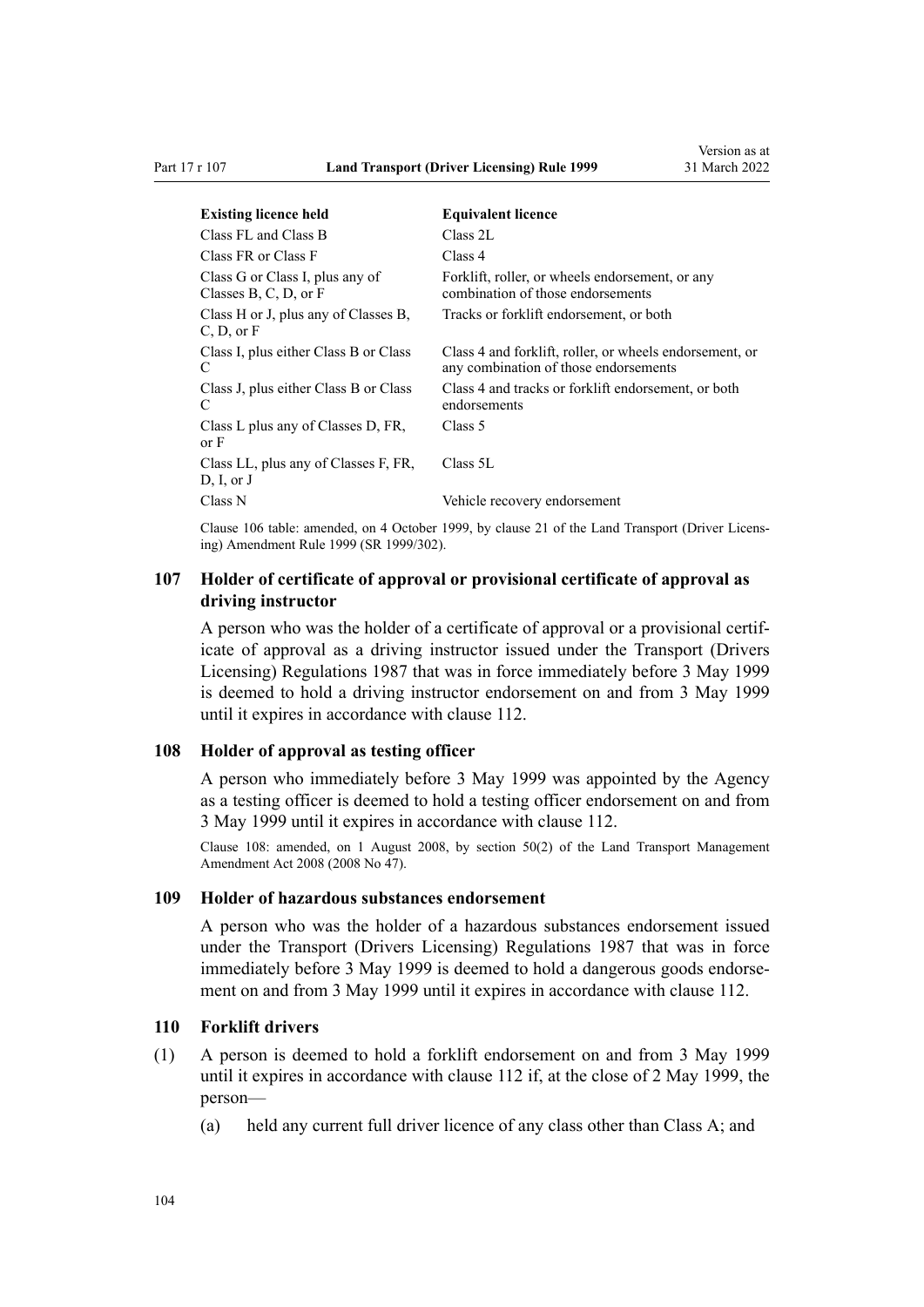- (b) had successfully completed a course or held a statement referred to in subclause (2).
- (2) The person must—

<span id="page-104-0"></span>Version as at

- (a) have successfully completed a forklift course approved by the Occupa‐ tional Safety and Health Service of the Department of Labour; or
- (b) if an employee, have held a signed statement issued by his or her employer, certifying that that employee had been trained in the use of a forklift to standards in the Approved Code of Practice for Training Oper‐ ators and Instructors of Powered Industrial Lift Trucks (Forklifts) 1995 (issued by the Secretary of Labour under the [Health and Safety in](http://legislation.govt.nz/pdflink.aspx?id=DLM278828) [Employment Act 1992\)](http://legislation.govt.nz/pdflink.aspx?id=DLM278828); or
- (c) if an independent contractor, have held a signed statement by the appli‐ cant—
	- (i) stating that the applicant had been trained in the use of a forklift to standards in the Approved Code of Practice for Training Oper‐ ators and Instructors of Powered Industrial Lift Trucks (Forklifts) 1995 (issued by the Secretary of Labour under the [Health and](http://legislation.govt.nz/pdflink.aspx?id=DLM278828) [Safety in Employment Act 1992](http://legislation.govt.nz/pdflink.aspx?id=DLM278828)); and
	- (ii) specifying where the training was held.

Clause 110: substituted, on 4 October 1999, by [clause 22](http://legislation.govt.nz/pdflink.aspx?id=DLM293692) of the Land Transport (Driver Licensing) Amendment Rule 1999 (SR 1999/302).

### **111 Conditions continue in force**

Any condition or restriction that, immediately before 3 May 1999, applied to any licence continued in force by [section 23\(4\)](http://legislation.govt.nz/pdflink.aspx?id=DLM434552) of the Act continues to apply until the licence expires in accordance with clause 112.

# **112 Expiry of driver licences, etc**

- (1) A driver licence continued in force by [section 23\(4\)](http://legislation.govt.nz/pdflink.aspx?id=DLM434552) of the Act, and any endorsement held in accordance with [clauses 107 to 110](#page-103-0), expires when the first of the following occurs:
	- (a) 60 days has elapsed after the date of the first birthday of the licence holder to occur on or after 3 May 1999; or
	- (b) the holder is issued with a temporary licence or a photographic driver licence under these rules; or
	- (c) if the person holds a driver identification card issued before 3 May 1999, when that identification card expires.
- (2) If the holder of a driver licence referred to in subclause (1) is absent from New Zealand on the date that the licence would (but for this subclause) expire under subclause (1), that driver licence expires on the earlier of—
	- (a) the expiry date specified on the licence: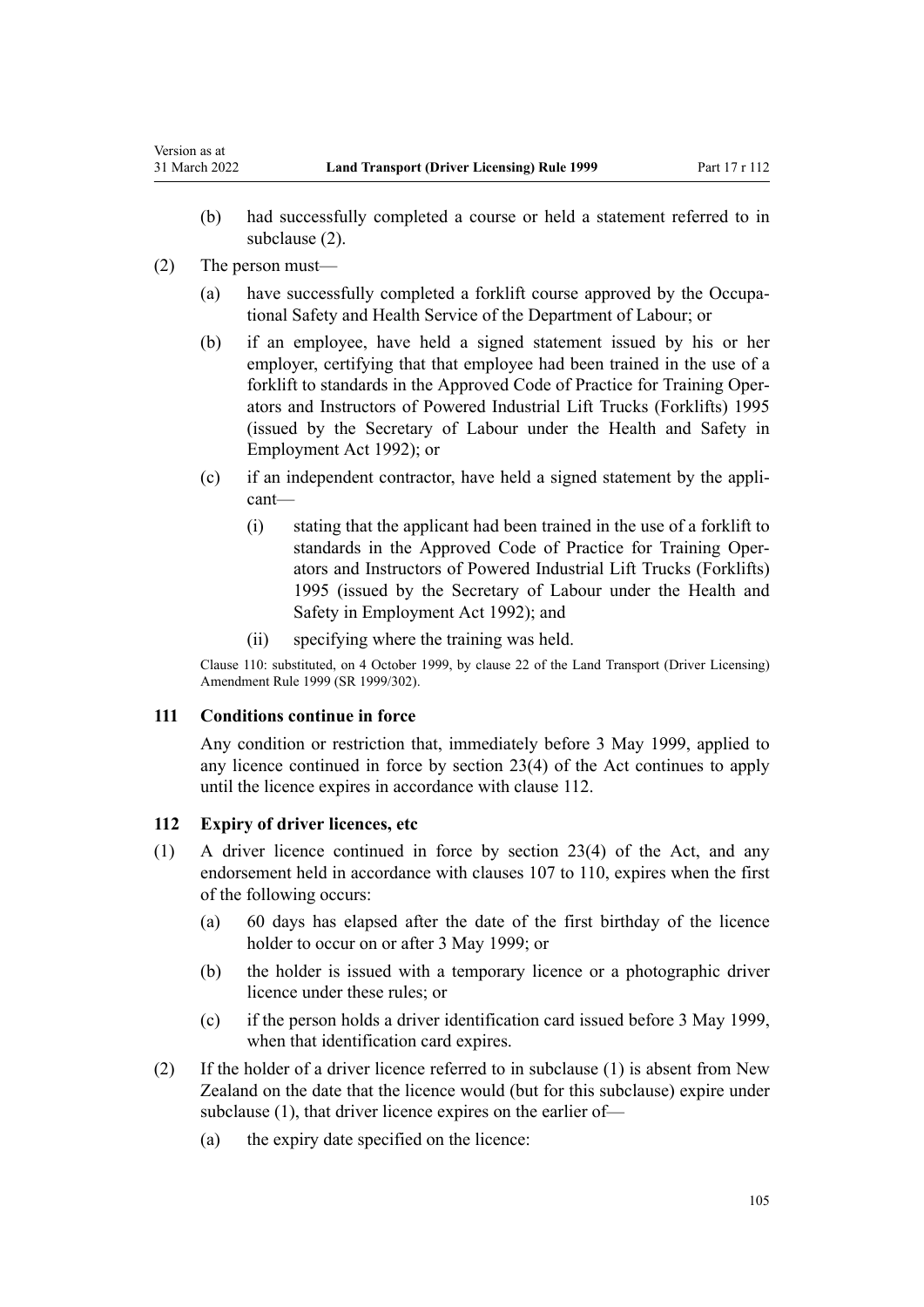#### <span id="page-105-0"></span>(b) 1 October 2011.

Clause 112(2): substituted, on 1 October 2011, by [clause 42](http://legislation.govt.nz/pdflink.aspx?id=DLM3956748) of the Land Transport (Driver Licensing) Amendment Rule 2011 (SR 2011/306).

#### **113 Obtaining new driver licence**

- (1) A person who is the holder of a licence or endorsement referred to in [clause](#page-104-0) [112](#page-104-0) may apply for the issue of the equivalent new photographic driver licence and, if applicable, an endorsement or endorsements specified in the table to [clause 106](#page-102-0).
- (2) A person referred to in subclause (1) is entitled to be issued with a driver licence and, if applicable, an endorsement or endorsements specified in the table to [clause 106](#page-102-0) if the person—
	- (a) makes an application in accordance with [clause 67;](#page-69-0) and
	- (b) *[Revoked]*
	- (ba) *[Revoked]*
	- (c) produces the person's driver licence issued before 3 May 1999, if the person still has it; and
	- (d) if the person's driver licence has been lost, stolen, or destroyed, or is defaced or mutilated or has become illegible, produces a statement signed by the person that the person no longer has the driver licence because it has been lost, stolen, or destroyed, or that it is defaced or mutilated or has become illegible; and
	- (e) satisfies the applicable requirements of clauses 114 and [115.](#page-106-0)

Clause 113(2): amended, on 1 June 2006, by [clause 39](http://legislation.govt.nz/pdflink.aspx?id=DLM376138) of the Land Transport (Driver Licensing) Amendment Rule 2006 (SR 2006/84).

Clause  $113(2)(a)$ : replaced, on 1 December 2014, by [clause 33\(1\)](http://legislation.govt.nz/pdflink.aspx?id=DLM6216947) of the Land Transport (Driver Licensing) Amendment Rule 2014 (LI 2014/265).

Clause  $113(2)(b)$ : revoked, on 1 December 2014, by [clause 33\(2\)](http://legislation.govt.nz/pdflink.aspx?id=DLM6216947) of the Land Transport (Driver Licensing) Amendment Rule 2014 (LI 2014/265).

Clause 113(2)(ba): revoked, on 1 December 2014, by [clause 33\(2\)](http://legislation.govt.nz/pdflink.aspx?id=DLM6216947) of the Land Transport (Driver Licensing) Amendment Rule 2014 (LI 2014/265).

### **114 Additional requirements relating to issue of passenger endorsements**

- (1) A person who, immediately before 3 May 1999, held a Class C or Class D licence and who applies under clause 113 for the issue of a passenger endorsement must—
	- (a) consent to the carrying out of checks as to whether or not the person is a fit and proper person to be the holder of a passenger endorsement, and consent to the carrying out of those checks from time to time during the period of validity of the endorsement; and
	- (b) be a person who the Director is satisfied in accordance with clause  $35(1)$ is a fit and proper person to be the holder of a passenger endorsement; and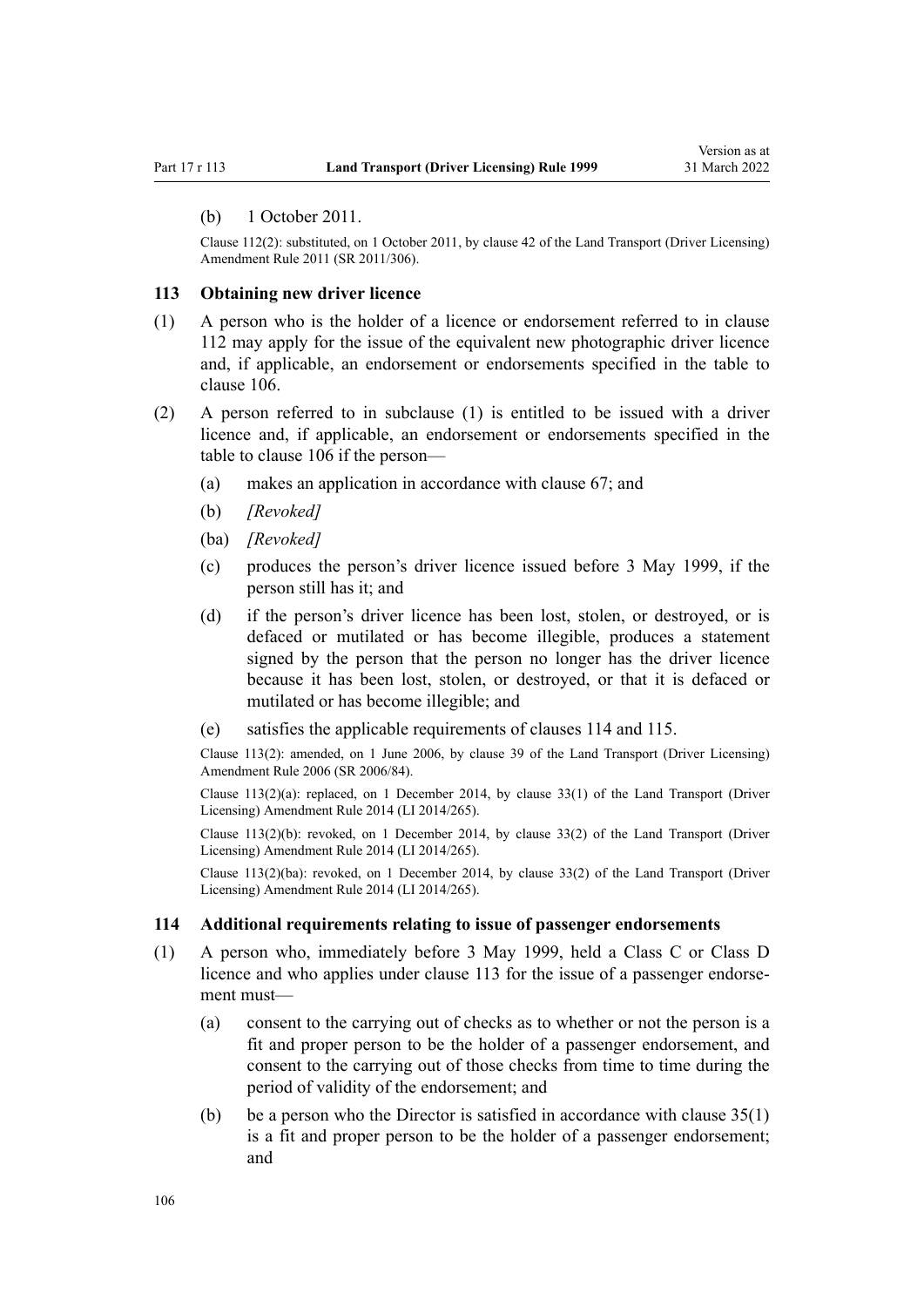- (c) if, in the 12 months immediately preceding the application the person has not successfully undergone a medical examination in accordance with regulation 26J and regulation 8(2)(a) of the Transport (Drivers Licensing) Regulations 1987, produce a medical certificate in accord‐ ance with [clause 44.](#page-54-0)
- (2) *[Revoked]*

<span id="page-106-0"></span>Version as at

Clause 114(1): amended, on 1 October 2011, by [clause 43\(1\)](http://legislation.govt.nz/pdflink.aspx?id=DLM3956749) of the Land Transport (Driver Licens‐ ing) Amendment Rule 2011 (SR 2011/306).

Clause 114(1)(a): amended, on 4 October 1999, by [clause 24](http://legislation.govt.nz/pdflink.aspx?id=DLM293695) of the Land Transport (Driver Licens‐ ing) Amendment Rule 1999 (SR 1999/302).

Clause 114(1)(b): amended, on 1 April 2021, by [section 175\(2\)](http://legislation.govt.nz/pdflink.aspx?id=LMS286883) of the Land Transport (NZTA) Legis‐ lation Amendment Act 2020 (2020 No 48).

Clause 114(2): revoked, on 1 October 2011, by [clause 43\(2\)](http://legislation.govt.nz/pdflink.aspx?id=DLM3956749) of the Land Transport (Driver Licensing) Amendment Rule 2011 (SR 2011/306).

### **115 Additional requirements relating to issue of vehicle recovery endorsement**

A person who, immediately before 3 May 1999, held a Class N licence and who applies under [clause 113](#page-105-0) to obtain a vehicle recovery endorsement must—

- (a) consent to the carrying out of checks as to whether or not the person is a fit and proper person to be the holder of a vehicle recovery endorsement, and consent to the carrying out of those checks from time to time during the period of validity of the endorsement; and
- (b) be a person who the Director is satisfied in accordance with clause  $35(1)$ is a fit and proper person to be the holder of a vehicle recovery endorsement; and
- (c) if, in the 12 months immediately preceding the application, the person has not successfully undergone a medical examination in accordance with regulation 26J and regulation 8(2)(a) of the Transport (Drivers Licensing) Regulations 1987, produce a medical certificate in accord‐ ance with [clause 44.](#page-54-0)

Clause 115(a): amended, on 4 October 1999, by [clause 25](http://legislation.govt.nz/pdflink.aspx?id=DLM293696) of the Land Transport (Driver Licensing) Amendment Rule 1999 (SR 1999/302).

Clause 115(b): amended, on 1 April 2021, by [section 175\(2\)](http://legislation.govt.nz/pdflink.aspx?id=LMS286883) of the Land Transport (NZTA) Legis‐ lation Amendment Act 2020 (2020 No 48).

### **116 Person holding more than 1 class of licence**

- (1) A person who, immediately before 3 May 1999, held more than 1 class of driver licence (not including any Class AL, Class AR, or Class A licence), is entitled to be issued with the highest class of driver licence to which any of the person's licences issued before 3 May 1999 are equivalent in accordance with the table to [clause 106](#page-102-0).
- (2) Despite subclause (1), a person who, on 3 May 1999, held a Class AL, Class AR, or Class A licence in addition to any other class of driver licence is entitled to become the holder of, respectively, a Class 6L, 6R or Class 6 licence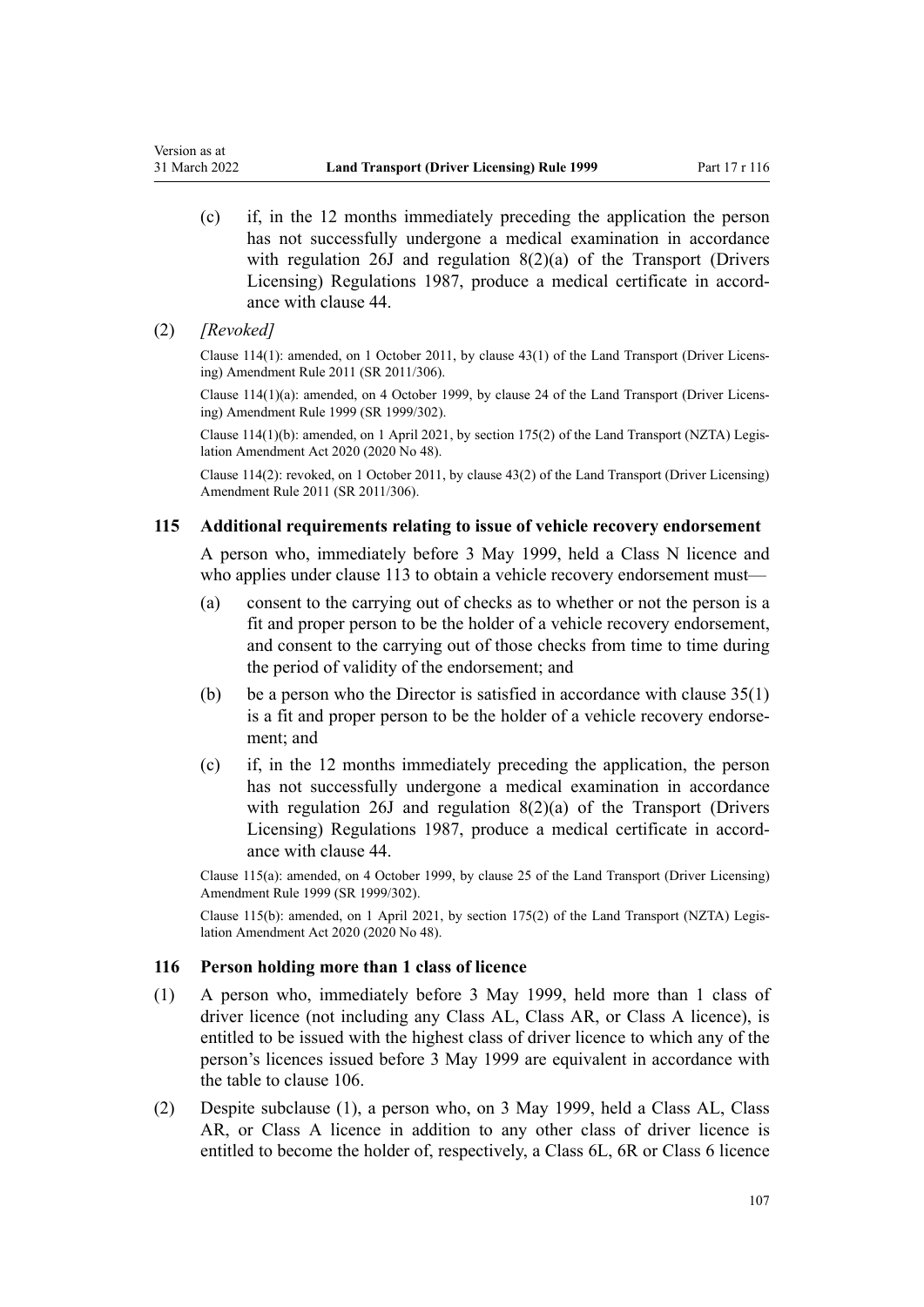in addition to any other class of driver licence to which any of the person's licences issued before 3 May 1999 are equivalent in accordance with the table to [clause 106.](#page-102-0)

### **117 Person issued with learner or restricted licence**

A person who is issued with a learner or restricted licence in accordance with [clause 113](#page-105-0) must comply with the applicable requirements of [Part 4](#page-26-0) in order to obtain a full licence.

# **118 Provision relating to time for which licence held**

For the purposes of periods specified in [Parts 4](#page-26-0) and [5](#page-40-0), a person is deemed to have held a driver licence of a class existing on or after 3 May 1999 for the same length of time that they held the corresponding class of driver licence (in accordance with the table to [clause 106\)](#page-102-0) that existed immediately before 3 May 1999.

*Period of validity of licences and endorsements issued under this Part*

# **119 Period of validity of licences issued under this Part**

#### *[Revoked]*

Clause 119: revoked, on 1 December 2014, by [clause 34](http://legislation.govt.nz/pdflink.aspx?id=DLM6216948) of the Land Transport (Driver Licensing) Amendment Rule 2014 (LI 2014/265).

### **120 Period of validity of endorsements issued under this Part**

- (1) A dangerous goods endorsement issued under [clause 113](#page-105-0) expires on the date that the holder's hazardous substances endorsement issued under the Transport (Drivers Licensing) Regulations 1987 would have expired.
- (2) A passenger endorsement issued to a person who, immediately before 3 May 1999 was the holder of a Class D licence, expires 12 months after its date of issue.
- (3) A special-type vehicle endorsement issued under [clause 113](#page-105-0) expires in accord‐ ance with [clause 61.](#page-64-0)
- (4) An endorsement issued under [clause 113](#page-105-0), other than an endorsement referred to in subclauses (1) to (3), may be issued for a period of 1 year or a period of 5 years.

Clause 120(3): replaced, on 1 December 2014, by [clause 35](http://legislation.govt.nz/pdflink.aspx?id=DLM6216949) of the Land Transport (Driver Licensing) Amendment Rule 2014 (LI 2014/265).

Clause 120(4): substituted, on 4 October 1999, by [clause 26](http://legislation.govt.nz/pdflink.aspx?id=DLM293697) of the Land Transport (Driver Licensing) Amendment Rule 1999 (SR 1999/302).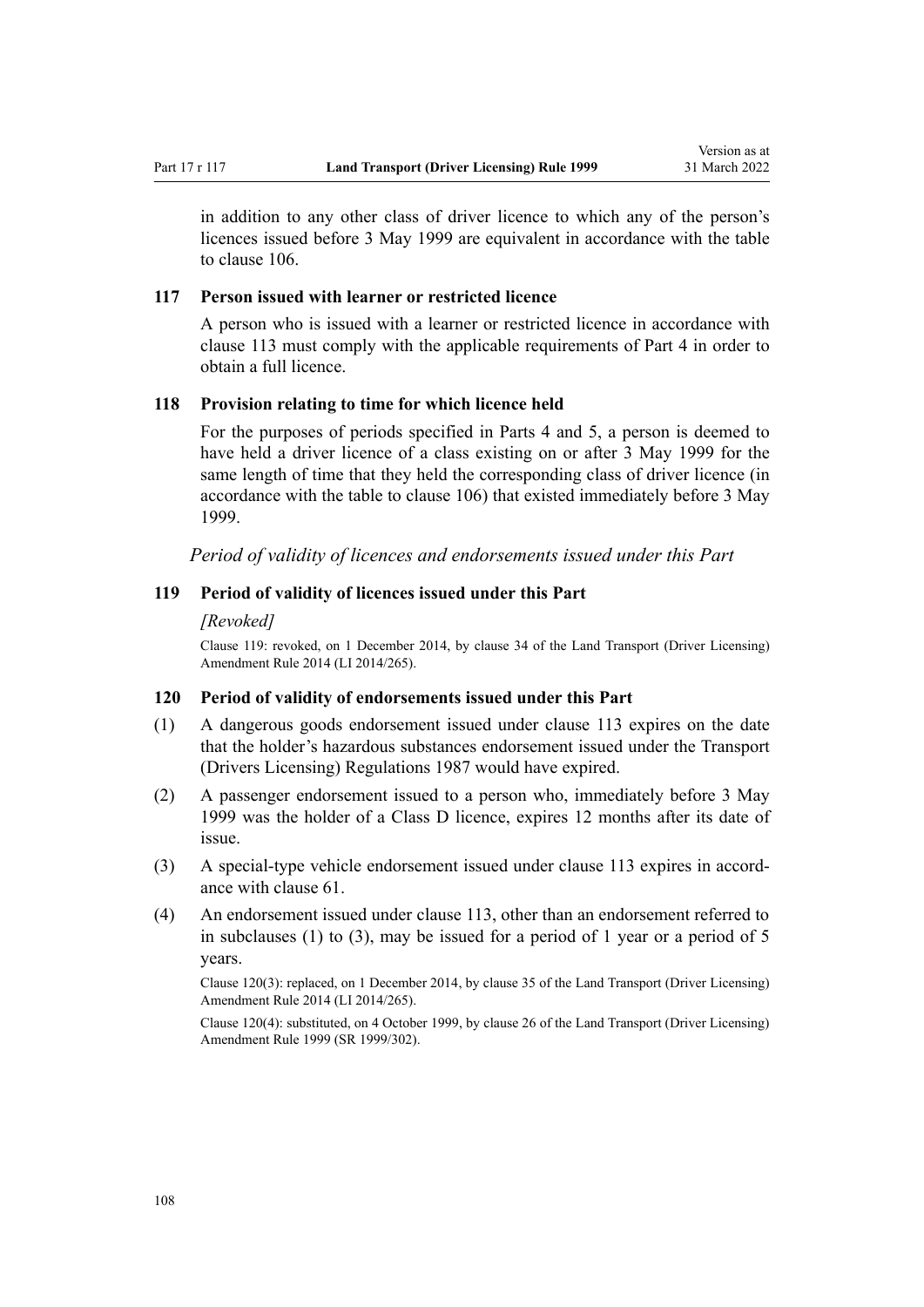*Transitional provision relating to driver licences expired, suspended, etc, when rule comes into force*

### **121 Person disqualified or holding expired or suspended driver licence not required to have held learner or restricted licence**

- (1) Subject to this clause, a person specified in subclause (1A) who applies for the issue of a driver licence under this rule must pass—
	- (a) the appropriate theory test or tests under [clause 45](#page-56-0) for the particular class of licence sought; and
	- (b) the appropriate practical driving test or tests under [clauses 48](#page-57-0) or [49](#page-57-0) for the particular class of licence sought.
- (1A) The specified persons are persons who, at the close of 2 May 1999,—
	- (a) were disqualified from holding or obtaining a driver licence; or
	- (b) were holders of driver licences issued under the [Transport \(Vehicle and](http://legislation.govt.nz/pdflink.aspx?id=DLM90414) [Driver Registration and Licensing\) Act 1986](http://legislation.govt.nz/pdflink.aspx?id=DLM90414), or any former enactment, that were suspended, expired, or revoked; or
	- (c) were 71 years of age or more and held any expired driver licence.
- (2) If the person referred to in subclause (1) was the holder of a learner licence, all the requirements of [clause 17](#page-28-0) and [clause 19](#page-30-0) apply.
- (3) If the person referred to in subclause (1) was the holder of a restricted licence all the requirements of [clause 19](#page-30-0) apply.

Clause 121(1): substituted, on 4 October 1999, by [clause 27](http://legislation.govt.nz/pdflink.aspx?id=DLM293698) of the Land Transport (Driver Licensing) Amendment Rule 1999 (SR 1999/302).

Clause 121(1A): inserted, on 4 October 1999, by [clause 27](http://legislation.govt.nz/pdflink.aspx?id=DLM293698) of the Land Transport (Driver Licensing) Amendment Rule 1999 (SR 1999/302).

*Transitional provision relating to renewal of P, I, O, and V endorsement*

Heading: added, on 4 October 1999, by [clause 28](http://legislation.govt.nz/pdflink.aspx?id=DLM293699) of the Land Transport (Driver Licensing) Amend‐ ment Rule 1999 (SR 1999/302).

### **122 P, I, O, and V endorsements may be re-issued for 12 months**

- (1) A person who, on 4 October 1999, holds a current P, I, O, or V licence endorse‐ ment that was issued for 5 years may surrender the person's endorsement to the Agency and apply for a new endorsement of the type surrendered.
- (2) If the applicant complies with [clauses 9 to 11](#page-21-0) and [14](#page-25-0), the Agency must issue the endorsement for 12 months beginning on its date of issue.

Clause 122: added, on 4 October 1999, by [clause 28](http://legislation.govt.nz/pdflink.aspx?id=DLM293699) of the Land Transport (Driver Licensing) Amendment Rule 1999 (SR 1999/302).

Clause 122(1): amended, on 1 August 2008, by [section 50\(2\)](http://legislation.govt.nz/pdflink.aspx?id=DLM1313622) of the Land Transport Management Amendment Act 2008 (2008 No 47).

Clause 122(2): amended, on 1 August 2008, by [section 50\(2\)](http://legislation.govt.nz/pdflink.aspx?id=DLM1313622) of the Land Transport Management Amendment Act 2008 (2008 No 47).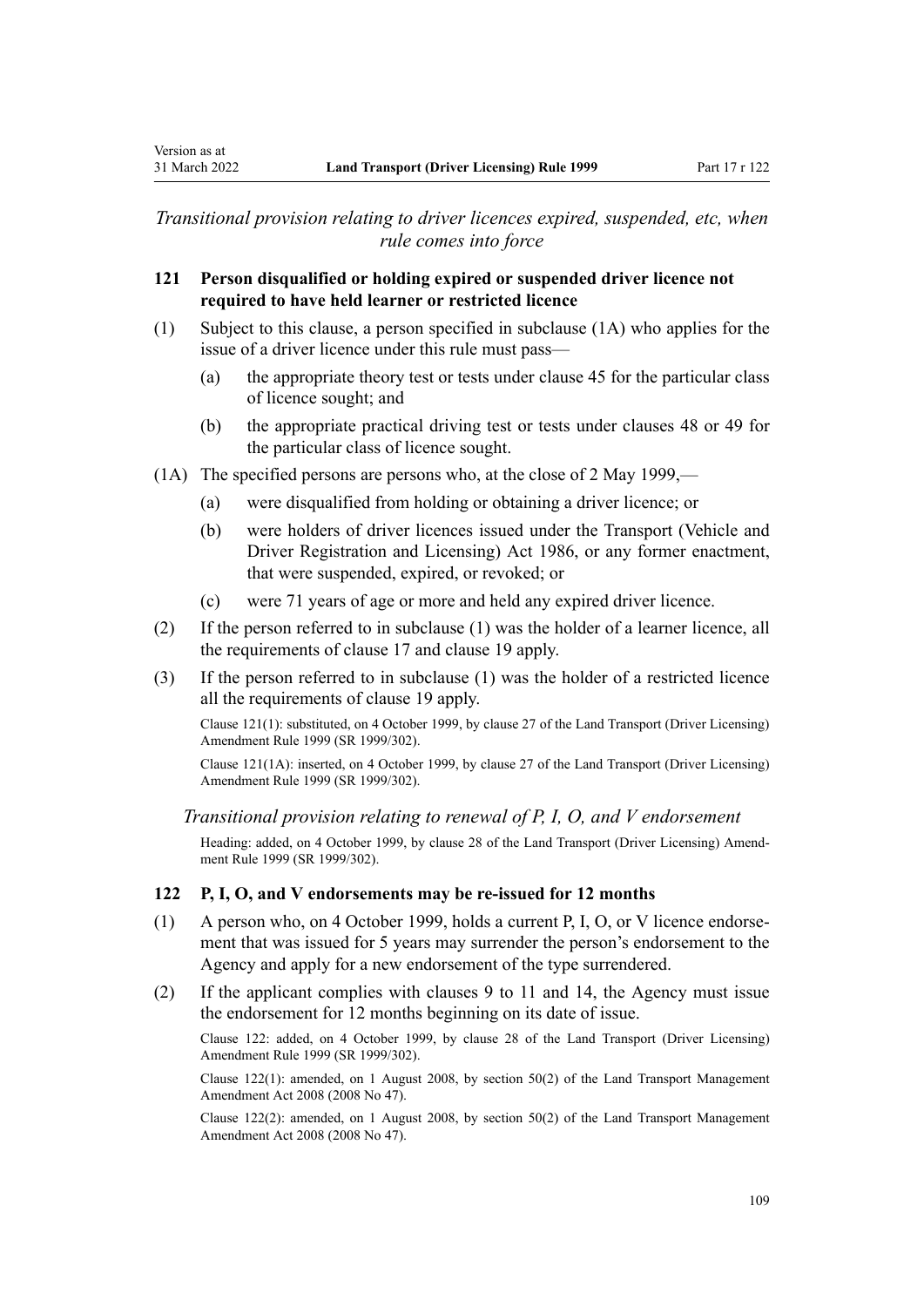## **Schedule 1 Objective of the rule**

[cl 3](#page-18-0)

This rule specifies the requirements for obtaining and renewing a driver licence in New Zealand. It sets out the requirements for the holder of a driver licence to obtain or renew a licence endorsement that will enable the endorsement holder to use a motor vehicle for specified activities. The rule also specifies the requirements for those who provide services related to the licensing of drivers.

The overarching objective of the rule is to make significant gains in land transport safety through the implementation of an improved system for driver licensing. Changes in the new system affect young and novice drivers, disqualified and unlicensed drivers, older drivers, commercial drivers, and overseas visitors and immigrants who wish to drive in New Zealand. These changes are aimed, in particular, at reducing the exposure of young drivers (between the ages of 15 and 24 years) to road crashes; reducing the crash risk of other novice drivers; reducing the numbers of driv‐ ers who drive while unlicensed or disqualified; having better-prepared and better-skilled drivers; improving enforcement and deterrence; improving driver attitudes; and developing a more positive road safety culture.

Major policy changes to the driver licensing system were authorised by the [Land](http://legislation.govt.nz/pdflink.aspx?id=DLM433612) [Transport Act 1998.](http://legislation.govt.nz/pdflink.aspx?id=DLM433612) These included the requirement to have photographs on driver licences, and the mandatory carriage of driver licences.

Within the framework of the major driver licensing policy changes, the rule gives effect to a new graduated classification system of licensing drivers so they have the necessary skills and experience to drive different types of vehicle. There are new testing requirements for obtaining a licence that emphasise skills, such as hazard perception, that are equally as important as vehicle-control skills for safe driving. The rule introduces ten-yearly licence renewal and relaxes the renewal regime for older drivers. It sets out a new system of driver licence endorsements and rationalises and updates the requirements for the medical and "fit and proper person" checking of drivers who drive for a living and drivers of specific classes or types of vehicles. The rule also introduces new requirements governing driver licensing course providers, driving instructors, and testing officers.

Many features of the previous driver licensing system are still relevant and these have been retained. In some cases, notably the Graduated Driver Licensing System, those features have been modified to improve them.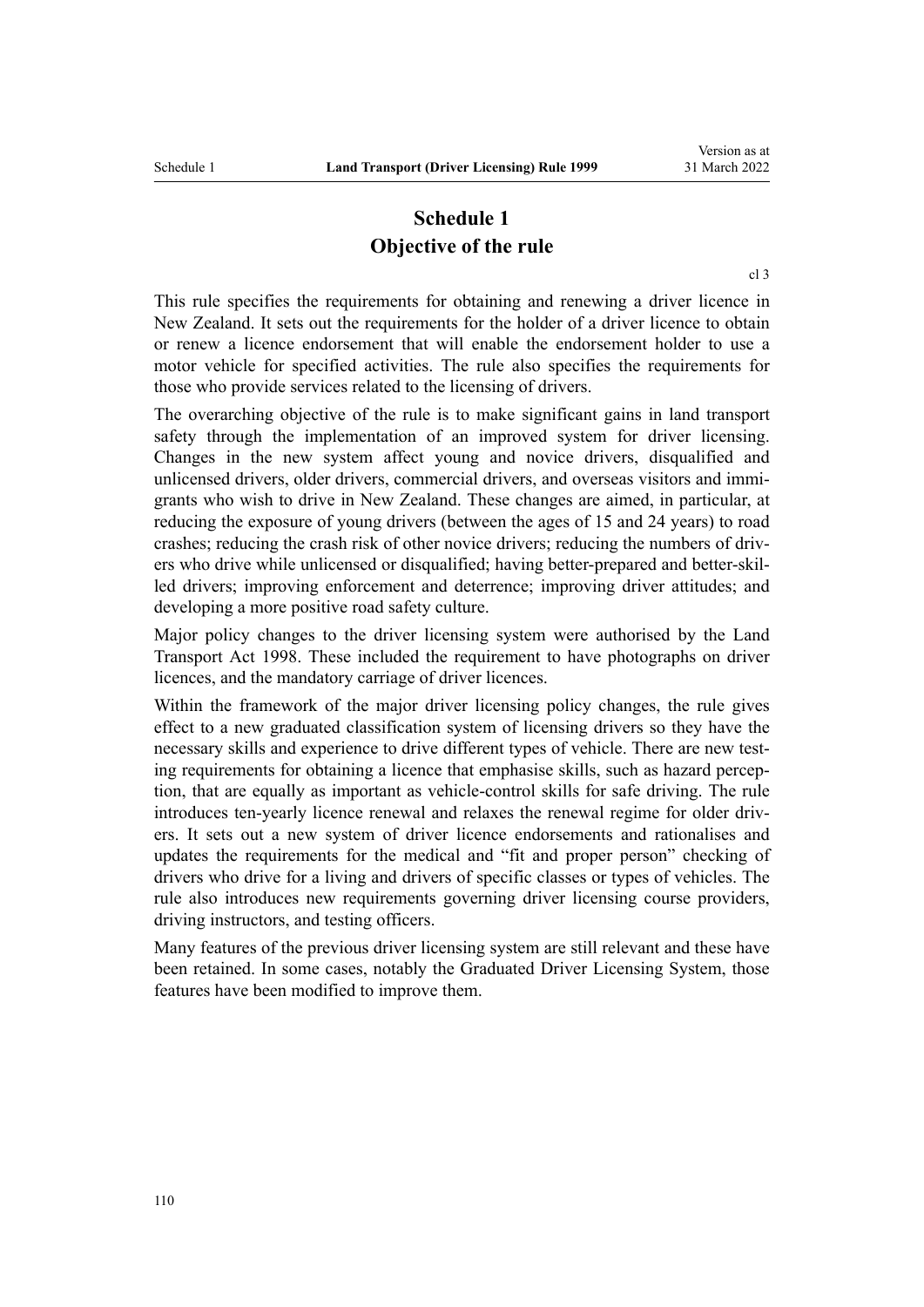## **Schedule 2 Consultation carried out under section 161(2) of the Act**

[cl 4](#page-19-0)

In 1994, the Land Transport Authority (**LTSA**) began a major review of the system for licensing drivers in New Zealand, which has involved widespread public consultation. This has included the release in 1996 of 9 discussion papers outlining policy options for public comment. Five hundred and thirty-five formal submissions were received on the discussion papers. In response to a nationwide newspaper question– naire, 41 000 members of the public expressed their views on the broad options for changes to the driver licensing system.

In March 1997, the LTSA released, for consideration by interested groups, government agencies, and the public, its proposed policies for changes to the driver licensing system. The proposed policy document was issued, in place of the usual first (red) draft of a proposed rule, in recognition of the widespread public interest in driver licensing and in order to seek comments and receive feedback from interested parties on the proposed changes. More than 4 000 copies of the document were issued and 554 submissions were received.

The submissions received on the proposed policy document, along with others received in the course of the review, were considered and decisions arrived at on pro‐ posed changes to the driver licensing system. These formed the policy framework for the first legal draft (yellow draft) of the Driver Licensing Rule.

The yellow draft rule was released for public consultation in November 1997. The draft rule was publicised in metropolitan and regional newspapers throughout New Zealand, in the *New Zealand Gazette*, and in other relevant publications. It was sent to libraries and transport authorities overseas and was made available on the Internet. Copies were also sent to individuals and organisations that had expressed an interest in the rule or who had commented on the proposed policy document. The LTSA received 85 written submissions on the yellow draft.

At the same time as the LTSA released the yellow draft of the rule, Parliament's Transport and Environment Select Committee sought public submissions on the Land Transport Bill, which authorised the major policy changes for the new driver licens‐ ing system. Submissions on the Bill closed on 28 February 1998 and the Select Committee held hearings in March/April 1998 to consider the submissions. The [Land](http://legislation.govt.nz/pdflink.aspx?id=DLM433612) [Transport Act 1998](http://legislation.govt.nz/pdflink.aspx?id=DLM433612) was passed by Parliament on 3 December 1998.

The green draft rule was released for selected industry consultation, focussing on changes since the yellow draft rule on 4 December 1998. Meetings to discuss the green draft were held with industry representatives in Auckland, Christchurch, and Wellington. The LTSA received 41 written submissions on the green draft. Approval was given for the policy positions adopted in this rule by Cabinet in February 1999.

Overseas best practice and New Zealand's international obligations have been taken into account in developing the rule, and the rule has been subjected to overseas peer review. Privacy, civil liberty, and human rights have also been addressed and both pri‐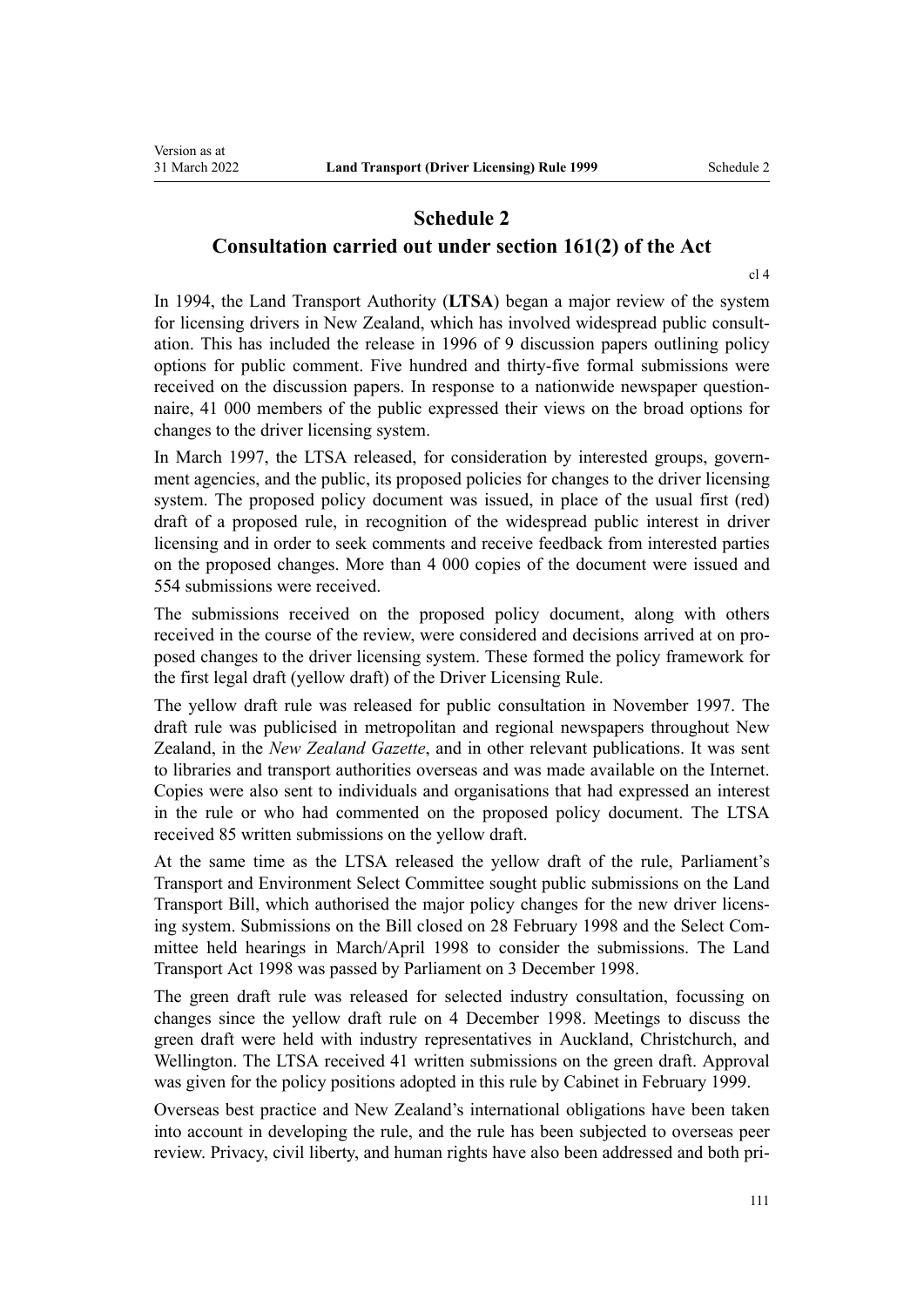vacy and human rights impact assessments have been prepared and made available to the public.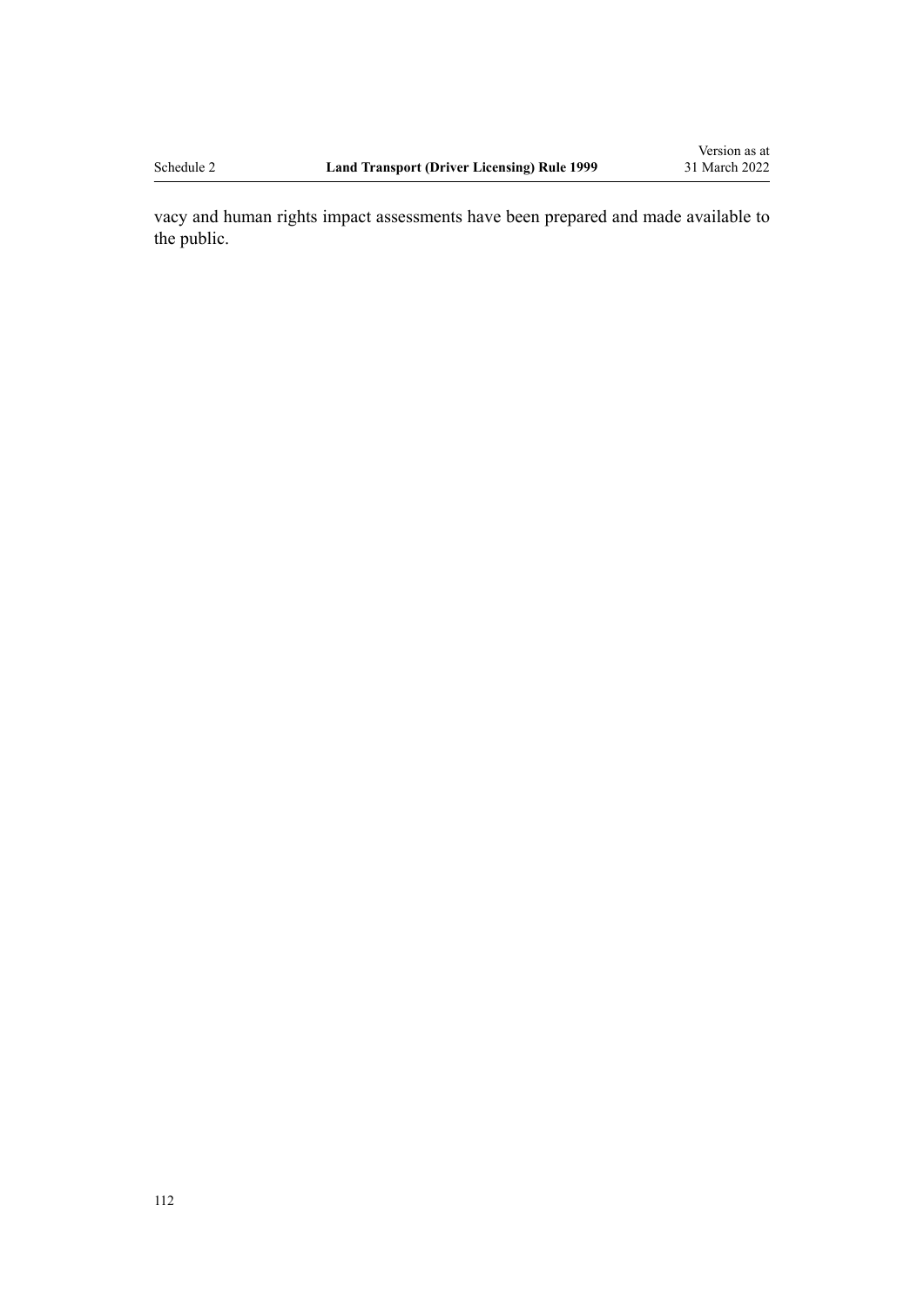## **Schedule 2A Transitional, savings, and related provisions**

[cl 5A](#page-20-0)

Schedule 2A: inserted, on 1 December 2014, by [clause 36](http://legislation.govt.nz/pdflink.aspx?id=DLM6216950) of the Land Transport (Driver Licensing) Amendment Rule 2014 (LI 2014/265).

## *Provision relating to Land Transport (Driver Licensing) Amendment Rule 2014*

## **Transitional provision in relation to existing licences of Class 1L, Class 1R, Class 6L, or Class 6R**

This rule, as amended by the [Land Transport \(Driver Licensing\) Amendment](http://legislation.govt.nz/pdflink.aspx?id=DLM6216900) [Rule 2014,](http://legislation.govt.nz/pdflink.aspx?id=DLM6216900) applies to a licence of Class 1L, Class 1R, Class 6L, or Class 6R that was issued before the date on which the Land Transport (Driver Licensing) Amendment Rule 2014 came into force, except that—

- (a) nothing in [clause 60](#page-62-0) (as amended by the [Land Transport \(Driver Licens‐](http://legislation.govt.nz/pdflink.aspx?id=DLM6216900) [ing\) Amendment Rule 2014](http://legislation.govt.nz/pdflink.aspx?id=DLM6216900)) has the effect of changing the expiry date as expressed on the licence; and
- (b) clause  $67(1A)(a)(i)$  and  $(2B)$  does not apply in respect of the first renewal of the licence to occur after the date on which the [Land Trans‐](http://legislation.govt.nz/pdflink.aspx?id=DLM6216900) [port \(Driver Licensing\) Amendment Rule 2014](http://legislation.govt.nz/pdflink.aspx?id=DLM6216900) came into force; and
- (c) for the purpose of any reinstatement of any such licence under [clauses](#page-71-0) [67A](#page-71-0), [67B,](#page-73-0) or [67C](#page-74-0),—
	- (i) [clause 67A\(8\)](#page-71-0) must be read as if it requires that the person comply with [clause 67](#page-69-0) if the licence has expired or will expire within the following 12 months; and
	- (ii) [clause 67B\(5\)](#page-73-0) must be read as if it requires that the person comply with [clause 67](#page-69-0) if the licence has expired or will expire within the following 12 months; and
	- (iii) clause  $67C(5)$  must be read as if it requires that the person comply with [clause 67](#page-69-0) if the licence has expired or will expire within the following 12 months.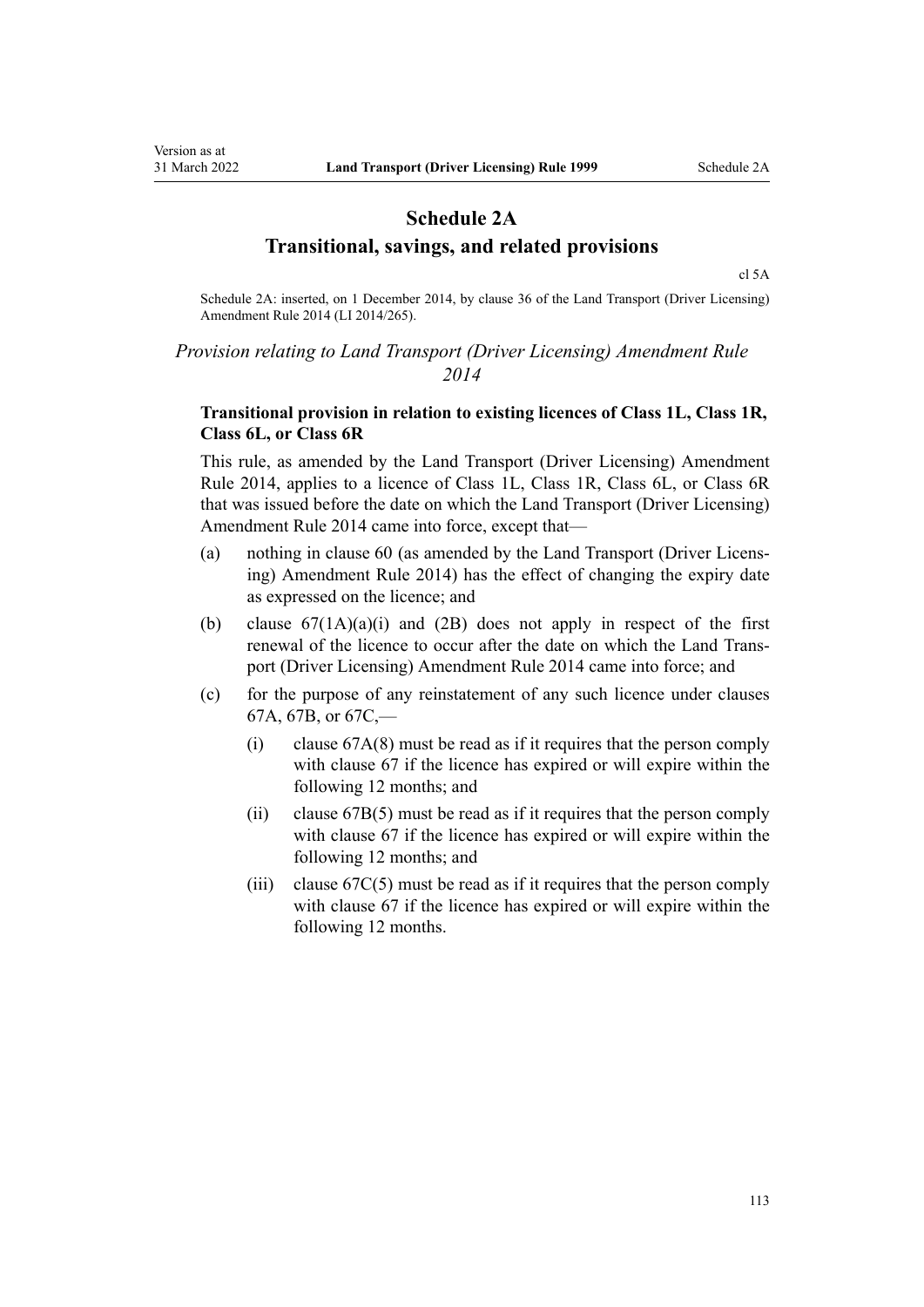## **Schedule 3 Classes of driver licence**

[cl 7](#page-20-0)

Schedule 3: replaced, on 1 April 2012, by [clause 44](http://legislation.govt.nz/pdflink.aspx?id=DLM3956523) of the Land Transport (Driver Licensing) Amendment Rule 2011 (SR 2011/306).

| <b>Licence classes</b> |          | Motor vehicle to which licence relates                                                                                                                                                                                                                                                                                         |                 |                                                                                                                                                                                                                        |  |
|------------------------|----------|--------------------------------------------------------------------------------------------------------------------------------------------------------------------------------------------------------------------------------------------------------------------------------------------------------------------------------|-----------------|------------------------------------------------------------------------------------------------------------------------------------------------------------------------------------------------------------------------|--|
| Classes 1L and 1R      | (a)      |                                                                                                                                                                                                                                                                                                                                |                 | a motor vehicle (including a tractor but excluding a<br>motorcycle) that has a gross laden weight of not more than<br>4 500 kg, or a combination vehicle that has a gross combined<br>weight of not more than 4 500 kg |  |
|                        | (b)      |                                                                                                                                                                                                                                                                                                                                |                 | a motorised mobile home or self-propelled caravan that has a<br>gross laden weight of not more than 6 000 kg, provided its on-<br>road weight does not exceed 4 500 kg                                                 |  |
|                        | (c)      |                                                                                                                                                                                                                                                                                                                                | exceed 4 500 kg | a tradeperson's vehicle that has a gross laden weight of not<br>more than 6 000 kg, provided its on-road weight does not                                                                                               |  |
| Class 1R               | $40$ kph | an agricultural tractor that has a gross laden weight of not more than<br>18 000 kg, or a combination vehicle (consisting of an agricultural<br>tractor and agricultural trailer) that has a gross combined weight of not<br>more than 25 000 kg, if driven (in either case) at a speed not exceeding                          |                 |                                                                                                                                                                                                                        |  |
| Class 1                | (a)      | a special-type vehicle that is a forklift or runs on rollers or<br>self-laying tracks and has a gross laden weight of not more<br>than $18000 kg$                                                                                                                                                                              |                 |                                                                                                                                                                                                                        |  |
|                        | (b)      | a special-type vehicle that runs on wheels and has a gross<br>laden weight of-                                                                                                                                                                                                                                                 |                 |                                                                                                                                                                                                                        |  |
|                        |          | (i)                                                                                                                                                                                                                                                                                                                            |                 | not more than 6 000 kg; or                                                                                                                                                                                             |  |
|                        |          | (ii)                                                                                                                                                                                                                                                                                                                           |                 | more than 6 000 kg but not more than 18 000 kg, if<br>driven at a speed not exceeding-                                                                                                                                 |  |
|                        |          |                                                                                                                                                                                                                                                                                                                                | (A)             | 40 kph, in the case of a special-type vehicle<br>that is an agricultural motor vehicle; or                                                                                                                             |  |
|                        |          |                                                                                                                                                                                                                                                                                                                                | (B)             | 30 kph, in the case of any other special-type<br>vehicle                                                                                                                                                               |  |
|                        | (c)      | any tractor with a gross laden weight of not more than 6 000<br>kg                                                                                                                                                                                                                                                             |                 |                                                                                                                                                                                                                        |  |
|                        | (d)      | a tractor (other than an agricultural tractor) with a gross laden<br>weight of more than 6 000 kg but not more that 18 000 kg, if<br>driven at a speed not exceeding 30 kph                                                                                                                                                    |                 |                                                                                                                                                                                                                        |  |
|                        | (e)      | a combination vehicle, consisting of a tractor (other than an<br>agricultural tractor) towing a trailer, with a gross combined<br>weight of not more than 25 000 kg, if it is being used in non-<br>agricultural land management operations and is driven at a<br>speed not exceeding 30 kph                                   |                 |                                                                                                                                                                                                                        |  |
|                        | (ea)     | an agricultural tractor with a gross laden weight of more than<br>6 000 kg but not more than 18 000 kg, or a combination<br>vehicle (consisting of an agricultural tractor and agricultural<br>trailer) with a gross combined weight of not more than 25 000<br>kg, if (in either case) driven at a speed not exceeding 40 kph |                 |                                                                                                                                                                                                                        |  |
|                        | (eb)     | an agricultural tractor with a gross laden weight of more than<br>6 000 kg but not more than 18 000 kg, or a combination                                                                                                                                                                                                       |                 |                                                                                                                                                                                                                        |  |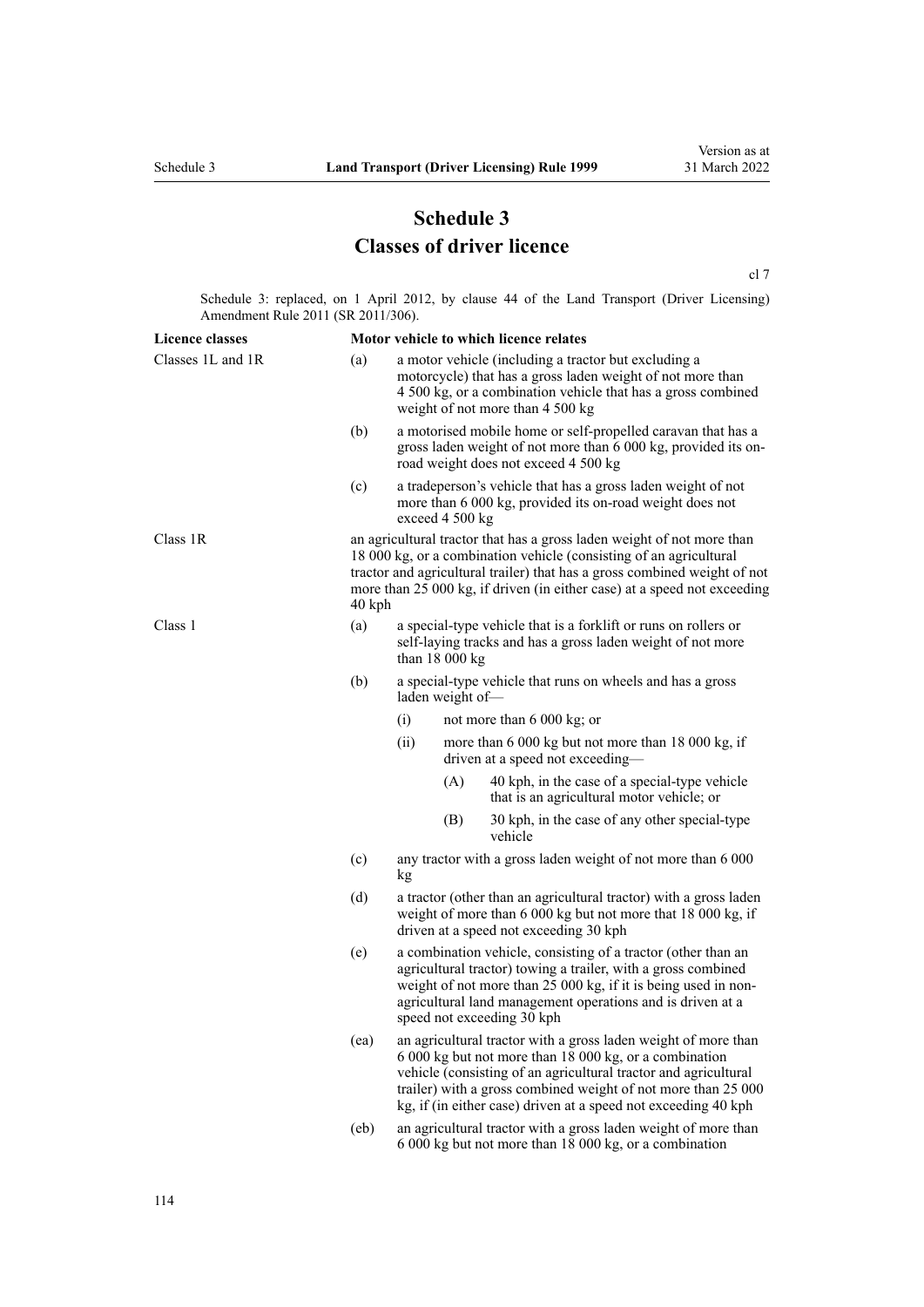| Version as at<br>31 March 2022 |     | <b>Land Transport (Driver Licensing) Rule 1999</b>                                                                                                                                                                                                                                                | Schedule 3 |
|--------------------------------|-----|---------------------------------------------------------------------------------------------------------------------------------------------------------------------------------------------------------------------------------------------------------------------------------------------------|------------|
| <b>Licence classes</b>         |     | Motor vehicle to which licence relates                                                                                                                                                                                                                                                            |            |
|                                |     | vehicle (consisting of an agricultural tractor and agricultural<br>trailer) with a gross combined weight of not more than 25 000<br>kg, if (in either case) the driver holds a special-type vehicle<br>endorsement                                                                                |            |
|                                | (f) | a rigid vehicle with a gross laden weight of not more than<br>6000 kg                                                                                                                                                                                                                             |            |
|                                | (g) | a combination vehicle (other than a combination vehicle that<br>comes within paragraph (e), (ea), or (eb) of this definition)<br>with a gross combined weight of not more than 6 000 kg                                                                                                           |            |
| Classes 2 and 2L               | (a) | a rigid vehicle with a gross laden weight of more than<br>6 000 kg but not more than 18 000 kg                                                                                                                                                                                                    |            |
|                                | (b) | a combination vehicle (other than a combination vehicle that<br>comes within paragraph (d) of the definition of Class 1<br>licence) that has a gross combined weight of more than<br>6 000 kg but not more than 12 000 kg                                                                         |            |
|                                | (c) | a combination vehicle (other than a combination vehicle that<br>comes within paragraphs (d) or (f) of the definition of Class 1<br>licence or paragraph (b) of this definition) consisting of a rigid<br>vehicle (with a gross laden weight of not more than 18 000 kg)<br>towing a light trailer |            |
|                                | (d) | a rigid vehicle with a gross laden weight of more than<br>18 000 kg with not more than 2 axles                                                                                                                                                                                                    |            |
|                                | (e) | a tractor with a gross laden weight of more than 6 000 kg but<br>not more than 18 000 kg, if driven at a speed exceeding 30 kph                                                                                                                                                                   |            |
| Class 2                        | (a) | a special-type vehicle that is a forklift or runs on rollers or<br>self-laying tracks and has a gross laden weight of more than<br>18000 kg                                                                                                                                                       |            |
|                                | (b) | a special-type vehicle that runs on wheels and has a gross<br>laden weight of more than 6 000 kg but not more than<br>18 000 kg, if driven at a speed exceeding 30 kph                                                                                                                            |            |
|                                | (c) | a special-type vehicle that runs on wheels and has a gross<br>laden weight of more than 18 000 kg, if driven at a speed not<br>exceeding 30 kph                                                                                                                                                   |            |
|                                | (d) | a special-type vehicle that is an agricultural motor vehicle that<br>runs on wheels and has a gross laden weight of more than 6<br>000 kg but not more than 18 000 kg, if driven (whether or not<br>the driver holds a special-type vehicle endorsement) at a speed<br>not exceeding 40 kph       |            |
| Classes 3 and 3L               |     | a combination vehicle that has a gross combined weight of more than<br>12 000 kg but not more than 25 000 kg                                                                                                                                                                                      |            |
| Classes 4 and 4L               | (a) | a rigid vehicle (including a tractor) with a gross laden weight<br>of more than 18 000 kg                                                                                                                                                                                                         |            |
|                                | (b) | a combination vehicle consisting of a rigid vehicle (with a<br>gross laden weight of more than 18 000 kg) towing a light<br>trailer                                                                                                                                                               |            |
| Class 4                        |     | a special-type vehicle that runs on wheels and has a gross laden weight<br>of more than 18 000 kg, if driven at a speed exceeding 30 kph                                                                                                                                                          |            |
| Classes 5 and 5L               |     | a combination vehicle with a gross combined weight of more than<br>25000 kg                                                                                                                                                                                                                       |            |
| Classes $6, 6L,$ and $6R$      |     | a motorcycle, moped, or all-terrain vehicle                                                                                                                                                                                                                                                       |            |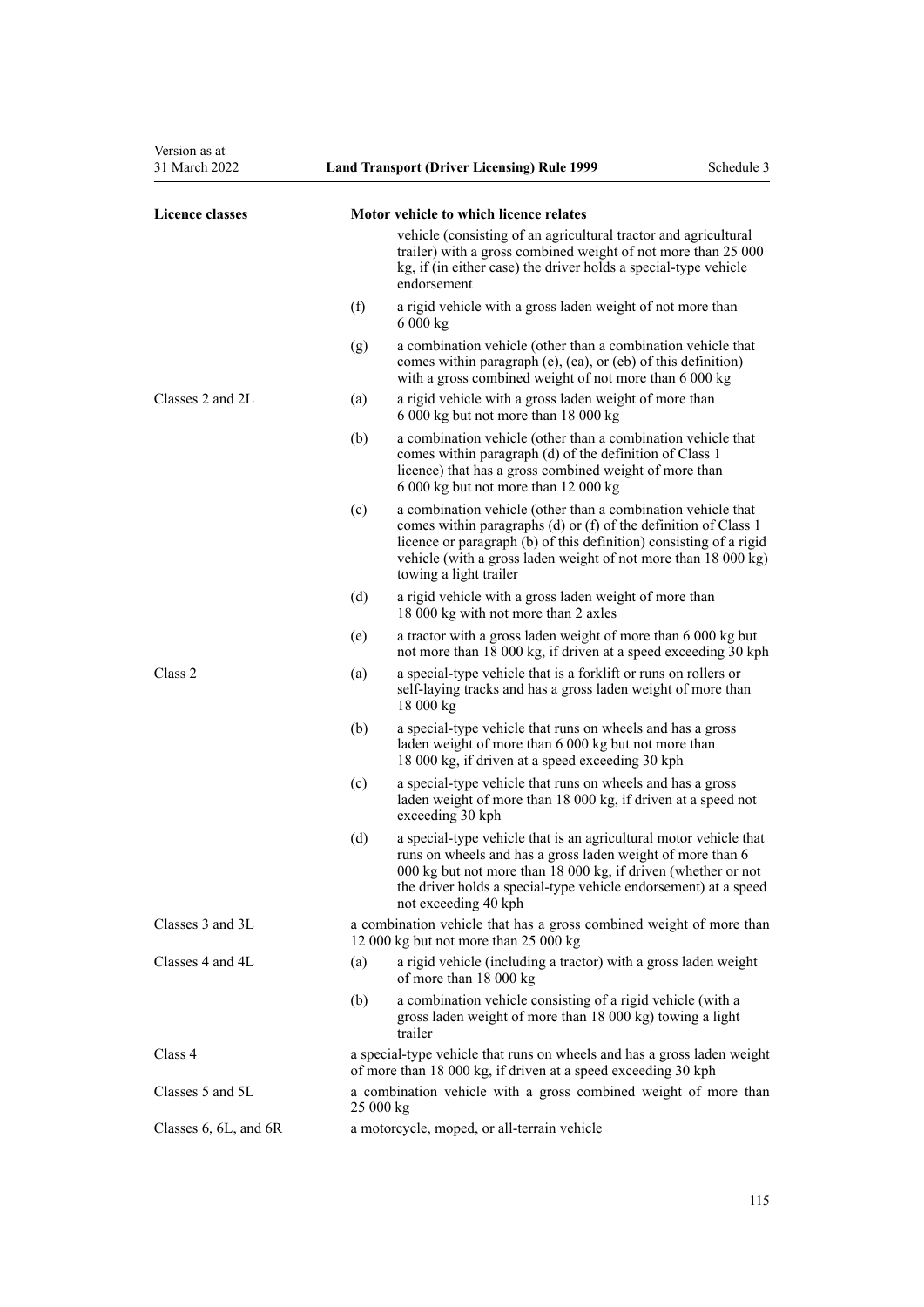Schedule 3: amended, on 1 June 2013, by [clause 9\(1\)](http://legislation.govt.nz/pdflink.aspx?id=DLM5102246) of the Land Transport (Driver Licensing) Amendment Rule 2013 (SR 2013/100).

Schedule 3: amended, on 1 June 2013, by [clause 9\(2\)\(a\)](http://legislation.govt.nz/pdflink.aspx?id=DLM5102246) of the Land Transport (Driver Licensing) Amendment Rule 2013 (SR 2013/100).

Schedule 3: amended, on 1 June 2013, by [clause 9\(2\)\(b\)](http://legislation.govt.nz/pdflink.aspx?id=DLM5102246) of the Land Transport (Driver Licensing) Amendment Rule 2013 (SR 2013/100).

Schedule 3: amended, on 1 June 2013, by clause  $9(2)(c)$  of the Land Transport (Driver Licensing) Amendment Rule 2013 (SR 2013/100).

Schedule 3: amended, on 1 June 2013, by [clause 9\(3\)](http://legislation.govt.nz/pdflink.aspx?id=DLM5102246) of the Land Transport (Driver Licensing) Amendment Rule 2013 (SR 2013/100).

Schedule 3: amended, on 1 June 2013, by [clause 9\(4\)](http://legislation.govt.nz/pdflink.aspx?id=DLM5102246) of the Land Transport (Driver Licensing) Amendment Rule 2013 (SR 2013/100).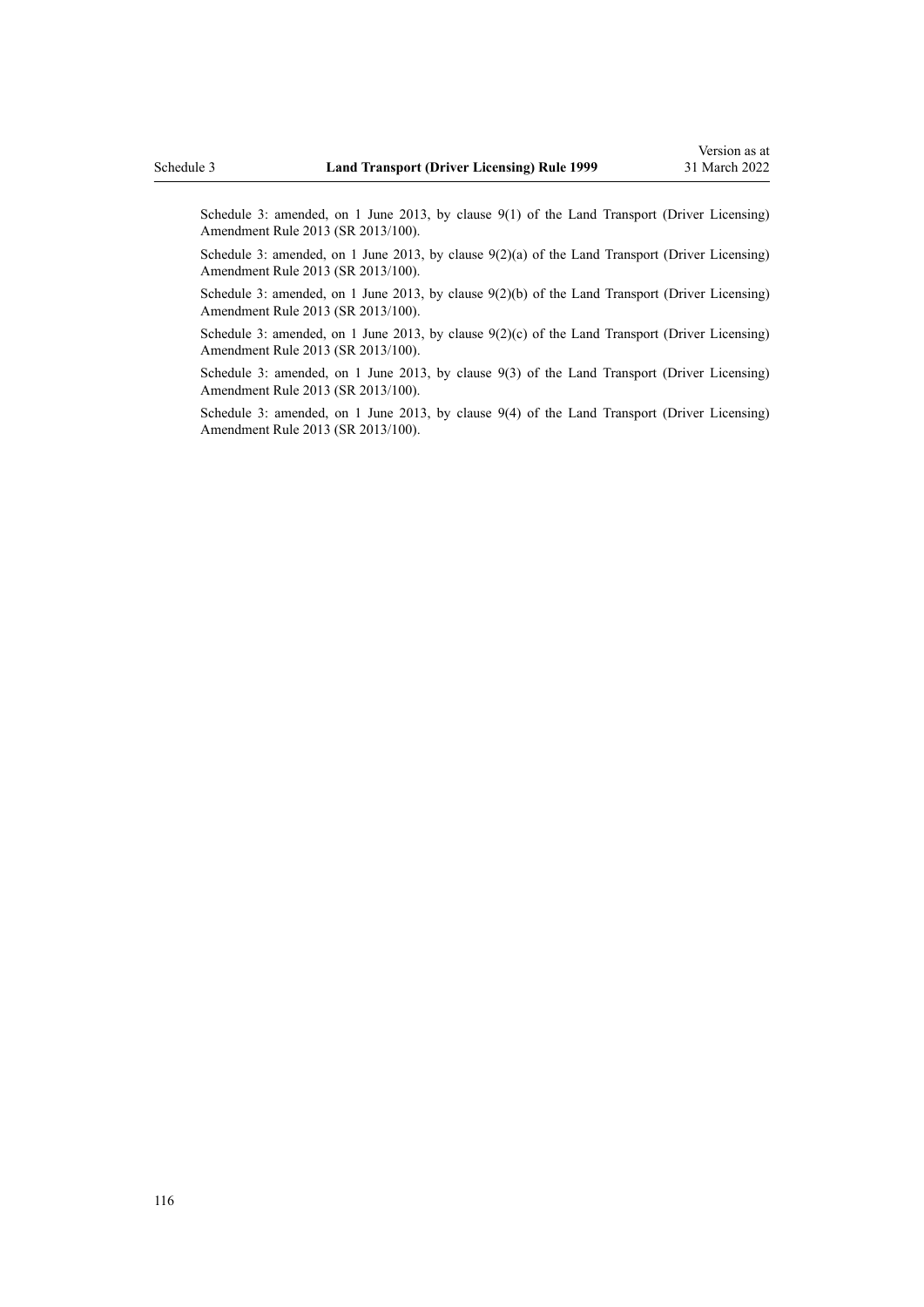## **Schedule 4 Types of licence endorsement**

[cl 8](#page-20-0)

| <b>Identifying letter</b> | <b>Endorsement</b>                                                                                |
|---------------------------|---------------------------------------------------------------------------------------------------|
| D                         | Dangerous goods endorsement                                                                       |
| I                         | Driving instructor endorsement                                                                    |
| $\mathbf{O}$              | Testing officer endorsement                                                                       |
| P                         | Passenger endorsement                                                                             |
| F                         | Forklift endorsement for use with special-type vehicles that are forklifts                        |
| R                         | Roller endorsement for use with special-type vehicles that run on rollers                         |
| T                         | Tracks endorsement for use with special-type vehicles that run on self-<br>laying tracks          |
| W                         | Wheels endorsement for use with special-type vehicles that run on wheels<br>and are not forklifts |
| V                         | Vehicle recovery endorsement                                                                      |

# **Schedule 5 Theory tests**

*[Revoked]*

[cl 45](#page-56-0)

Schedule 5: revoked, on 16 January 2006, by [section 95\(12\)](http://legislation.govt.nz/pdflink.aspx?id=DLM353501) of the Land Transport Amendment Act 2005 (2005 No 77).

# **Schedule 6 Practical driving tests**

*[Revoked]*

[cl 48](#page-57-0)

Schedule 6: revoked, on 1 August 2011, by [section 100\(4\)](http://legislation.govt.nz/pdflink.aspx?id=DLM3231293) of the Land Transport (Road Safety and Other Matters) Amendment Act 2011 (2011 No 13).

## **Schedule 7**

## **Certification test for testing officer**

*[Revoked]*

[cl 54](#page-60-0)

Schedule 7: revoked, on 1 August 2011, by [section 100\(4\)](http://legislation.govt.nz/pdflink.aspx?id=DLM3231293) of the Land Transport (Road Safety and Other Matters) Amendment Act 2011 (2011 No 13).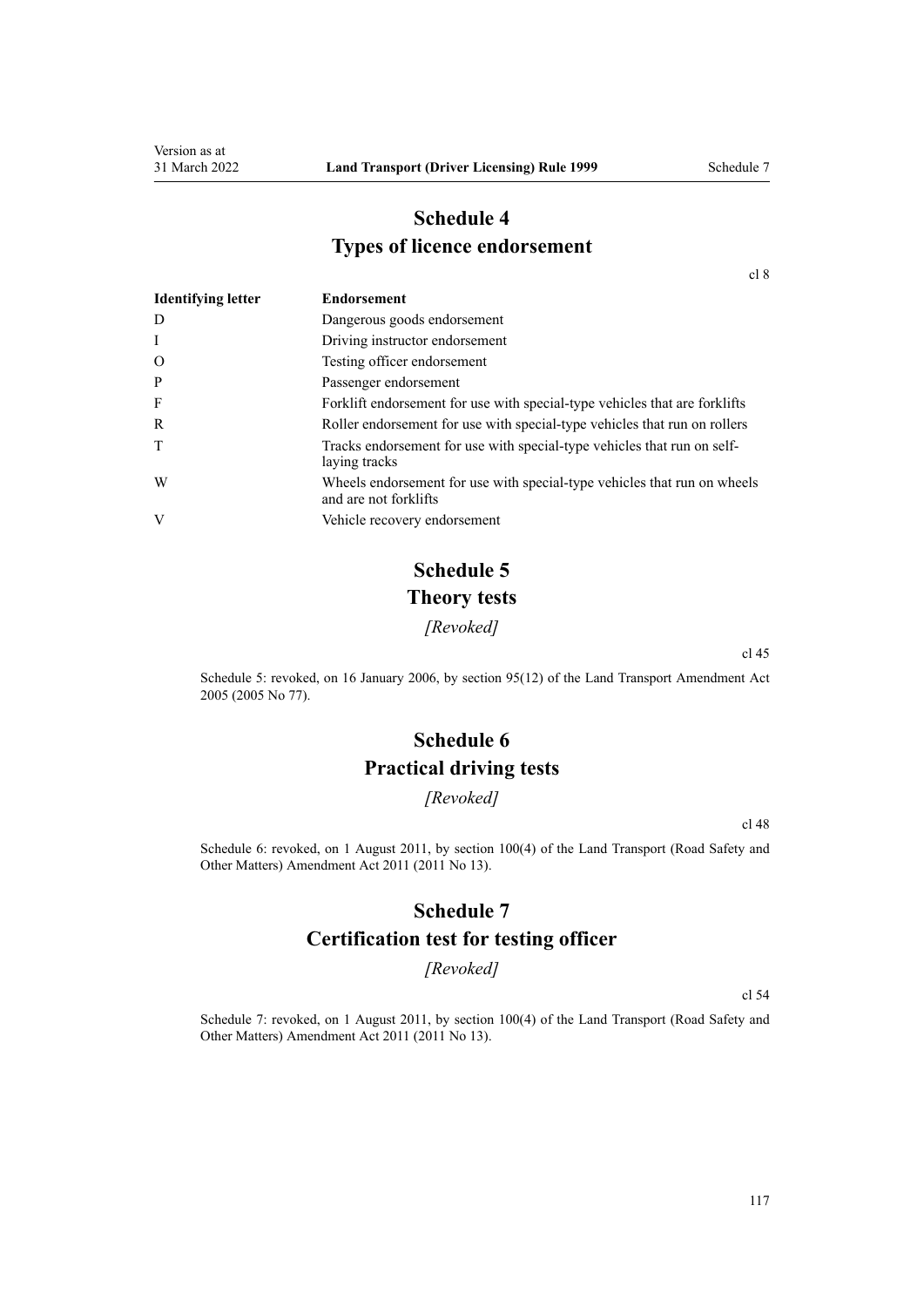## **Schedule 7A**

## **Countries from which holders of driver licence or permit not required to sit theory test for Class 1 or 6 licence**

[cl 89A\(3\)](#page-93-0)

Schedule 7A: inserted, on 1 September 2008, by [clause 15](http://legislation.govt.nz/pdflink.aspx?id=DLM1317922) of the Land Transport (Driver Licensing) Amendment Rule 2008 (SR 2008/119).

Australia

Austria

Belgium

Canada

Denmark

Finland

France

Germany

**Greece** 

Hong Kong Special Administrative Region of the People's Republic of China

Ireland

Italy

Japan

Luxembourg

Norway

Portugal

Republic of Korea

South Africa

Spain

Sweden

Switzerland

The Netherlands

United Kingdom

United States of America

Schedule 7A: amended, on 1 July 2013, by [clause 8](http://legislation.govt.nz/pdflink.aspx?id=DLM5159813) of the Land Transport (Driver Licensing) Amendment Rule (No 2) 2013 (SR 2013/131).

Schedule 7A: amended, on 1 April 2009, by [clause 7](http://legislation.govt.nz/pdflink.aspx?id=DLM1783613) of the Land Transport (Driver Licensing) Amendment Rule (No 2) 2008 (SR 2009/1).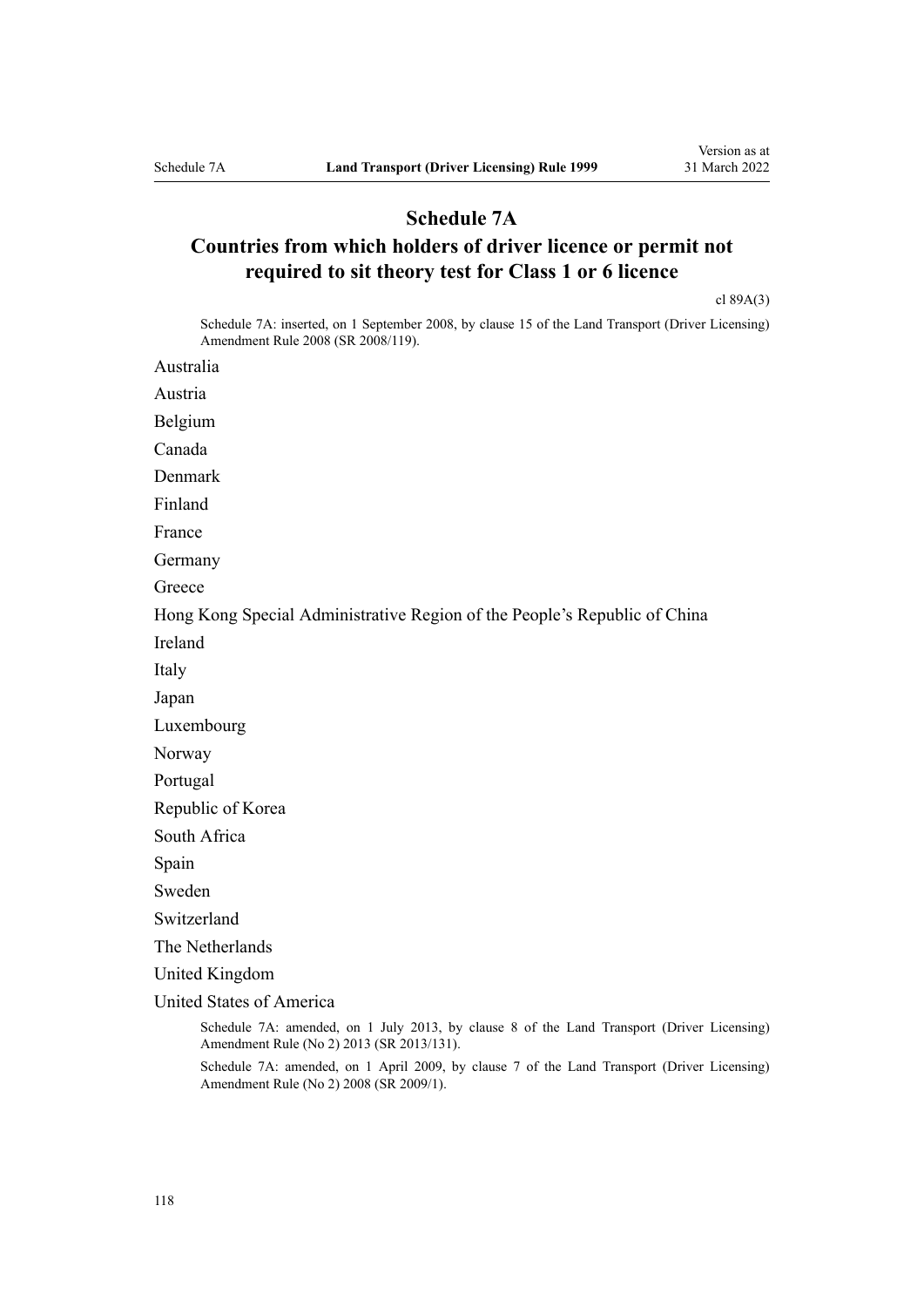## **Schedule 8**

## **Countries from which holders of driver licence or permit not required to sit practical driving test**

[cl 89A\(4\)](#page-93-0)

Schedule 8: added, on 1 June 2006, by [clause 43](http://legislation.govt.nz/pdflink.aspx?id=DLM376146) of the Land Transport (Driver Licensing) Amend‐ ment Rule 2006 (SR 2006/84).

Schedule 8 heading: amended, on 1 September 2008, by [clause 16](http://legislation.govt.nz/pdflink.aspx?id=DLM1317923) of the Land Transport (Driver Licensing) Amendment Rule 2008 (SR 2008/119).

## **Part 1**

## **Holders may apply for any equivalent class of driver licence**

Schedule 8 Part 1 heading: inserted, on 1 July 2013, by [clause 9\(1\)](http://legislation.govt.nz/pdflink.aspx?id=DLM5159814) of the Land Transport (Driver Licensing) Amendment Rule (No 2) 2013 (SR 2013/131).

Australia

Austria

Belgium

Canada

Denmark

Finland

France

Germany

**Greece** 

Ireland

Italy

Japan

Luxembourg

Norway

Portugal

South Africa

Spain

Sweden

Switzerland

The Netherlands

United Kingdom

United States of America

Schedule 8 Part 1: amended, on 1 April 2009, by [clause 8](http://legislation.govt.nz/pdflink.aspx?id=DLM1783614) of the Land Transport (Driver Licensing) Amendment Rule (No 2) 2008 (SR 2009/1).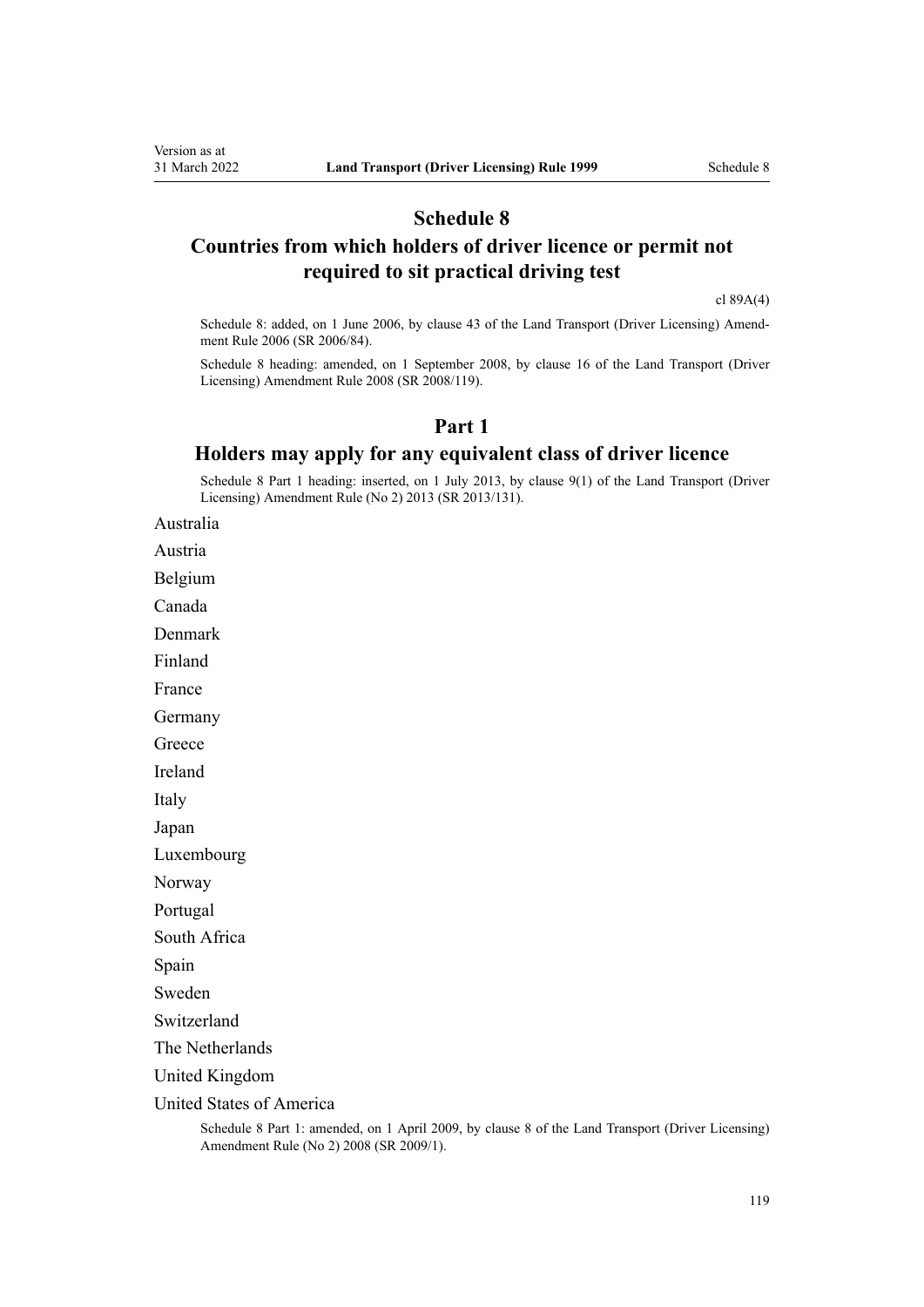## **Part 2 Holders may apply for equivalent Class 1 or Class 6 driver licence only**

Schedule 8 Part 2: inserted, on 1 July 2013, by [clause 9\(2\)](http://legislation.govt.nz/pdflink.aspx?id=DLM5159814) of the Land Transport (Driver Licensing) Amendment Rule (No 2) 2013 (SR 2013/131).

Hong Kong Special Administrative Region of the People's Republic of China Republic of Korea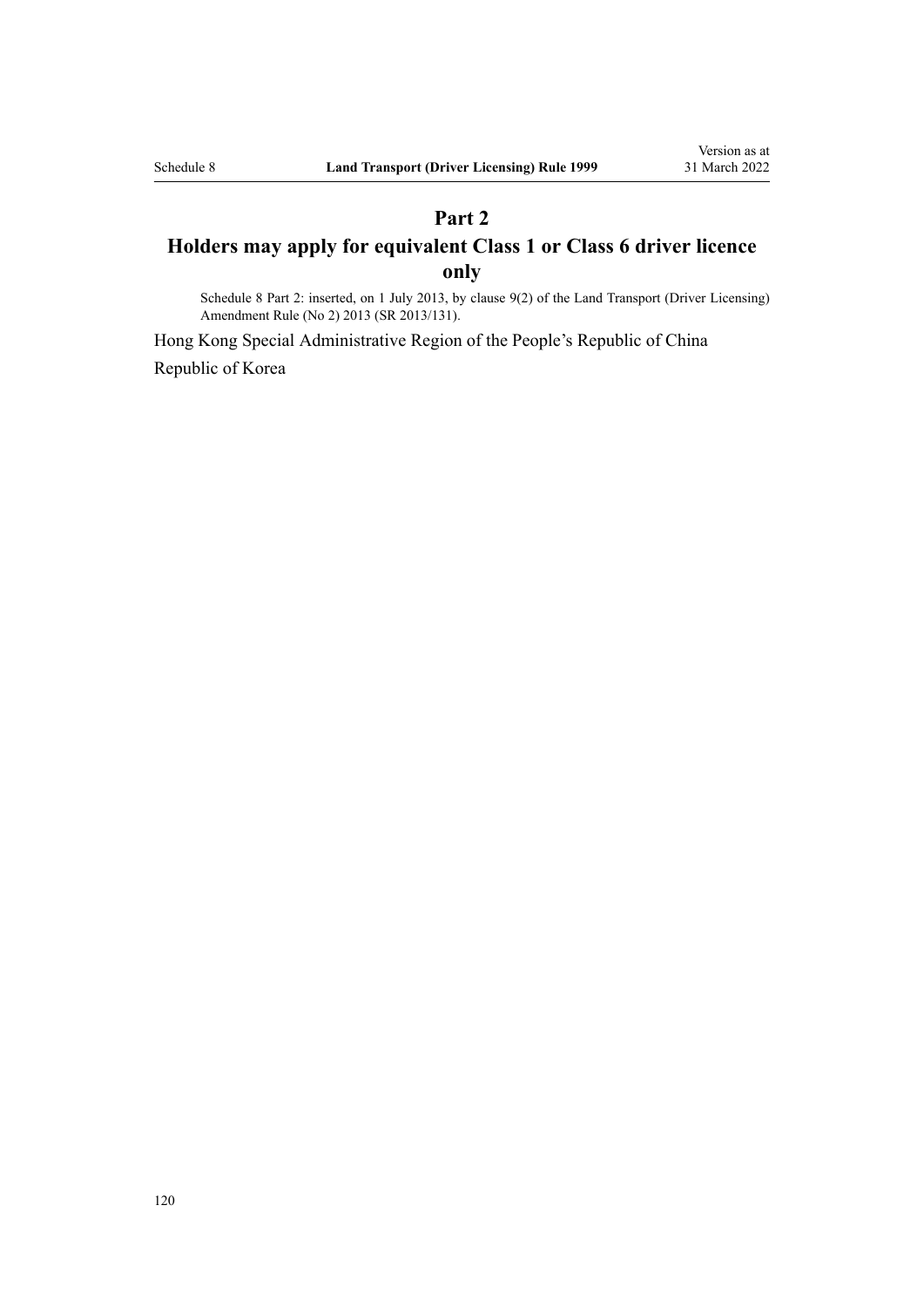## **Schedule 9 Evidence of identity**

[cl 11](#page-22-0)

Schedule 9: inserted, on 1 December 2014, by [clause 37](http://legislation.govt.nz/pdflink.aspx?id=DLM6216951) of the Land Transport (Driver Licensing) Amendment Rule 2014 (LI 2014/265).

## **Part 1 Primary evidence of identity documents**

#### **Evidence of identity type Issuing agency** New Zealand passport Department of Internal Affairs (identity services) Overseas passport (may include New Zealand immigration visa or permit issued by Department of Labour) Overseas authority New Zealand emergency travel document Department of Internal Affairs (identity services) New Zealand refugee travel document Department of Internal Affairs (identity services) New Zealand certificate of identity (issued under the [Passports Act 1992](http://legislation.govt.nz/pdflink.aspx?id=DLM277432) to non-New Zealand citizens who cannot obtain a passport from their country of origin) Department of Internal Affairs (identity services) New Zealand certificate of identity (issued under the [Immigration Act 1987](http://legislation.govt.nz/pdflink.aspx?id=DLM108017) issued to people who have refugee status) Department of Labour (Immigration) New Zealand firearms licence New Zealand Police New Zealand full birth certificate issued on or after 1 January 1998 carrying a unique identification number Department of Internal Affairs (identity services) New Zealand citizenship certificate Department of Internal Affairs (identity services)

## **Part 2 Supporting evidence of identity documents**

| <b>Evidence of identity type</b>                                                     | <b>Issuing agency</b>                                     |
|--------------------------------------------------------------------------------------|-----------------------------------------------------------|
| $18 + \text{card}$                                                                   | Hospitality New Zealand Incorporated                      |
| Community services card                                                              | Ministry of Social Development                            |
| SuperGold Card                                                                       | Ministry of Social Development                            |
| Veteran SuperGold Card                                                               | Ministry of Social Development                            |
| New Zealand student photo identification card                                        | New Zealand educational institution                       |
| New Zealand employee photo identification card                                       | Employer                                                  |
| New Zealand electoral roll record                                                    | Electoral Enrolment Centre of New Zealand Post<br>Limited |
| Inland Revenue number                                                                | Inland Revenue Department                                 |
| New Zealand issued utility bill, issued not more<br>than 6 months before application |                                                           |
|                                                                                      |                                                           |

Overseas driver licence Overseas licensing authority Steps to freedom form Department of Corrections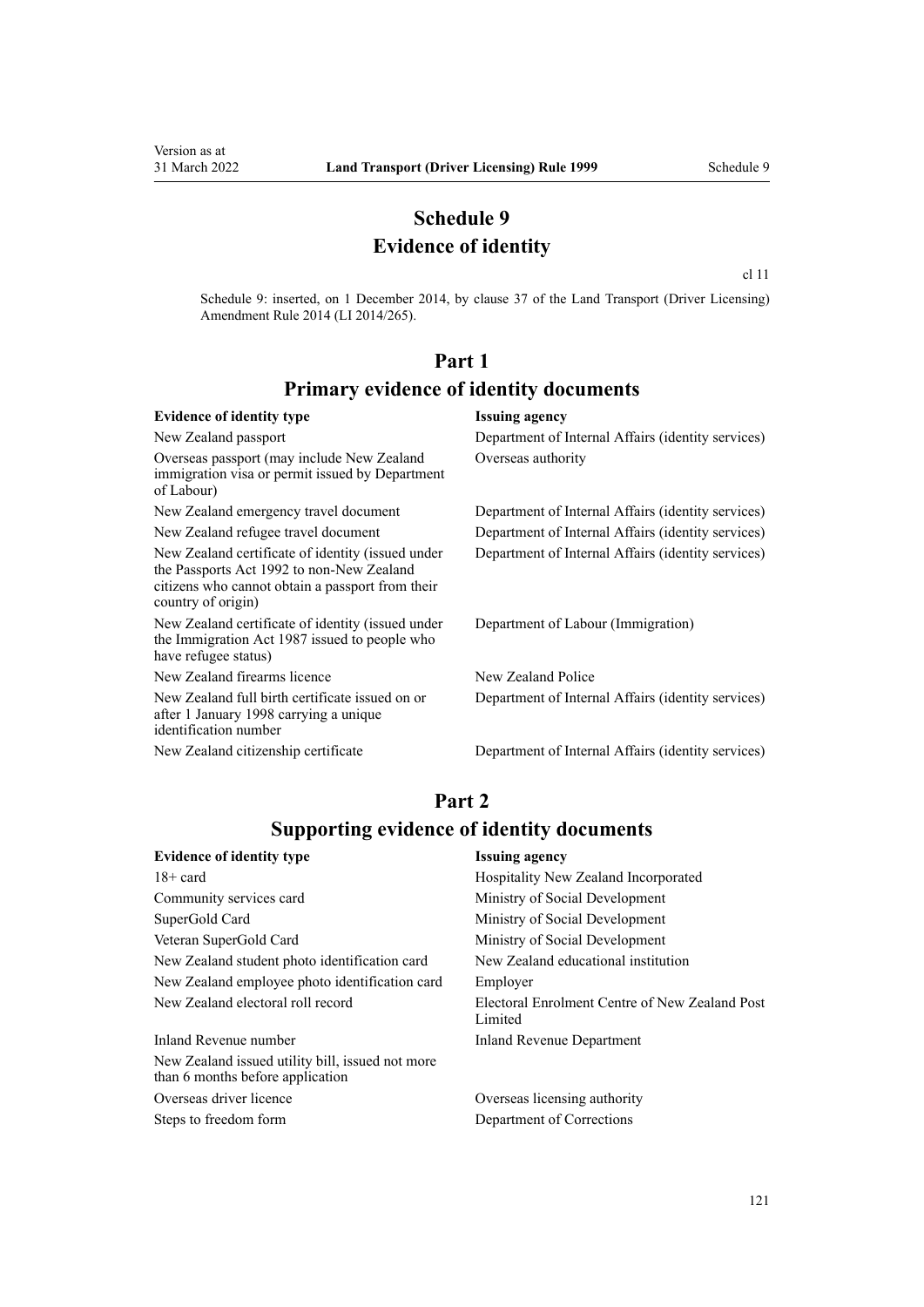## **Part 3 Documents to support name change**

| Document or record                                                                       | <b>Issuing agency or organisation</b>              |
|------------------------------------------------------------------------------------------|----------------------------------------------------|
| New Zealand birth certificate (issued for the                                            | Department of Internal Affairs (identity services) |
| purpose)                                                                                 |                                                    |
| Change of name by statutory declaration                                                  | Department of Internal Affairs (identity services) |
| Change of name by deed poll                                                              | Department of Internal Affairs (identity services) |
| New Zealand name change certificate                                                      | Department of Internal Affairs (identity services) |
| New Zealand marriage certificate                                                         | Department of Internal Affairs (identity services) |
| New Zealand civil union certificate                                                      | Department of Internal Affairs (identity services) |
| Copy of particulars of civil union (in the form<br>required by the Civil Union Act 2004) | Department of Internal Affairs (identity services) |
| Copy of particulars of marriage (in the form<br>required by the Marriage Act 1955)       | Department of Internal Affairs (identity services) |
| New Zealand dissolution of marriage or civil<br>union papers                             | Ministry of Justice                                |
| Certificate of annulment                                                                 | Ministry of Justice                                |

Schedule 9 Part 3: amended, on 1 May 2021, by [clause 7](http://legislation.govt.nz/pdflink.aspx?id=LMS453279) of the Land Transport (Driver Licensing) Amendment Rule 2021 (LI 2021/92).

Dated at Wellington this 31st day of March 1999.

Maurice Williamson, Minister of Transport.

Issued under the authority of the [Legislation Act 2019](http://legislation.govt.nz/pdflink.aspx?id=DLM7298104). Date of notification in *Gazette*: 1 April 1999.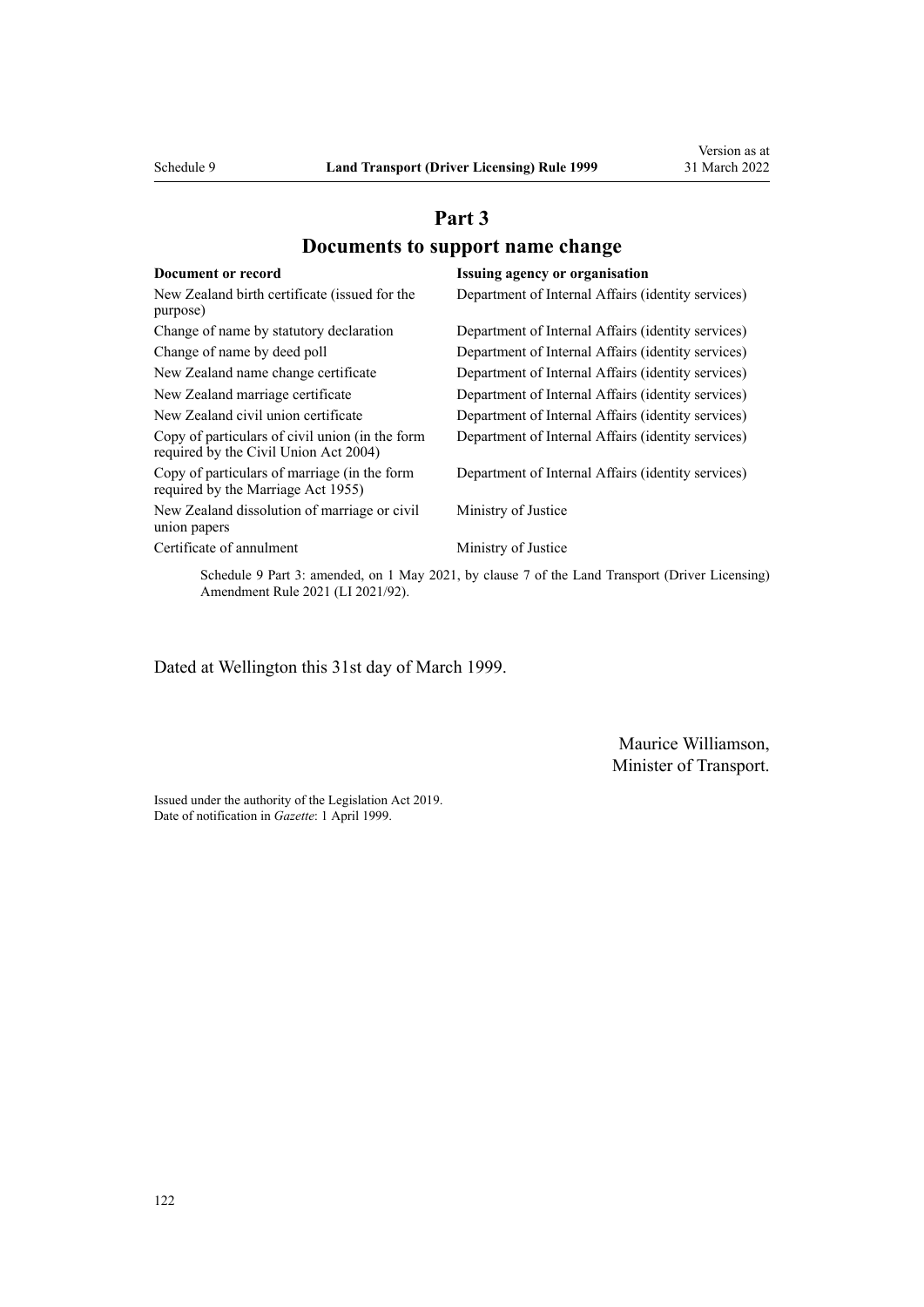# **Land Transport (Driver Licensing) Amendment Rule 2011**

(SR 2011/306)

Pursuant to the Land Transport Act 1998, the Minister of Transport makes the follow‐ ing ordinary rule.

### **Rule**

### **1 Title**

This rule is the [Land Transport \(Driver Licensing\) Amendment Rule 2011](http://legislation.govt.nz/pdflink.aspx?id=DLM3956573).

## **2 Commencement**

- (1) The following clauses come into force on 1 October 2012:
	- (a) clause 6(3) as far as it relates to the definition of approved motorcycle:
	- (b) *[Revoked]*
	- (c) clause 11:
	- (d) *[Revoked]*
	- (e) clause 13:
	- (f) clause 14:
	- (g) clause 16:
	- (h) clause 26:
	- (i) clause 27:
	- (j) clauses 39 and 40 as far as they relate to clause  $93(d)$ , (e), (j), and (k) of the principal rule (as amended by this rule).
- (2) Clause 44 comes into force on 1 April 2012.
- (3) The rest of this rule comes into force on 1 October 2011.

Clause 2(1)(b): revoked, on 7 October 2011, by [clause 7](http://legislation.govt.nz/pdflink.aspx?id=DLM4067013) of the Land Transport (Driver Licensing) Amendment Rule (No 2) 2011 (SR 2011/346).

Clause 2(1)(d): revoked, on 7 October 2011, by [clause 7](http://legislation.govt.nz/pdflink.aspx?id=DLM4067013) of the Land Transport (Driver Licensing) Amendment Rule (No 2) 2011 (SR 2011/346).

### **45 Transitional provision**

A photographic driver licence issued by the Agency before the commencement of clause 28 of this rule remains valid until the licence is renewed even if that format of the licence does not comply with the requirements of clause 63 of the principal rule (as amended by this rule).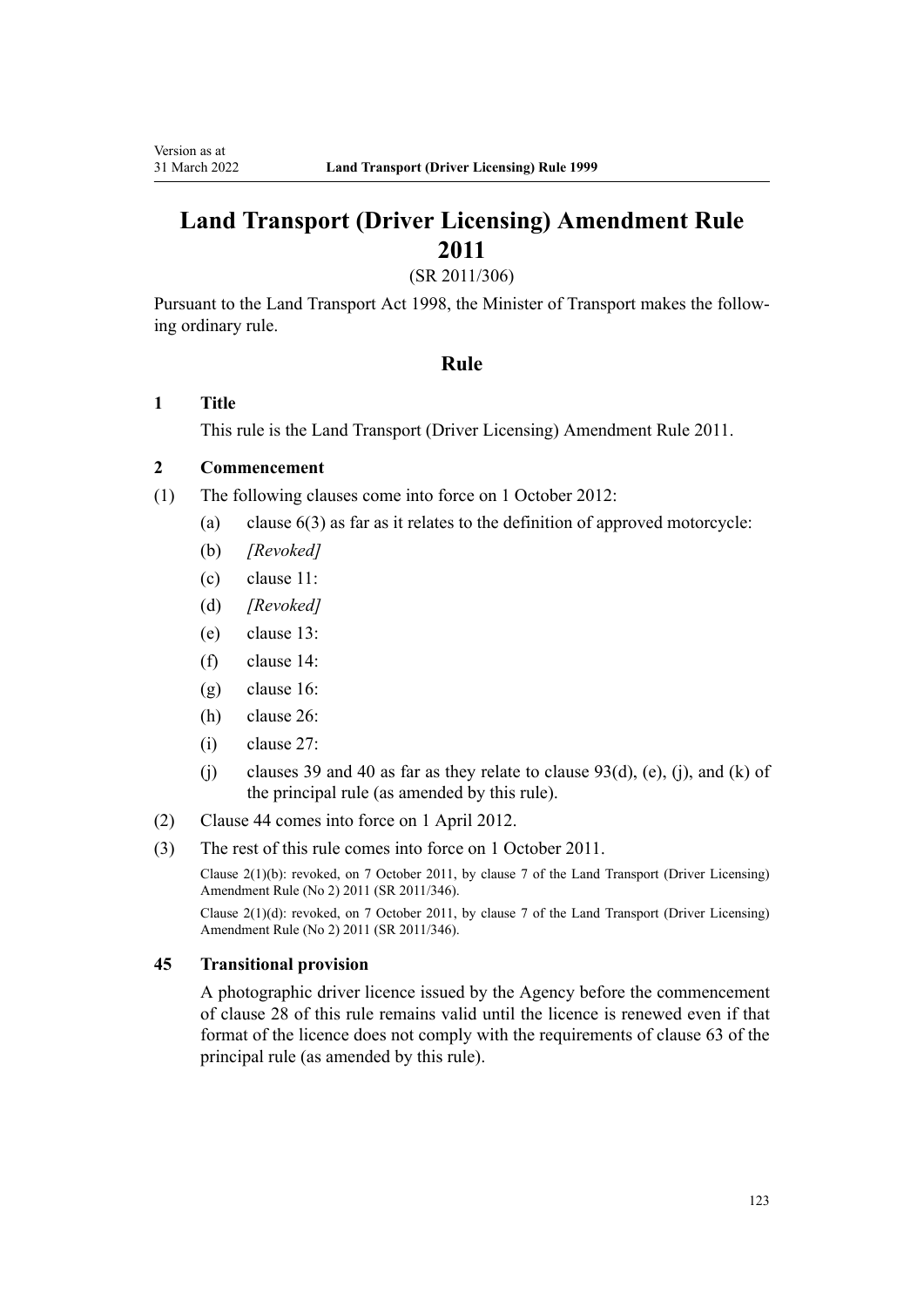Dated at Wellington this 26th day of August 2011.

Steven Joyce, Minister of Transport.

Date of notification in *Gazette*: 1 September 2011.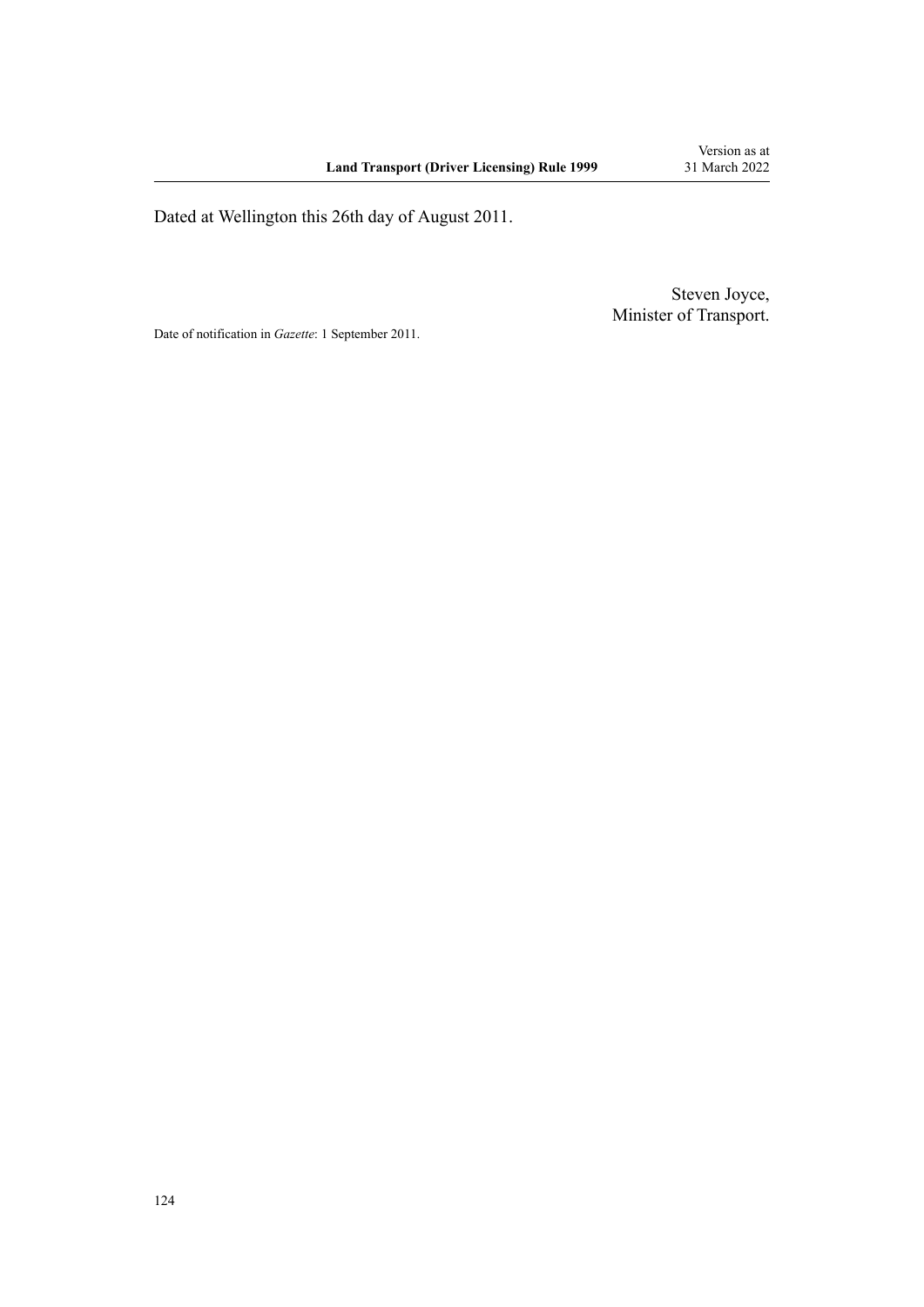# **Land Transport (Driver Licensing) Amendment Rule (No 2) 2013**

(SR 2013/131)

Pursuant to sections 152, 154, and 158 of the Land Transport Act 1998, and after having had regard to the criteria specified in section 164(2) of that Act, the Associate Minister of Transport makes the following ordinary rule.

## **Rule**

## **1 Title**

This rule is the [Land Transport \(Driver Licensing\) Amendment Rule \(No 2\)](http://legislation.govt.nz/pdflink.aspx?id=DLM5159800) [2013](http://legislation.govt.nz/pdflink.aspx?id=DLM5159800).

### **2 Commencement**

This rule comes into force on 1 July 2013.

### **3 Principal rule**

This rule amends the Land Transport (Driver Licensing) Rule 1999 (the **princi‐ pal rule**).

### **10 Transitional provision for applicants holding licences issued in Hong Kong or Republic of Korea**

- (1) This clause applies to a person—
	- (a) who is the holder of a valid driver licence or permit issued in the Hong Kong Special Administrative Region of the People's Republic of China or in the Republic of Korea; and
	- (b) who, before the commencement of this clause, applied under clause 89 of the principal rule for a Class 1 or Class 6 driver licence, but had not passed all of the appropriate tests.
- (2) If, before the commencement of this clause, a person to whom this clause applies—
	- (a) passed the appropriate theory test under clause 45 of the principal rule and had not sat the appropriate practical driving test, that person is not required to sit the practical driving test:
	- (b) failed the appropriate theory test under clause 45 of the principal rule and had not sat the appropriate practical driving test, that person must pass that theory test but is not required to sit the appropriate practical driving test:
	- (c) failed the appropriate practical driving test, that person must pass that practical driving test.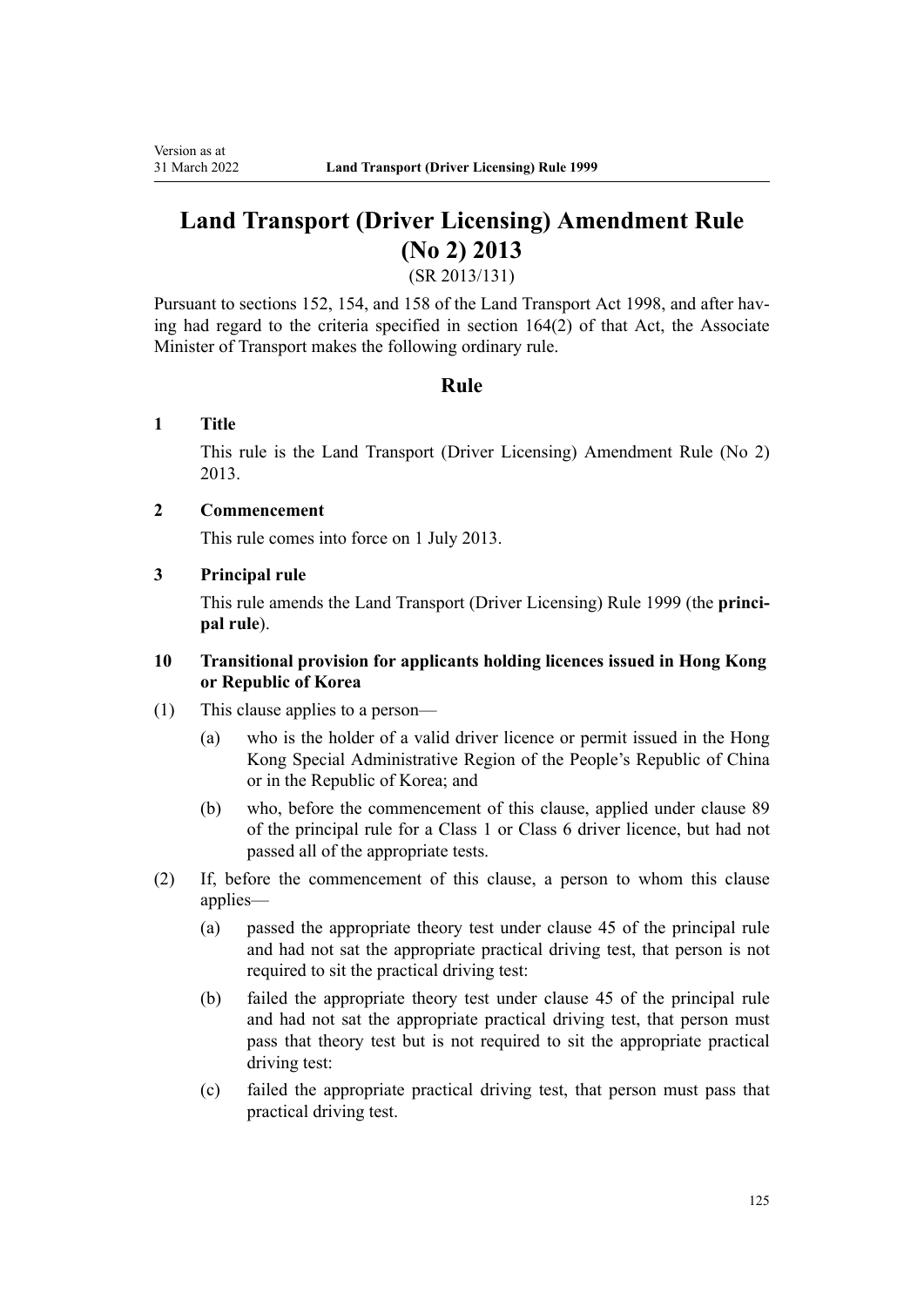Dated at Wellington this 30th day of April 2013.

Michael Woodhouse, Associate Minister of Transport.

Date of notification in *Gazette*: 9 May 2013.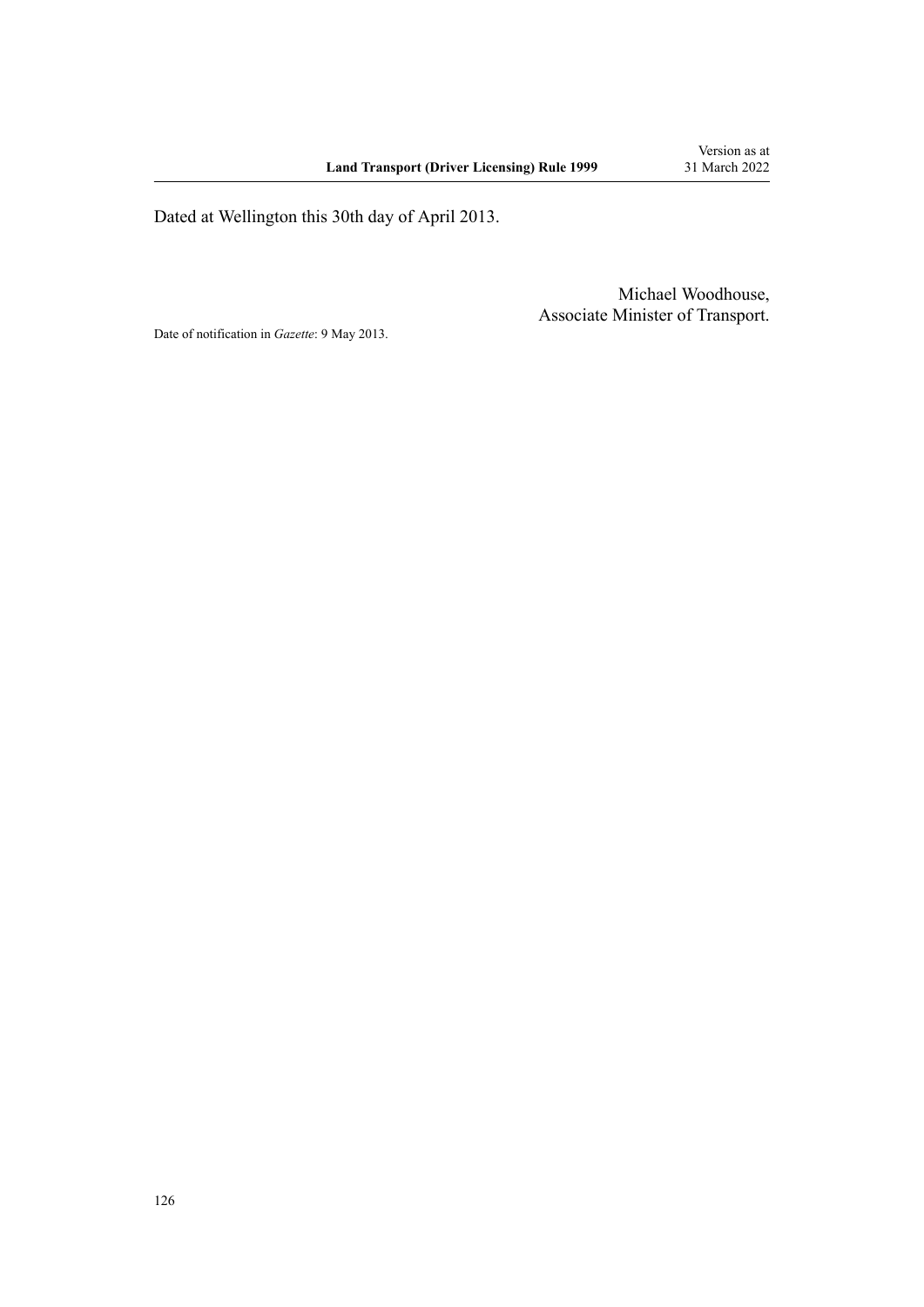### **Notes**

### *1 General*

This is a consolidation of the Land Transport (Driver Licensing) Rule 1999 that incorporates the amendments made to the legislation so that it shows the law as at its stated date.

### *2 Legal status*

A consolidation is taken to correctly state, as at its stated date, the law enacted or made by the legislation consolidated and by the amendments. This presump‐ tion applies unless the contrary is shown.

[Section 78](http://legislation.govt.nz/pdflink.aspx?id=DLM7298365) of the Legislation Act 2019 provides that this consolidation, published as an electronic version, is an official version. A printed version of legis‐ lation that is produced directly from this official electronic version is also an official version.

### *3 Editorial and format changes*

The Parliamentary Counsel Office makes editorial and format changes to con‐ solidations using the powers under [subpart 2](http://legislation.govt.nz/pdflink.aspx?id=DLM7298371) of Part 3 of the Legislation Act 2019. See also [PCO editorial conventions for consolidations](http://www.pco.govt.nz/editorial-conventions/).

### *4 Amendments incorporated in this consolidation*

[Land Transport \(Driver Licensing\) Amendment Rule \(No 2\) 2021](http://legislation.govt.nz/pdflink.aspx?id=LMS590835) (SL 2021/381) [Land Transport \(Driver Licensing\) Amendment Rule 2021](http://legislation.govt.nz/pdflink.aspx?id=LMS453263) (LI 2021/92) Land Transport (NZTA) Legislation Amendment Act 2020 (2020 No 48): [section 175\(2\)](http://legislation.govt.nz/pdflink.aspx?id=LMS286883) [Land Transport \(Driver Licensing\) Amendment Rule \(No 2\) 2019](http://legislation.govt.nz/pdflink.aspx?id=LMS264750) (LI 2019/259) [Land Transport \(Driver Licensing\) Amendment Rule 2019](http://legislation.govt.nz/pdflink.aspx?id=LMS135998) (LI 2019/82) Social Security Act 2018 (2018 No 32): [section 459](http://legislation.govt.nz/pdflink.aspx?id=DLM6784038) [Land Transport \(Driver Licensing\) Amendment Rule 2017](http://legislation.govt.nz/pdflink.aspx?id=DLM7420922) (LI 2017/265) Land Transport Amendment Act 2017 (2017 No 34): [section 110\(8\)](http://legislation.govt.nz/pdflink.aspx?id=DLM6960929) Children, Young Persons, and Their Families (Oranga Tamariki) Legislation Act 2017 (2017 No 31): [section 149](http://legislation.govt.nz/pdflink.aspx?id=DLM7287401) Land Transport Amendment Act 2016 (2016 No 77): [section 21](http://legislation.govt.nz/pdflink.aspx?id=DLM6984133) [Land Transport \(Driver Licensing\) Amendment Rule 2014](http://legislation.govt.nz/pdflink.aspx?id=DLM6216900) (LI 2014/265) [Land Transport \(Driver Licensing\) Amendment Rule \(No 2\) 2013](http://legislation.govt.nz/pdflink.aspx?id=DLM5159800) (SR 2013/131) [Land Transport \(Driver Licensing\) Amendment Rule 2013](http://legislation.govt.nz/pdflink.aspx?id=DLM5102226) (SR 2013/100) [Land Transport \(Driver Licensing\) Amendment Rule 2012](http://legislation.govt.nz/pdflink.aspx?id=DLM4773428) (SR 2012/302) [Land Transport \(Driver Licensing\) Amendment Rule \(No 2\) 2011](http://legislation.govt.nz/pdflink.aspx?id=DLM4067006) (SR 2011/346) [Land Transport \(Driver Licensing\) Amendment Rule 2011](http://legislation.govt.nz/pdflink.aspx?id=DLM3956573) (SR 2011/306) Land Transport (Road Safety and Other Matters) Amendment Act 2011 (2011 No 13): [section 100\(2\),](http://legislation.govt.nz/pdflink.aspx?id=DLM3231293)  $(3), (4)$ Private Security Personnel and Private Investigators Act 2010 (2010 No 115): [section 121\(2\)](http://legislation.govt.nz/pdflink.aspx?id=DLM1594656)